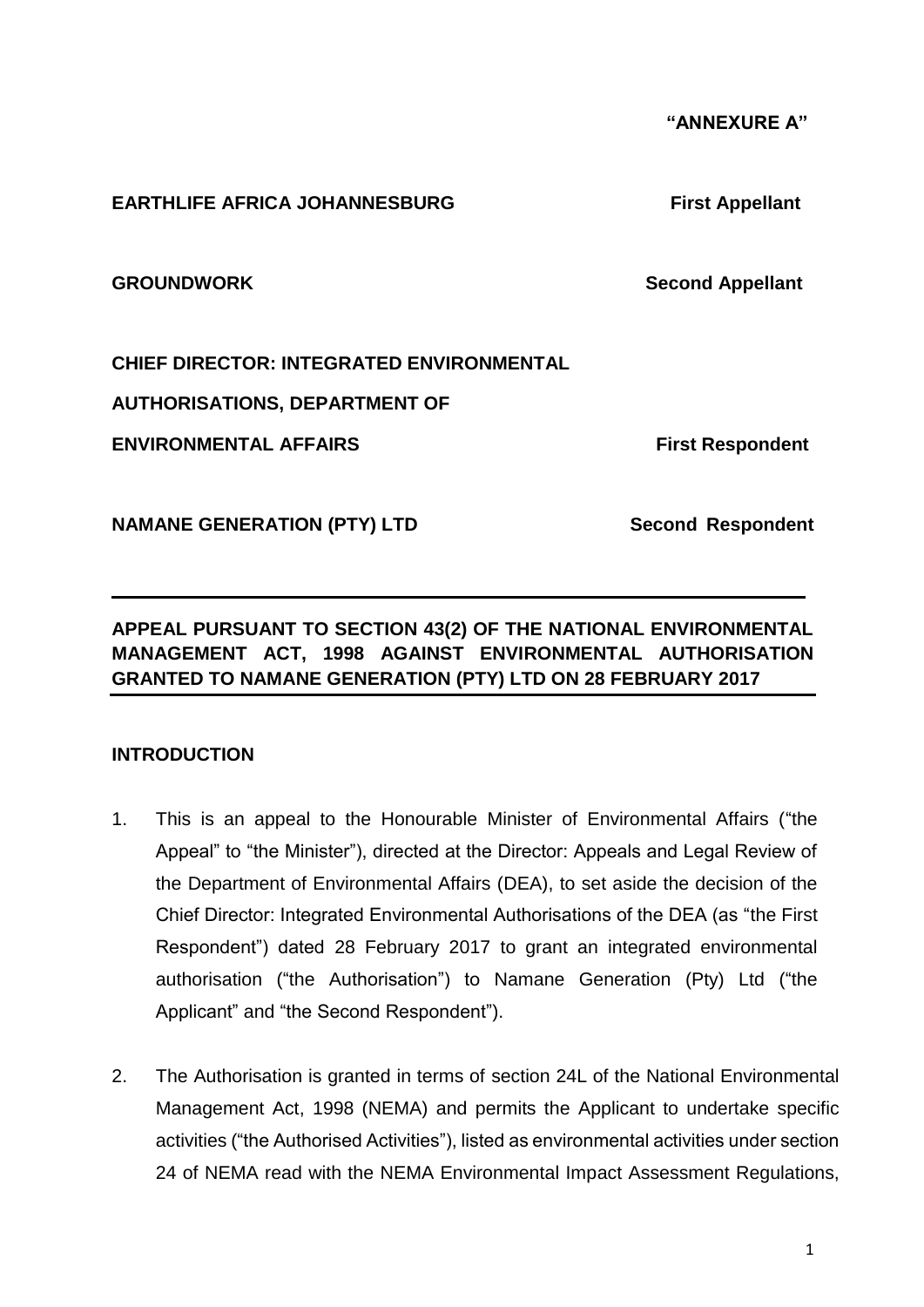2014 ("the EIA Regulations  $2014$ ")<sup>1</sup> and as waste management activities under section 20 of the National Environmental Management: Waste Act, 2008 (NEMWA) read with Government Notice 921 of 2013, in connection with the establishment of a 660 megawatt (MW) independent coal-fired power station and associated infrastructure near Lephalale in Limpopo Province, South Africa ("the Project").

- 3. As appears from the attached Annexure **A1**, Earthlife Africa, Johannesburg ("the First Appellant"), was provided with the Authorisation by email dated 13 March 2017 ("the Notification").
- 4. The Appellants submit that the Appeal should succeed and the Authorisation granted to the Second Respondent by the First Respondent should be set aside because the First Respondent's decision to authorise the Project is unlawful in that it failed to comply with NEMA, NEMWA and the National Environmental Management: Air Quality Act, 2004 (AQA) for the reasons detailed below.
- 5. The Appellants further submit that there are grounds for judicial review under the Promotion of Administrative Justice Act, 2000 ("PAJA") because the Authorisation comprises administrative action that *inter alia*:
	- 5.1. is unconstitutional or unlawful;<sup>2</sup>
	- 5.2. was taken because of the consideration of irrelevant considerations and the failure to consider relevant considerations;<sup>3</sup>
	- 5.3. is not rationally connected to the information before the First Respondent in making the Authorisation or to the reasons provided by the First Respondent for the Authorisation;<sup>4</sup> and
	- 5.4. is so unreasonable that no reasonable person could have granted it.<sup>5</sup>
- 6. The Appeal is lodged on behalf of the Appellants in terms of section 43(1) of NEMA, which provides that "*any person may appeal to the Minister against the decision*

 $\overline{\phantom{a}}$ 

<sup>&</sup>lt;sup>1</sup> GN R 982 with Listing Notices GNR 983. 984 and 985 GG 38282 of 4 December 2014.

 $2$  PAJA section 6(2)(d),(f)(i) and (i).

<sup>&</sup>lt;sup>3</sup> PAJA section 6(e)(iii).

 $4$  PAJA section 6(f)(ii)(cc) and (dd).

<sup>5</sup> PAJA section 6(h).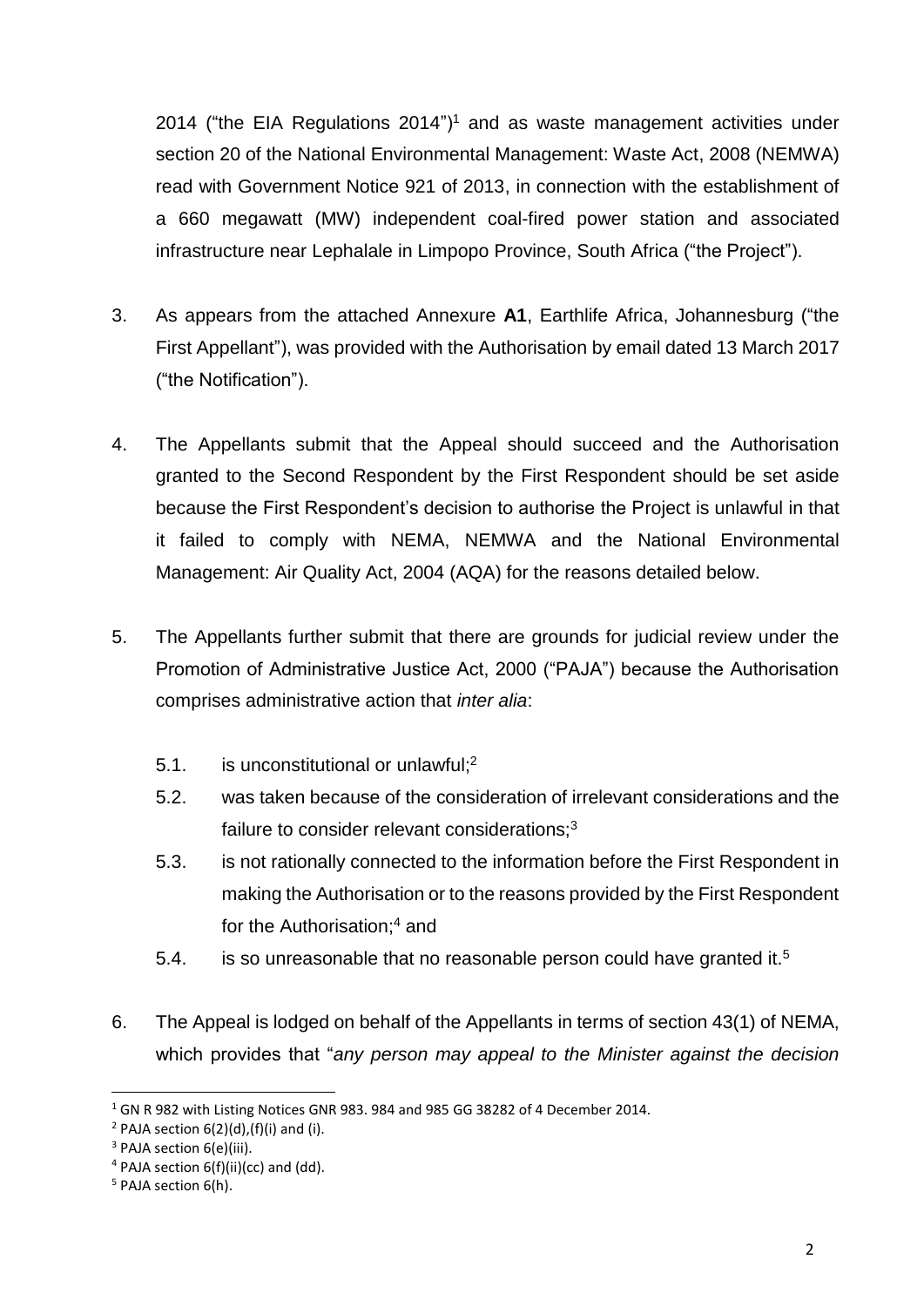*taken by any person acting under a power delegated by the Minister under* [NEMA] *or a specific environmental management act*", read with the NEMA National Appeal Regulations, 2014<sup>6</sup> ("the Appeal Regulations"), which provide for the submission of an appeal within 20 days from the date that the notification of the decision for an application for environmental authorisation (EA) or waste management licence (WML) was sent to the registered interested and affected parties (I&APs) by the applicant. 7

- 7. Further submissions on the procedural fairness and constitutional validity of the appeal procedures provided for under the Appeal Regulations, as well as the procedures prescribed by the EIA Regulations, 2014 are made below.
- 8. In terms of Regulation 4(2)(a) of the Appeal Regulations, an appeal submission must be submitted in writing in the form obtainable from the appeal administrator<sup>8</sup> and must be accompanied by – a statement setting out the grounds of appeal; supporting documentation which is referred to in the appeal submission; and a statement, including supporting documentation by the appellant to confirm compliance with regulation 4(1) of the Appeal Regulations – which is the requirement that an appellant submit an appeal to the appeal administrator, and a copy to the applicant, any registered I&AP, and organ of state with an interest in the matter within 20 days from the date that the notification of the authorisation was sent to I&APs by the applicant. The Appellants' grounds of appeal are submitted herein, with the necessary supporting documentation referred to and attached. The statement regarding compliance with Regulation 4(1) is contained in the cover letter to which these grounds of appeal are attached.
- 9. Pursuant to NEMA section 43(7), and as set out in the Notification, an appeal under section 43 "*suspends an environmental authorisation, exemption, directive, or any other decision made in terms of* [NEMA] *or any other specific environmental management Act, or any provision or condition attached thereto*."

 $\overline{\phantom{a}}$ 

<sup>6</sup> GN R 993 GG 38303 of 8 December 2014.

<sup>7</sup> Regulation 4(1)(a) NEMA National Appeal Regulations, 2014.

<sup>&</sup>lt;sup>8</sup> In terms of Regulation 1(1) an "appeal administrator "means a holder of an office in the Department or Provincial Department responsible for environmental affairs who administers the appeal on behalf of the appeal authority."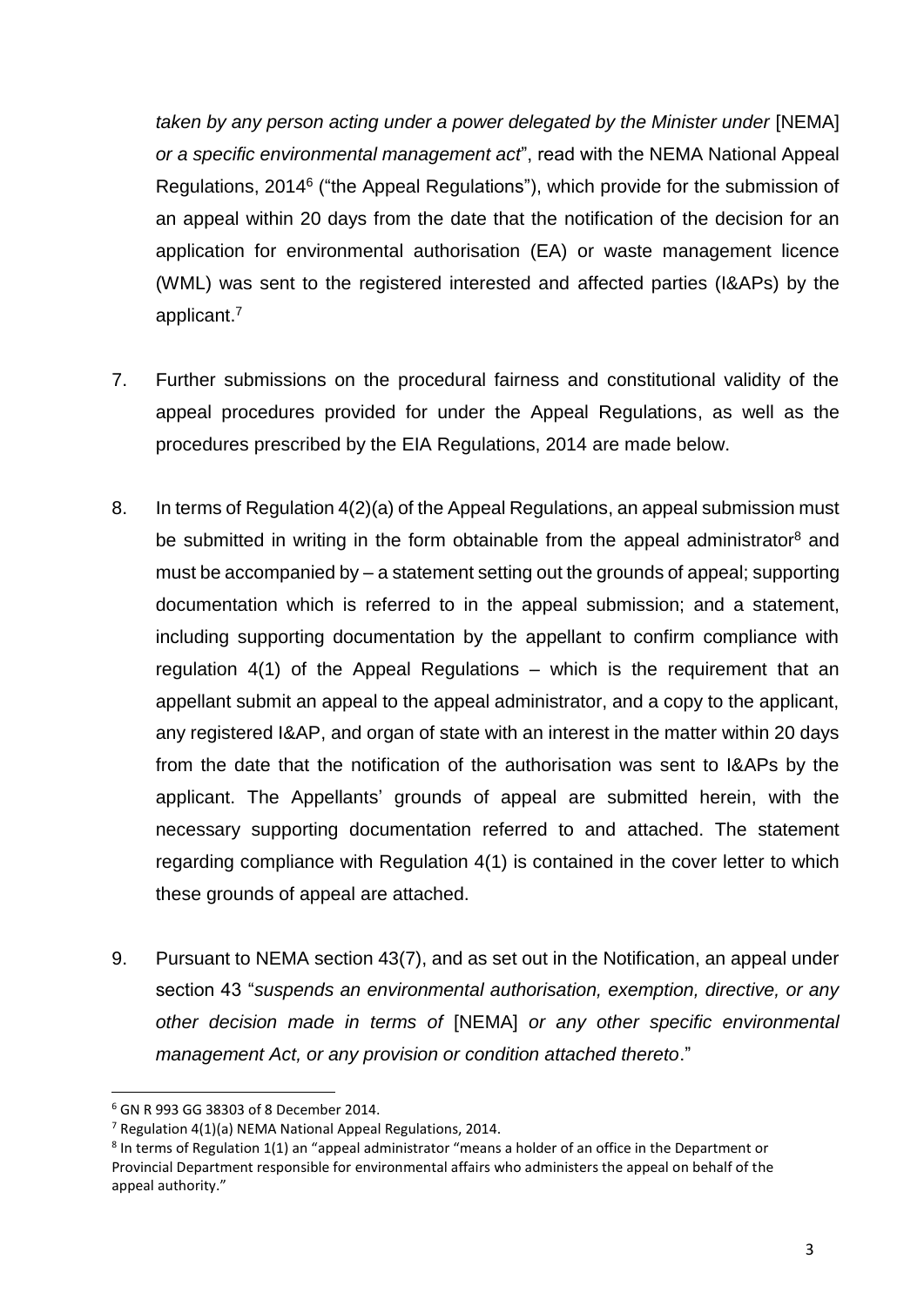#### **PARTIES**

- 10. The First Appellant is Earthlife Africa Johannesburg, an organisation that was founded in 1988 to mobilise civil society around environmental justice issues, and a registered I&AP in respect of the application process for the Authorisation. It is a membership organisation, with approximately 100 members at present, led by a Core Group, which serves as its management committee. The First Appellant challenges environmental degradation and aims to promote a culture of environmental awareness and sustainable development. It also seeks to improve the quality of life of vulnerable people in South Africa through assisting civil society to have a greater impact on environmental governance by understanding and defending their constitutional rights, specifically those enshrined in section 24 of the Constitution of the Republic of South Africa, 1996 ("the Constitution").
- 11. The Second Appellant, groundWork, is an environmental justice and non-profit organisation that works with South and Southern African communities on environmental justice and human rights issues focusing on coal, climate and energy justice, waste and environmental health. The Second Appellant works with a number of community groups throughout South Africa, namely: South Durban Community Environmental Alliance; the Duzi-Umngeni Conservation Trust; Mfuleni Community Environmental Justice Organisation; South African Waste Pickers' Association; Greater Middelburg Residents' Association; and Highveld Environmental Justice Network and seeks to improve the quality of life of vulnerable people in South and Southern Africa through assisting civil society to have a greater impact on environmental governance. Although the Second Appellant was not a registered I&AP in respect of the Application, it is entitled, in terms of sections 32 and 43(2) of NEMA, to appeal the Authorisation.
- 12. The Appellants have legal standing to bring the Appeal not only in terms of section 43 of NEMA, but also to enforce environmental laws (including "*a principle contained in Chapter 1, or of any provision of a specific environmental management Act, or of any other statutory provision concerned with the protection of the environment or the*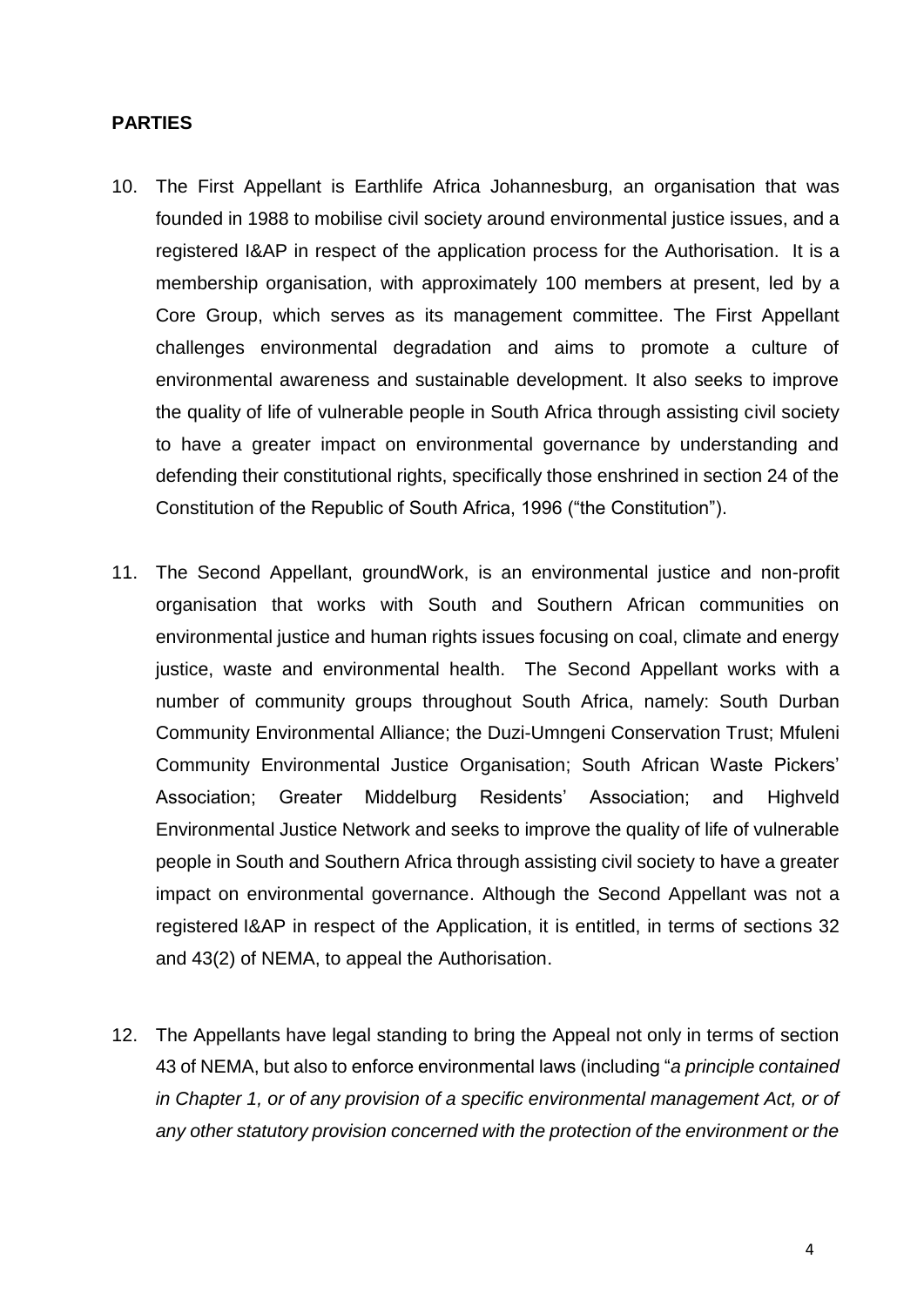use of natural resources")<sup>9</sup> in terms of NEMA section 32, in that they *inter alia* act: "*(c) in the interest of or on behalf of a group or class of persons whose interests are affected; (d) in the public interest; and (e) in the interest of protecting the environment.*" 10

- 13. The First Respondent is the Chief Director: Integrated Environmental Authorisations, cited in his official capacity as the signatory of the Authorisation.
- 14. The Second Respondent is a private company Namane Generation (Pty) Ltd ("Namane"). Namane is wholly owned by Namane Resources (Pty) Ltd, which also holds 100% of the shares in Temo Coal Mining (Pty) Ltd ("Temo").

# **SUMMARY OF GROUNDS OF APPEAL**

- 15. The grounds for appeal are set out in more detail in the section titled "Grounds of Appeal" below. In brief, the Appellants submit that the decision to grant the Authorisation should be set aside by the Minister because the First Respondent's decision to grant the Authorisation contravenes:
	- 15.1. the NEMA Principles;
	- 15.2. the obligations under NEMA section 24O(1) to "*comply with this Act*<sup>"11</sup> and to account for all relevant factors,  $12$  in particular those regarding:
		- 15.2.1. the pollution, environmental impacts or environmental degradation "*likely to be caused if the application is approved*";<sup>13</sup>
		- 15.2.2. feasible and reasonable alternatives, modifications or changes to the activity that may minimise environmental harm;<sup>14</sup> and
		- 15.2.3. any guidelines, departmental policies, and environmental management instruments and any other information in the

<sup>&</sup>lt;sup>9</sup> NEMA section 33(1).

 $10$  NEMA section 33(1)(c)-(d).

 $11$  NEMA section 24O(1)(a).

<sup>&</sup>lt;sup>12</sup> NEMA section 24O1(b).

<sup>13</sup> NEMA section 24O1(b)(i).

<sup>14</sup> NEMA section 24O1(b)(iv)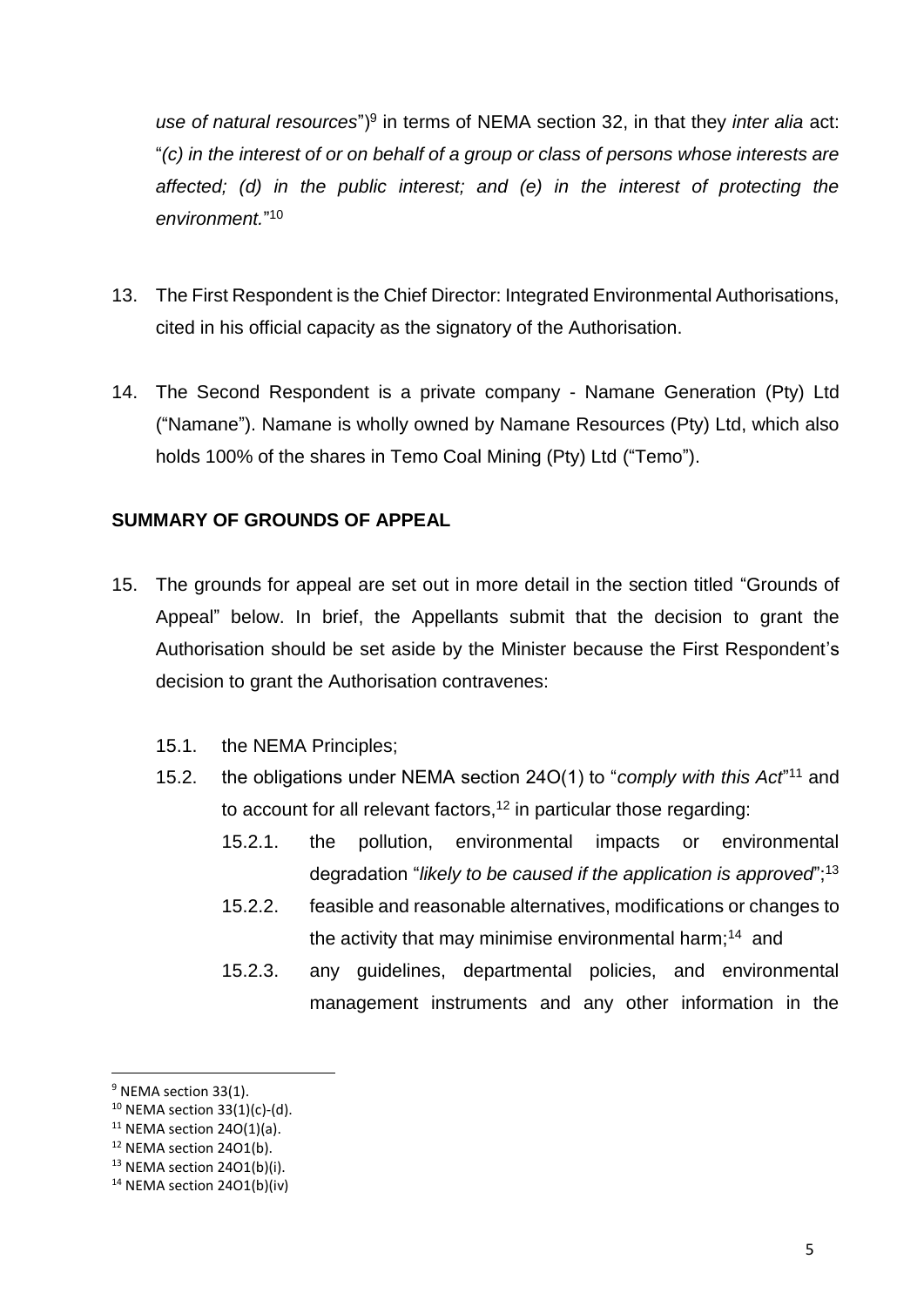possession of the competent authority relevant to the Application; 15

- 15.3. NEMA section 24(4), by *inter alia* failing to ensure with regard to the Application that:
	- 15.3.1. the NEMA Principles and objectives of integrated environmental management are taken into account;<sup>16</sup>
	- 15.3.2. the activity's potential environmental impacts are properly assessed;<sup>17</sup> and
	- 15.3.3. there are adequate public information and participation procedures with reasonable opportunity for public participation – In this regard we refer to the Appellants' contestation of the constitutionality of the Appeal Regulations and the EIA Regulations, 2014, below; 18
- 15.4. the requirements under the EIA Regulations, 2014 that the competent authority has regard to, *inter alia,* the need for and desirability of the Authorised Activities;<sup>19</sup> and
- 15.5. the constitutional rights to an environment that is not harmful to health or wellbeing, to have the environment protected and to just administrative action – as enshrined in sections 24 and 33 of the Constitution, respectively.
- 16. The contraventions of the requirements summarised above, are addressed in detail in this appeal.
- 17. The grounds for the appeal should be considered in light of the Project's background, as well as relevant information relating to the proposed location of the power plant.

<sup>&</sup>lt;sup>15</sup> NEMA section 24O1(b)(viii).

 $16$  NEMA section 24(4)(a)(ii).

 $17$  NEMA section 24(4)(a)(iv).

 $18$  NEMA section 24(4)(a)(v).

<sup>&</sup>lt;sup>19</sup> Regulation 18; Regulation 23(3) requires that an EIR must contain all the information set out in Appendix 3 to the EIA Regulations, 2014.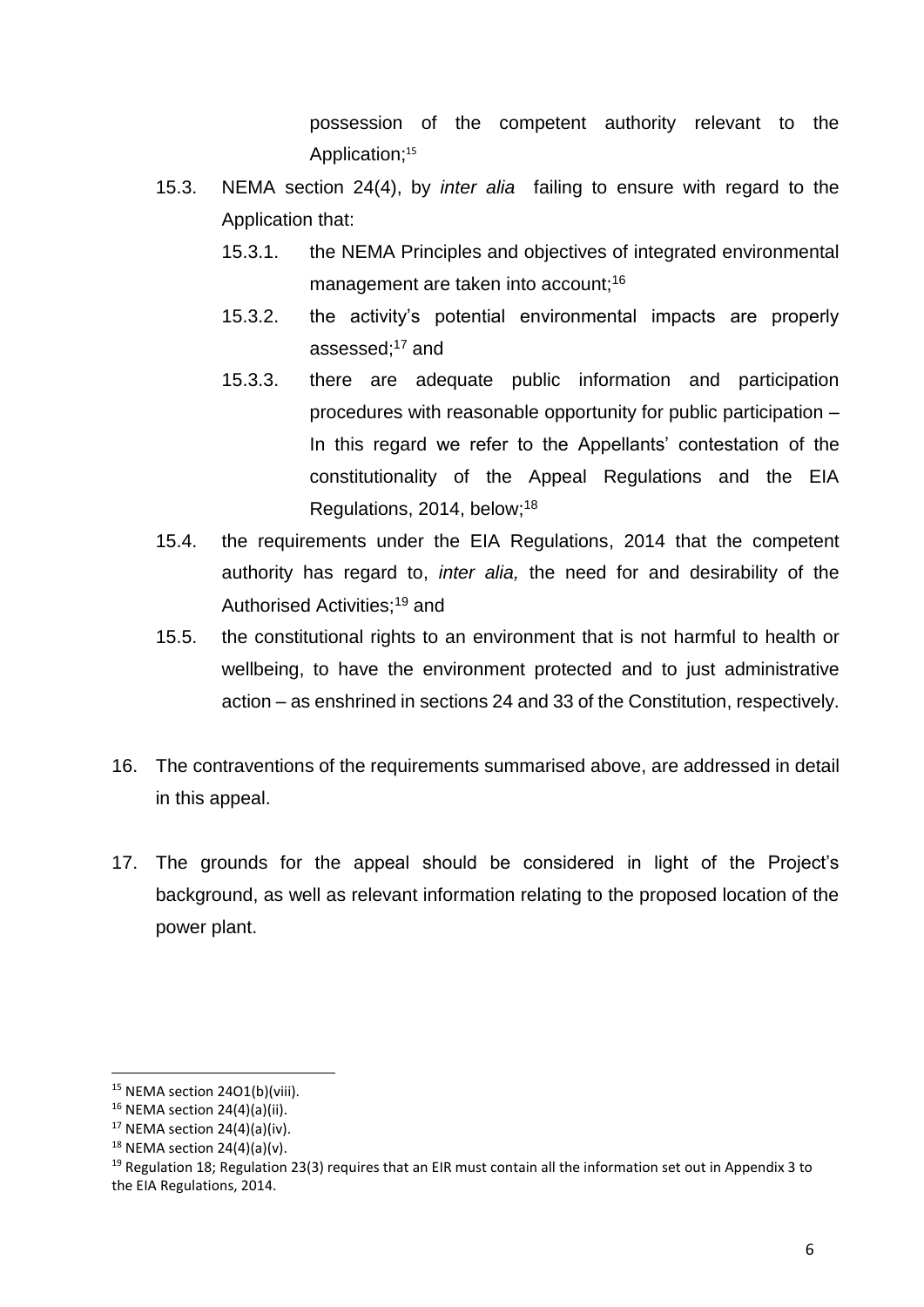#### **BACKGROUND**

#### History of the Project

- 18. The background for this project, and indeed the Appeal, stems from the Integrated Resource Plan for Electricity (IRP) 2010-2030<sup>20</sup> ("IRP 2010") developed by the Department of Energy (DOE) to determine South Africa's long-term electricity demand and to detail how this demand should be met. It stated that a mix of generation technologies, including 6.3 gigawatts (GW) of coal, would be required to meet South Africa's energy demands. The IRP 2010 was promulgated in March 2011, and it was indicated at the time that the IRP should be a "living plan" which would be revised by the DoE every two years, meaning that an update was required by 2013 (the IRP 2010 itself indicates that it would be revised in 2012). Although an IRP update report was published for comment in 2013, it was subsequently abandoned.<sup>21</sup>
- 19. The Base Case and Assumptions for a new IRP Update, as well as a draft Integrated Energy Plan (IEP), were published for comment in November 2016.<sup>22</sup> The Appellants submitted comments on both the IRP Update Base Case and Assumptions and the draft IEP on 31 March 2017.<sup>23</sup> Both the IRP Update and the draft IEP have yet to be finalised, although this process is currently underway.
- 20. Flowing from the IRP 2010, the Minister of Energy, in December 2012, announced determinations regarding the expansion of electricity generation capacity by independent power producers (IPPs). The first part of the determination was for additional renewable energy generation capacity following on from a determination of August 2011, while the second part of the determination<sup>24</sup> was for additional base-

<sup>20</sup> GN 400 of 6 May 2011 Government Gazette no 34263.

 $21$  In addition, although a draft 2012 Integrated Energy Plan was published for comment in 2013, it was not finalised.

<sup>&</sup>lt;sup>22</sup> These can be accessed at [http://www.energy.gov.za/files/irp\\_frame.html.](http://www.energy.gov.za/files/irp_frame.html)

<sup>&</sup>lt;sup>23</sup> The Appellant's comments can be accessed at [http://cer.org.za/wp-content/uploads/2017/04/IEP-IRP-gW-](http://cer.org.za/wp-content/uploads/2017/04/IEP-IRP-gW-ELA-Comment-310317.pdf)[ELA-Comment-310317.pdf.](http://cer.org.za/wp-content/uploads/2017/04/IEP-IRP-gW-ELA-Comment-310317.pdf)

<sup>&</sup>lt;sup>24</sup> Part B, Government Notice 1075, Government Gazette no 36005 of 19 December 2012. Paragraph 1 states that baseload energy generation capacity is needed to contribute towards energy security, including 2500MW to be generated from coal, which is in accordance with the capacity to be allocated to coal under the heading "new build" for the years 2014 to 2024 in table 3 of the IRP for electricity 2010-2013.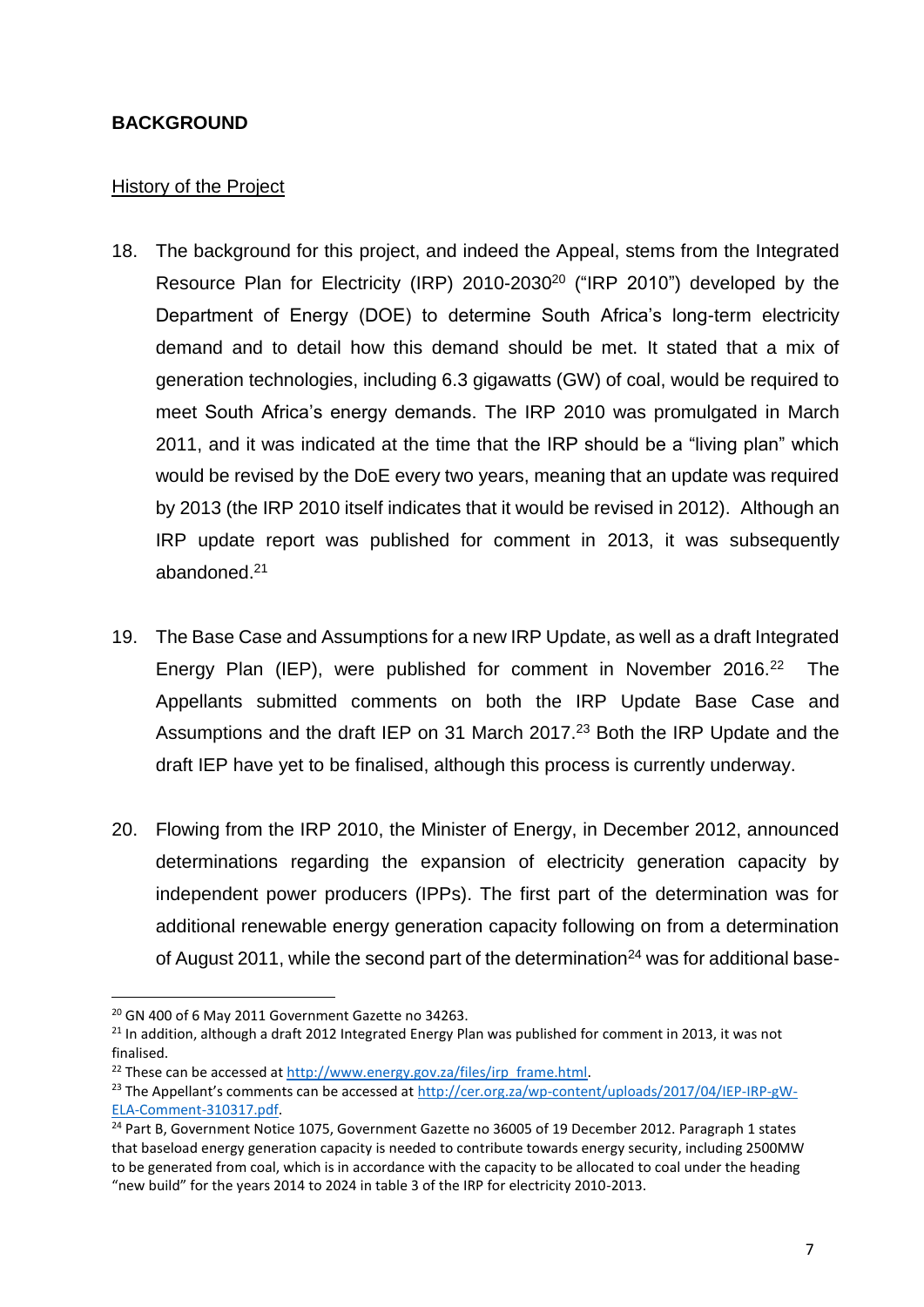load generation capacity of 7 761 MW, comprising 2 500 MW of energy from coal for connection to the grid between 2014 and 2024, with the remainder coming from gas power and imported hydro power.<sup>25</sup> The electricity produced was to be procured through one or more IPP procurement programmes $26$  and the electricity must be purchased from the IPPs by Eskom Holdings SOC Limited (Eskom).<sup>27</sup> Each bid from an IPP is capped at 660 MW, which results in an additional 600 MW of net power to the grid.<sup>28</sup>

- 21. The Coal Baseload Independent Power Producer Procurement Programme (CBIPPPP) was one of the initiatives developed by national government, which argued that the CBIPPPP would alleviate the constraints in electricity supply within the country. The CBIPPPP will comprise separate bid windows. According to the 15 December 2014 request for qualifications and proposals: the first bid submission date was 8 June 2015; projects submitted in this first bid phase must be capable of beginning commercial operation by December 2021; and each project must have a contracted capacity of not more than 600MW. Only two proposed IPP power stations submitted bids under the first bid window – Thabametsi and Khanyisa IPP power stations – and both were appointed preferred bidders under the CBIPPPP first bid window. Namane did not participate in the first bid window. Although a second bidding round is expected, at this stage, it is not known when or whether further bid windows under the CBIPPPP will be announced.
- 22. Flowing from the above, an application was made, and Authorisation subsequently granted, to Namane for the construction of a 660MW coal-fired independent power plant and associated infrastructure, the IPP Namane power station near Lephalale in the Limpopo Province (DEA reference number 14/12/16/3/3/3/210).<sup>29</sup>

 $\overline{\phantom{a}}$ 

<sup>25</sup> [https://www.ipp-coal.co.za.](https://www.ipp-coal.co.za/)

<sup>&</sup>lt;sup>26</sup> Paragraph 4, Part B, Determination under section 34(1) of the Electricity Regulations Act 4 of 2006, Government Notice 1075, Government Gazette no 36005 of 19 December 2012.

<sup>&</sup>lt;sup>27</sup> Paragraphs 10 and 11, Part B, Determination under section 34(1) of the Electricity Regulations Act 4 of 2006. <sup>28</sup> Namane Generation Independent Power Producer and Transmission Line Project, near Lephalale, Limpopo,

Updated Environmental Impact Assessment and Management Programme, June 2016 (EIR June 2016) page 46. <sup>29</sup> EIR June 2016 page 46.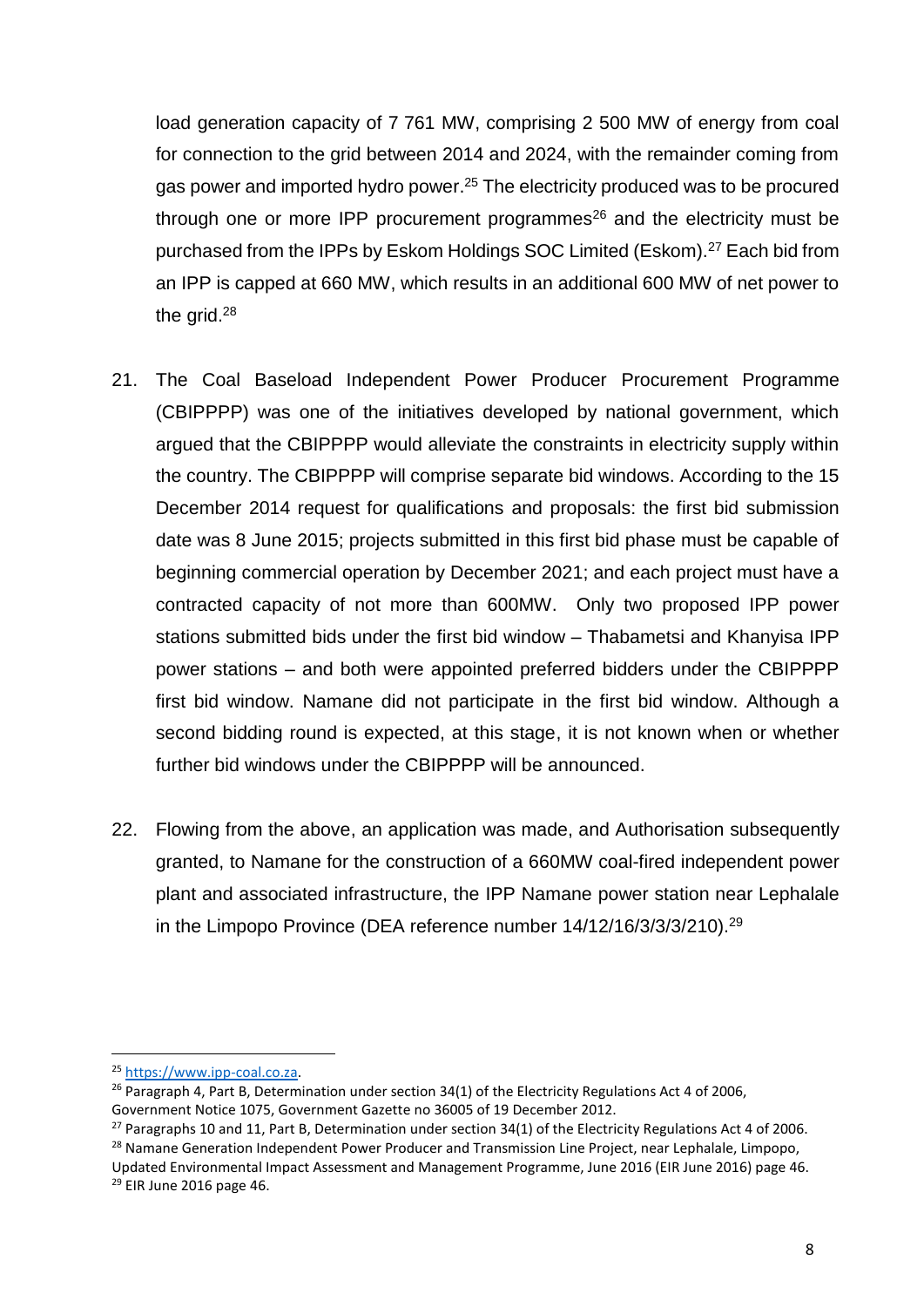23. Should the Project proceed, it is proposed that the construction phase will require approximately five years, thereafter the power plant's anticipated lifespan is 30 years.<sup>30</sup>

# Description of the Project

- 24. The activities and components entailed in the Project are considerable and include the construction of a thermal IPP using Circulating Fluidised Bed (CFB) combustion technology to generate power which will be supplied back into the national grid.
- 25. The power plant will include a 155 hectares (ha) main power plant area, consisting of two power plant production units (boiler/furnaces, turbines, generator and associated equipment, control room), including a central control room for both units. There will also be auxiliary plant buildings, including an administration building and a warehouse, as well as other operational support buildings. Further buildings on the site include maintenance workshops and storage facilities, including electrical and instrument workshops and stores, and a machine shop. $31$  The Project will also include a laboratory area for routine testing and specialised analysis and investigation, and a high voltage switchyard.
- 26. Further associated main infrastructure necessary for the Project includes:
	- 26.1. a coal stockyard and storage areas;
	- 26.2. limestone stockyard and limestone crusher;
	- 26.3. weighbridge;
	- 26.4. stack;
	- 26.5. coal and limestone conveyers;
	- 26.6. water supply pipelines (temporary and permanent);
	- 26.7. medical centre and amenities including potable water, sanitary and sewer utilities, electrical utility interconnection, and telephone utilities;
	- 26.8. sanitary sewage treatment plant;

<sup>30</sup> EIR June 2016 page 56.

<sup>&</sup>lt;sup>31</sup> Integrated Environmental Authorisation 28 February 2017.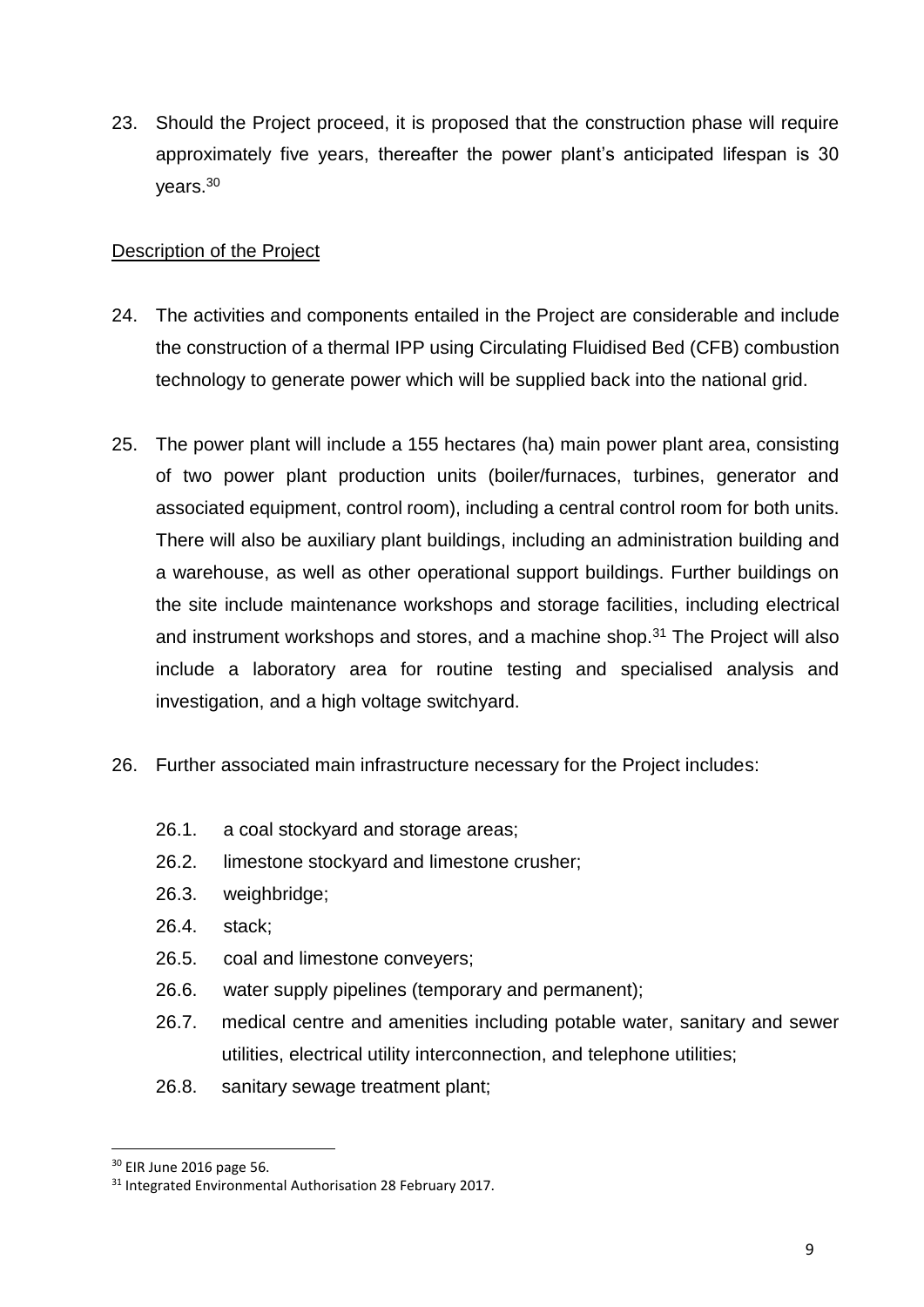- 26.9. access road and internal roads;
- 26.10. ash handling and disposal systems and 160 ha ash dump;
- 26.11. ash dump runoff ponds;
- 26.12. zero liquid effluent discharge/evaporation ponds;
- 26.13. water storage reservoir for raw water supply;
- 26.14. raw water treatment plant;
- 26.15. waste storage areas; and
- 26.16. overhead power lines to connect to the Eskom grid.<sup>32</sup>
- 27. The specifics of the infrastructure of the proposed power plant will include a power plant and associated infrastructure, including transmission line routes. This entails construction of the following listed activities:
	- 27.1. development of a coal-fuelled 660 MW power plant; $33$
	- 27.2. development of transmission lines with a capacity of 400 kV; $34$
	- 27.3. water supply and storage infrastructure;<sup>35</sup>
	- 27.4. water pipelines exceeding  $1000 \text{ m}$ ; 36
	- 27.5. an evaporation pond, storm water collection pond and raw water reservoirs, with a combined surface area of 4 ha and combined volume of 96 000 square meters;<sup>37</sup>
	- 27.6. storage facilities for the storage of diesel during construction phase;<sup>38</sup>
	- 27.7. development of a permanent access road to be constructed and maintained throughout the operational and decommissioning of the Plant;<sup>39</sup>
	- 27.8. ash handling and disposal systems including an ash dump, ash runoff ponds, water storage reservoirs and evaporation ponds;<sup>40</sup>

<sup>&</sup>lt;sup>32</sup> Environmental authorisation 28 February 2017.

<sup>&</sup>lt;sup>33</sup> Listed Activity 2, Listing Notice 2 GNR 984, EIR June 2016 page 34.

<sup>&</sup>lt;sup>34</sup> Listed Activity 9, Listing Notice 2 GNR 984, EIR June 2016 page 34.

<sup>&</sup>lt;sup>35</sup> Listed Activity 9, Listing Notice 1 GNR 983, EIR June 2016 page 32.

<sup>&</sup>lt;sup>36</sup> Listed Activity 10, Listing Notice 1 GNR 983, EIR June 2016 page 32.

<sup>&</sup>lt;sup>37</sup> Listed Activity 13, Listing Notice 1 GNR 983, EIR June 2016 page 33.

<sup>&</sup>lt;sup>38</sup> Listed Activity 14, Listing Notice 1 GNR 983, EIR June 2016 page 33.

<sup>&</sup>lt;sup>39</sup> Listed Activity 24(ii), Listing Notice 1 GNR 983, EIR June 2016 page 33.

<sup>40</sup> Listed Activity 6, Listing Notice 2 GNR 984, EIR June 2016 page 34.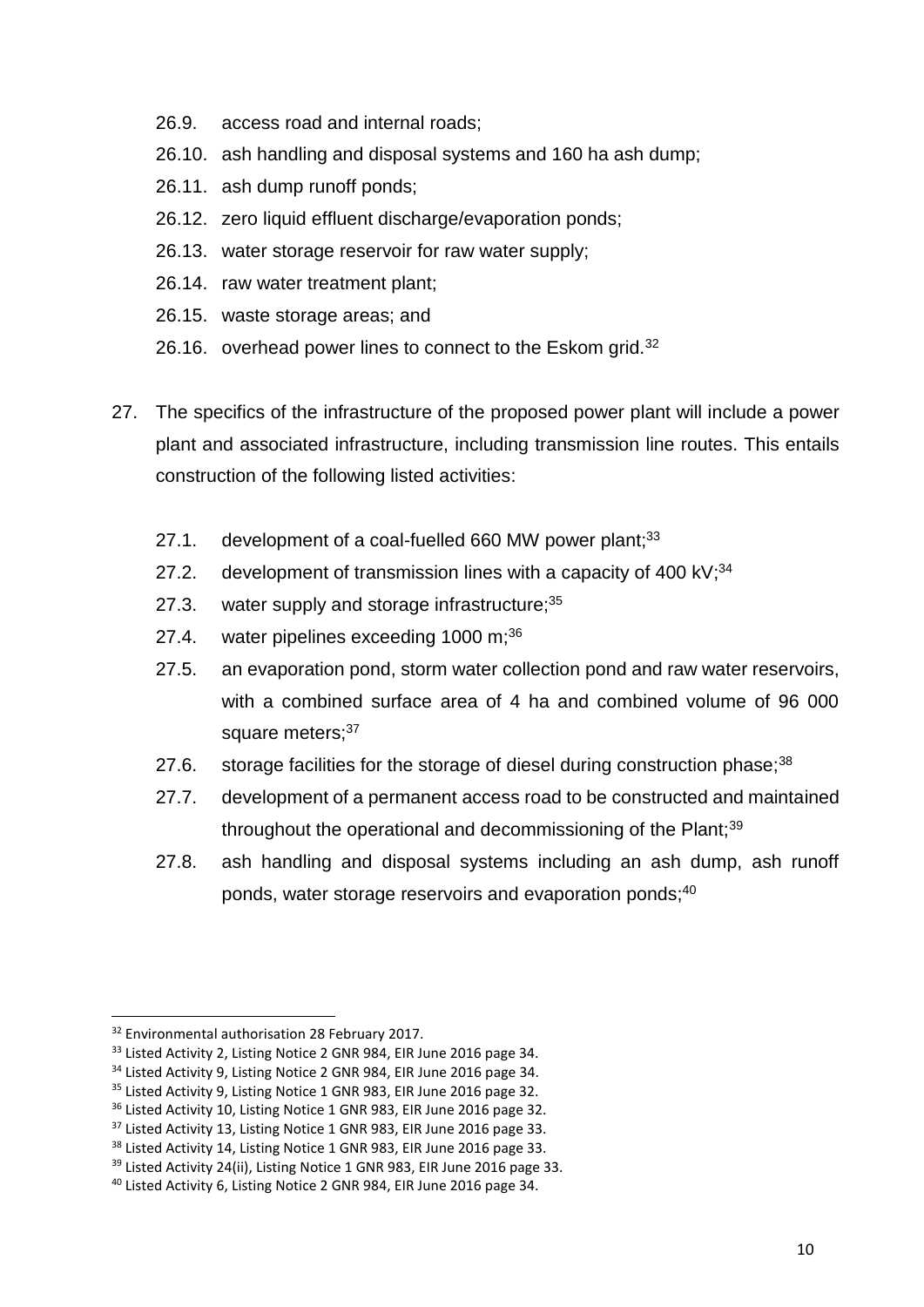- 27.9. facilities or infrastructure related to the bulk transportation of coal transported from the neighbouring Temo mine: a total of 12 500 tonnes will be transported per day;<sup>41</sup> and
- 27.10. construction of a water treatment facility to generate deionised water for the production of steam to power the gas turbines, with a daily throughput of 1.9 million cubic meters per day.<sup>42</sup>
- 28. There is also a need for further infrastructure, which this project is reliant upon, but which is not covered by the Authorisation: a rail loop, with an internal footprint of 320 ha, connecting Namane Power Plant with the Temo Coal Mine. No application for an EA for the rail loop has been made, despite it potentially posing significant impacts if it is built.<sup>43</sup>
- 29. The infrastructure needed specifically needs to facilitate the use of a CFB Boiler, which requires air, coal, and limestone to be blown into the combustion chamber to create a continuous circulating motion that keeps the coal suspended in the combustion area. Along with the boiler, there is also a steam turbine and generator. According to the Updated EIR, emissions from a CFB Boiler include both sulphur dioxide (SO2) and nitrogen oxides (NOx).<sup>44</sup>
- 30. Further large components of the power plant proposed will be a coal handling system, condensers, limestone storage, ash collection, water treatment plant, electrical reticulation, Distributed Control System (DCS), fuel oil and draft air/gas systems.<sup>45</sup>
- 31. At operational phase, the activities at the proposed power plant will include the delivery, handling, and storage of limestone and coal to the site, as well as the operation of the power plant itself and its associated infrastructure. This operation

 $\overline{\phantom{a}}$ 

<sup>&</sup>lt;sup>41</sup> Listed Activity 7(iii), Listing Notice 2 GNR 984, EIR June 2016 page 34.

<sup>42</sup> Listed Activity 25, Listing Notice 2 GNR 984, EIR June 2016 page 35.

<sup>43</sup> EIR June 2016 page 55.

<sup>44</sup> EIR June 2016 page 53.

<sup>45</sup> EIR June 2016 page 53.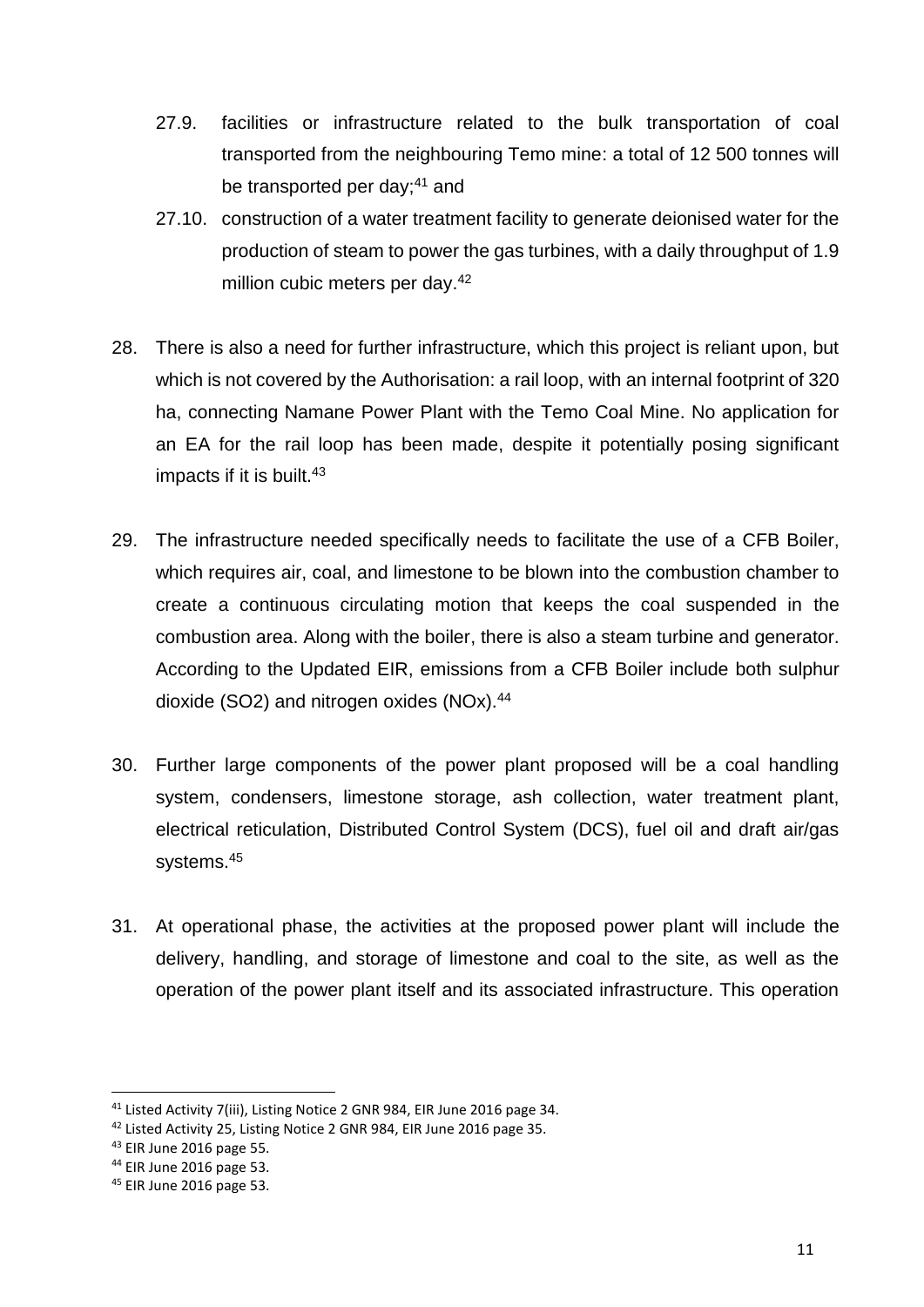will involve increased vehicle use on the roads (including heavy vehicles), as well as the transport of ash to the dump.<sup>46</sup>

- 32. In addition to the abovementioned listed activities in terms of NEMA, the Updated Environmental Impact Report ("the Updated EIR") states that, during the operational phase, various pollutants "*will be released into the atmosphere as products of coal combustion: particulate matter (specifically PM10 and PM2.5), sulphur dioxide (SO2) and oxides of nitrogen (as NO2). Other major pollutants listed as applicable to power stations include carbon monoxide (CO), carbon dioxide (CO2)*".<sup>47</sup> It is clear from this that the Project will have significant impacts on air quality in the area, which should be considered together with the cumulative impacts of industries already present. The Updated EIR and decision to grant the Authorisation fail to adequately take into account these and other air quality impacts of the Project.
- 33. The Updated EIR and Authorisation also fail to adequately consider the implication of the Project on already scarce water resources in the region. The proposed design of the power plant is described as one which uses "*CFB combustion technology due to the water-scarce nature of the Waterberg region*" and that "*it is proposed that the*  power plant will be designed to use dry-cooling technology to reduce the water *resource requirement for the IPP*".<sup>48</sup> However, the Updated EIR does not make it clear how this technology addresses the fact that the Waterberg region is a waterscarce area, while the plant has a throughput of 1.9 million cubic meters of water per day.
- 34. In addition, an ash storage facility is also proposed for the plant. The ash dump will be located on farm Duikerpan 249LQ and "*will have a life of 30 years (the same as*  that of the power plant)".<sup>49</sup> No specific footprint is reflected for the ash dump, but the total footprint of infrastructure for the power plant, associated infrastructure and the ash dump is 320 ha.<sup>50</sup> The stipulated footprint for the ash handling and disposal

 $\overline{a}$ 

<sup>46</sup> EIR June 2016 page 336.

<sup>47</sup> EIR June 2016 page 336.

<sup>48</sup> EIR June 2016 page 47.

<sup>49</sup> EIR June 2016 page 47.

<sup>50</sup> EIR June 2016 page 48.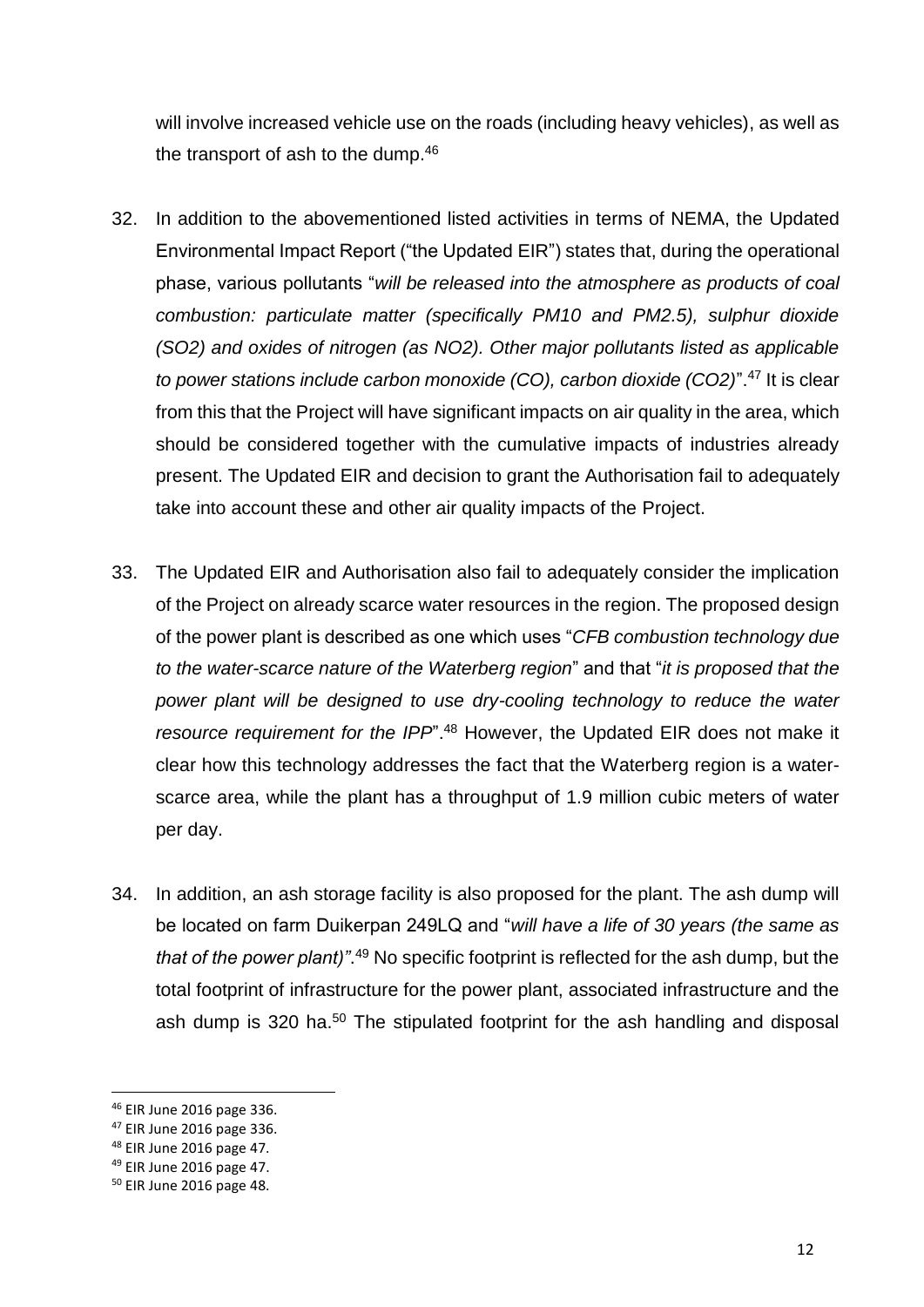systems and the ash dump (both proposed and future) is 160 ha.<sup>51</sup> The Updated EIR indicates that ash will be transported from the power plant to the ash dump "*either via conveyer belts or trucks. Namane will also investigate a future option of backfiling ash mixed with discard or overburden back into the open mine pits at the Temo Coal Mine*" (own emphasis).<sup>52</sup> The Updated EIR correctly states that separate permission would have to be sought from the DEA and Department of Water and Sanitation (DWS) in order to undertake this process. However, this indicates that the exact planned use of the ash is not clear in the Updated EIR. This should have been clarified in the Updated EIR as each use of ash will have its own environmental and health impacts.

- 35. As indicated, the proposed power plant will also require the construction of many transportation routes (and associated service roads) to and from the Project, as well as the construction of transmission lines to and from the Project, including construction of:
	- 35.1. a conveyer belt to transport coal from the neighbouring Temo mine the plant will require 12 500 tonnes of coal per day;<sup>53</sup>
	- 35.2. the proposed transmission lines with a capacity of 400 kV.<sup>54</sup> Authorisations will have to be provided for the construction of these transmission lines, which "*may potentially affect*" a number of farm portions, directly. <sup>55</sup> The three proposed transmission line options: Spitzkop Line (400 kV) with a total length of 39,7 km, Steenbokpan Line (400 kV Alternative) with a total length of 50,6 km, and Canada Line (132 kV), which will connect to the proposed future distribution network with a total length of 8,3 km;<sup>56</sup>
	- 35.3. a rail loop. The Project location is within a proposed rail loop.<sup>57</sup> However, the rail loop itself does not form part of the environmental authorisation granted. The Updated EIR indicates that "*should the rail loop go ahead, the*

 $\overline{a}$ 

<sup>51</sup> EIR June 2016 page 48.

<sup>52</sup> EIR June 2016 page 50.

<sup>53</sup> EIR June 2016 page 34.

<sup>54</sup> EIR June 2016 page 34.

<sup>55</sup> EIR June 2016 pages 44 – 46.

<sup>56</sup> EIR June 2016 page 47.

<sup>57</sup> EIR June 2016 page 47.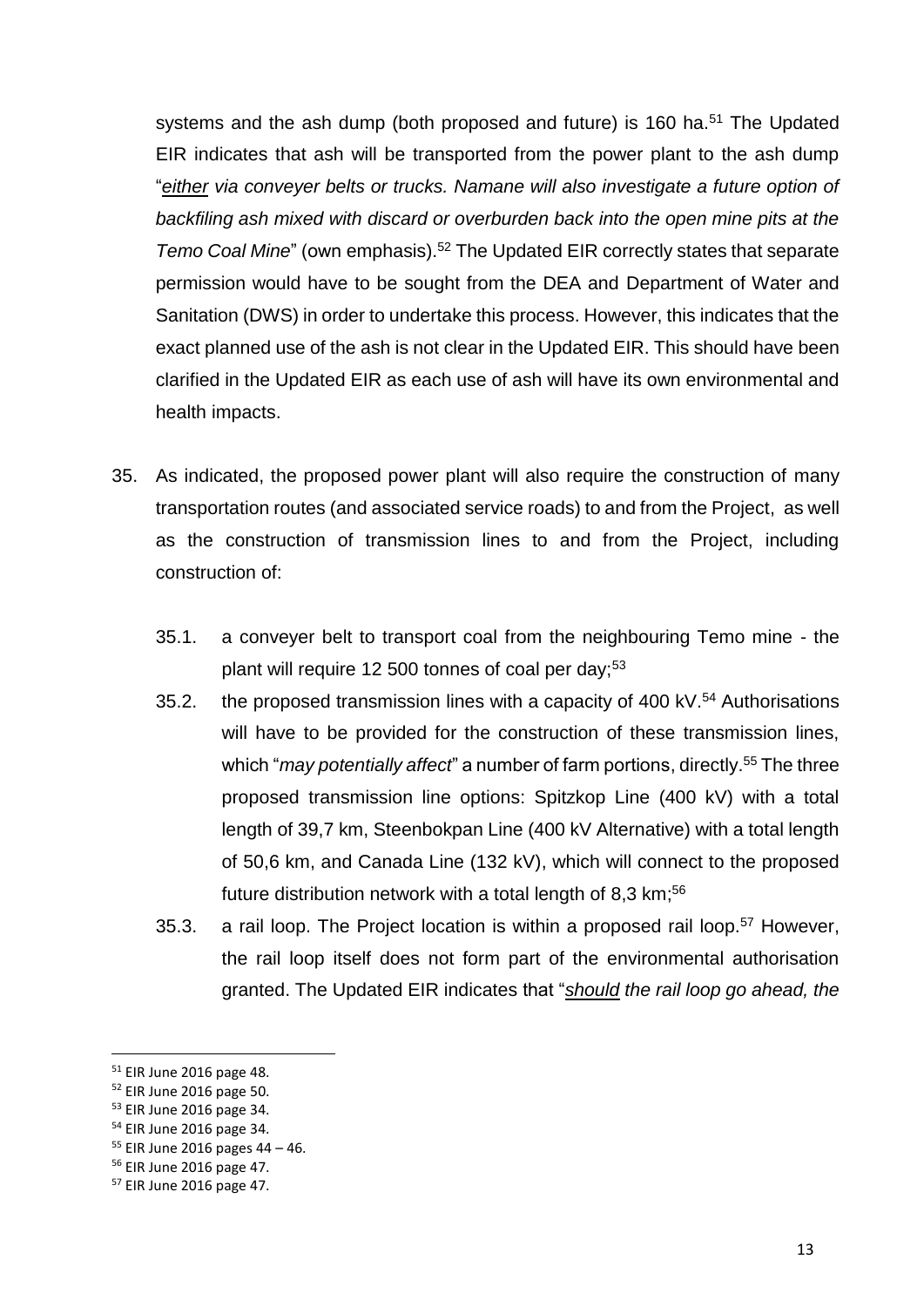*construction of the power plant and associated infrastructure needs to be considered. The proposed rail loop will eventually be utilised to transport export-grade coal from the Temo Mine to the Richards Bay Coal Terminal*" (own emphasis).<sup>58</sup> Crucially, it is unknown whether the rail loop will go ahead and this will have an impact on the location of the Project. This is a significant concern that should be considered.

- 36. In conjunction with the proposed power station project, it is proposed that a mine will be developed to supply the power plant with coal necessary for the Project.<sup>59</sup> This is a pivotal aspect of the Project, yet Temo holds only a Mining Right and an Environmental Authorisation for the mining-related activities, but the Updated EIR does not specify whether Temo has been granted the further authorisations (such as a water use licence) needed in order to commence mining operations.<sup>60</sup>
- 37. The nature of the location, when considered with the characteristics of the Project as summarised above, gives rise to many of the grounds for appeal against the Authorisation. In this regard, the Project falls within a water-stressed area, with hydrological and biodiversity sensitivity. The sensitive nature of this environment and the environmental implications that arise pursuant to the Project are more comprehensively detailed below.

#### Location of the Project

38. The site of the project ("the Project site") is farm Duikerpan 249Q in the Waterberg District, which is in the Lephalale Local Municipality, which falls under the Waterberg District Municipality in the Limpopo province. There are also proposed transmission line routes which cross through 64 farm portions in order to connect the proposed power station to the national grid. $61$  The project site falls within the Waterberg coalfields.

<sup>58</sup> EIR June 2016 page 47.

 $59$  EIR June 2016 page 46 – 47.

<sup>60</sup> EIR June 2016 page 47.

<sup>61</sup> EIR June 2016 page 40.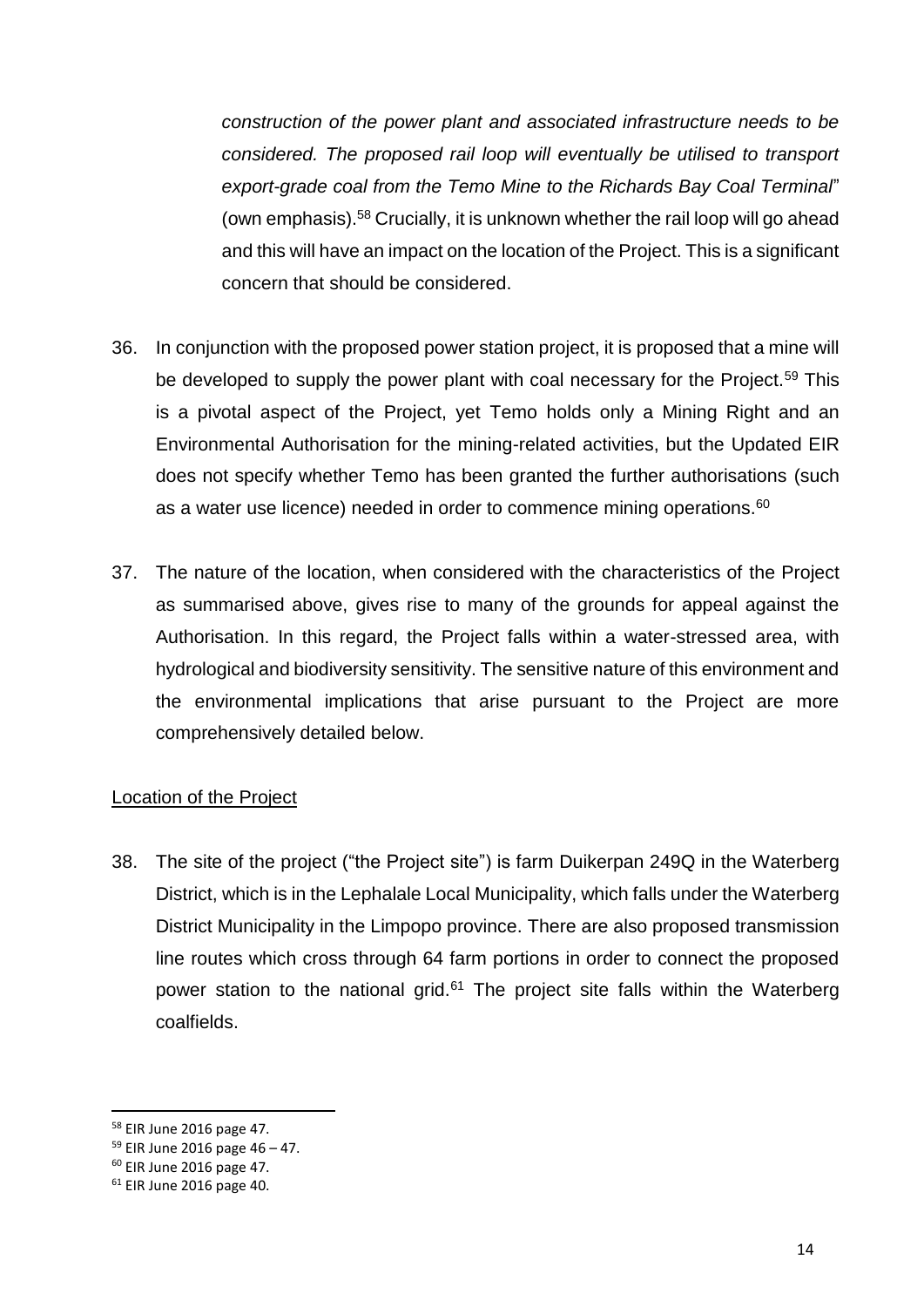- 39. It is noted that the Temo Coal Mine, proposed by Temo, adjacent to the proposed project, has been identified to have the appropriate grade coal (lower bench coal) to be used for fuelling the Namane power station.<sup>62</sup> It is further proposed that the Temo Coal Mine will produce approximately 15 million tonnes (Mt) of Run of Mine (RoM) coal per year, and that the Project will require between 3.0 and 3.7 Mt of coal per vear.<sup>63</sup> Temo and Namane are both 100% owned by Namane Resources (Pty) Ltd.
- 40. The site is located 44.9km west-north-west of Lephalale, which is in close proximity to the Grootgeluk mine. The nearest settlement to the site is Steenbokpan, which is 10km south of the project area.
- 41. Two Eskom coal-fired power stations, namely Medupi power station (in the process of being commissioned) and Matimba power station, are some 30 km of the project site. In addition, numerous other mining and power generation projects – including the 1200 MW Thabametsi IPP power station (a preferred bidder under the first bid window of the CBIPPPP) - are proposed within the broader area, as the project site is located within the Limpopo Coal, Energy and Petrochemical cluster, the Lephalale Local Municipality Industrial Corridor and the Waterberg coalfields. Other IPP projects proposed for the area - of which the Appellants are aware - include: Boikarabelo 260 MW coal-fired power station, in Lephalale (already authorised); Tshivhaso 1200 MW coal-fired power station, in Lephalale (authorisation decision awaited); Mutsho 660 MW coal-fired power station, in Vhembe District Municipality; and Waterberg Power Company 600 MW coal-fired power station in Lephalale.
- 42. The towns or settlements of Steenbokpan, Stockpoort, Dovedale (Botswana), and Kudumatse (Botswana) are in close proximity, all located less than 25km from the project site. The closest major town is Lephalale, which is less than 50km from the project site. It is recorded that the Lephalale Local Municipality has an average population density of 4.7 people per km<sup>2</sup>.

<sup>62</sup> EIR June 2016.

<sup>63</sup> EIR June 2016 page 51.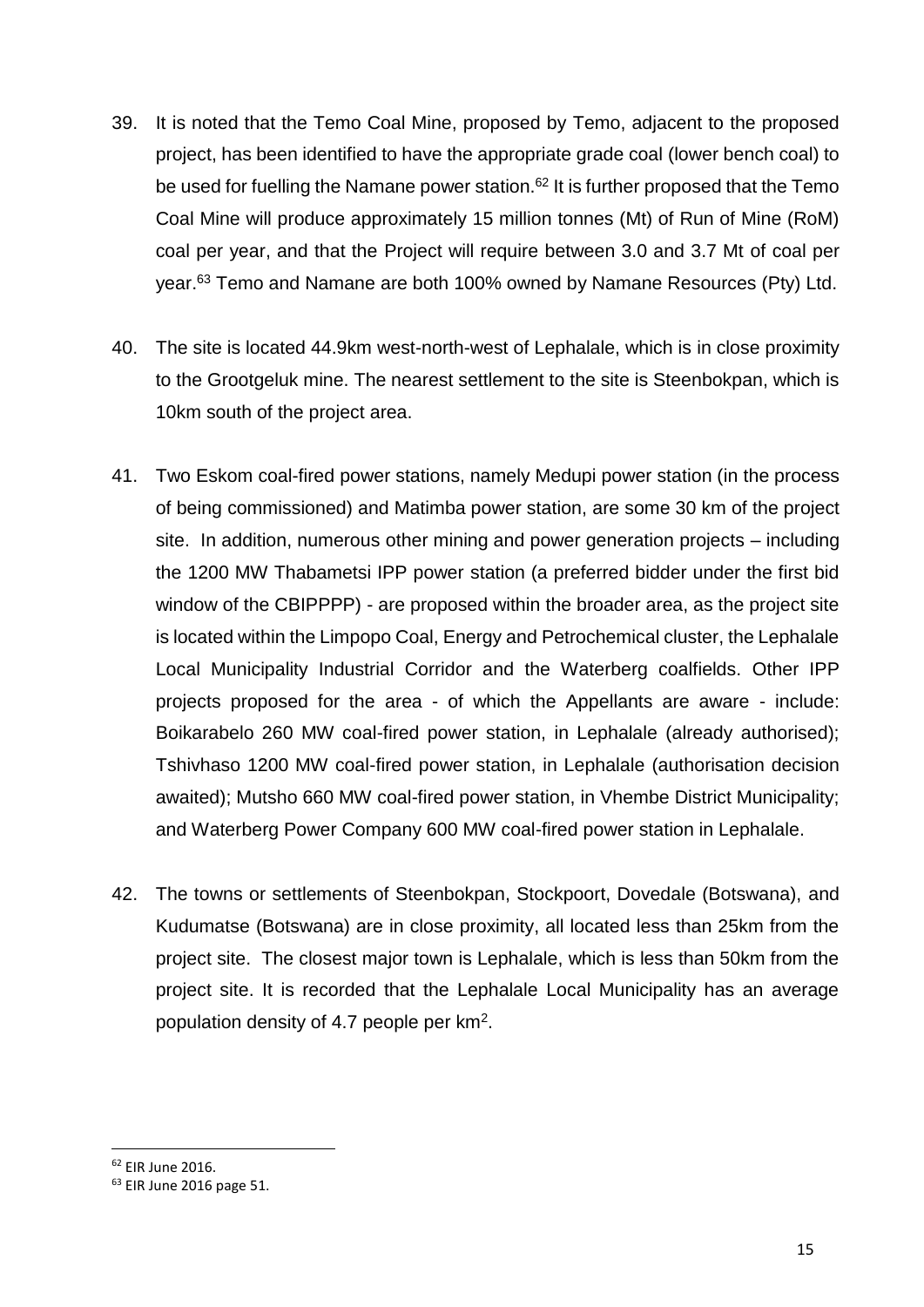#### **THE ENVIRONMENTAL IMPACTS**

#### The EIA Process

- 43. The Authorisation granted is an Integrated EA issued in terms of NEMA and the EIA Regulations, 2014, as well as NEMWA, read with Government Notice 921 of 2013, for the establishment of the 660 MW Project and associated infrastructure.
- 44. The Appellants submit and place on record that the EIA Regulations, 2014 do not give effect to the Constitutional right to a fair process.<sup>64</sup> This is so because EIA Regulations, 2014 contain woefully inadequate time periods for conducting the scoping and environmental impact assessments for a proposed project and for public participation and comment by I&APs. Effectively, these regulations exclude any comprehensive assessment of environmental impacts, as well as any meaningful participation by I&APs. They merely pay lip service to what has now become a redundant EIA process. No accurate assessment of environmental impacts can be conducted in the short periods allowed in the EIA Regulations, 2014 and this is evidenced by the significant lack of data, errors and ambiguities contained in so many EIAs for projects, which follow the process of the EIA Regulations, 2014. Further submissions in this regard, and in relation to the adequacy of the Appeal Regulations, 2014, are made below.
- 45. The Authorisation permits the undertaking of environmental activities listed under the EIA Regulations, 2014, as well as waste management activities listed under GN 921, GG37083 of 29 November 2013. Thus the activities authorised pertain to both environmental and waste management activities pursuant to section 24L(1) of NEMA, which makes provision for the issuing of an integrated EA, and section 24L(2) of NEMA, which stipulates that an integrated EA may only be issued if "*the relevant provisions* … [NEMA] *and the other law or specific environmental management Act have been complied with*".

<sup>64</sup> Section 33 of the Constitution.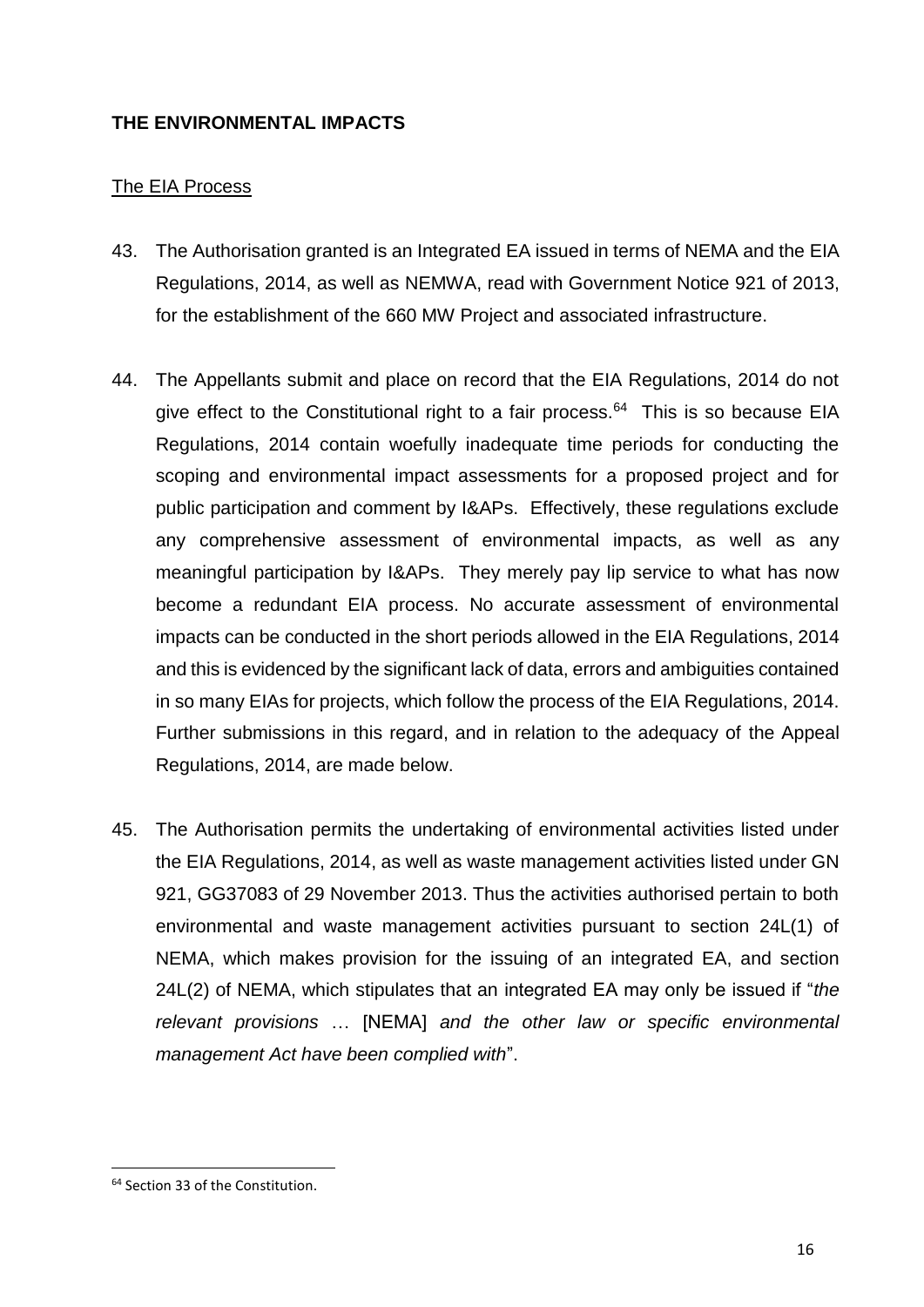- 46. Section 24 falls within Chapter 5 of NEMA which provides for an integrated environmental management system to *inter alia* streamline the authorisation process and promote the integration of the NEMA Principles in making all decisions which may have a significant impact or effect on the environment.<sup>65</sup>
- 47. Similarly, section 44(1) of NEMA regulates co-operative governance in WML applications and provides for the issuing of an integrated licence in this regard.<sup>66</sup>
- 48. The First Appellant attended a public meeting on 6 May 2016, raising various concerns with the Project, including, *inter alia*, that: the cumulative effects of the Project needed to be considered; that there is not sufficient water for the Project to operate; that the local community will be negatively impacted by the Project; and that air quality in the area is a serious concern. The Appellants note, however, that the only concern contained in the Updated EIR as having been raised by the First Respondent was "*Cumulative impacts need to be looked at. It was also requested that the Thabametsi project to do a climate change study".* The Updated EIR records the following response to this comment: "*The Cumulative Impacts for the IPP have been included in Section 12 of the EIR. Thabametsi done not form part of this Project*  and therefore no commitments can be made on behalf of Thabametsi."<sup>67</sup> This does not accurately reflect the full array of concerns raised by the First Appellant, as indicated above.

## Impacts on Water Sources and Scarcity

49. The Authorisation states that Namane will require "offstream storage of water" in ponds with a combined volume of 96 000  $m<sup>3</sup>$ . It also states that there will be a daily throughput of 1.9 million m<sup>3</sup> per day for the Project's water treatment facility.<sup>68</sup> These are significant quantities of water. Of more concern, however, is that it is not clearly

**.** 

<sup>67</sup> EIR June 2016 page 282.

<sup>65</sup> Section 23(2)(a) NEMA.

<sup>66</sup> Section 44(1) provides that "*for the purposes of issuing a licence for a waste management activity, the licensing authority must as fas as practicable in the circumstances co-ordinate or consolidate the application and decision-making processes contemplated in this Chapter with the decision-making process in Chapter 5 of*  [NEMA] *and other legislation administered by other organs of state, without whose authorisation or approval or consent the activity may not commence, or be undertaken or conducted*".

<sup>68</sup> Listed activities GN R 984, item 25 and GN R983, item 13 of the Authorisation.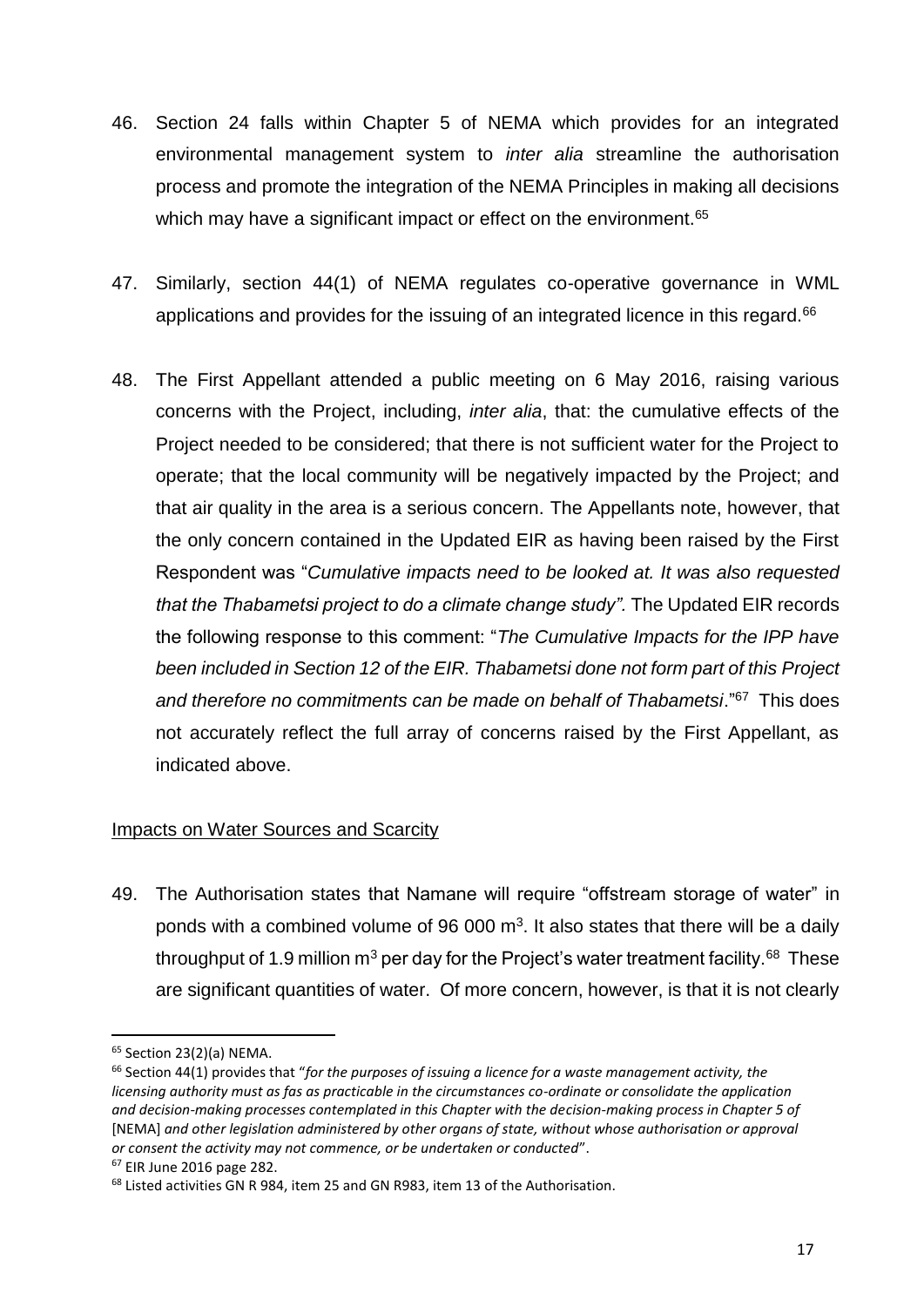stated anywhere in the Updated EIR how much water the Project proposes to use in total on a daily and annual basis. Under the heading of 'Water Requirement and Availability' in the Updated EIR, it simply states that "*[c]onsidering constraint in availability of water in the Waterberg region, air cooled condenser and fin fan coolers*  for all boilers, as well as turbine coolers are proposed thereby reducing water *consumption to the minimum …"*. 69 The Water Balance Report, Appendix K to the Updated EIR, states that "*[c]urrently there is no information on the amount of water required to operate the two plants (the Temo mine and the IPP power plant) mentioned. As shown in Table 3-1, the power plant water demand is assumed to be 1 500 m3/d… Temo Coal is planning to produce approximately 14Mt of ROM per annum. The water demand is therefore estimated to be 15 300 m3/d… The water requirement of the power plant and mine process is one of the largest volumes required by the Project and it is recommended to update the water balance once the actual water demands are made available*."<sup>70</sup>

- 50. This is unacceptable: it is submitted that the impacts on water resources cannot properly be assessed if it is not known how much of the area's valuable and scarce water the Project proposes to use.
- 51. The water needs of the towns, industries and mines in the Project area are predominantly supplied by the Mokolo Dam and Crocodile River. The Waterberg is known as a water-stressed area, with Lephalale, in particular, suffering from a water deficit.<sup>71</sup>
- 52. The Mokolo and Crocodile Water Augmentation Project (MCWAP) is a project initiated by the Limpopo Regional Office of the Department of Water and Sanitation (LDWAS) to supply industry and residents in the Waterberg district with water. It entails the phased construction of two bulk raw water transfer systems, as well as associated infrastructure, to meet power station, mines, and domestic water demands.

**<sup>.</sup>** <sup>69</sup> Page 58, Update EIR.

<sup>&</sup>lt;sup>70</sup> Appendix K to the Updated EIR, Water Balance Report, pages  $9 - 10$ .

<sup>71</sup> [http://trialogue.co.za/water-together-sustainability-review-issue-12-may-2013.](http://trialogue.co.za/water-together-sustainability-review-issue-12-may-2013)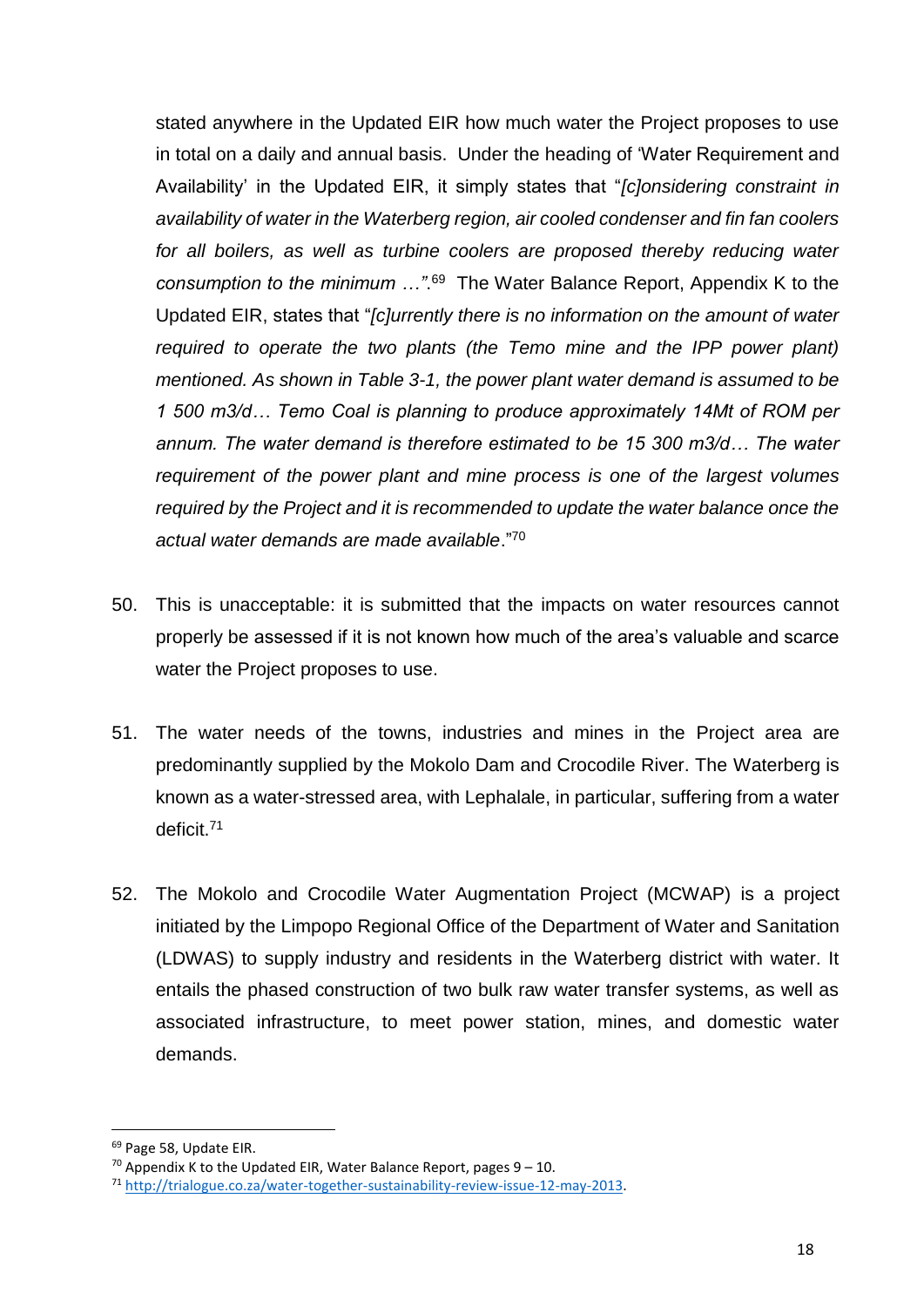- 53. Phase One of the MCWAP ("MCWAP 1") deals with increased transfer capacity from Mokolo Dam to Eskom's Matimba and Medupi power stations, Lephalale Local Municipality and Exxaro's Grootegeluk coal mine. The second phase of the MCWAP project ("MCWAP 2") will supply additional water to the area from the Crocodile River, thereby reducing the deficit for development. This phase is planned to include the establishment of a transfer scheme from the Crocodile River (West) at Vlieëpoort near Thabazimbi to the Lephalale area,<sup>72</sup> and it is envisaged that MCWAP 2 will commence supplying water in November 2020.<sup>73</sup>
- 54. This Project will fall within the ambit of the MCWAP, although the Authorisation and the Updated EIR fail to make clear where the intended water for the Project will ultimately be sourced.
- 55. It is noted that the requisite environmental impact assessment for MCWAP 2 has not yet commenced, apart from a background information document circulated for comment in May 2016. In the circumstances, given the various steps that still need to be taken before MCWAP 2 can commence, it is unlikely that the envisaged deadline for completion by the year 2020 will be met.
- 56. Furthermore, the Updated EIR acknowledges constraints in water availability, and indeed water scarcity, in the Waterberg region. It indicates that "*based on water scarcity, dry-cooling is the preferred cooling method for this project*" (own emphasis).<sup>74</sup> It goes on to outline three basic cooling technology alternatives, namely once-through cooling, which requires a large body of water; wet cooling, which requires a large amount of "makeup" water; and dry cooling, which also still requires a fair amount of water.
- 57. The Updated EIR first states "*for the purpose of this project, indirect dry cooling will be used*" and then in the next paragraph it states "*it is likely that dry cooling will be the preferred method of cooling for this Project*" (own emphasis).<sup>75</sup> The type of

<sup>&</sup>lt;sup>72</sup> Pages 191 -192 of Thabametsi coal-fired power station FEIR, May 2014 – available on request.

<sup>73</sup> [http://www.infrastructurene.ws/2014/10/17/water-project-awaits-financial-guarantees.](http://www.infrastructurene.ws/2014/10/17/water-project-awaits-financial-guarantees)

<sup>74</sup> EIR June 2016 page 58.

<sup>75</sup> EIR June 2016 page 58.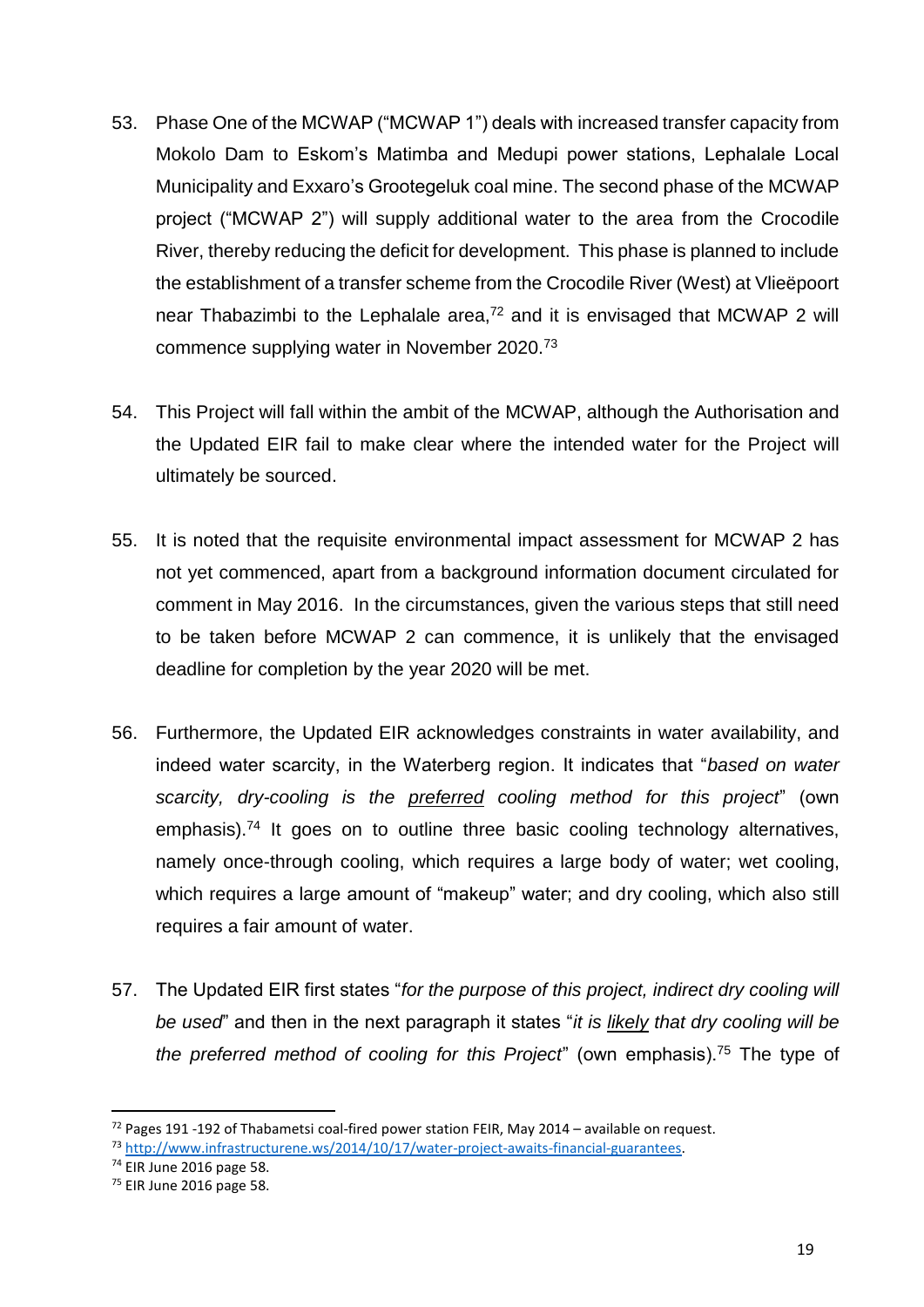cooling has a direct and significant impact on the amount of water used by the Project, yet the Updated EIR is vague and unclear in specifying the type of cooling that will be used. In an area that is already experiencing water scarcity, the consequences of the type of cooling used are significant, and the Authorisation should not have been granted in circumstances where it is uncertain as to the type of cooling the Project will use, and thus the extent of the Project's impact on already scarce water resources in the area.

- 58. The Project site has a total of 11 pans, totalling 40.7 ha, that fall within 500m of the proposed infrastructure footprint.<sup>76</sup> Three of these pans are designated as National Freshwater Ecosystems Priority Areas (NFEPA) wetlands. While the Updated EIR proposes a buffer of 100 m around the wetlands,<sup>77</sup> it also indicates that "*wetlands are highly susceptible to the degradation of quality and a reduction in quantity as a result of anthropogenic resource use activities, surface development and landscape management practices that alter their hydrological regime impacting these systems*".<sup>78</sup> With this in mind, a coal-fired power station and associated infrastructure built within 500m of such highly susceptible areas will necessarily impact upon them and cause a reduction in their quality and quantity.
- 59. Table 7-22: Summary Results of the Ecological Importance and Sensitivity of the wetlands deems seven of the eleven pans (two of which were not assessed) to be of high ecological importance and sensitivity.<sup>79</sup> This high ecological importance and sensitivity can be linked to the pans' "*significant role in maintenance of biodiversity, which is attributed to the importance of the intermittent open water accumulation in an arid environment with no perennial rivers crossing the study area. These temporary wetlands are critical for the breeding of many faunal species that rely on these water sources each season*" <sup>80</sup> (own emphasis). Yet, the Updated EIR states that the generic 100 m buffer will suffice to ensure protection of the wetlands. It further states that the 100 m buffer constitutes best practice. The Appellants point

 $\overline{a}$ 

<sup>76</sup> EIR June 2016 page 96.

<sup>77</sup> EIR June 2016 page 97.

<sup>78</sup> EIR June 2016 page 98.

<sup>79</sup> EIR June 2016 page 100 – 101.

<sup>80</sup> EIR June 2016 page 101.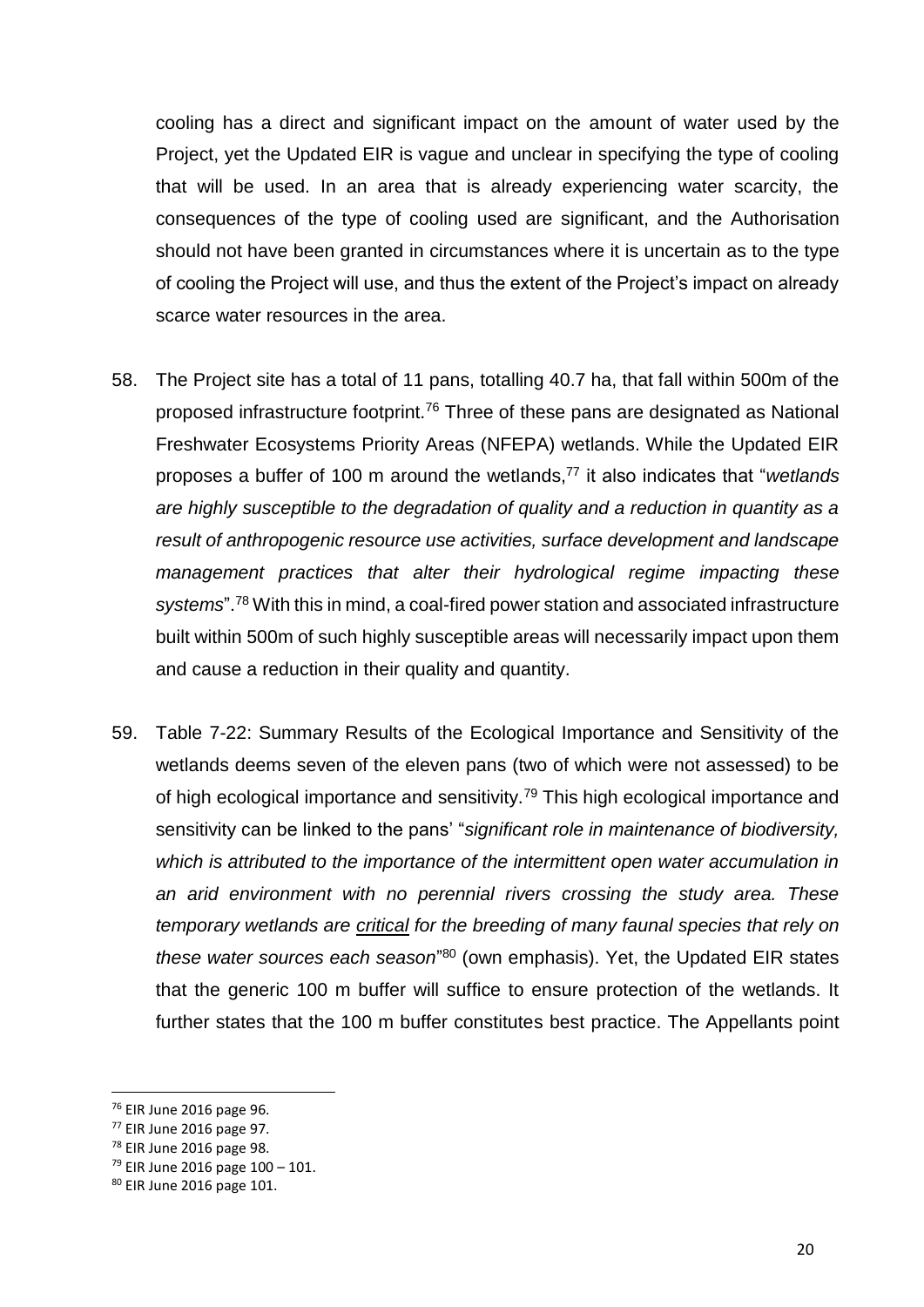out that the 100 m buffer constitutes a minimum standard and should not be construed as best practice.<sup>81</sup>

- 60. Furthermore, the 100 m buffer between the Project and the wetlands is allegedly taken from the Regulations on the Use of Water for Mining and Related Activities aimed at the Protection of Water Resources Regulation 704 of the National Water Act (GN 704), which indicates that activities with a potential impact on a water resource and within 100 m of that resource or floodline, require a licence.<sup>82</sup> The Updated EIR, however, states that some of the wetlands are seasonal. If this is the case, then they could potentially expand seasonally and decrease the buffer to less than the 100 m bare minimum. It is clear that by adopting the minimum distance for the buffer, the Project has improperly failed to take into account potential changes to the pans and water resources over time and seasonally; it has also failed to consider the polluting effects of the Project on these sensitive water resources and the potential impact that decreased groundwater levels may have on the pans and wetlands.
- 61. In any event, the Project will still require a water use licence which could conceivably alter the 100 m buffer, thereby significantly altering the proposed layout of the Project. It is submitted that without this information, the First Respondent should not have granted the Authorisation.
- 62. In addition to the abovementioned pans, the Limpopo River is the primary drainage feature associated with the proposed project. It is only 10 km away from the Project area, which could be impacted by runoff via tributaries, as well as general increased pollutants in the atmosphere.
- 63. Although the updated EIR claims that all the runoff from the proposed power plant will flow in a direction that entails no possibility of contaminating pans or rivers, it further states that both the dust from the ash dump and the power plant have "*the potential to deposit into pans depending on wind direction*" and particularly in a pan

<sup>81</sup> EIR June 2016 page 97.

<sup>82</sup> EIR June 2016 page 98.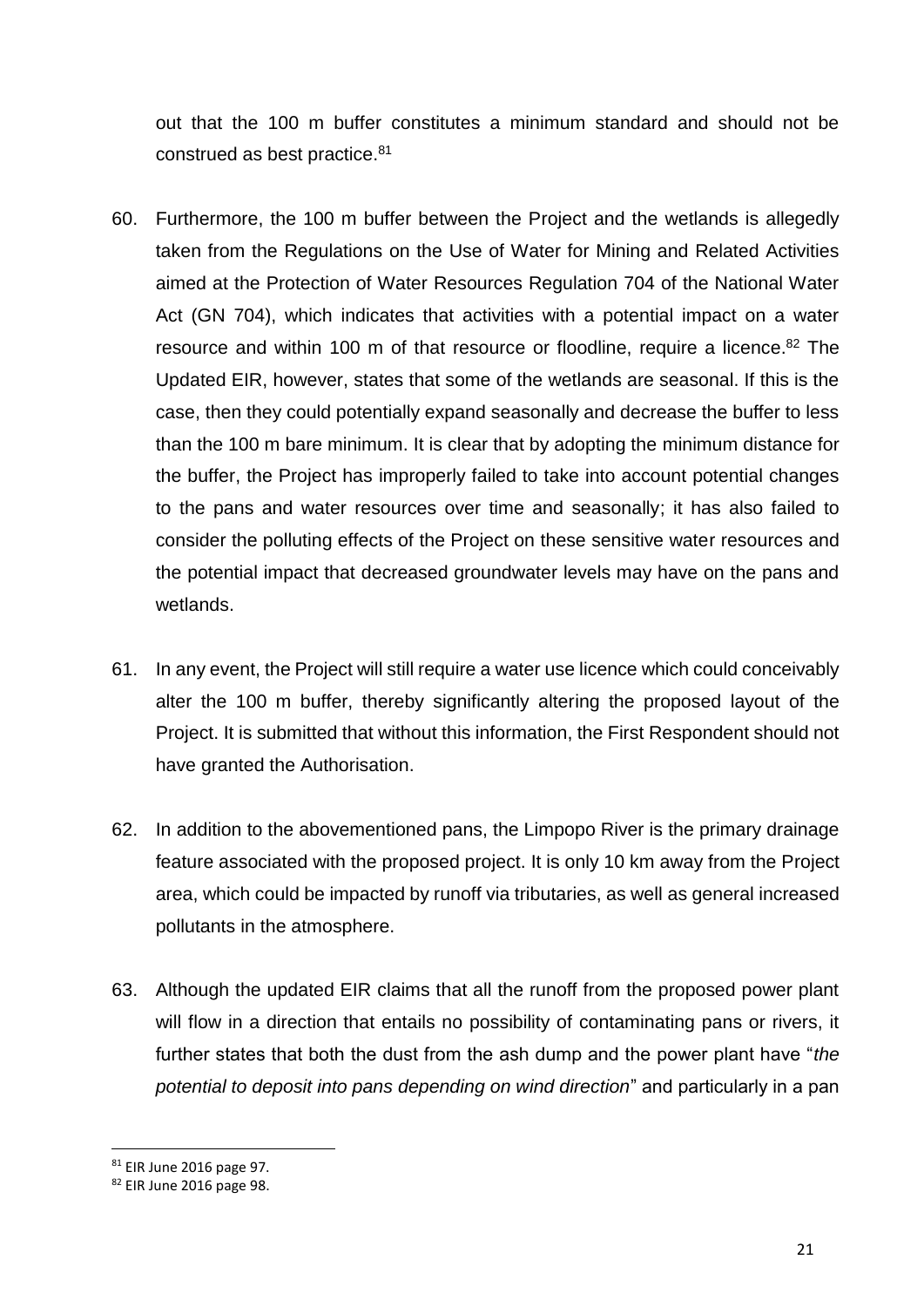that is classified as a moderately sensitive one as it "*has ecological importance and can provide water to animals in the area*".<sup>83</sup> Figure 7–13 indicates that the ash dump will be adjacent to pans on Farm Duikerpan, Nieuw Holland and Twistpan.<sup>84</sup>

- 64. The Updated EIR does not indicate where the 1.9 million cubic meters per day to generate deionised water for the production stream to power the gas turbines;<sup>85</sup> will be obtained, nor the water amounts that will be contained in the off-stream storage of water facility in the form of an evaporation pond, storm water collection pond and raw water reservoir(s), the combined surface area of which is 4 ha and combined volume of which is approximately 96 000 square meters.<sup>86</sup> It is likely that it will need to be obtained from an external source, such as a river; yet the document does not plan for this or for the potential impacts that this may have.
- 65. The Project will have significant implications on water quality and quantity in an already water-scarce area. The Updated EIR fails to specify the exact or estimated amounts of water that will be needed for the Project, and is therefore vague. The Updated EIR also provides no explanation on the prospects of successfully obtaining a water use licence for the use of water required by the proposed coal-fired power station in an already water-scarce area or for the Project infrastructure's proximity to wetlands.
- 66. Although the Updated EIR makes provision for water quality monitoring, this is lacking in clarity and fails to provide adequate information to the First Respondent regarding enforceable detail.
- 67. From a water perspective alone, South Africa does not have the capacity or the resources for a project such as this. The area for the proposed Project is already struggling with water constraints for existing developments, and this will be exacerbated by any reduction in water quality, especially from acid mine drainage resulting from the mining aspect of this project.

<sup>83</sup> EIR June 2016 page 120.

<sup>84</sup> EIR June 2016 page 137.

<sup>85</sup> Listed activity GN R. 984 Item 25, in the Authorisation.

<sup>86</sup> Listed activity GN R. 983 Item 13, in the Authroisation.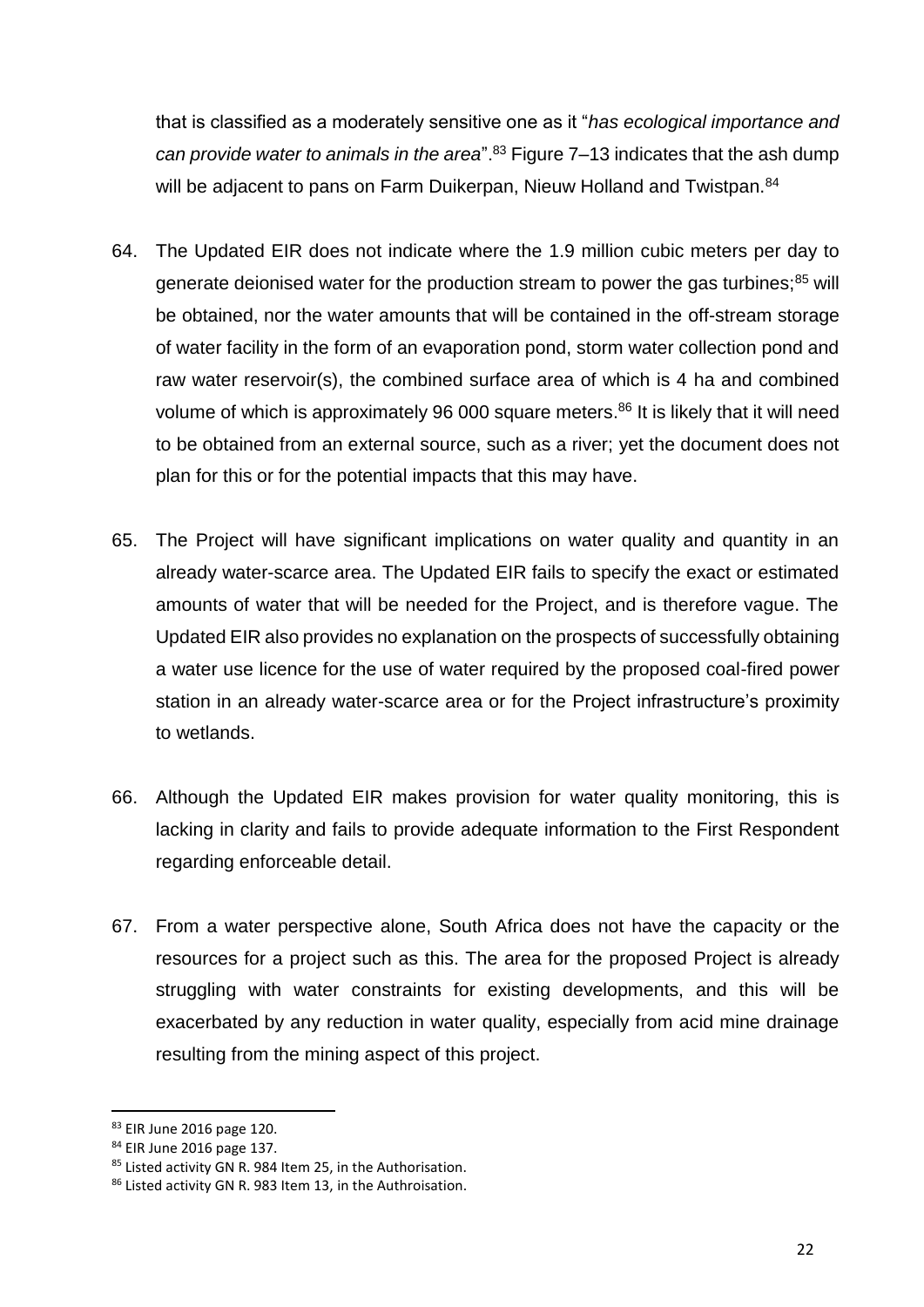- 68. We point out that the World Economic Forum's 2015 Global Risk Report has identified the water crisis as the world's greatest risk. The planet is forecast to face a 40% shortfall in water supplies in 15 years, owing to population growth, urbanisation, and increased demand for food production, energy and industry. Climate change also increases water-related risks. South Africa is ranked among the world's 30 driest countries.<sup>87</sup>
- 69. The analysis of groundwater, surface water, aquatic ecology, and wetlands in the Updated EIR contain no finite conclusions about the impact or potential impact of the Project on the water systems in the area. When considered in the context of the Waterberg being recognised as a water-scarce area, the vagueness of the Updated EIR necessarily indicates that there was insufficient information available for the First Respondent to come to a rational decision when deciding to grant the Authorisation. For this reason, this appeal should succeed.
- 70. The above notwithstanding, the First Respondent fails to engage with the environmental implications that arise from the significant water shortage and hydrological sensitivity in the region. It is submitted that the Project simply cannot go ahead in these circumstances of dire water shortage – quite apart from the other fatal flaws in the Updated EIR.

## Heritage Impacts

**.** 

71. Apart from the pans or wetlands that have been identified at the Project site, the area is also important in terms of some archaeologically-significant aspects to the area. The South Africa Heritage Resources Agency (SAHRA) has indicated that "*the development is located in a very high to moderate palaeontological sensitive zone, as such SAHRA will require a Palaeontological Impact Assessment*" <sup>88</sup> SAHRA states further that while the recommendations in the Historical Impact Report are accepted, the following studies "*are still required for the proposed Project: A* 

<sup>87</sup> Se[e http://www.engineeringnews.co.za/article/creamer-media-publishes-water-2015-a-review-of-south](http://www.engineeringnews.co.za/article/creamer-media-publishes-water-2015-a-review-of-south-africas-water-sector-research-rport-2015-11-09)[africas-water-sector-research-rport-2015-11-09](http://www.engineeringnews.co.za/article/creamer-media-publishes-water-2015-a-review-of-south-africas-water-sector-research-rport-2015-11-09)

<sup>88</sup> Se[e http://www.sahra.org.za/sahris/node/364732](http://www.sahra.org.za/sahris/node/364732)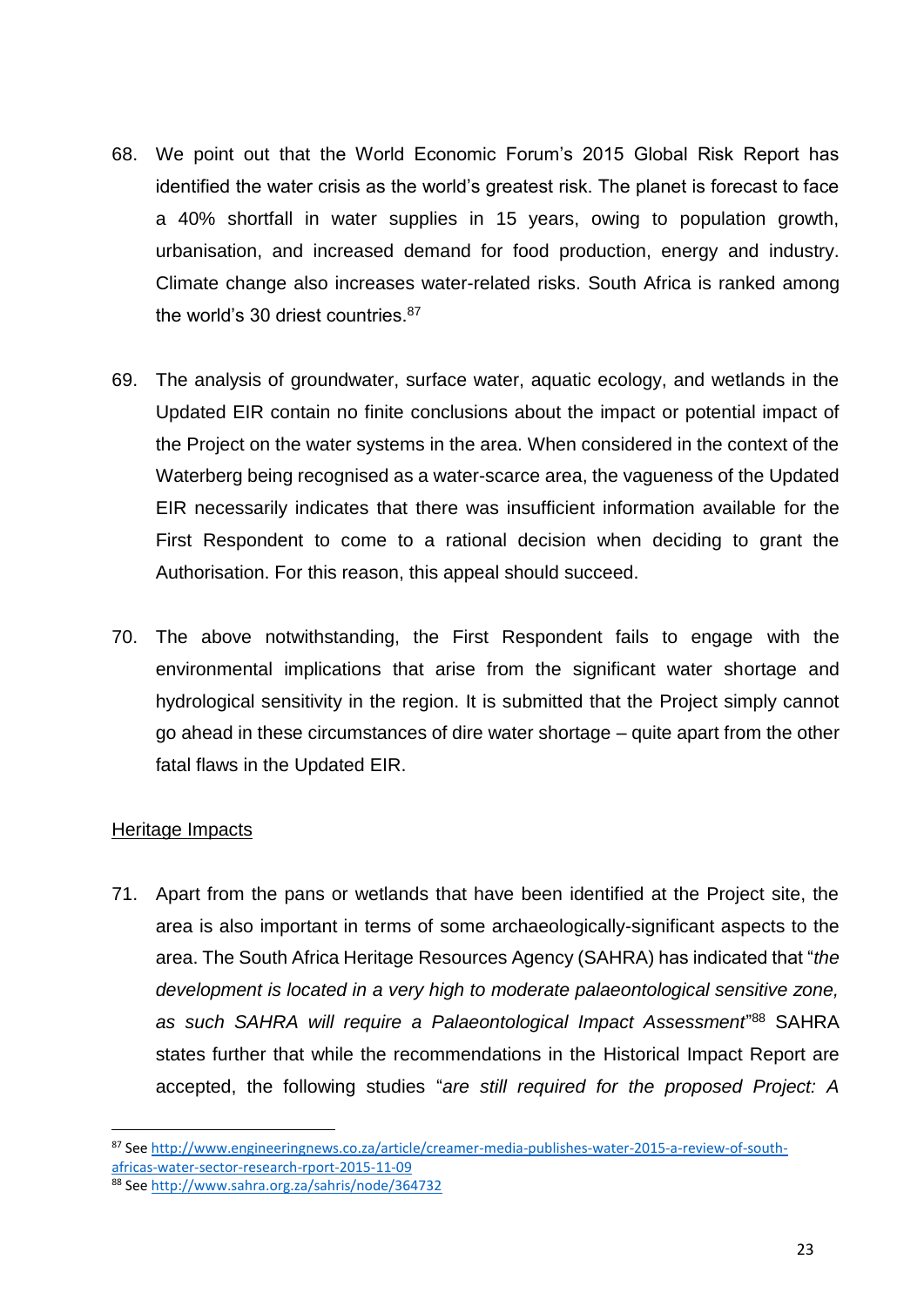*palaeontological impact assessment needs to be conducted for the project area that will assess the potential impacts to fossilferous rocks. The assessment must be conducted by a suitably qualified palaeontologist. If Steenbokpan power line route alternative is chosen then no further mitigation is needed as it has the least impact on the landscape. If the Spitzkop alternative is chosen then the identified archaeological sites will need to be mitigated in Phase II after obtaining a permit from SAHRA. SAHRA suggests that Steenbokpan transmission line alternative is chosen as it has less cumulative impacts. SAHRA still needs a final walk down of the 400kV transmission power line once it is finalised to be conducted before any construction or excavation activities commence. A report of the walk down must be submitted to SAHRA for commenting.*"

72. Despite this, it is not made clear in the Updated EIR whether SAHRA has been approached, or what the impact will be on the historical artefacts present. A palaeontological impact assessment has not been submitted. This, the Appellants submit, is a further basis on which the Authorisation should have been refused.

## Air Quality Impacts

- 73. The site of the Project falls within the Waterberg-Bojanala Priority Area (WBPA).<sup>89</sup> Section 18(1) of AQA provides for the declaration of an area as a priority area if the MEC or Minister reasonably believes that:
	- 73.1. ambient air quality standards (AAQS) are being, or may be, exceeded in the area, or any other situation exists which is causing, or may cause, a significant negative impact on air quality in the area; and
	- 73.2. the area requires a specific air quality management action to rectify the situation.<sup>90</sup>

<sup>89</sup> Declared in terms of section 18(1) AQA by Government Notice 495 of 2012.

 $90$  s.18(1).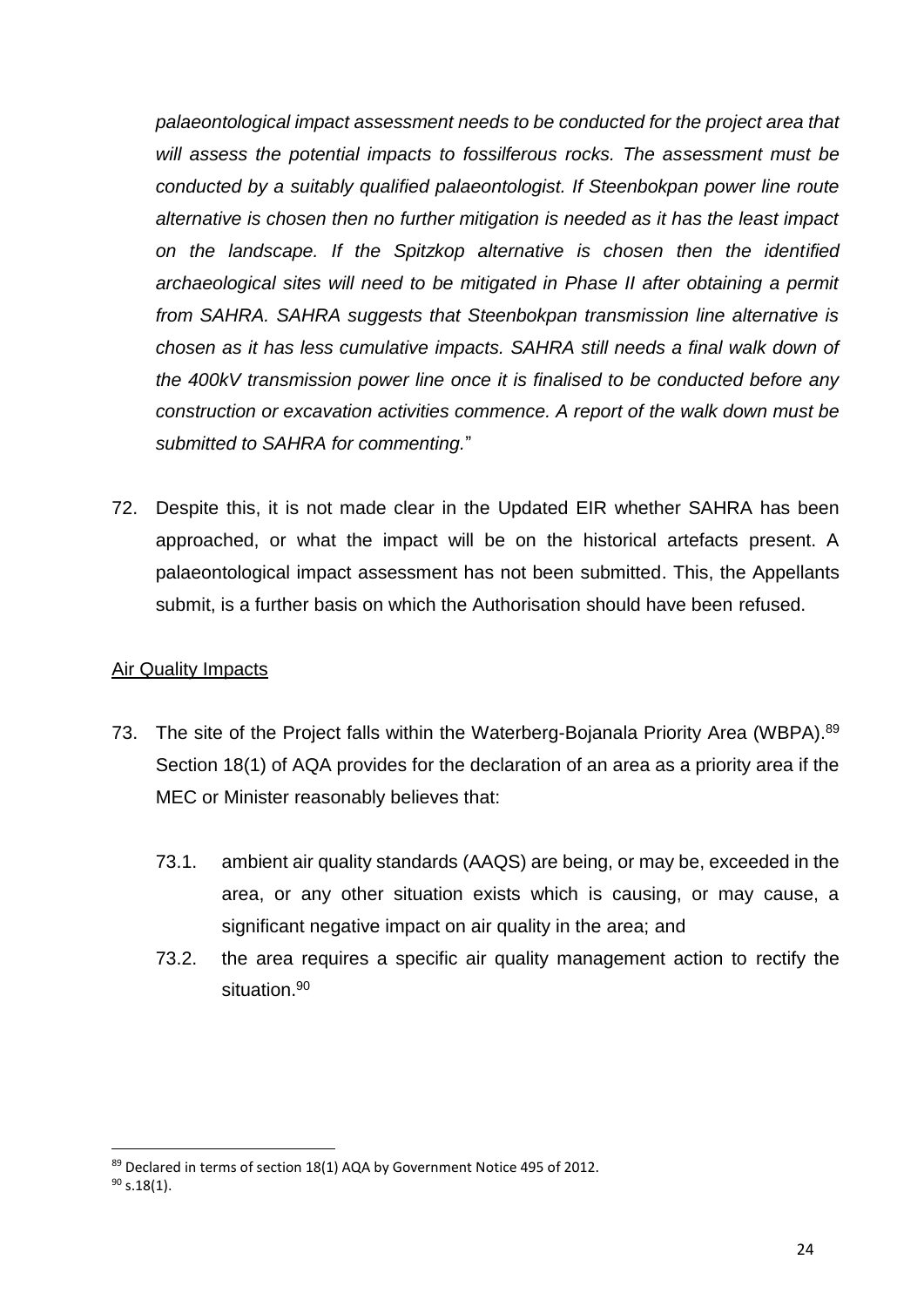- 74. A priority area air quality management plan (AQMP) must be developed to: coordinate air quality management (AQM) in the area; address air quality issues; and provide for its implementation by a committee representing relevant role-players.<sup>91</sup>
- 75. The aim of declaring priority areas is to target limited AQM resources to the areas that require them most.<sup>92</sup> Once an AQMP is implemented, air quality in the area should - within agreed timeframes - be brought into sustainable compliance with AAQS. $93$  AQA provides<sup>94</sup> that the Minister may withdraw the declaration of an area as a priority area if the area is in compliance with AAQS for a period of at least two years.
- 76. The air quality within the Waterberg-Bojanala area, and consequently within the project area, is a matter of serious concern, with industries, including coal-fired power stations, emitting pollutants such as SO2, NOx and particulate matter (PM). Coal-fired power stations also emit significant quantities of other harmful pollutants, such as carbon dioxide (CO2) (which is also a greenhouse gas (GHG) that contributes directly to global warming) and mercury.
- 77. The health impacts caused by some of the pollutants emitted by coal-fired power stations are the following:
	- 77.1. SO2 and PM are known to cause asthma<sup>95</sup> and other respiratory problems, including reduced lung function in children;<sup>96</sup>
	- 77.2. short and long-term exposure to fine PM (PM2.5) results in increases in both mortality (deaths) and morbidity (disease). Recent evidence links long-term

[http://www.info.gov.za/speech/DynamicAction?pageid=461&sid=29236&tid=77119.](http://www.info.gov.za/speech/DynamicAction?pageid=461&sid=29236&tid=77119)

 $94$  S.19(5).

 $91$  s.19(1)-(5), (6)(b).

 $92$ "Priority areas under the Air Quality Act" Engineering News Online 3 June 2011, available at [http://www.engineeringnews.co.za/print-version/priority-areas-under-the-air-quality-act-2011-06-03.](http://www.engineeringnews.co.za/print-version/priority-areas-under-the-air-quality-act-2011-06-03)

<sup>93 &</sup>quot;Deputy Minister of Water and Environmental Affairs launches Waterberg-Bojanala priority area" 20 July 2012, available at

<sup>95</sup> WHO Air Quality Guidelines Global Update 2005, 2006.

<sup>96</sup> P143, 'Multiple Threats to Child Health through Fossil Fuel Combustion: Impacts of Air Pollution and Climate Change', available at [https://ehp.niehs.nih.gov/wp-content/uploads/125/2/EHP299.alt.pdf.](https://ehp.niehs.nih.gov/wp-content/uploads/125/2/EHP299.alt.pdf)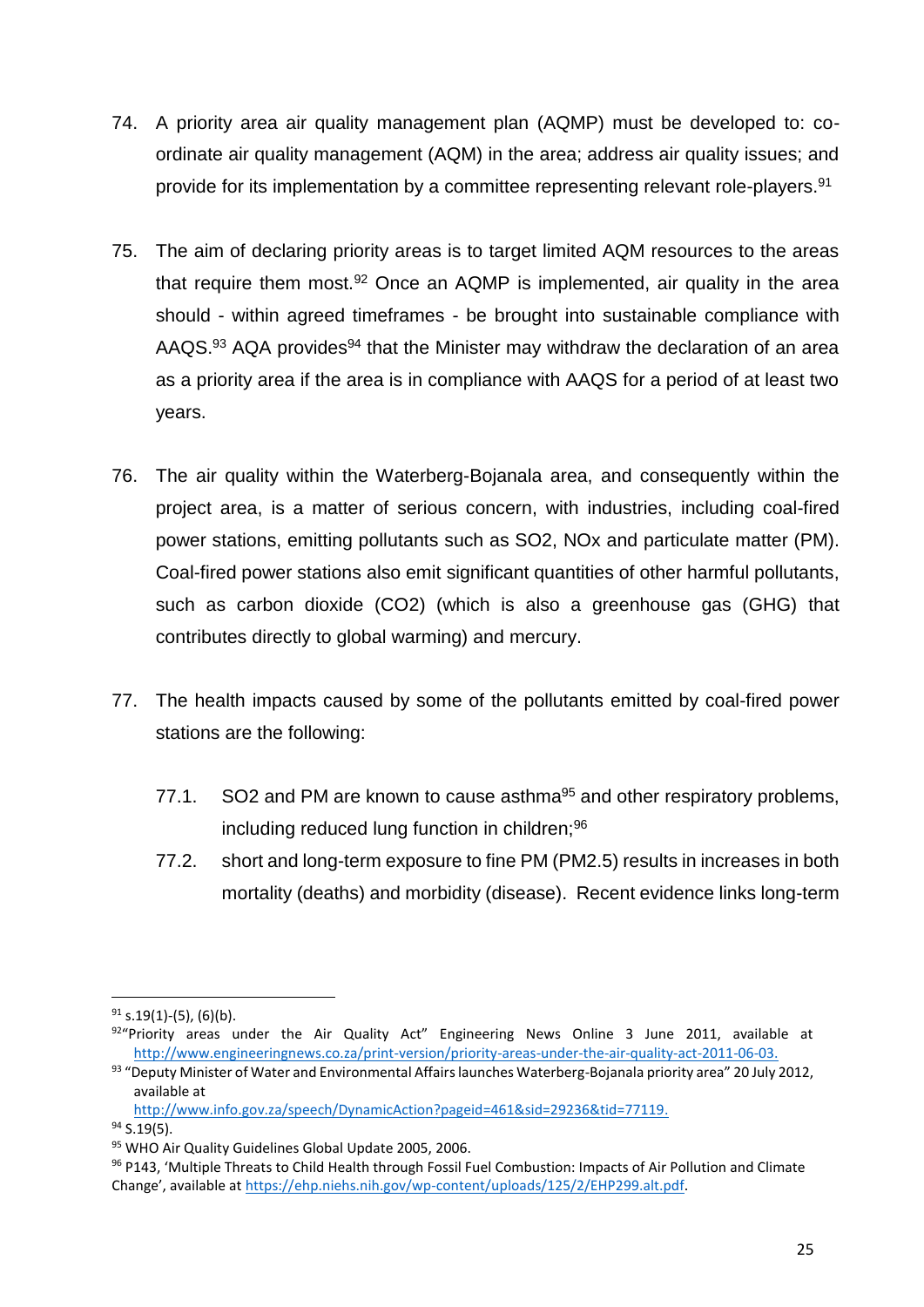exposure to PM2.5 to several health outcomes, including atherosclerosis, adverse birth outcomes and childhood respiratory disease;<sup>97</sup>

- 77.3. exposure to PM is known to be carcinogenic to humans and associated with increased cancer incidence, especially cancer of the lung;<sup>98</sup>
- 77.4. NO2 exposure can cause serious damage to the tissues of the upper respiratory tract, fluid build-up in the lungs and death at high exposure levels;<sup>99</sup> and
- 77.5. coal naturally contains mercury, and coal-burning is the largest source of human-caused mercury emissions. When coal is burned, roughly two-thirds of its mercury is released into the air as gas or particles,<sup>100</sup> with the remaining third being retained in a toxic residue called coal ash. Airborne mercury can remain aloft for six months to two years before falling to the ground in precipitation, dust, or simply due to gravity. Mercury deposition rates vary greatly depending on many factors, but coal-fired power plants have been shown to cause local mercury pollution hotspots in regional waterbodies, with fish and animals responding rapidly and proportionally to local sources of mercury.<sup>101</sup> In several studies, the highest levels of airborne mercury from power plants deposited to soils within five kilometers of the plants.<sup>102</sup> Trace amounts of mercury can contaminate large bodies of water and remain in the soil for decades. For example, the equivalent of one gram of mercury deposited from the atmosphere into a 20-acre lake each year can make the fish unsafe to eat. Once in the ecosystem, mercury naturally converts to methylmercury, a highly toxic compound that builds up in organisms and increases in concentration with each level of the food chain.<sup>103</sup> Emissions of mercury and lead are established as having impacts

1

<sup>97</sup> REVIAAP Study Report, WHO, 2013. Available at

http://www.euro.who.int/ data/assets/pdf\_file/0004/193108/REVIHAAP-Final-technical-report-final[version.pdf?ua=1.](http://www.euro.who.int/__data/assets/pdf_file/0004/193108/REVIHAAP-Final-technical-report-final-version.pdf?ua=1) 

<sup>98</sup> [http://www.who.int/mediacentre/factsheets/fs313/en/.](http://www.who.int/mediacentre/factsheets/fs313/en/) 

<sup>99</sup> Physicians for Social Responsibility, *Coal's Assault on Human Health*, (November 2009), p. 9, [http://www.psr.org/assets/pdfs/coals-assault-executive.pdf.](http://www.psr.org/assets/pdfs/coals-assault-executive.pdf)

<sup>100</sup> V.K. Rai et al., *Mercury in Thermal Power Plants- A Case Study*, *Int. J. Pure App. Biosci.*, 1 (2): 31-37 (2013), p. 33.

<sup>101</sup> Hubbard Brook Research Foundation, Mercury Matters (2007) at 3 and 9.

<sup>102</sup> Jose Rodriquez & Nikos Namos, *Soil as an archive of coal-fired power plant mercury deposition*, Journal of Hazardous Materials (May 5, 2016, published online January 13, 2016).

<sup>103</sup> United States National Parks Service, Effects of Air Toxics/Mercury on Ecosystems,

http://www.nature.nps.gov/air/aqbasics/mercury.cfm, (accessed January 30, 2016).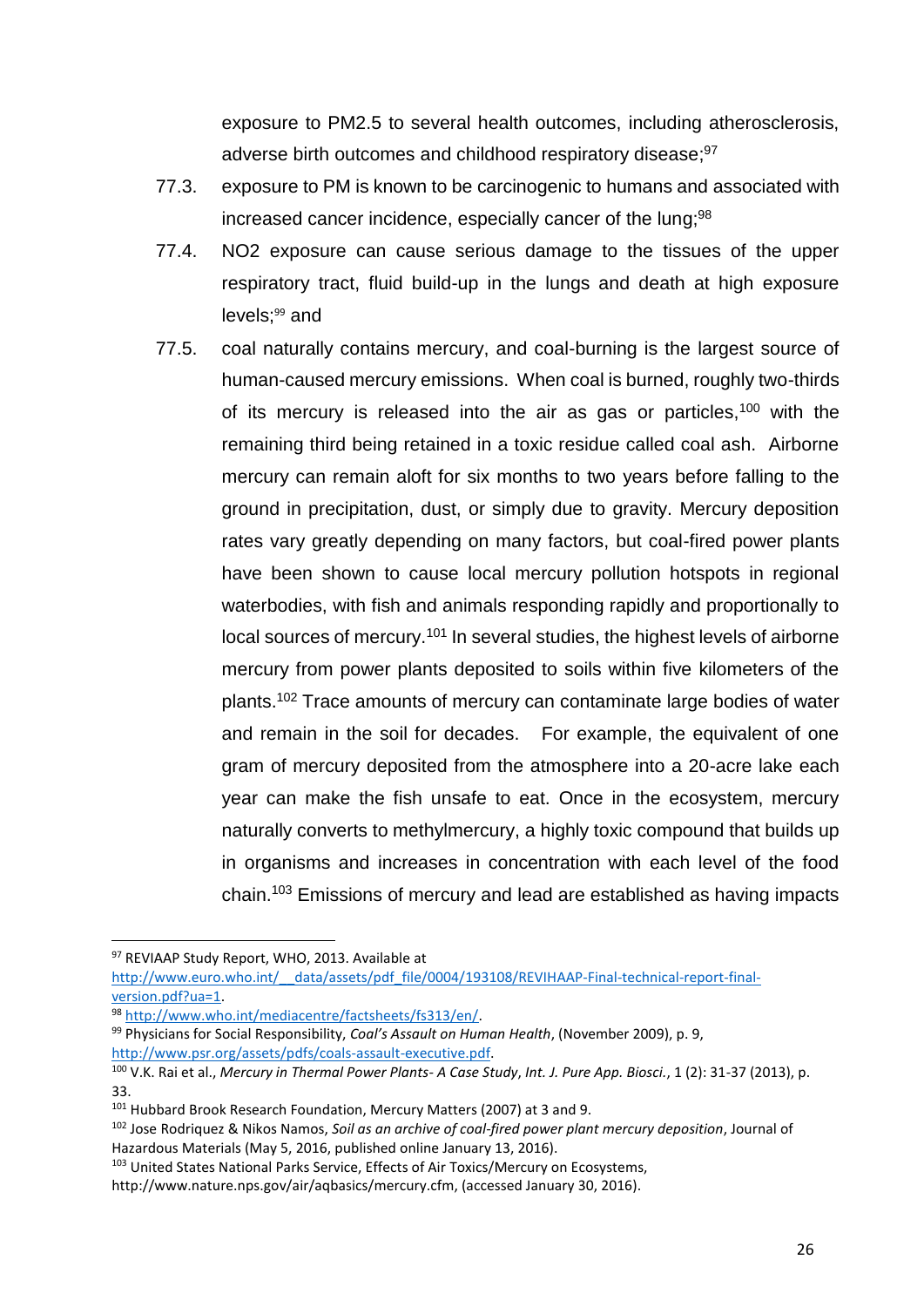on neurodevelopment, leading to reduced IQ in the population that persists from youth to old age. Linked to this effect, is a reduction in the productivity of the labour force. According to a 2014 report on the health impacts and social costs of Eskom's coal-fired power stations, Eskom's current mercury emissions are associated with the loss of 45,000 IQ points each year.<sup>104</sup>

- 78. The WBPA AQMP<sup>105</sup> goals include:
	- 78.1. ambient concentrations of air pollutants comply with the national AAQS (NAAQS) in the WBPA as a result of emission reductions: this goal focuses on emission control and reduction across all sectors to ensure compliance;
	- 78.2. cooperative governance in the WBPA promotes the implementation of the AQMP: this goal aims to address the shortcomings in cooperative governance by ensuring the appropriate structures and mechanisms are in place at the respective levels of governance for effective implementation of the AQMP; and
	- 78.3. air quality decision making in the WBPA is informed by sound research: this goal aims to ensure appropriate research establishes the health baseline, which improves the Threat Assessment and prioritises emission reduction interventions to inform AQM and planning in the WBPA. 106
- 79. Throughout the DEA WBPA AQMP and Threat Assessment, the risk to ambient air quality through the planned expansion of energy-based projects and coal mining in the region is recognised. "*The AQMP for the WBPA aims to address the gaps and issues identified in the baseline characterisation, and to address the challenges posed to air quality and the management thereof by the planned development of energy-based projects in the region. The overall objective of the WBPA AQMP recognises that ambient air quality currently does not comply with NAAQS*

 $\overline{a}$ 

<sup>104</sup> P15, [http://cer.org.za/wp-content/uploads/2014/02/Annexure-5\\_Health-impacts-of-Eskom-applications-](http://cer.org.za/wp-content/uploads/2014/02/Annexure-5_Health-impacts-of-Eskom-applications-2014-_final.pdf)2014- final.pdf.

<sup>105</sup> DEA WBPA AQMP and Threat Assessment, June 2015, available at [http://www.saaqis.org.za/Downloads.aspx?type=AQ.](http://www.saaqis.org.za/Downloads.aspx?type=AQ)

<sup>106</sup> Page xvi WBPA AQMP.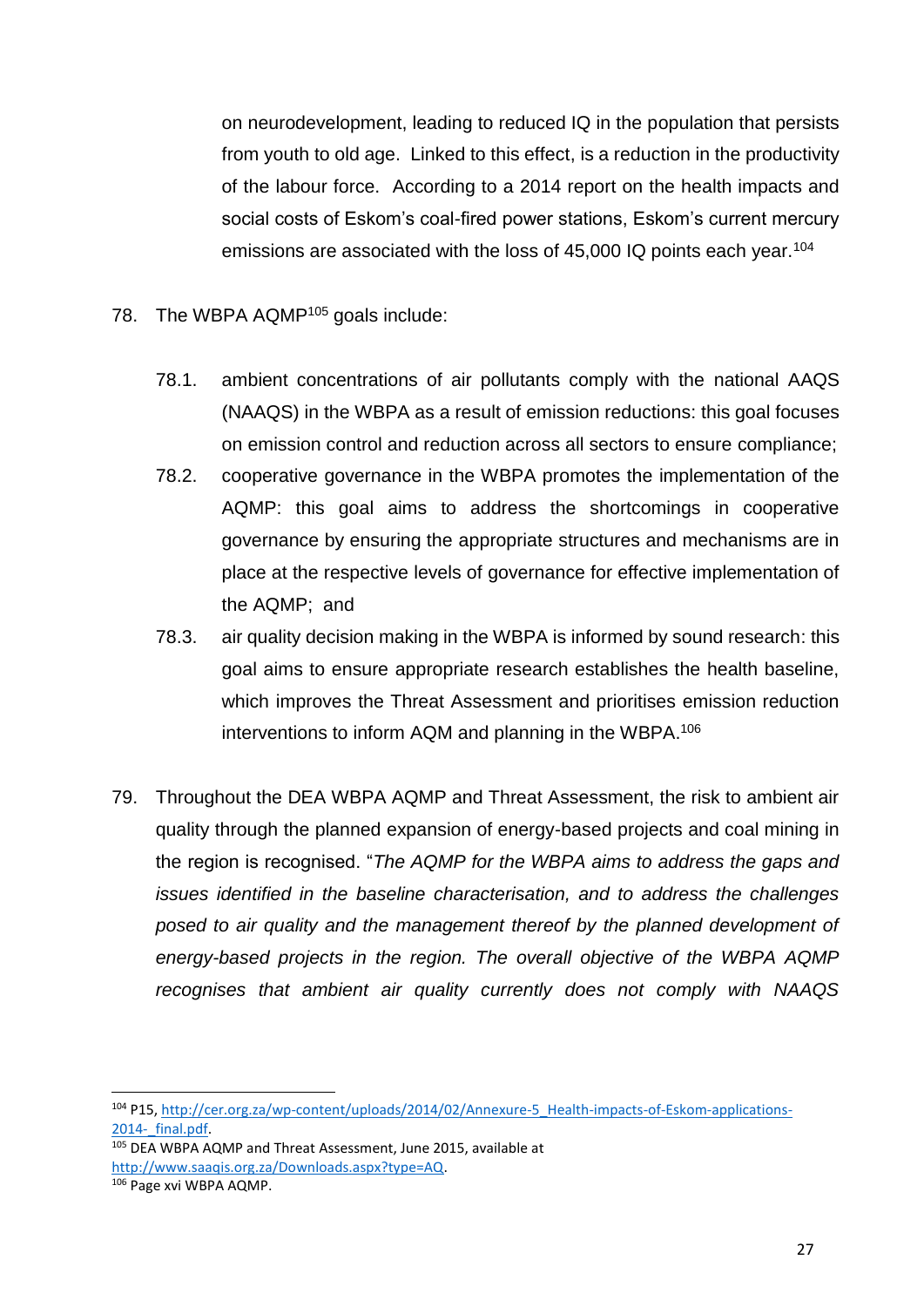*throughout the Priority Area, and the proposed expansion of energy-based projects in the WDM and Botswana poses a risk to future air quality*."<sup>107</sup>

80. The threat assessment goes on to state that:

"*[i]n 2020 the Thabametsi Power Station becomes operational with three new IPP power stations (Boikarabelo, Unknown IPP and Greenfields), supported by four new coal mines. The total S02 emissions increase from 2015 by 236 131 t/a, NOX by nearly 122 000 t/a and PM10 by 2 649 t/a*."<sup>108</sup>

- 81. The Project presumably falls into the category of "unknown IPP" of the three new IPP power stations.
- 82. An additional coal-fired power station, such as the Project, with all of its significant and harmful atmospheric emissions, will clearly be contrary to the AQM intentions for the WBPA and the goals of the AQMP.

## Climate Change Impacts

- 83. In a recent High Court judgment in the case of *Earthlife Africa Johannesburg / the Minister of Environmental Affairs & Others [2017] JOL 37526 (GP)* ("the Thabametsi case"), it was ordered that a climate change assessment is a necessary component of an EIA for a coal-fired power station, in this case the Thabametsi power station.
- 84. The court confirmed the significance and relevance of climate change impacts of coal-fired power stations and the need to adequately assess those impacts before a decision can be made as to whether a coal-fired power station can be authorised.

<sup>107</sup> Page xv WBPA AQMP.

<sup>108</sup> Page 167 WBPA AQMP.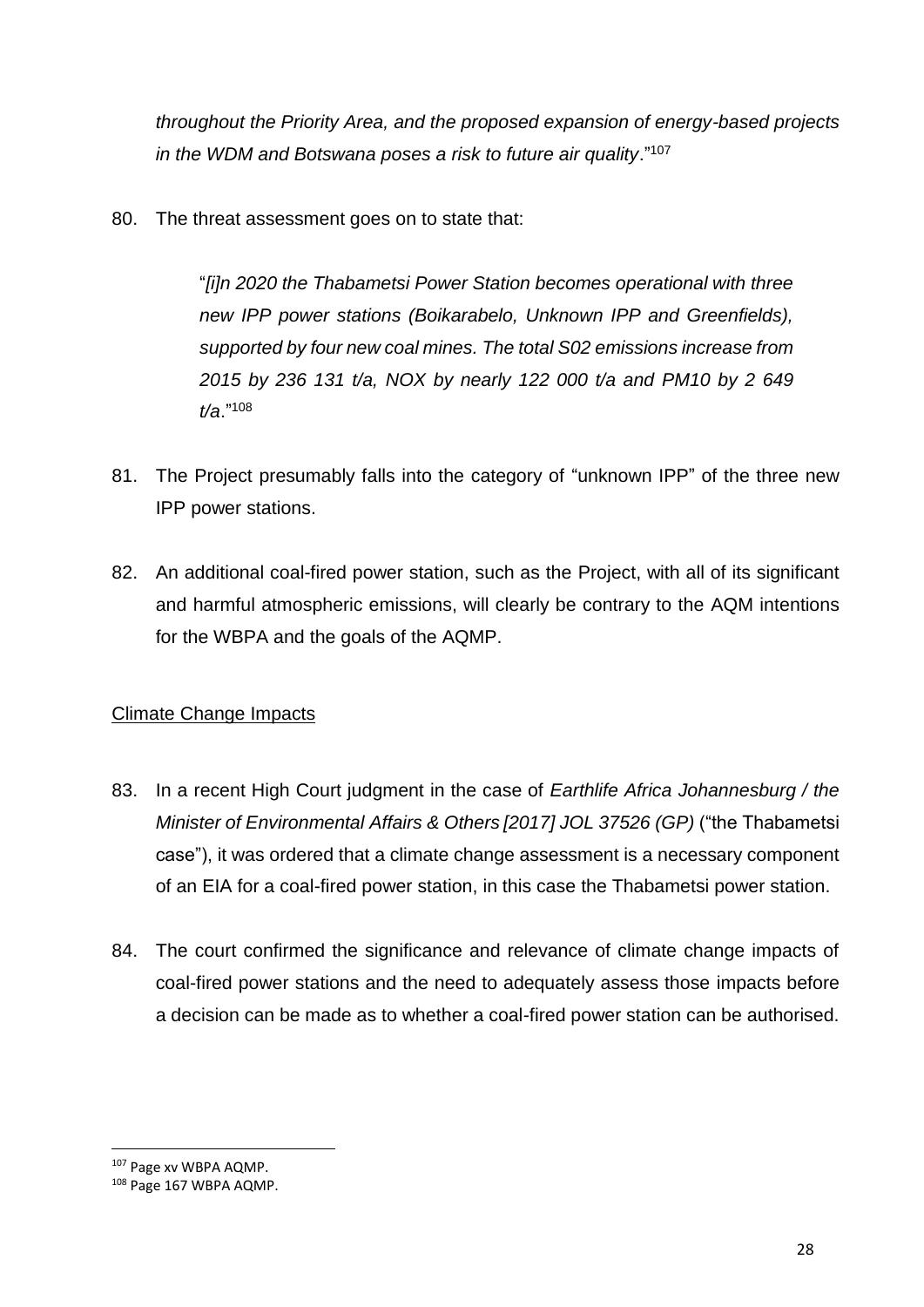- 85. Coal-fired power stations are the single largest source of GHG emissions in South Africa, and it follows therefore that the Project would have significant impacts in terms of climate change.
- 86. Climate change impacts are much broader than simply GHG emissions. Although GHG emissions are a very relevant component and contributor to climate change impacts, the impacts themselves include: increased water scarcity (through decreases in precipitation); increased extreme weather events such as droughts and flooding; and increased temperatures.<sup>109</sup> An assessment of such impacts must consider not only the GHG emissions of the proposed activity and the contribution it will make to climate change through its emissions, but it must also consider the extent to which the activity will increase the country's and the surrounding area's vulnerability to climate change by, for example, utilising and polluting limited water. It must also consider how the activity itself will be affected by the impacts of climate change over its anticipated lifespan (sometimes referred to as its resilience to climate change).
- 87. The court in the Thabametsi case held, *inter alia*, that:
	- 87.1."*[c]limate change poses a substantial risk to sustainable development in South Africa. The effects of climate change, in the form of rising temperatures, greater water scarcity, and the increasing frequency of natural disasters pose substantial risks. Sustainable development is at the same time integrally linked with the principle of intergenerational justice requiring the state to take reasonable measures protect the environment "for the benefit of present and future generations" and hence adequate consideration of climate change. Short-term needs must be evaluated*  and weighed against long-term consequences" (emphasis added);<sup>110</sup>
	- 87.2."*coal-fired power stations … not only contribute to climate change but are also at risk from the consequences of climate change. As water*

<sup>109</sup> P8, National Climate Change Response White Paper, available at [https://www.google.co.za/webhp?sourceid=chrome-instant&ion=1&espv=2&ie=UTF-](https://www.google.co.za/webhp?sourceid=chrome-instant&ion=1&espv=2&ie=UTF-8#q=national+climate+change+response+white+paper&*)[8#q=national+climate+change+response+white+paper&\\*.](https://www.google.co.za/webhp?sourceid=chrome-instant&ion=1&espv=2&ie=UTF-8#q=national+climate+change+response+white+paper&*) <sup>110</sup> Para 82.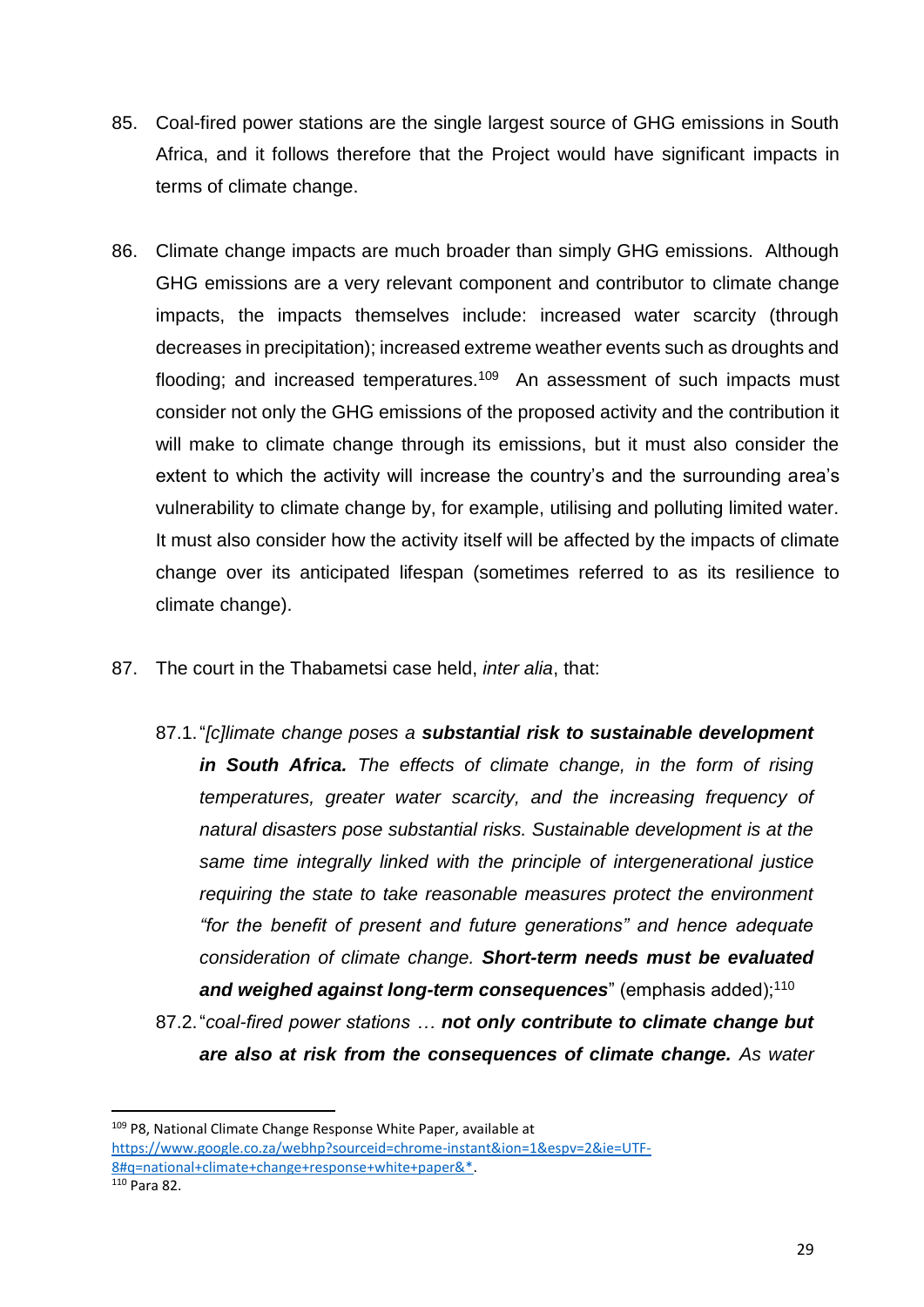*scarcity increases due to climate change, this will place electricity generation at risk, as it is a highly water intensive industry*" (emphasis added);<sup>111</sup>

- 87.3.The proposed power station is likely to "*aggravate the impact of climate change in the region by contributing to water scarcity, raising in turn questions about the viability of the power station over its lifetime*";<sup>112</sup> and
- 87.4.*Policy instruments developed by the Department of Energy cannot alter the requirements of environmental legislation for relevant climate*  change factors to be considered." (Emphasis added)<sup>113</sup>
- 88. The Thabametsi case is the first court case in South Africa, where consideration was given to, and a ruling was made on, the significance of the impacts of climate change for South Africa. Internationally, a plethora of litigation is arising wherein governments are being held liable for not doing enough to protect their people from the harmful impacts of climate change or for taking sufficient action to reduce GHG emissions.<sup>114</sup>
- 89. It follows from this that Namane is also subject to the same requirement in terms of a climate change assessment. The failure to conduct such assessment makes a further reason why the Authorisation should not have been granted.

## **STATUS OF OTHER AUTHORISATION PROCESSES**

90. The activities that form part of the project will have impacts which are regulated by specific environmental legislation in addition to NEMA, these being NEMWA, AQA and the National Water Act, 1998 (NWA). It is therefore legally required that the provisions and licensing processes provided for in this legislation be fully complied with, in addition to the processes prescribed by NEMA.

 $\overline{\phantom{a}}$ 

<sup>111</sup> Para 25.

<sup>112</sup> Para 44.

 $113$  Paras 95 and 96.

<sup>114</sup> See 'Climate Justice: The International Momentum Toward Climate Litigation', Boom, Richards and Leonard. Available a[t https://www.boell.de/sites/default/files/report-climate-justice-2016.pdf.](https://www.boell.de/sites/default/files/report-climate-justice-2016.pdf) See also [https://www.csmonitor.com/Environment/Inhabit/2017/0329/Courts-now-at-front-line-in-battles-over](https://www.csmonitor.com/Environment/Inhabit/2017/0329/Courts-now-at-front-line-in-battles-over-climate-change)[climate-change.](https://www.csmonitor.com/Environment/Inhabit/2017/0329/Courts-now-at-front-line-in-battles-over-climate-change)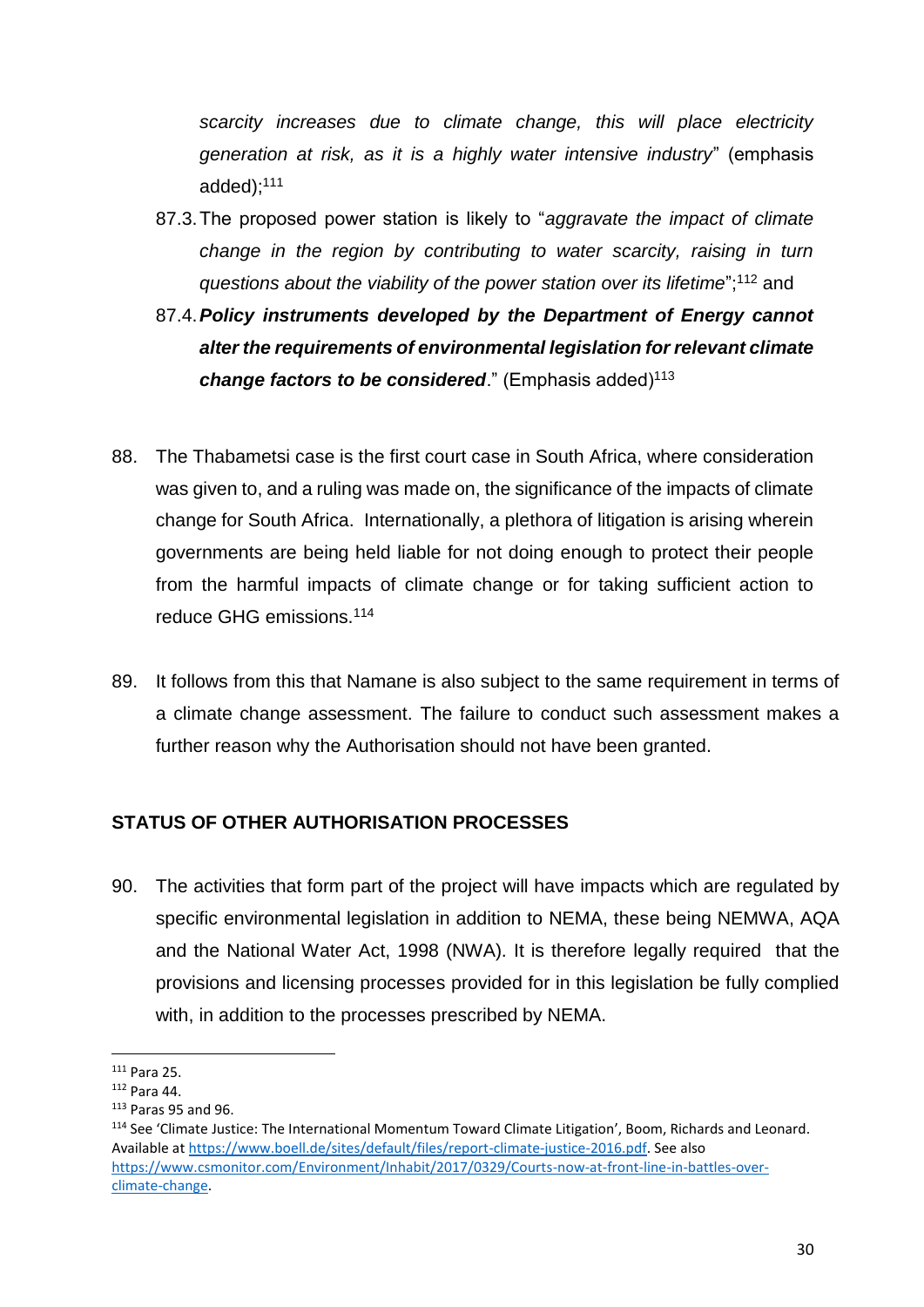- 91. Chapter 5 of NEMA provides for an integrated environmental management system to, *inter alia*, streamline the authorisation process and promote the integration of the principles of environmental management set out in section 2, into the making of all decisions which may have a significant effect on the environment.<sup>115</sup> As indicated, section 24L(1) of NEMA makes provision for the issuing of an integrated environmental authorisation, and section 24L(2) stipulates that an integrated environmental authorisation may only be issued relevant provisions or other law or specific management Acts have been complied with.
- 92. In addition to the environmental authorisation addressed herein, Namane will be required to obtain a water use licence (WUL) in terms of NWA and an atmospheric emission licence (AEL) in terms of AQA, in order to undertake many of the activities envisaged as part of the project. This is acknowledged in the Authorisation.<sup>116</sup> An activity requiring an AEL is also a listed activity in terms of the EIA Regulations, 2014, which means that an EA is also required. The Appellants reiterate that they seek the opportunity to participate in all of these processes.

## The Water Use Licence (WUL)

- 93. The Authorisation indicates that a WUL will be required "*for ash handling and disposal systems and ash dump; ash dump runoff ponds; water storage reservoir for raw water supply and evaporation ponds.*" 117
- 94. Given the serious water constraints and other water-related concerns highlighted in this appeal, it is submitted that granting the Authorisation and a WUL would be contrary to the NWA objectives of ensuring that the nation's water resources are protected, used, developed conserved, managed and controlled in a way that meets the basic human needs of present and future generations, promotes equitable

<sup>115</sup> Section 23(2)(a) NEMA.

<sup>116</sup> Integrated Environmental Authorisation 28 February 2017.

<sup>117</sup> Integrated Environmental Authrisation, 28 February 2017.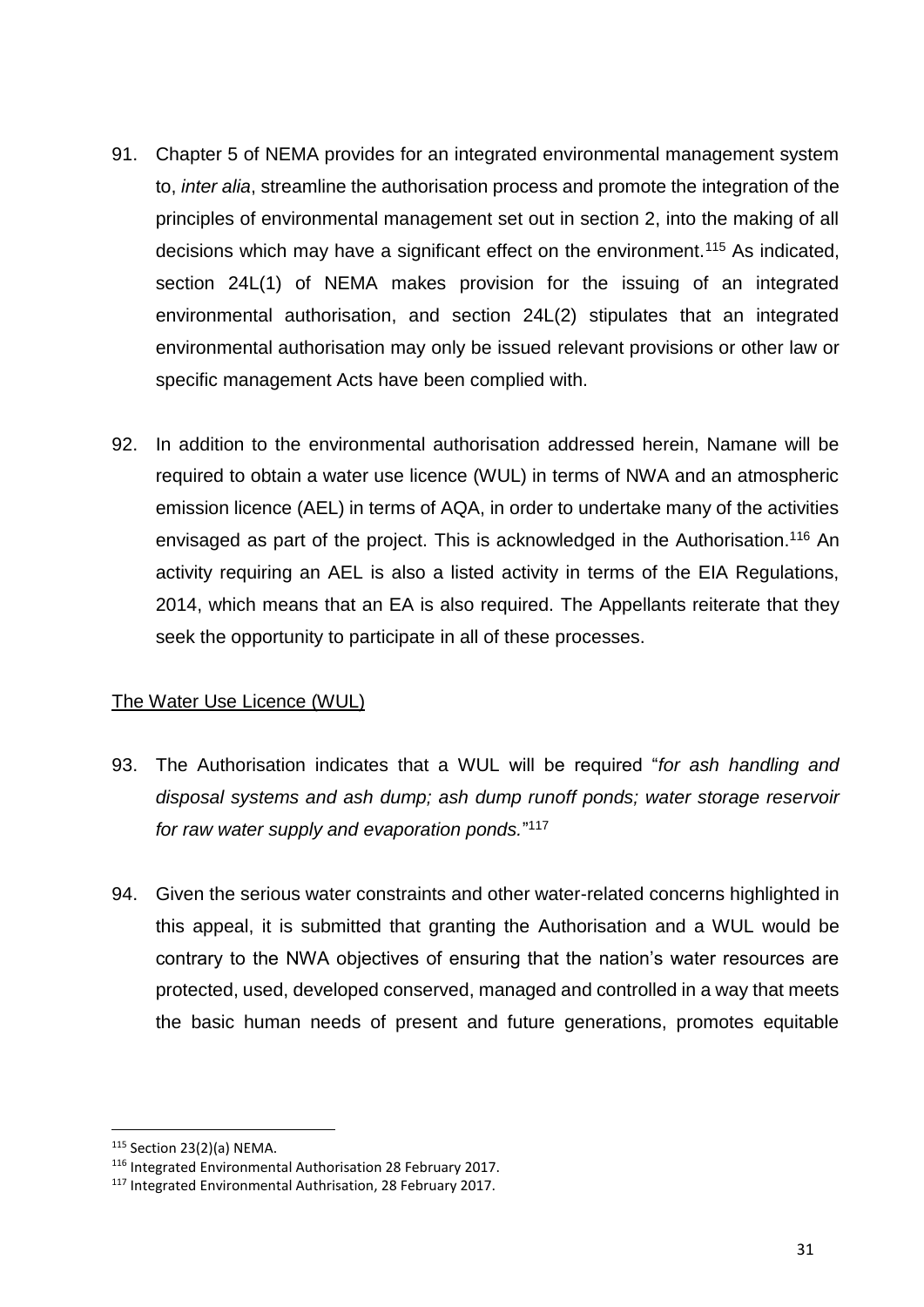access to water and, inter alia, efficient, sustainable and beneficial use of water in the public interest.<sup>118</sup>

- 95. As far as the Appellants are aware, an application for a WUL has not yet been submitted. The DWS Guidance Note regarding water availability and water use licensing for the CBIPPPP, June 2015, envisages that only once a project is appointed a preferred bidder must a WUL application be submitted.<sup>119</sup> However, it is required, in terms of the Guidance Note, that "*Bidders engage with the relevant Regional DWS / CMA (catchment management agent) Office prior to submission of a Bid Response to ensure that Bidders are informed of general and any possible site*  specific conditions that may be applicable to their proposed sites."<sup>120</sup> The Appellants submit that they must be updated and informed of this process as public participation is required and an important component of the WUL application process in terms of the Guidance Note.
- 96. The Appellants reserve their rights to challenge any WUL that is granted. The Appellants submit that no WUL application may be processed until the appeal is finally disposed of.

# The Atmospheric Emission Licence (AEL)

- 97. The Authorisation states that an AEL will be required for the Power Plant.<sup>121</sup> As far as the Appellants are aware, an AEL application has not yet been submitted.
- 98. In terms of section 40(3) AQA, "*If the decision on the relevant application for an environmental authorisation has been made in terms of section 24 of the National Environmental Management Act, the licensing authority must decide the application within 60 days of the date on which the decision on the application for the environmental authorisation has been made*." As set out above, an EA is also required for an AEL.

 $118$  Section 2(a), (b) and (d) NWA.

<sup>119</sup> P6 – 7, DWS CBIPPPP Guidance Note.

<sup>120</sup> P6, DWS CBIPPPP Guidance Note.

<sup>121</sup> Integrated Environmental Authorisation, 28 February 2017.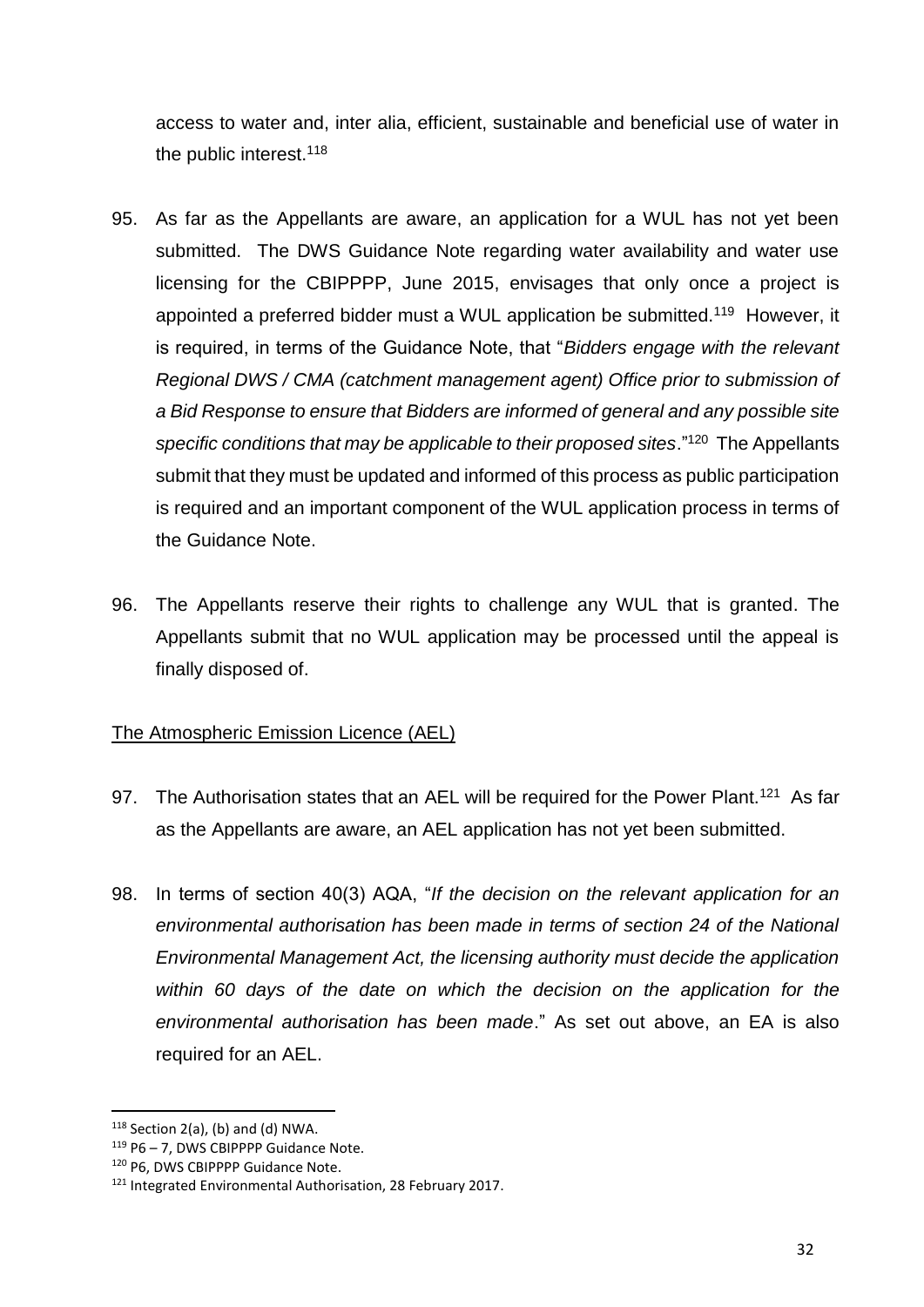- 99. There is an obligation, in terms of section 37(3)(a) of the AQA, that Namane must notify all I&APs of an application for an AEL. The relevant section requires an applicant to "*take appropriate steps to bring the application to the attention of relevant organs of state, interested persons and the public*." In addition, section 38(3)(b)(iii) of the AQA requires IAPs to be afforded a "*reasonable period*" in which to submit comments on applications. This process is required in addition to the environmental authorisation.
- 100. Given the non-compliance with NAAQS in the WBPA, and the threats identified by the WBPA AQMP, the Appellants strongly dispute that it would be appropriate to grant an AEL to Namane.
- 101. The Appellants submit that no AEL application can proceed until the present appeal is fully disposed of. It reserves its right to challenge any AEL that is granted.

## **THE DECISION**

- 102. The decision to grant the Authorisation was made by Mr Sabelo Malaza, Chief Director: Integrated Environmental Authorisation, Department of Environmental Affairs in terms of NEMA, NEMWA, and the EIA Regulations, 2014. The decision authorises *inter alia* the following listed activities:
	- 102.1. development of water supply and storage infrastructure;<sup>122</sup>
	- 102.2. development of pipelines to water-holding facilities (ponds or dams) or a water treatment plant, in excess of 1000;<sup>123</sup>
	- 102.3. construction of an off-stream storage of water facility in the form of an evaporation pond, storm water collection pond and raw water reservoir(s), the combined surface area of which is 4ha and combined volume of which is approximately 96 000 square meters;<sup>124</sup>
	- 102.4. diesel storage facilities;<sup>125</sup>

<sup>122</sup> GN R. 983 Item 9.

<sup>123</sup> GN R. 983 Item 10.

<sup>124</sup> GN R. 983 Item 13.

<sup>125</sup> GN R. 983 Item 14.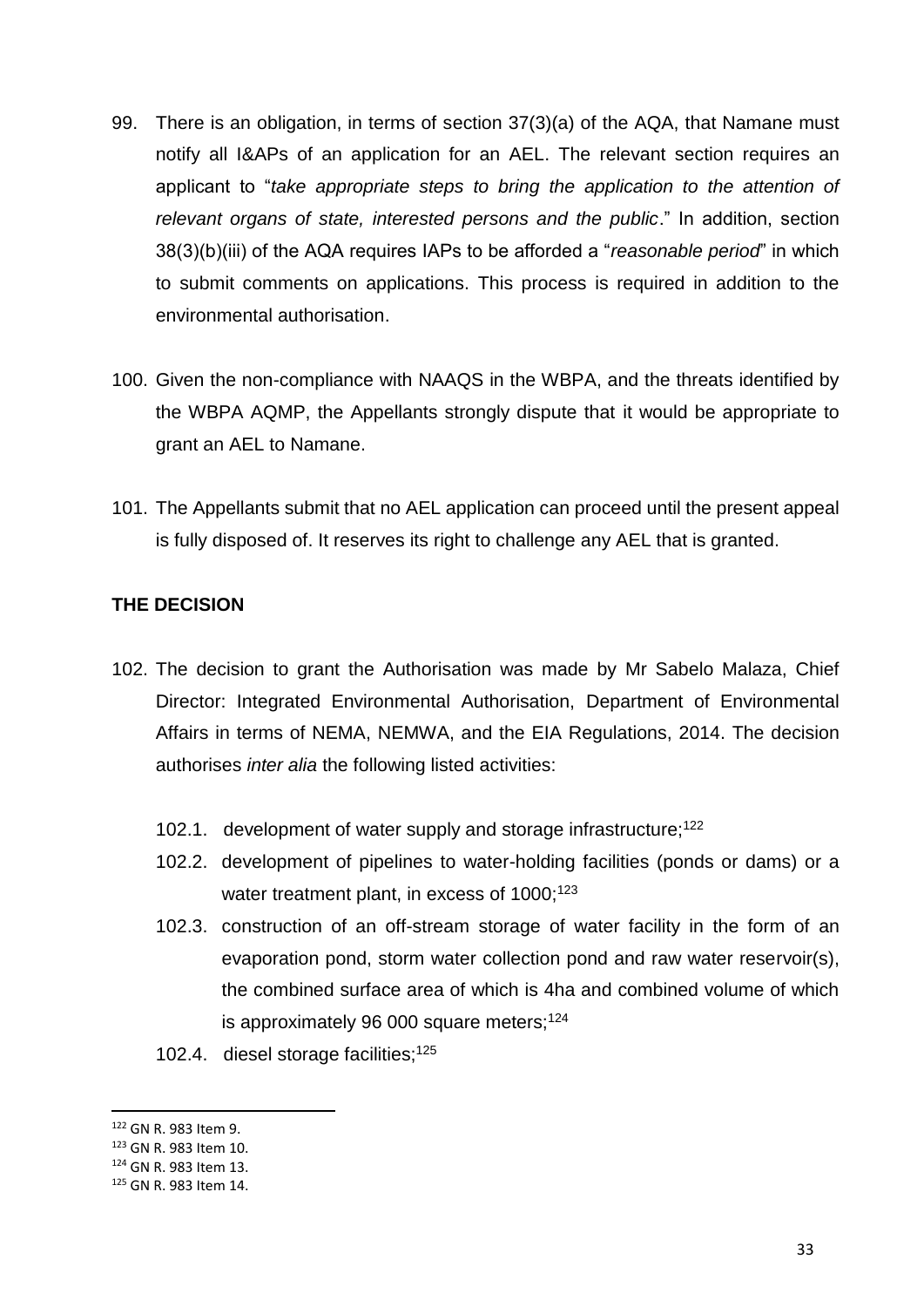- 102.5. a permanent access road;  $126$
- 102.6. development and related operation of facilities or infrastructure for the generation of electricity 660 MW of power which will be fuelled by lower grade coal sourced from a neighbouring mine;<sup>127</sup>
- 102.7. an ash handling and disposal systems and ash dump, ash dump runoff ponds, water storage reservoir for raw water supply and evaporation ponds (activities which require a WUL);<sup>128</sup>
- 102.8. development of coal transportation facilities from the neighbouring Temo mine, which will take the form of a conveyer belt in order to transport 12 500 tonnes per day, required by the proposed Plant; $129$
- 102.9. construction of a 400 kV capacity transmission line;<sup>130</sup>
- 102.10. clearing of 160 ha of vegetation, as well as the access road, on the site prior to commencing construction:<sup>131</sup>
- 102.11. construction of a water treatment facility, with a daily throughput of 1.9 million cubic meters per day, to generate deionised water for the production stream to power the gas turbines;<sup>132</sup>
- 102.12. activities which require an AEL;<sup>133</sup>
- 102.13. storage of hazardous waste in the form of brine generated by the deionised water treatment plant, which will be disposed of on the ash dump;<sup>134</sup>
- 102.14. storage of coarse ash on the ash dump site:<sup>135</sup>
- 102.15. construction of facilities for waste management activities listed above;<sup>136</sup> and
- 102.16. storage of turbine oil.<sup>137</sup>

<sup>131</sup> GN R. 984 Item 15.

 $\overline{\phantom{a}}$ 

- <sup>132</sup> GN R. 984 Item 25.
- <sup>133</sup> GN R. 984 Item 28.
- 134 GN R. 921 Category B Activity 1.
- <sup>135</sup> GN R. 921 Category B Activity 7.
- 136 GN R. 921 Category B Activity 10.

<sup>126</sup> NG R. 983 Item 24(ii).

<sup>127</sup> GN R. 984 Item 2.

<sup>128</sup> GN R. 984 Item 6.

<sup>129</sup> GN R. 984 Item 7 (iii). <sup>130</sup> GN R. Item 9.

<sup>&</sup>lt;sup>137</sup> GN R. 921 Category C Activity 2.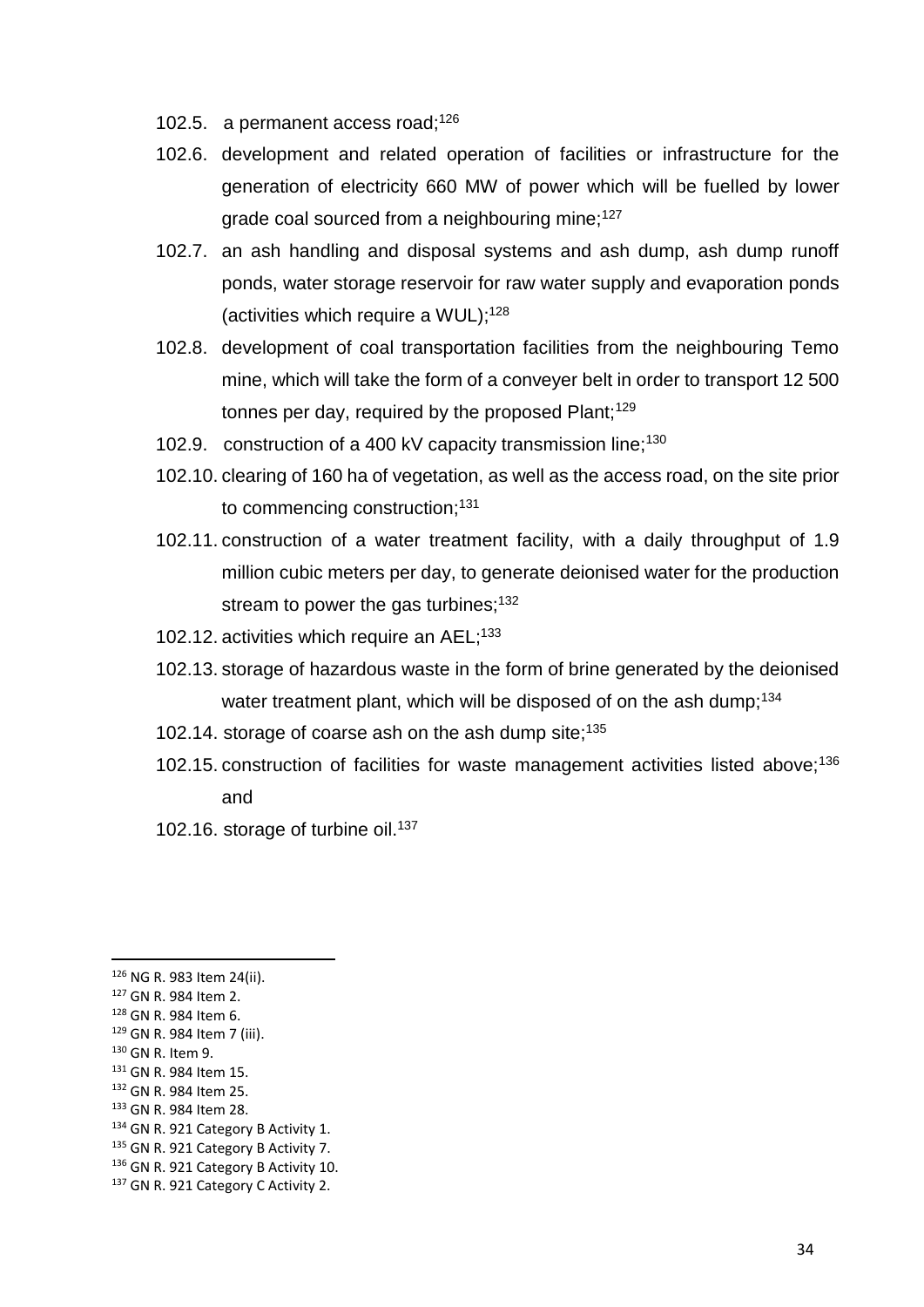103. In the Reasons for the Decision, the First Respondent indicates that the following conclusions were reached:

> "*a) The need for the proposed project stems from the provision of electricity to the national grid in terms of the Coal Baseload Independent Power Producers Procurement Programme (CBIPPPP) as required by the Department of Energy.*

> *b) The identification and assessment of impacts are detailed in the EIR dated June 2016; and sufficient assessment of the key identified issues and impacts have been completed.*

> *c) The procedure followed for impact assessment is adequate for the decision-making process.*

> *d) The proposed mitigation of impacts identified and assessed adequately curtails the identified impacts.*

> *e) A sufficient public participation process was undertaken and the applicant is satisfied the minimum requirements as prescribed in the EIA Regulations, 2014, for public involvement.*" 138

- 104. The key factors considered in making the decision are cited as being:
	- 104.1. "*The information contained in the EIR dated June 2016;*
	- 104.2. *The comments received from the Directorate: Authorisations & Waste Disposal Management; Directorate: Air Quality Management Services and comments from Interested and Affected Parties as included in the EIR dated June 2016; and*
	- 104.3. *The objectives and requirements of relevant legislation, policies and guidelines, including section 2 of the National Environmental Management Act 1998 (Act No. 107 of 1998).*" 139
- 105. As set out above, notice of the authorisation was given to stakeholders on 13 March 2017.

<sup>138</sup> Environmental Authorisation 28 February 2017 Reasons for the Decision page 25.

<sup>139</sup> Environmental Authorisation 28 February 2017 Reasons for the Decision page 25.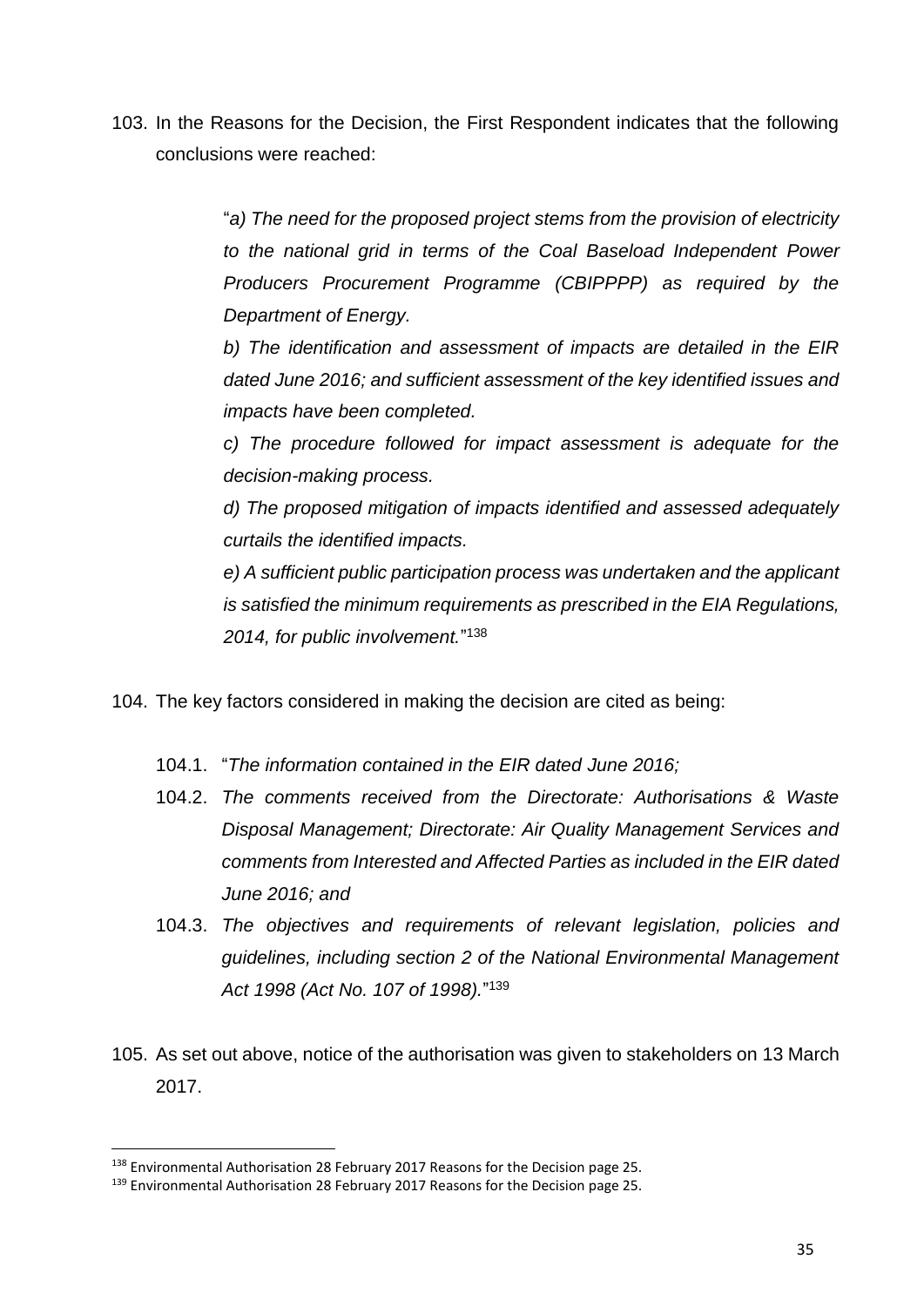#### **THE APPEAL**

- 106. The appeal process is set out in the 2014 NEMA Appeal Regulations ("the Appeal Regulations").<sup>140</sup> Whereas previously, under Chapter 7 of the previous NEMA EIA Regulations published in Government Notice GN 543 of 2 August 2010 ("EIA Regulations, 2010"), an appellant had the opportunity to submit a notice of intention to appeal within 20 days of notification of the EA decision, followed by an appeal 30 days after,<sup>141</sup> an appellant under the Appeal Regulations, is obliged to submit a complete appeal within just 20 days from the date of notification of the EA decision. Similarly, a respondent is required to submit a responding statement to the appeal authority and appellant within 20 days of receipt of the appeal submission.
- 107. Below, the Appellants place on record that the Appeal Regulations, which they are obliged to follow for this appeal process, are unconstitutional.

## Objections to the Appeal Regulations

108. The Appellants contend that the time periods both for the submission of an appeal and for a responding statement under the Appeal Regulations is unreasonably short and does not provide adequate time for the consideration of an authorisation and preparation of a comprehensive appeal or opposition thereto. It must be noted that this timeframe exacerbates the difficulties of many I&APs in accessing the technical and legal expertise required to be advised of the impacts of an EA and to prepare and submit or oppose an appeal and participate meaningfully in the appeal process. In addition to the much more generous timeframes in the EIA Regulations, 2010, these also make explicit provision for parties to an appeal to demonstrate good cause and to seek condonation for the late filing of: a notice of intention to appeal;<sup>142</sup> an appeal;<sup>143</sup> a responding statement; and an answering statement.<sup>144</sup> In contrast, the Appeal Regulations make no provision for condonation in relation to the late filing of an appeal or a responding statement.

 $\overline{\phantom{a}}$ 

<sup>140</sup> GG 38303 of 8 December 2014.

<sup>141</sup> Regulations 60 to 62, Chapter 7 of the EIA Regulations, 2010.

<sup>&</sup>lt;sup>142</sup> Regulation 60(4) EIA Regulations, 2010

<sup>&</sup>lt;sup>143</sup> Regulation 62(2) EIA Regulations, 2010.

<sup>144</sup> Regulation 63(3) EIA Regulations, 2010.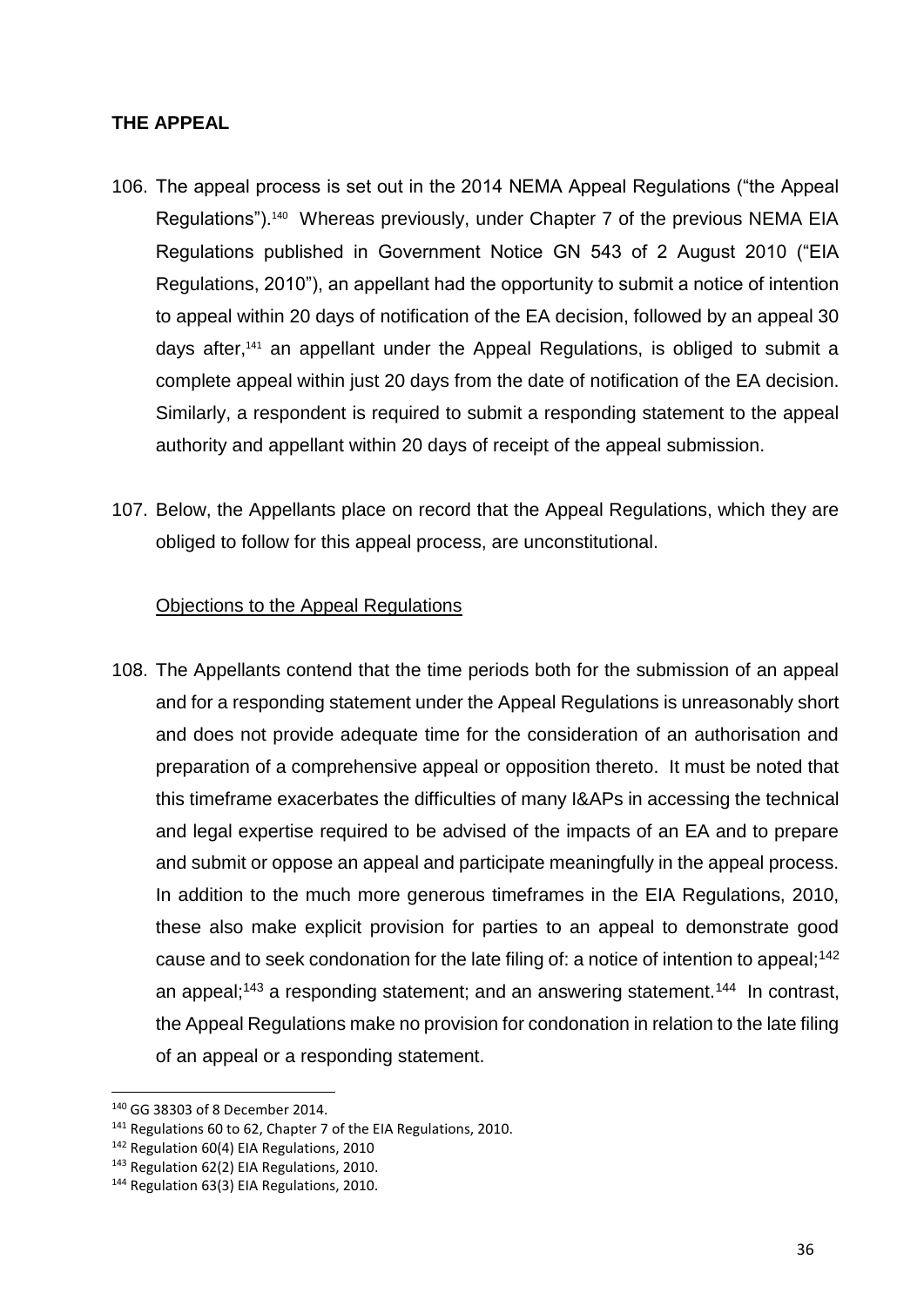- 109. In addition, under the Appeal Regulations, the Appellants are denied an opportunity to reply to a responding statement submitted in terms of regulation 5. The EIA Regulations, 2010 allow for an appellant to submit an answering statement if the responding statement introduces any new information not dealt with in the appeal submission of the appellant.<sup>145</sup> The exclusion of the opportunity to reply to any new information raised by a respondent contravenes the rights to a fair process and just administrative action as enshrined in the Constitution and PAJA,<sup>146</sup> as well as the common law principle of *audi alteram partem*. 147
- 110. A further problem with the Appeal Regulations is regulation 4(1), which requires an appellant to submit a copy of the appeal to any organ of state and any interested and affected party with an interest in the matter. This places an unreasonable burden on an appellant who is not an applicant. It is submitted that the obligation to bring the appeal to the attention of all I&APs and organs of state with an interest in the matter should lie either with the applicant - irrespective of whether it is the appellant - or with the appeal administrator. The applicant will have a database of I&APs and interested state organs through the EIA process, the appellant cannot be expected to have this information on hand. Nor would it be feasible for the appellant to have to incur the costs of posting the appeal to all I&APs who do not have electronic mail addresses. This constitutes a severe curtailment of justice.
- 111. In the present instance, the Appellants do not have access to the contact details of the I&APs or the relevant organs of state. As far as can be ascertained, these details are also not contained in the various EIA reports. As a result, CER wrote to the DEA Appeals Authority on 3 April 2017 in order to determine how to ensure compliance with regulation 4(1). CER was advised to request the list of I&APs from the environmental assessment practitioner (EAP). Although in a previous case where an appeal was submitted under the Appeal Regulations, DEA had advised that they did not expect the appellant to serve on all I&APs, in keeping with more recent

<sup>145</sup> Regulation 63(2)(b) EIA Regulations, 2010.

<sup>146</sup> Section 33 of the Constitution of RSA and s3(1) of PAJA, which states that "*administrative action which materially and adversely affects the rights or legitimate expectations of any person must be procedurally fair".* <sup>147</sup> This is a Latin phrase meaning "listen to the other side" or "let the other side be heard as well".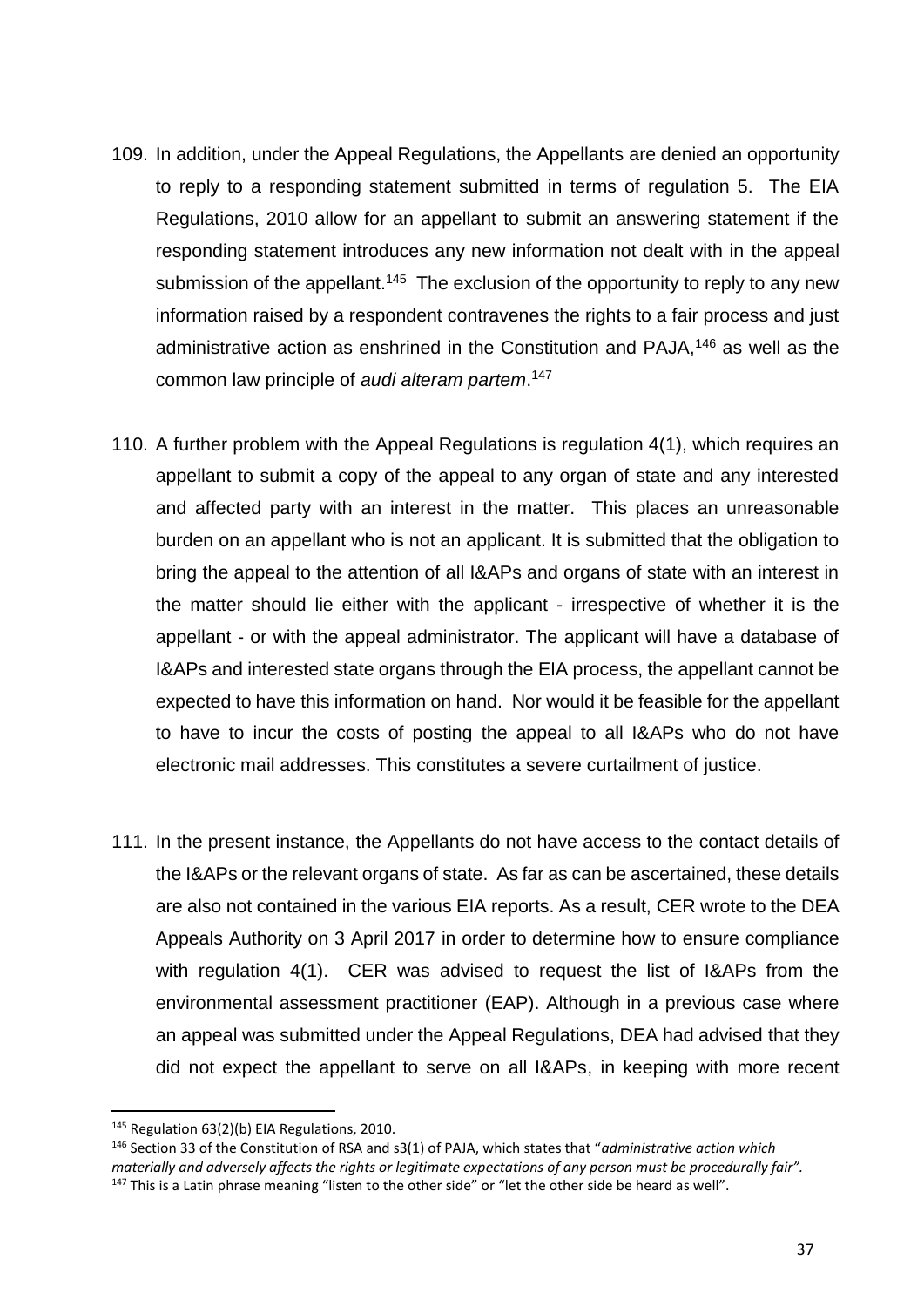advice, CER accordingly, and on the same day, wrote to the EAP and requested the contact details of the I&APs and relevant organs of state. The CER also indicated, in response to the DEA, that it would send the appeal to the email addresses provided by the EAP. After a second follow-up email from the CER to the EAP, the EAP replied on 4 April 2017, indicating that they would respond to the CER's request. The CER again confirmed the deadline of today (4 April 2017) for appeal submission and that the list of contact details was required on an urgent basis. However, the requested information had not been received by 15h30 on 4 April 2017, the deadline for the submission of the appeal. The CER therefore confirmed to the EAP, copying the DEA, that the appeal would be submitted, and that a copy of the appeal would be sent to those email addresses subsequently received from the EAP. This correspondence is attached, marked **A2**. As soon as the list of email contact details is received, the Appellants will ensure that a copy of the appeal is sent to those email addresses. The Appellants have endeavoured to obtain the contact details of some of the relevant organs of state, but given the already severely-curtailed time period for drafting and submitting an appeal, neither the Appellants nor their attorneys have had the time or resources to collect all of the email addresses. As pointed out above, this requirement places an unreasonable burden on an appellant who is not the applicant and does not readily have access to the necessary contact information nor necessarily the resources to comply with this requirement. This difficulty is highlighted here. The Appellants have made all reasonable attempts to ensure compliance with this provision.

- 112. CER has previously objected to the Appeal Regulations, as well as to the EIA Regulations, 2014.
- 113. The Appellants contend that the EIA Regulations, 2014 and the Appeal Regulations are unconstitutional as they unjustifiably limit the environmental right,  $148$  the public participation rights of I&APs, and the right to just administrative action.<sup>149</sup> The Appellants reserve their rights to approach a court for an order of Constitutional

<sup>148</sup> Section 24 the Constitution of RSA.

<sup>&</sup>lt;sup>149</sup> Section 33(1) the Constitution of RSA states that "Everyone has the right to administrative action that is lawful, reasonable and procedurally fair."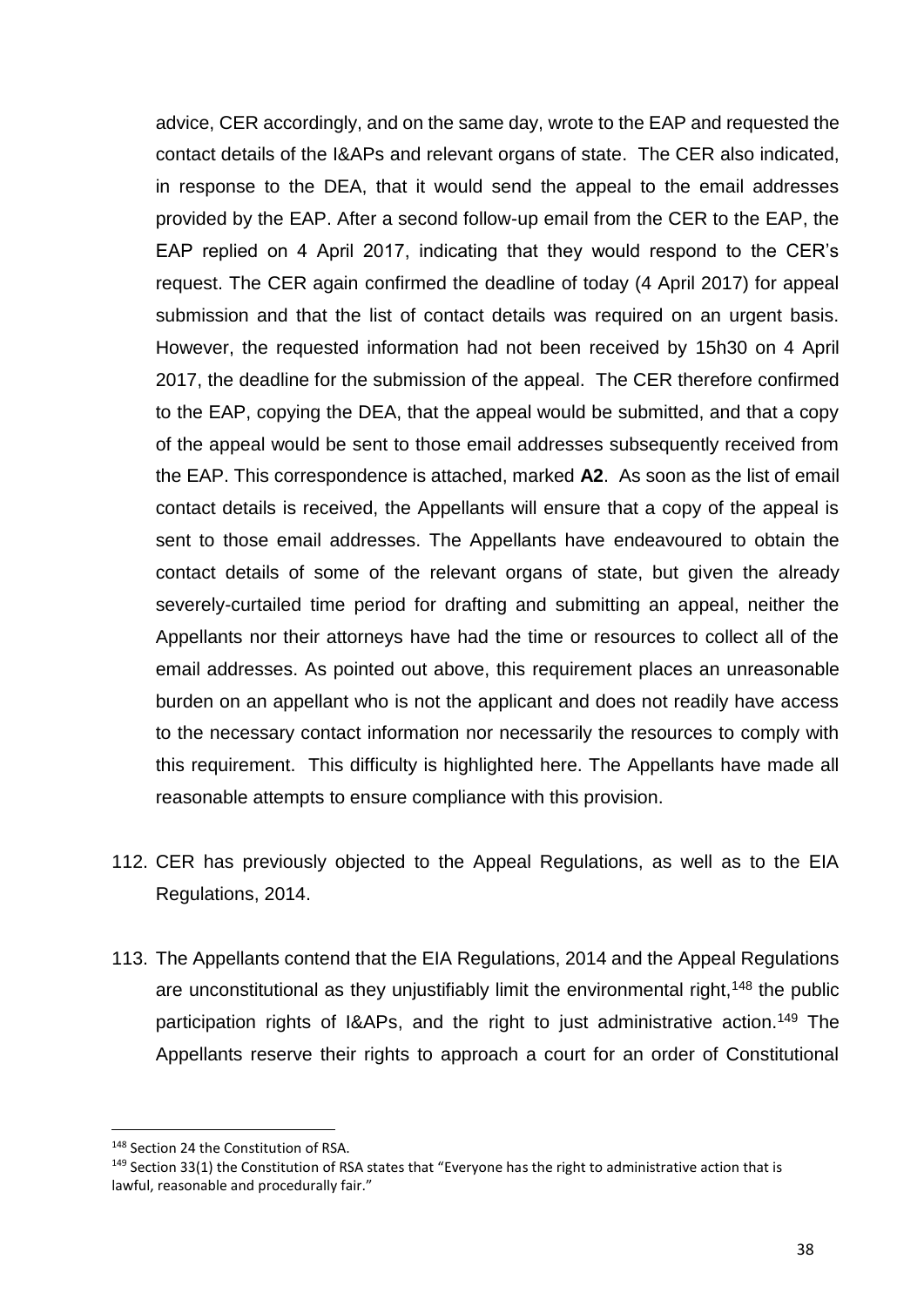invalidity. CER's comments on these Regulations, which confirm the views of the Appellants, are attached as Annexure **A3**.

#### **GROUNDS OF APPEAL**

- 114. It is the Appellants' submission that the decision to grant the Authorisation to Namane for the Project must be set aside by the Minister as the First Respondent failed to comply with section 24 of the Constitution,<sup>150</sup> and the provisions of NEMA.
- 115. Based on the above, the Grounds of Appeal are set out as follows:
	- 115.1. The First Respondent failed to comply with section 24 of the Constitution and the provisions of NEMA dealing with, *inter alia*:
		- 115.1.1. Environmental management and sustainable development (section 2 NEMA);
		- 115.1.2. Integrated EAs (section 24L NEMA);
		- 115.1.3. The requirement to coordinate and consult with other relevant organs of state (section 24O(1)(b)(vii) and (c) NEMA);
		- 115.1.4. The obligation to consider feasible and reasonable alternatives (section  $24O(1)(b)(iv)$ ); and
		- 115.1.5. The obligation to consider relevant policies and guidelines  $(section 24O(1)(b)(viii))$ ;
	- 115.2. The First Respondent failed to take into account the air quality impacts of the Project and, in so doing, granted an Authorisation which contravenes NEMA and South Africa's air quality legislation;
	- 115.3. Both Respondents failed to adequately take cumulative impacts into account, as required by the EIA Regulations, 2014;
	- 115.4. Both Respondents failed to adequately assess the climate change impacts of the Project or to give adequate consideration to the obligation to reduce GHG emissions;
	- 115.5. The First Respondent failed to adequately consider the need for and desirability of the undertaking of the proposed activities;

<sup>&</sup>lt;sup>150</sup> The Constitution of the Republic of South Africa, 1996.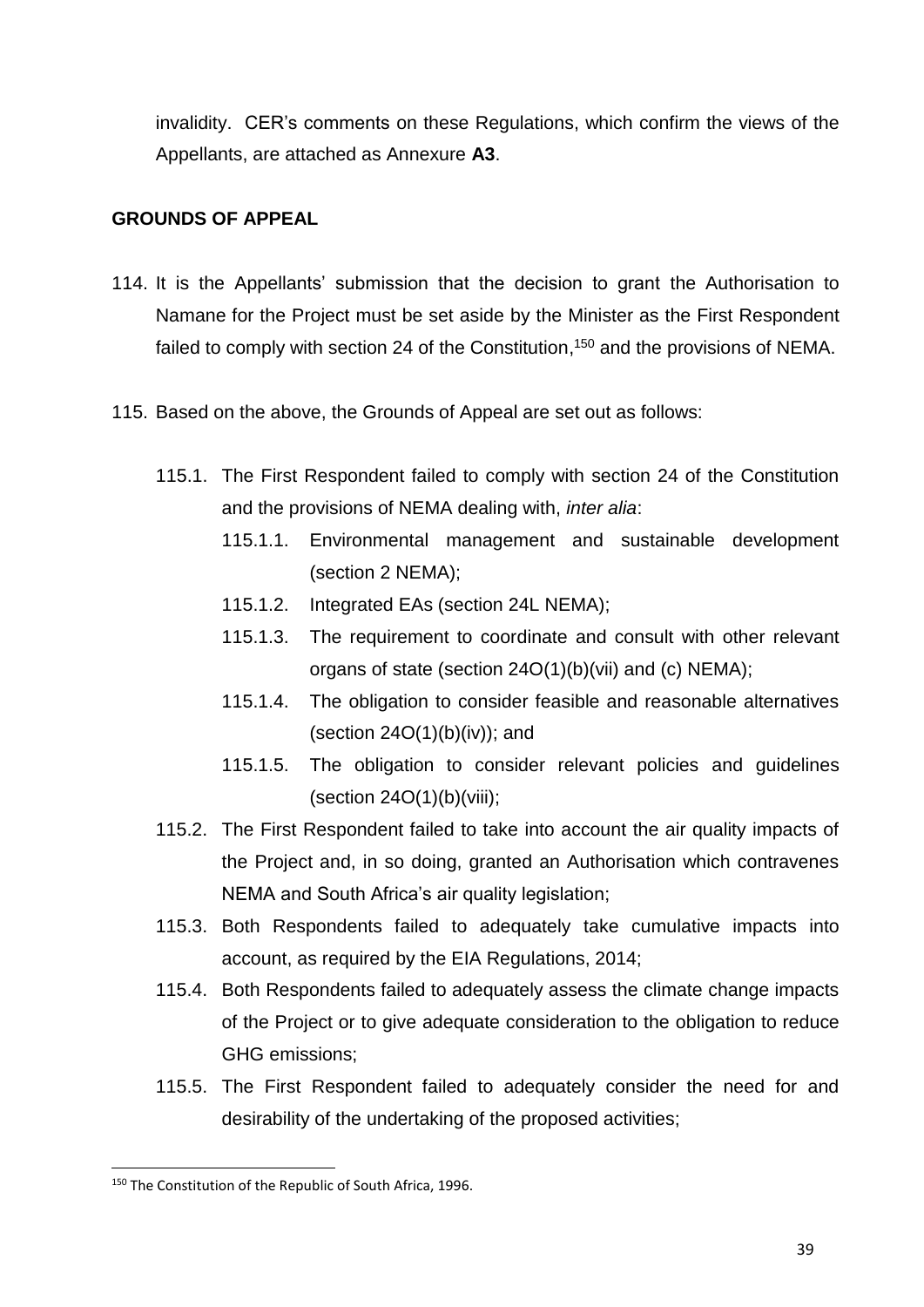- 115.6. The conditions of the Authorisation are vague and unenforceable; and
- 115.7. The granting of the Authorisation constitutes administrative action, which does not comply with the provisions of PAJA, by virtue of:
	- 115.7.1. its unlawfulness;
	- 115.7.2. the fact that irrelevant factors were taken into account and relevant factors not considered;
	- 115.7.3. the fact that the decision is not rationally connected to the information before the First Respondent in making the decision or to the reasons given for it by the First Respondent; and
	- 115.7.4. the fact that the decision is so unreasonable that no reasonable person could have granted the Authorisation.

## First Ground of Appeal: The First Respondent Failed to Comply with Section 24 of the Constitution and the Provisions of NEMA

- 116. The First Respondent failed to comply with Section 24 of the Constitution the environmental right - and the provisions of NEMA (which give effect to section 24 of the Constitution).
- 117. It is also worth noting that the Freedom Charter of the African National Congress recognises the need to protect the well-being of the people of South Africa from the harmful impacts of industrial activity, stating that *"(a)ll other industry and trade shall be controlled to assist the well-being of the people*". It is submitted that there was also non-compliance with this requirement, in the First Respondent's decision to grant the Authorisation
- *I. Environmental Management and Sustainable Development*
- 118. Section 2 of NEMA sets out the environmental management principles that must "*serve as guidelines by reference to which any organ of state must exercise any function when taking any decision in terms of* [NEMA] *or any statutory provision concerning the protection of the environment*" and must "*guide the interpretation, administration and implementation of* [NEMA], *and any other law concerned with the protection or management of the environment*."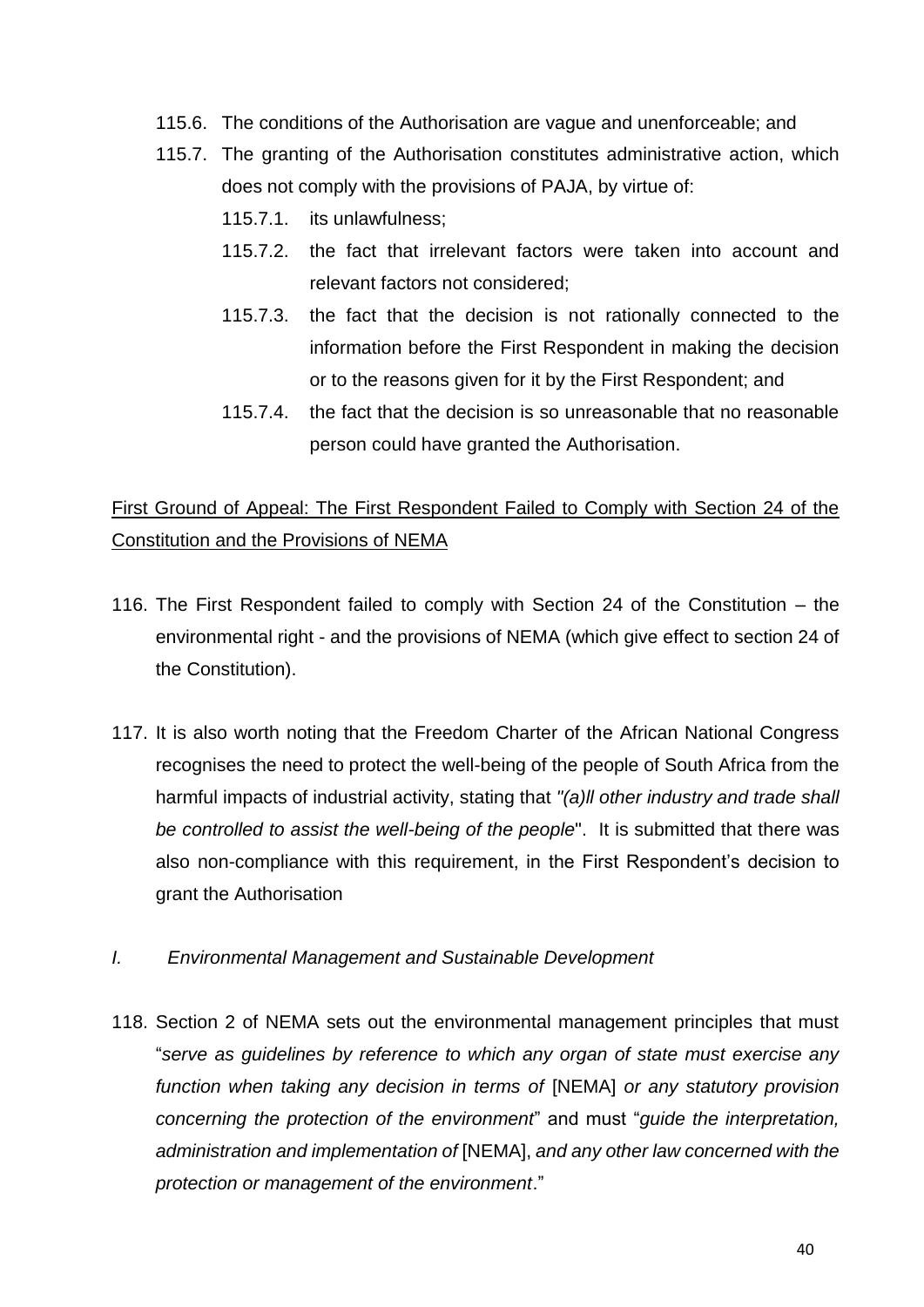- 119. The First Respondent was therefore under an obligation to have regard to the provisions of section 2 addressed herein in making the decision in respect of the authorisation.
- 120. Section 2(2) NEMA stipulates that "*environmental management must place people and their needs at the forefront of its concern, and serve their physical, psychological, developmental, cultural and social interests equitably*".
- 121. In this regard, reference is had to the wealth of evidence regarding the significant health impacts of coal-fired power stations.<sup>151</sup> A recent report on the health impacts and social costs of coal-fired power stations concluded that atmospheric emissions from Eskom coal-fired power stations were "*causing* an *estimated 2,200 premature deaths per year, due to exposure to fine particulate matter (PM2.5). This includes approximately 200 deaths of young children. The economic cost to the society is estimated at 30 billion rand per year, including premature deaths from PM2.5 exposure and costs from the neurotoxic effects of mercury on children." 152*
- 122. The aforementioned study evidences that, in addition to the detrimental health impacts which the project would give rise to – which constitute a violation of section 24 of the Constitution – additional expenses are incurred by people living in close

 $\overline{a}$ 

[http://www.edf.org/sites/default/files/9553\\_coal-plants-health-impacts.pdf](http://www.edf.org/sites/default/files/9553_coal-plants-health-impacts.pdf)

<sup>151</sup> For example: Business Enterprises University of Pretoria. 29 September 2001, "The external cost of coal-fired power generation: The case of Kusile", at:

[http://www.greenpeace.org/africa/Global/africa/publications/coal/FULL%20SCIENTIFIC%20PAPER%20139%20](http://www.greenpeace.org/africa/Global/africa/publications/coal/FULL%20SCIENTIFIC%20PAPER%20139%20pages.pdf) [pages.pdf](http://www.greenpeace.org/africa/Global/africa/publications/coal/FULL%20SCIENTIFIC%20PAPER%20139%20pages.pdf) ;

Swanson, H. 2008, "Literature review on atmospheric emissions and associated environmental effects from conventional thermal electricity generation", at:

http://www.hme.ca/reports/Coal-fired\_electricity\_emissions\_literature\_review.pdf

Cropper, M et al. 2012, "The Health Effects of Coal Electricity Generation in India" Resources for the Future June 2012, at:

[http://www.hks.harvard.edu/m-rcbg/rpp/RFF-DP-12-25.pdf.](http://www.hks.harvard.edu/m-rcbg/rpp/RFF-DP-12-25.pdf)

Penney, S et al. 200913

<sup>&</sup>quot;Estimating the Health Impacts of Coal-Fired Power Plants Receiving International Financing" Environmental Defense Fund, at:

Pacyna, J et al. 2010, "An assessment of costs and benefits associated with mercury emission reductions from major anthropogenic sources". J Air Waste Manag Assoc 60 (3): 302-315.

<sup>152</sup> 79 Bellanger,M et al. 2013, "Economic benefits of methylmercury exposure control in Europe: Monetary value of neurotoxicity prevention" Environ Health. 2013; 12:3. available at: [http://www.ncbi.nlm.nih.gov/pmc/articles/PMC3599906.](http://www.ncbi.nlm.nih.gov/pmc/articles/PMC3599906)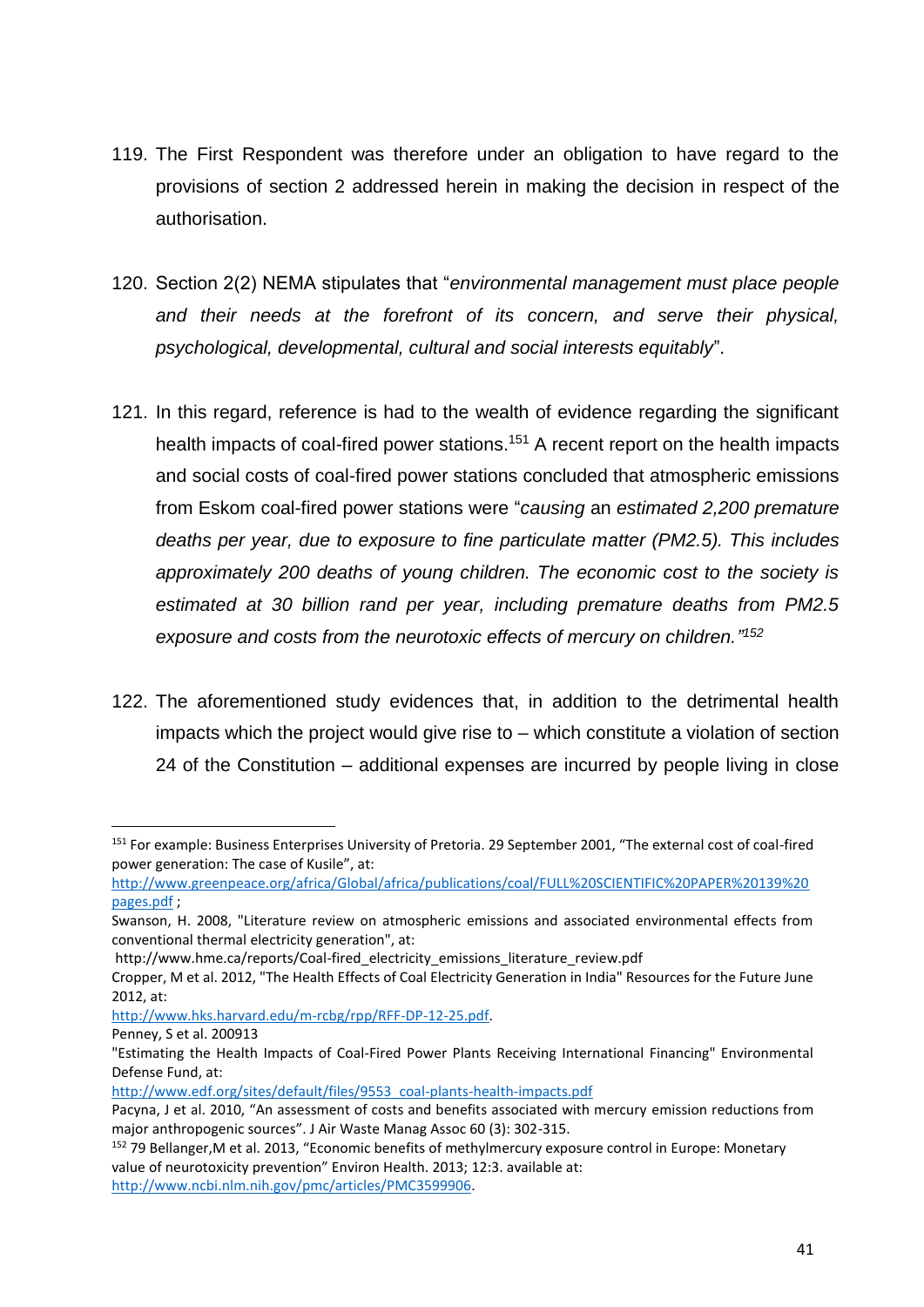proximity to power stations. These are generally low-income settlements, and this will give rise to further impacts upon their physical, psychological, developmental, cultural and social interests. This is contrary to the following NEM Principle: "*Environmental justice must be pursued so that adverse environmental impacts shall not be distributed in such a manner as to unfairly discriminate against any person, particularly vulnerable and disadvantaged persons*".<sup>153</sup>

- 123. On an international scale, a 2014 report by the World Health Organisation (WHO) confirmed that "*in 2012 around 7 million people died - one in eight of total global deaths – as a result of air pollution exposure. This finding more than doubles previous estimates and confirms that air pollution is now the world's largest single environmental health risk. Reducing air pollution could save millions of lives*."<sup>154</sup> A recent report titled 'Beyond coal: scaling up clean energy to fight poverty' states that "*[c]oal's environmental and climate impacts present a clear threat to people living in poverty. Air pollution from coal causes some 670,000 premature deaths a year in China and 100,000 in India. A one gigawatt plant in Indonesia could cause 26,000 premature deaths over its lifespan*."<sup>155</sup> Similar devastating impacts are being felt in South Africa, as a result of our reliance on coal as an electricity source.
- 124. An assessment using epidemiological data recently commissioned by groundWork - shows that Eskom's existing coal fleet results in 2,239 attributable deaths per year, as well as a heavy burden of illness. A copy of this assessment is attached as **A4**. The monetised costs of death and disease add up to around R33 billion (US\$2.4 bn) per year. This does not include the impact of the coal mines that supply Eskom. The study emphasises that "*air pollution most affects those whose underlying health condition is worst, and hence that any improvement in air quality will most benefit those who are most disadvantaged*". This is a prime example of the environmental injustice which is prevalent in many parts of South Africa.
- 125. The health impacts caused by some of the pollutants emitted by coal-fired power plants are listed above at paragraph 77. Furthermore, the storage of post-

 $153 S2(4)(c)$ .

<sup>154</sup> [http://www.who.int/mediacentre/news/releases/2014/air-pollution/en/.](http://www.who.int/mediacentre/news/releases/2014/air-pollution/en/)

<sup>155</sup> P4, [https://www.odi.org/publications/10589-beyond-coal-scaling-clean-energy-fight-global-poverty.](https://www.odi.org/publications/10589-beyond-coal-scaling-clean-energy-fight-global-poverty)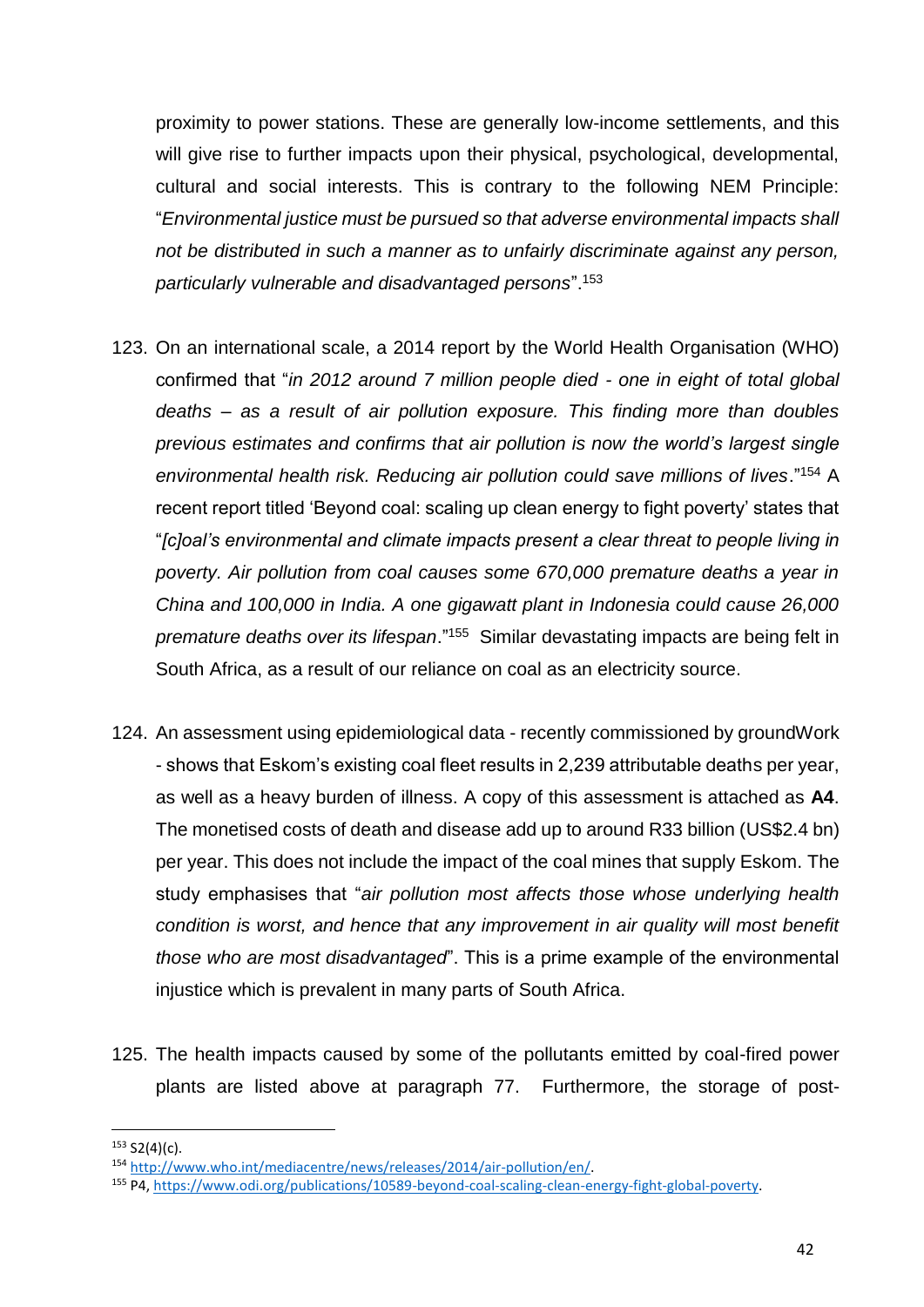combustion waste from coal-fired power plants and its dispersion into the water and air also threatens human health and ecosystems. In South Africa, coal-fired power generation produces at least 36 million tonnes of solid waste residue annually. Called "fly ash" or "coal ash", this residue is made of very fine particles that are corrosive and contain toxic metals and soluble salts which can leach into the environment, polluting surface and ground water. Coal ash typically contains heavy metals, including arsenic, lead, mercury, cadmium, chromium and selenium. If these leak into the environment, they pose significant health risks.<sup>156</sup> When stored in dry heaps, fly ash can be dispersed into the air, causing a variety of human health impacts when inhaled, including cancer, heart damage, lung disease, and respiratory distress.<sup>157</sup>

- 126. Health impacts from coal-fired power stations cannot be considered in isolation; they must be considered cumulatively with air pollution from other sources. The health impacts of these cumulative emissions, including those from Medupi and Matimba, are severe. These impacts are even worse when emissions from the mines and other numerous polluting industries planned for the area are taken into account.
- 127. The WHO confirms that "*by reducing air pollution levels, countries can reduce the burden of disease from stroke, heart disease, lung cancer, and both chronic and acute respiratory diseases, including asthma. The lower the levels of air pollution, the better the cardiovascular and respiratory health of the population will be, both long- and short-term*."<sup>158</sup>
- 128. Air emissions of PM10, PM2.5, SO2, NO2, and other pollutants are governed by NAAQS, which establish health-based limits on air pollutants.<sup>159</sup> It is also worth

Social Responsibility and Earthjustice, *Coal Ash: The toxic threat to our health and environment*, p.20. <sup>157</sup> Physicians for Social Responsibility, *Coal Ash: Hazardous to Human Health*,

[http://www.psr.org/assets/pdfs/coal-ash-hazardous-to-human-health.pdf.](http://www.psr.org/assets/pdfs/coal-ash-hazardous-to-human-health.pdf) <sup>158</sup> [http://www.who.int/mediacentre/factsheets/fs313/en/.](http://www.who.int/mediacentre/factsheets/fs313/en/)

**<sup>.</sup>** <sup>156</sup> See Physicians for Social Responsibility, *Coal Ash: Hazardous to Human Health*, [http://www.psr.org/resources/coal-ash-hazardous-to-human-health.html;](http://www.psr.org/resources/coal-ash-hazardous-to-human-health.html) Physicians for Social Responsibility and Earthjustice, *Coal Ash: The toxic threat to our health and environment* (September 2010), [http://www.psr.org/resources/coal-ash-the-toxic-threat-to-our-health-and-environment.html;](http://www.psr.org/resources/coal-ash-the-toxic-threat-to-our-health-and-environment.html) Physicians for

<sup>159</sup> National Environmental Management: Air Quality Act 39 of 2004, Sec. 9.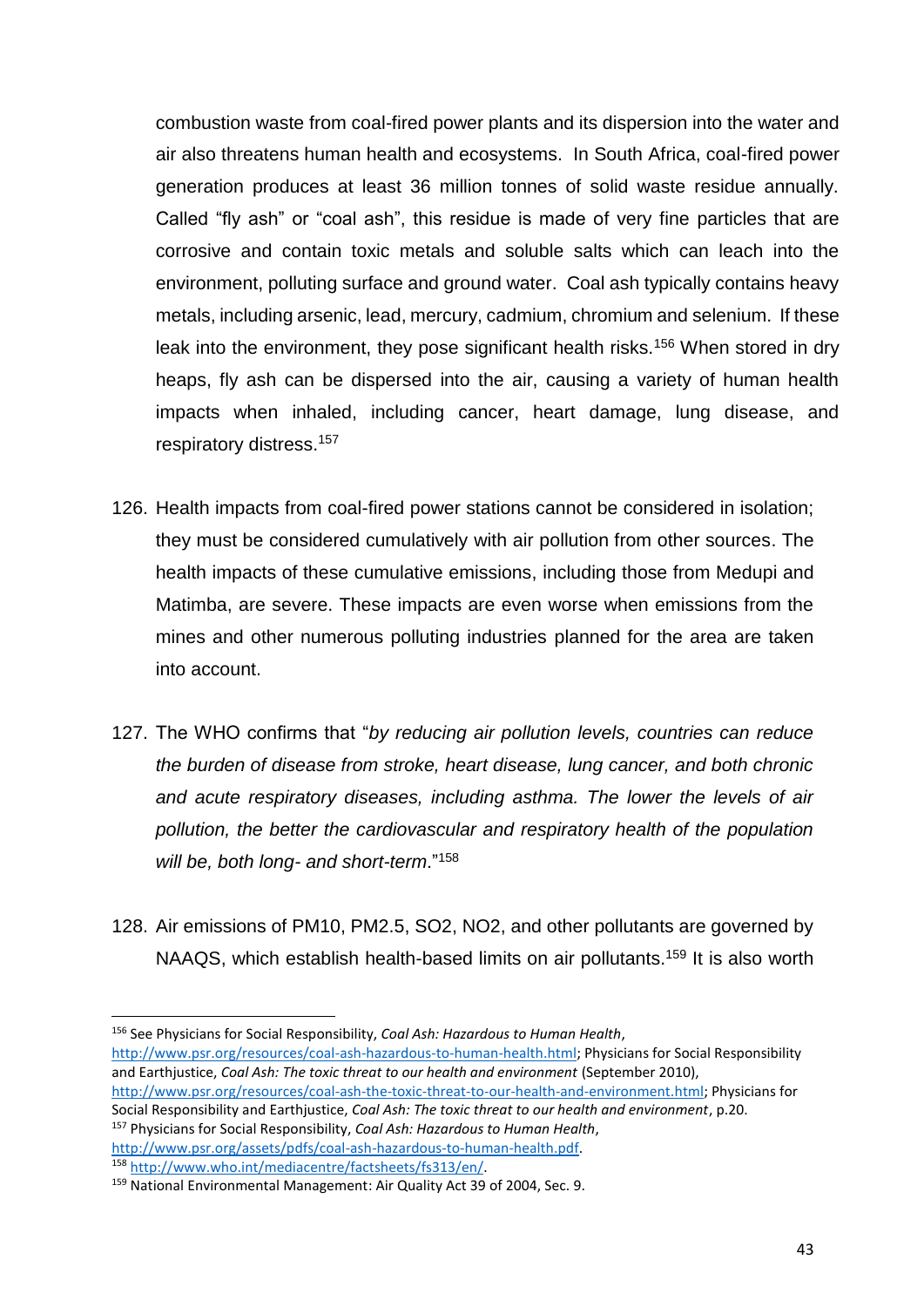mentioning that our NAAQS are significantly weaker than those recommended by the WHO, as well as the standards set in the United States and the European Union.

129. Section 2(3) of NEMA requires that development be socially, environmentally and economically sustainable and section 2(4) of NEMA provides that: "*sustainable development requires the consideration of all relevant factors including, but not limited to, the following:*

> *(a) that the disturbance of ecosystems and loss of biological diversity are avoided, or, where they cannot be altogether avoided, are minimised and remedied;…*

> *(b) that a risk averse and cautious approach is applied, which takes into account the limits of current knowledge about the consequences of decisions and actions; and*

> *(c) that negative impacts on the environment and on people's environmental rights be anticipated and prevented, and where they cannot altogether be prevented, are minimised and remedied*."

- 130. It is submitted that the First Respondent has failed to apply the risk averse and cautious approach (the so-called 'precautionary principle') demanded by section 2 NEMA, in that the First Respondent granted the Authorisation without a comprehensive health assessment or climate impact assessment – both of which are clearly required to be assessed in an EIA. This means that the Authorisation was granted without*, inter alia*, adequate information about the full implications of the project for health and for its contribution to climate change and adaptation to a changed climate. The Appellants refer again to the Thabametsi judgement.
- 131. Furthermore, it is noted that the Project site area has limited water availability and is in a water-scarce area. Not only are water resource impacts predicted to worsen as a result of the impacts of climate change, but this will also impact negatively upon the health and well-being of communities located in the area as their access to already scarce water resources becomes further restricted. Moreover, in respect of the construction of the Project, and for its future operation, the Appellants point out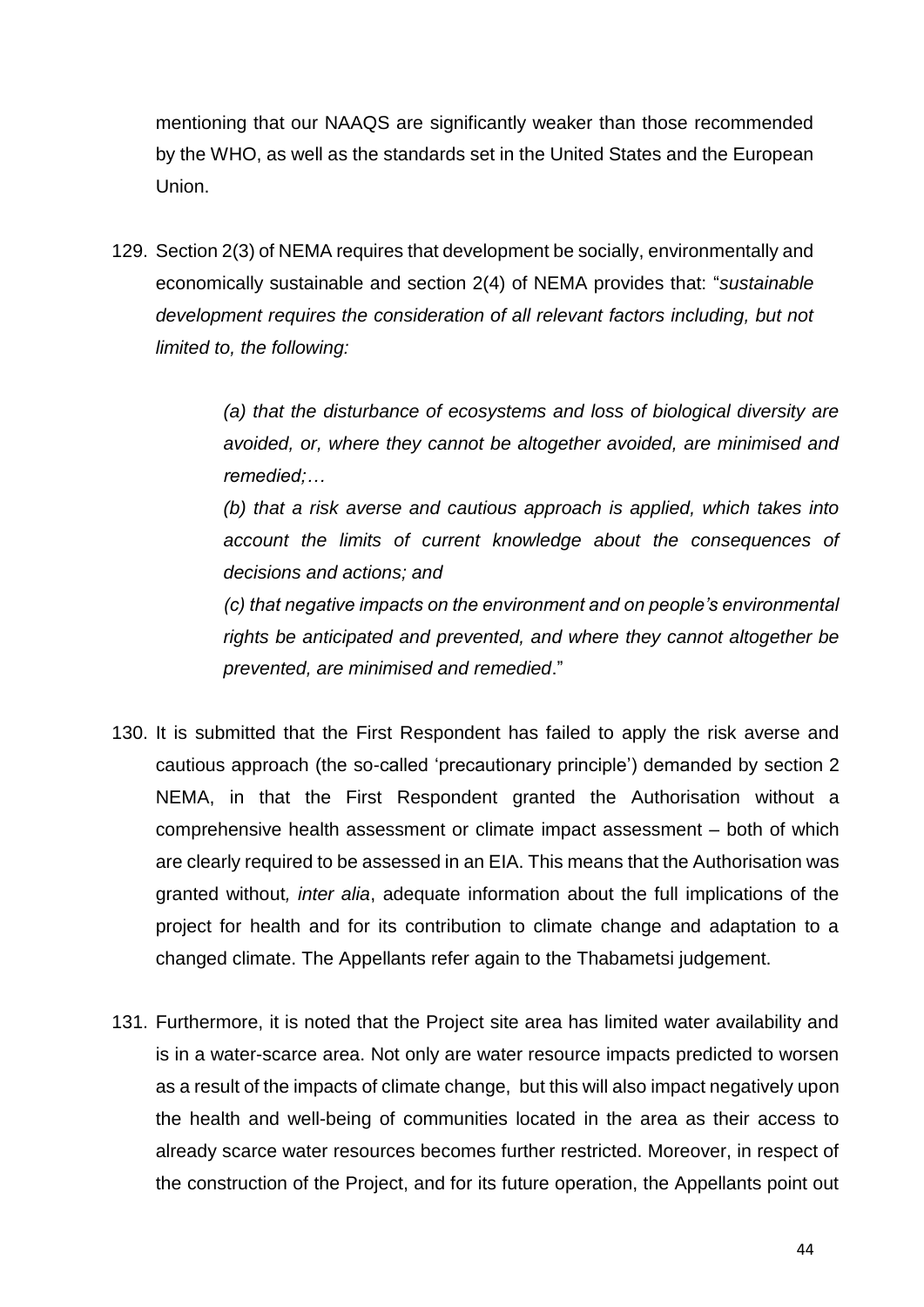that the Project is not feasible given that its access to water, on which its operation depends, cannot be guaranteed.

- 132. Given the significant health impacts that the Project is likely to have, and the potential devastating impacts that the Project will have for climate change and South Africa's limited water resources, the risk-averse and cautious approach would mean that the Project cannot proceed.
- 133. It is submitted that the Authorisation also violates section 2(4)(b) of NEMA, which requires as follows: "*environmental management must be integrated, acknowledging that all elements of the environment are linked and interrelated, and it must take into account the effects of decisions on all aspects of the environment and all people in the environment by pursuing the selection of the best practicable environmental option*". The best practicable environmental option (BPEO) is that "*option that provides the most benefit or causes the least damage to the environment as a whole, at a cost acceptable to society, in the long term as well as in the short term*".<sup>160</sup>
- 134. Coal-fired power stations are particularly polluting and fall far short of being the BPEO, especially when their health and climate change impacts, as well as South Africa's climate change commitments are considered.
- 135. Section 2(4)(p) of NEMA provides that "*the cost of remedying pollution, environmental degradation and consequent adverse health effects and of preventing, controlling or minimising further pollution, environmental damage or adverse health effects must be paid by those responsible for harming the environment*."
- 136. Coal-fired power stations impact significantly upon the health of those living in close proximity to them, and these health impacts inevitably give rise to additional cost burdens, borne by those affected, and ultimately, by the state.

**<sup>.</sup>** <sup>160</sup> Section 1(1).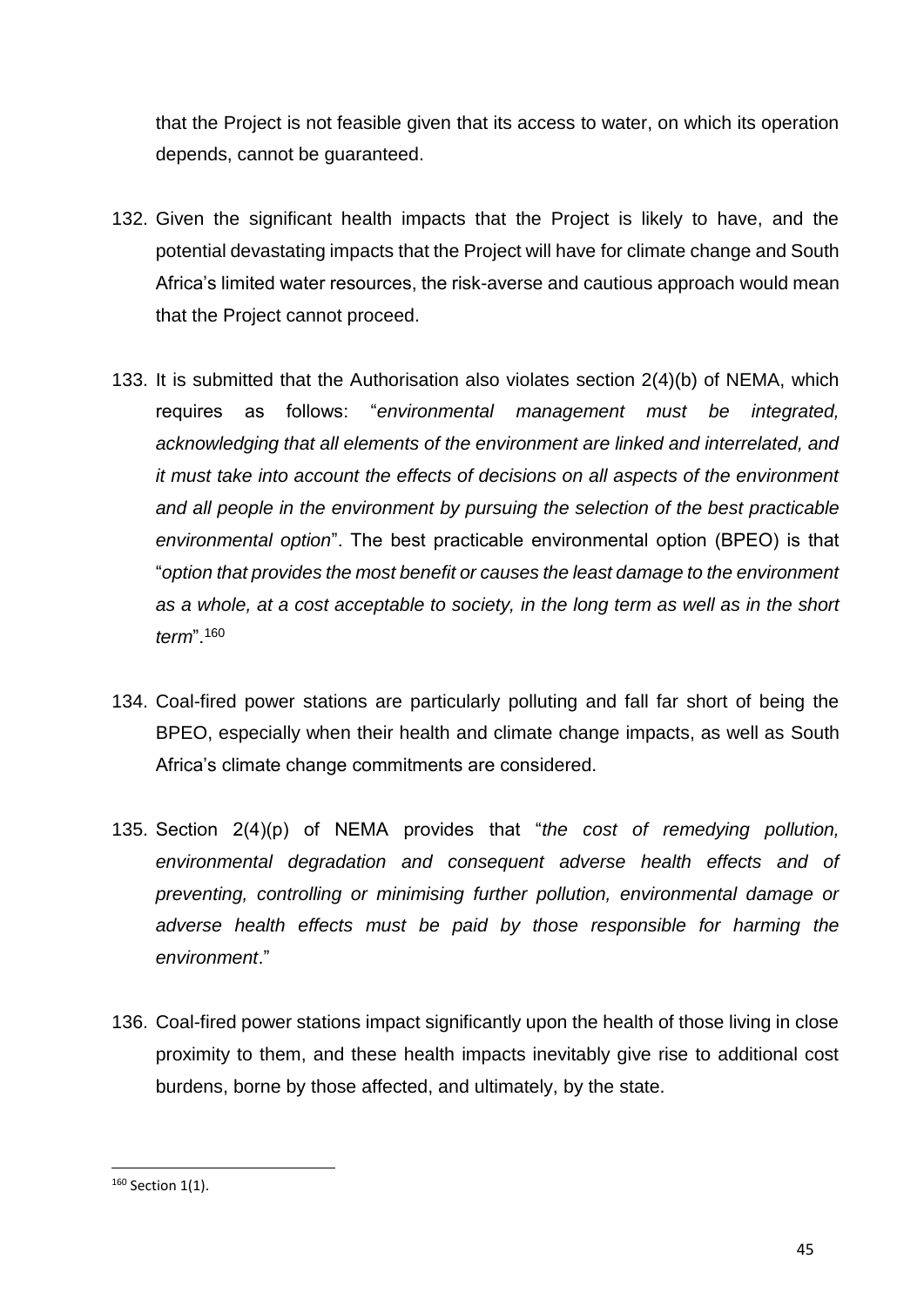- 137. It is therefore inconsistent with the above and other principles to grant the Authorisation without adequate provision being made for or consideration being given to, *inter alia*, the significant water shortage in the area and inevitable health impacts on those living in the area of the authorised activity and the resultant expenses that they will incur as a result of the anticipated impacts upon their health and well-being.
- 138. The First Respondent should, at the very least, have required:
	- 138.1. detailed health impact studies to be conducted in respect of the impacts on communities living within close proximity to the project site with regard to air quality and water resources; and
	- 138.2. detailed climate impact studies to be conducted to assess the impacts of climate change for, in particular, water resources estimated to be available for this project, as well as the impacts of the project on GHG emissions and adaptation to a changed climate.
- 139. I&APs should have been granted an opportunity to make submissions in relation to such studies, and the First Respondent should have considered these studies and the comments received before making any decision in relation to the Authorisation. It is submitted that any claimed economic benefits deriving from the project would far be outweighed by the social and economic harm likely to be caused by it – harm that is likely to accumulate and increase over time as the impacts of climate change become increasingly evident in water-scarce areas like Limpopo.
- 140. Thus it is submitted that the proposed activity is not socially, environmentally or economically sustainable as it would:
	- 140.1. negatively impact on the health of communities living in the vicinity, which would be directly attributable to the anticipated atmospheric emissions of pollutants such as PM, including dust, NOX, SO2 and mercury by the power station;
	- 140.2. result in additional medical and other expenses being incurred by affected communities and the state;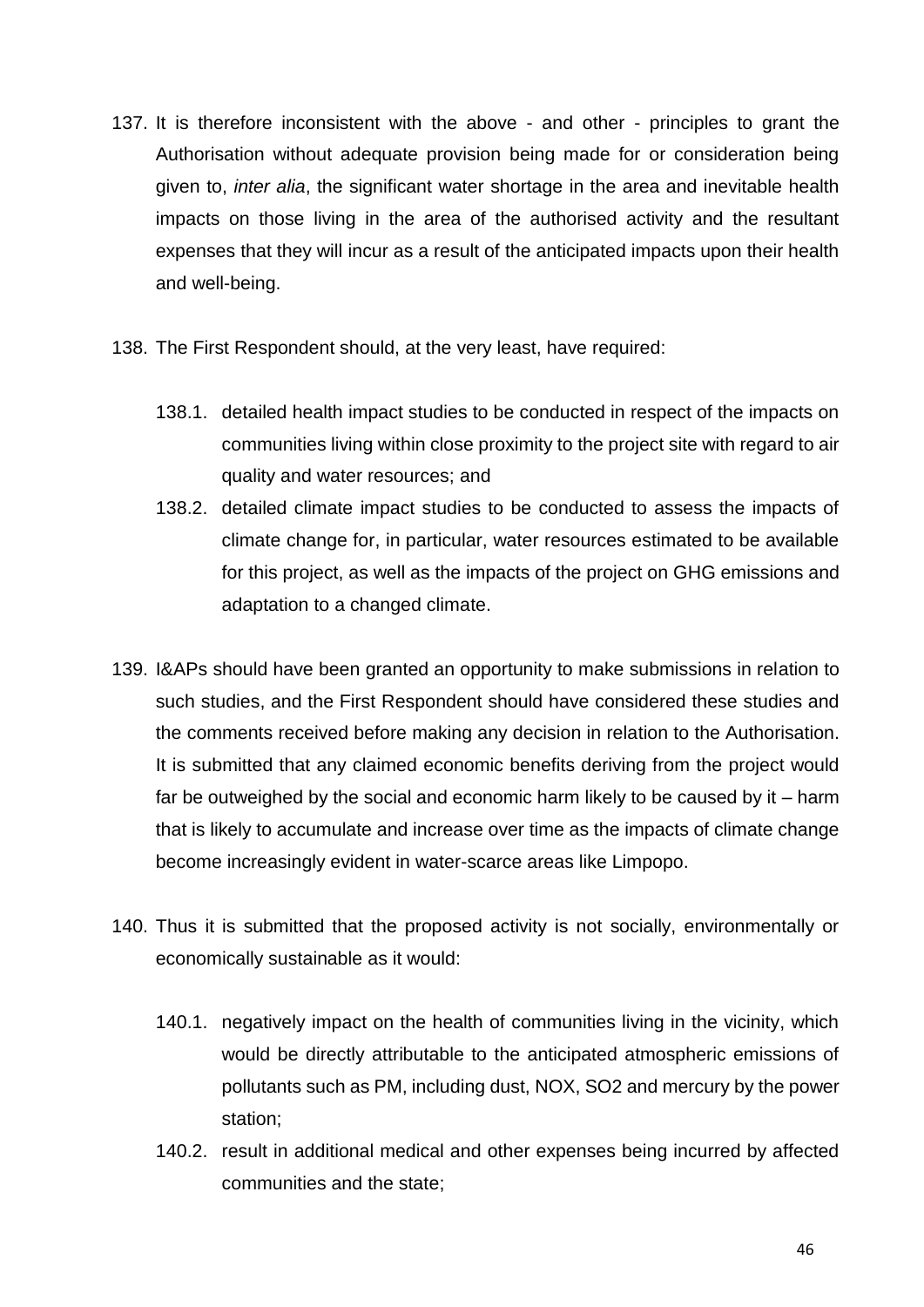- 140.3. irreparably impact upon the limited and scarce water resources in the area (impacts which are predicted to worsen as a result of the impacts of climate change);
- 140.4. irreparably impact upon heritage resources and biodiversity existing on the proposed site;
- 140.5. despite this, result in relatively few employment opportunities during the operational phase of the project for only a limited period of time, namely the limited life-time of the power station; and
- 140.6. negatively impact upon the economy in the medium to long-term, given the global trend towards divestment in coal and other fossil-fuels<sup>161</sup> and towards investment in renewable energy sources. 162
- 141. Furthermore, the section 2 NEMA principles require that global and international responsibilities must be discharged in the national interest.<sup>163</sup> In this regard it is necessary to point out that South Africa is a signatory to the Paris Agreement on climate change and that it ratified this agreement in November 2016.
- 142. South Africa is a signatory to the United Nations Framework Convention on Climate Change and the Kyoto Protocol, international agreements which seek to address climate change and set internationally-binding emission reduction targets. South Africa has signed on to the Paris Agreement<sup>164</sup> and ratified this on 1 November 2016.<sup>165</sup>
- 143. South Africa has made commitments for national contributions towards GHG emission reductions for the period 2020-2030, it has ratified the Paris Agreement, and it acknowledges that "*the science is clear that action to address the causes and impacts of climate change by a single country or small group of countries will not be successful. This is a global problem requiring a global solution through the*

 $\overline{a}$ 

<sup>161</sup> [http://blueandgreentomorrow.com/2015/03/17/un-backing-fossil-fuel-divestment-campaign.](http://blueandgreentomorrow.com/2015/03/17/un-backing-fossil-fuel-divestment-campaign)

<sup>162</sup> See [http://blueandgreentomorrow.com/2015/03/17/un-backing-fossil-fuel-divestment-campaign.](http://blueandgreentomorrow.com/2015/03/17/un-backing-fossil-fuel-divestment-campaign)

<sup>163</sup> S2(4)(n) NEMA.

<sup>&</sup>lt;sup>164</sup> This is a universal agreement on climate change agreed to at the 21<sup>st</sup> annual conference of the parties (COP21) in Paris in December 2015.

<sup>165</sup> http://unfccc.int/paris\_agreement/items/9444.php and

https://www.environment.gov.za/mediarelease/southafrica\_ratifies\_parisagreement.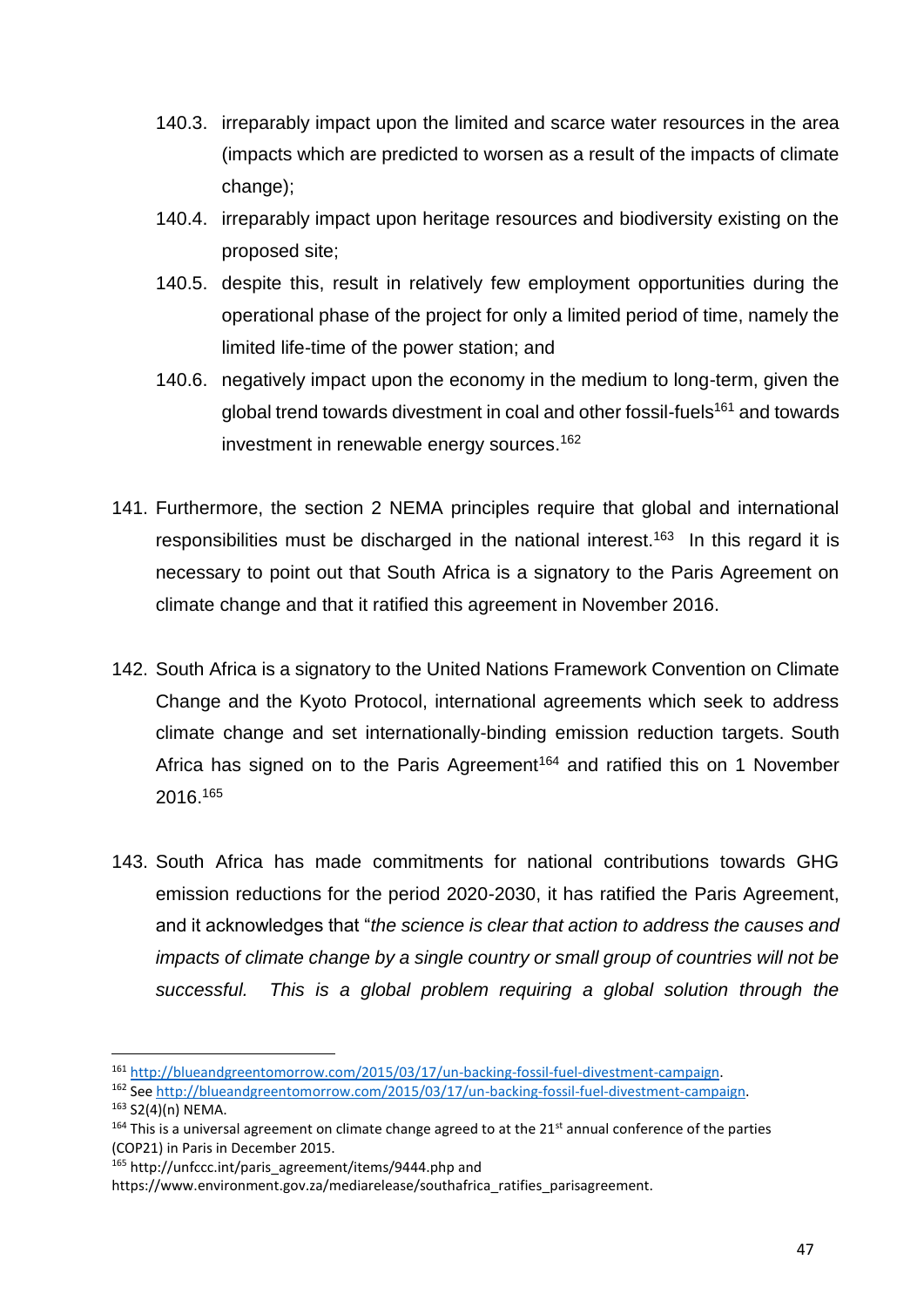*concerted and cooperative efforts of all countries*".<sup>166</sup> It is incumbent on the state to ensure that its actions, laws and decision-making coincide with its obligations to address climate change.

- 144. The Appellants also point out that South Africa is a member of the African Union, and is a signatory to the African Charter on Human and Peoples' Rights (ACHPR). Article 16(1) of the ACHPR recognises that "*every individual shall have the right to enjoy the best attainable state of physical and mental health*". This is relevant when considering the significant health impacts of coal-fired power stations as described above, and the negative, significant health impacts of climate change.
- 145. The African Commission on Human and Peoples' Rights ("African Commission") is the body tasked with promoting and protecting human and collective peoples' rights and interpreting the Charter. In 2009, the African Commission adopted Resolution 153: Resolution on Climate Change and Human rights and the Need to Study its Impact in Africa.<sup>167</sup> Thereafter, in 2014, Resolution 271 was adopted, the Resolution on Climate Change in Africa,<sup>168</sup> which reiterated the importance of understanding the impact of climate change in Africa. Most recently, in April 2016, the African Commission adopted Resolution 342: Resolution on Climate Change and Human Rights in Africa.<sup>169</sup> In this resolution, the African Commission reiterated that the United Nations Framework Convention on Climate Change obliges States Parties to "*…protect the climate system for the benefit of present and future generations of humankind, on the basis of equity and in accordance with their common but differentiated responsibilities and respective capabilities*". This resolution also states that there must be a study done on climate change impacts on human rights in Africa. The Working Group on Extractives as well as the Working Group on Economic and Social Rights are tasked with undertaking and presenting the study within 2 years, the deadline for this then being April 2018.

<sup>166</sup> Pages 8 and 9, Introduction, National Climate Change Response White Paper.

<sup>167</sup> See [http://www.achpr.org/sessions/46th/resolutions/153.](http://www.achpr.org/sessions/46th/resolutions/153) 

<sup>168</sup> See [http://www.achpr.org/sessions/55th/resolutions/271.](http://www.achpr.org/sessions/55th/resolutions/271)

<sup>169</sup> See [http://www.achpr.org/sessions/58th/resolutions/342.](http://www.achpr.org/sessions/58th/resolutions/342)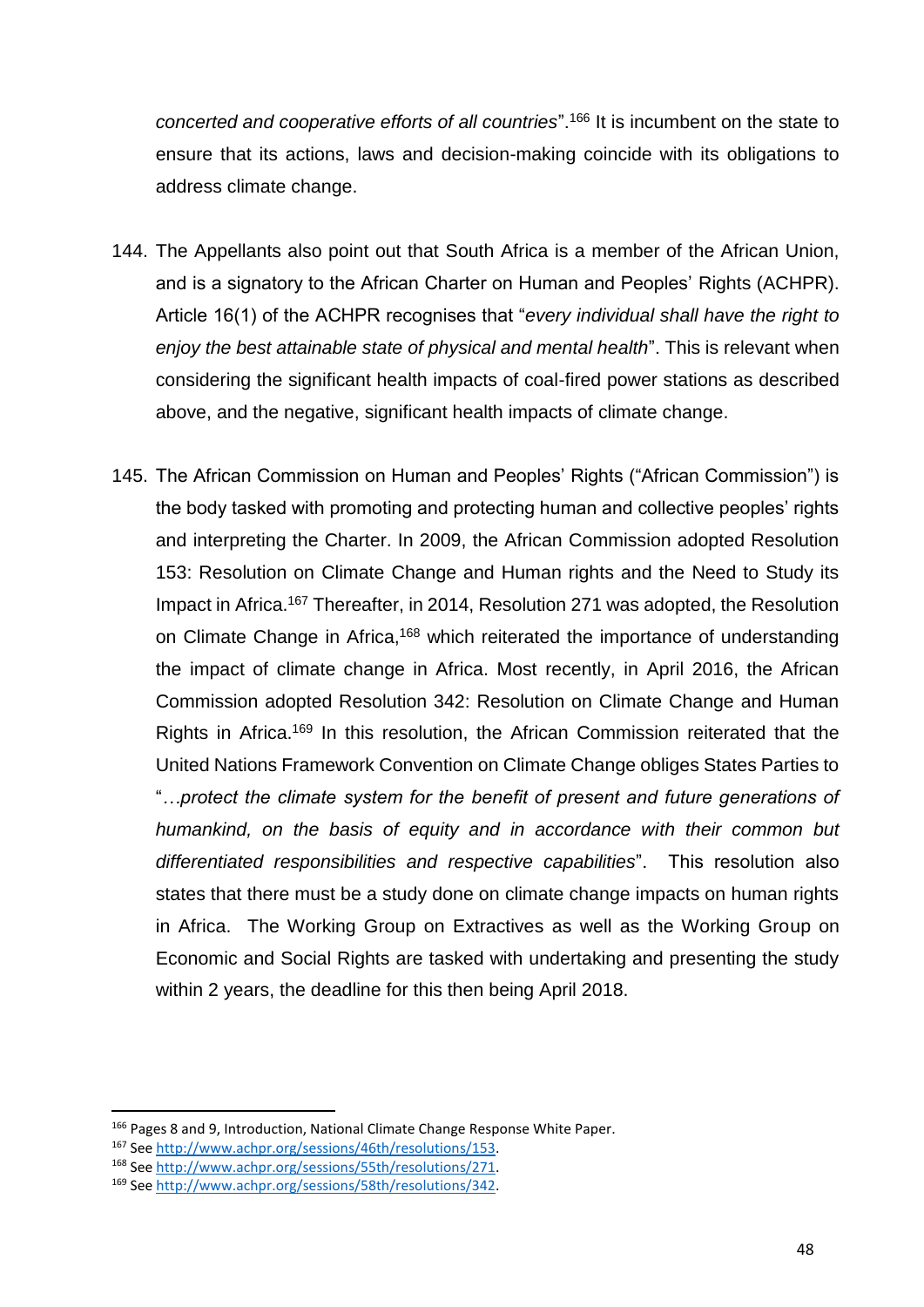- 146. South Africa's ratification of the Paris Agreement signifies (or at least should signify) a commitment to a rapid transition away from fossil fuels. Moreover, in terms of section 231(2) of the Constitution, the Paris Agreement is now binding on the Republic, as such, the South African government is obliged to adhere to its provisions.
- 147. South Africa has committed to, *inter alia*:
	- 147.1. pursue efforts to ensure temperature increase remains below 1.5°C;
	- 147.2. emissions in a range between 398Mt and 614Mt CO2-eq between 2025 to 2030;<sup>170</sup>
	- 147.3. decline emissions in absolute terms from the year 2035; and
	- 147.4. prepare, communicate and maintain successive nationally determined contributions (NDCs) every 5 years,<sup>171</sup> which must represent a progression beyond the current NDC and reflect South Africa's highest possible ambition.<sup>172</sup>
- 148. South Africa's NDC<sup>173</sup> outlines South Africa's international commitments in the context of the Paris Agreement and states, *inter alia*, that:
	- 148.1. "*South Africa is firmly committed to working with others to ensure temperature increases are kept well below 2°C above pre-industrial levels, which could include a further revision of the temperature goal to below 1.5°C in light of emerging science, noting that global average temperature increase of 2°C translates to up to 4°C for South Africa by the end of the century*";<sup>174</sup>

 $\overline{a}$ 

<sup>170</sup> Page 6, NDC.

<sup>&</sup>lt;sup>171</sup> Article 4(9), the Paris Agreement.

 $172$  Article 4(3).

<sup>173</sup> Available at

[http://www4.unfccc.int/submissions/INDC/Published%20Documents/South%20Africa/1/South%20Africa.pdf.](http://www4.unfccc.int/submissions/INDC/Published%20Documents/South%20Africa/1/South%20Africa.pdf) <sup>174</sup> Page 1, NDC, available at

[http://www4.unfccc.int/ndcregistry/PublishedDocuments/South%20Africa%20First/South%20Africa.pdf.](http://www4.unfccc.int/ndcregistry/PublishedDocuments/South%20Africa%20First/South%20Africa.pdf)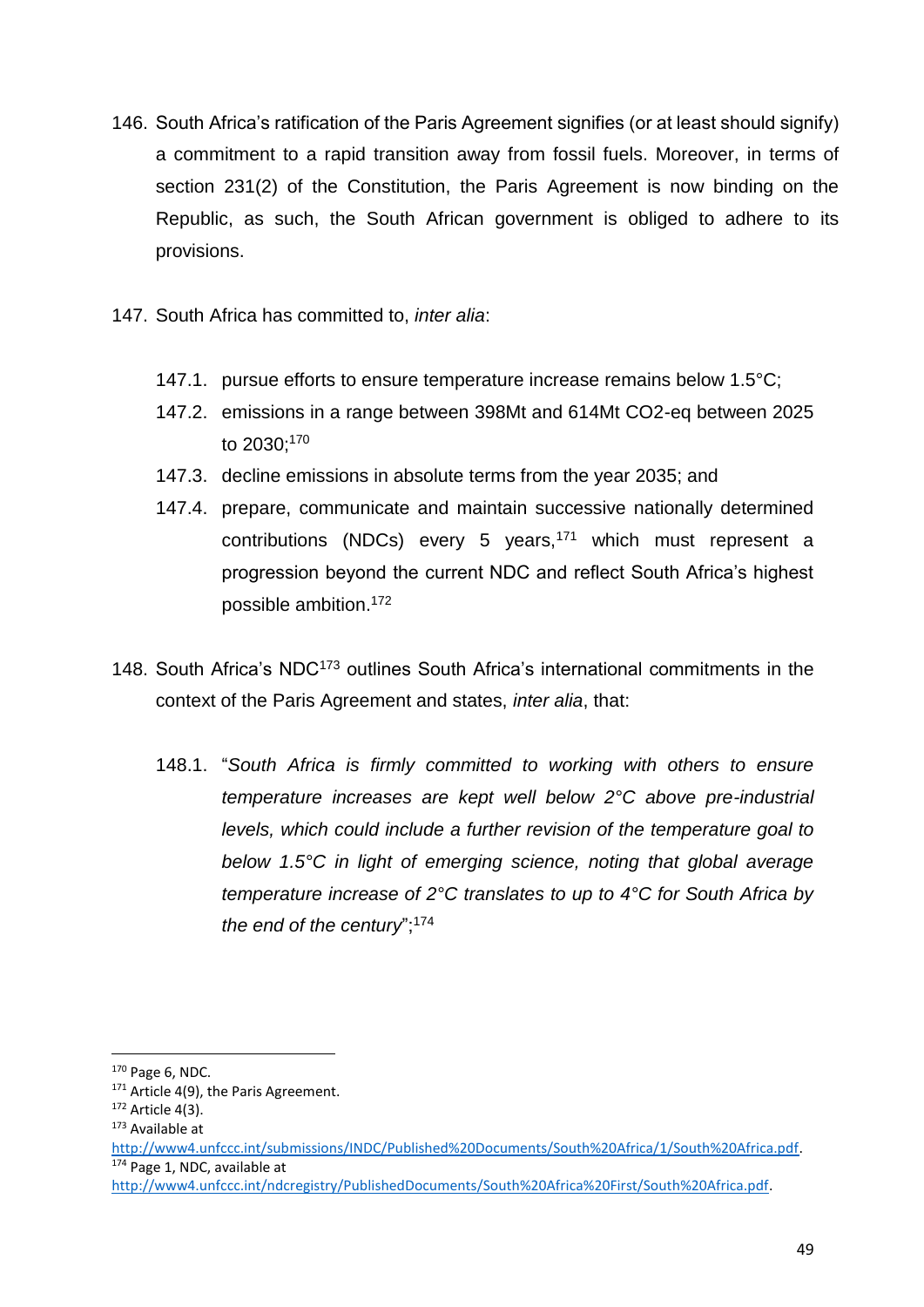- 148.2. "*near zero emissions of CO2 and other long-lived GHGs are needed in the second half of the century to avoid even greater impacts that are beyond adaptation capability*";<sup>175</sup> and
- 148.3. "*South Africa's INDC was formulated in the context of, inter alia, the environmental right set out in section 24 of the Constitution … and the 2011 National Climate Change Response Policy (NCCRP) … The full implementation of these policies and plans will bend the curve of South Africa's GHG emissions towards a peak, plateau and decline trajectory range… In order to ramp up implementation of these policies and plans over time, South Africa is investing heavily in transforming its energy sector. At the heart of this part of the transition to a low-carbon energy sector is a complete transformation of the future energy mix*".<sup>176</sup>
- 149. In relation to the above commitments, it must be pointed out that:
	- 149.1. although South Africa has, in its NDC, acknowledged its own vulnerability to a temperature increase of more than 2°C, the emission mitigation commitments made in the NDC would in fact result in a global temperature increase of  $3 - 4$  °C.<sup>177</sup> Not only will this have disastrous implications globally but it will be catastrophic for South Africa; coal-fired power stations are the single largest source of GHG emissions in South Africa, and these emissions cannot be substantially mitigated;
	- 149.2. "*near zero emissions*" are envisaged in the second half of the century and a "*complete transformation of the future energy mix*" is required according to this NDC; yet authorising further coal-fired power stations contradicts these commitments. This Plant will have a lifespan of at least 30 years (Medupi has a design lifespan of 50 years<sup>178</sup>) meaning that South Africa's new coal plants will be emitting GHGs late into the second half of the century and beyond. This is simply not feasible or acceptable

178 See

<sup>175</sup> Page 1, NDC.

<sup>176</sup> Page 2, NDC.

<sup>177</sup> See [http://climateactiontracker.org/countries/southafrica.html.](http://climateactiontracker.org/countries/southafrica.html) 

[http://www.eskom.co.za/Whatweredoing/NewBuild/MedupiPowerStation/Documents/BROCHUREmedupipo](http://www.eskom.co.za/Whatweredoing/NewBuild/MedupiPowerStation/Documents/BROCHUREmedupipowerstationproject.pdf) [werstationproject.pdf.](http://www.eskom.co.za/Whatweredoing/NewBuild/MedupiPowerStation/Documents/BROCHUREmedupipowerstationproject.pdf)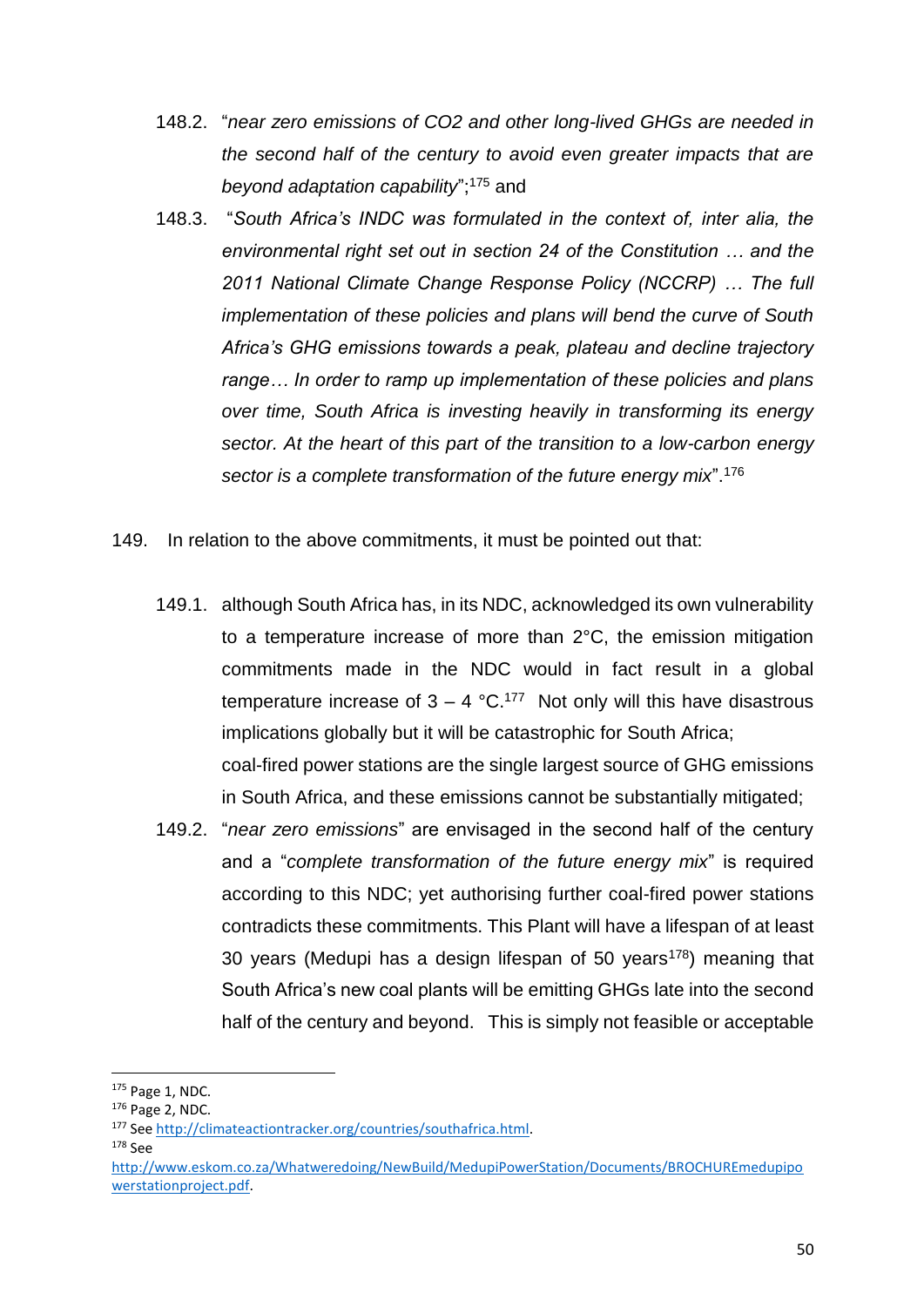for a country, which urgently needs to be transitioning away from fossil fuels, and which in fact, does not need to rely on fossil fuels as an electricity source;

- 149.3. The Intergovernmental Panel on Climate Change 5<sup>th</sup> Assessment Report implies that negative emissions would be required in the second half of the century in order to limit warming to 2°C. As this is hardly feasible or likely, reductions need to be much steeper in the first half of the century, which is <u>now</u>.179
- 149.4. South Africa is, in fact, very far from a complete transformation of the future energy mix and authorising coal-fired power stations such as this Project will lock South Africa into further significant carbon emissions for the long-term future, not only destroying the prospects of South Africa ever reducing its GHG emissions in time to avoid the harmful impacts of climate change, but increasingly exposing its people to the harmful impacts of climate change.
- 150. Based on the above, it is apparent that the Authorisation contradicts the country's international commitments, particularly under the Paris Agreement and the urgent global obligation to reduce GHG emissions. The Appellants argue that authorising additional coal-fired generation would mean that the DEA is not discharging its global and international responsibilities in the national interest, as it would clearly not be in the national interest to allow coal-fired power generation to continue, particularly within the Waterberg, given the health impacts and this country's vulnerability to climate change.
- *II.* Failing to give effect to the general objectives of integrated environmental *management laid down in Chapter 5 of NEMA through failing to meet the requirements of NEMWA for a WML and consequently an integrated licence as required by NEMWA and NEMA*

**<sup>.</sup>** <sup>179</sup> [https://www.ipcc.ch/pdf/assessment-report/ar5/wg3/ipcc\\_wg3\\_ar5\\_summary-for-policymakers.pdf.](https://www.ipcc.ch/pdf/assessment-report/ar5/wg3/ipcc_wg3_ar5_summary-for-policymakers.pdf)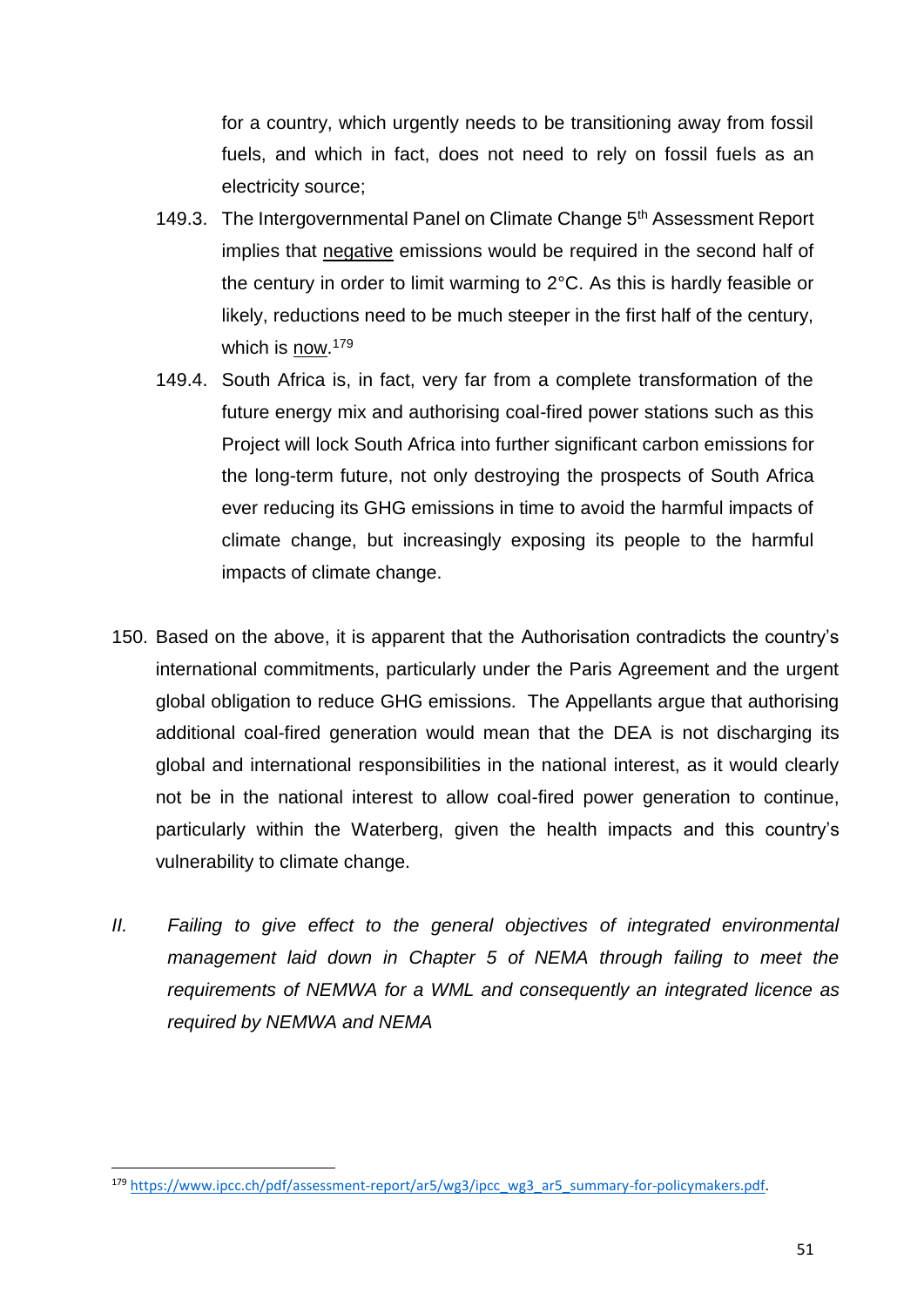- 151. It is noted that the Authorisation is an integrated authorisation in terms of both NEMA and its EIA regulations, 2014, and NEMWA and its list of waste management activities.<sup>180</sup>
- 152. Section 24L NEMA provides that an integrated EA may only be issued if "*the relevant provisions of …* [NEMA] *and the other law or specific environmental management Act have been complied with*". This confirms that the authorisation must comply with the requirements of NEMWA.
- 153. Section 44(1) of NEMWA regulates co-operative governance in WML applications and provides for the issuing of an integrated licence in this regard.<sup>181</sup>
- 154. In terms of section 44(4) NEMWA, an integrated licence must:

"*(a) specify the statutory provisions in terms of which it has been issued;*

*(b) identify the authority or authorities that have issued it; (c) indicate to whom applications for any amendment or cancellation of the integrated licence must be made; and (d) indicate the appeal procedure to be followed."*

155. Section 51(1) NEMWA specifies and stipulates what a WML must contain.<sup>182</sup> The WML should specify:

> "*(a) the waste management activity in respect of which it is issued; (b) premises or area of operation where the waste management activity may take place; (c) the person to whom it is issued;*

<sup>&</sup>lt;sup>180</sup> Government Notice 921 of 2013.

<sup>181</sup> Section 44(1) provides that "*for the purposes of issuing a licence for a waste management activity, the licensing authority must as far as practicable in the circumstances co-ordinate or consolidate the application and decision-making processes contemplated in this Chapter with the decision-making process in Chapter 5 of* [NEMA] *and other legislation administered by other organs of state, without whose authorisation or approval or consent the activity may not commence, or be undertaken or conducted*."

<sup>&</sup>lt;sup>182</sup> Section 50 NEMWA deals with the issuing of WMLs subject to the condition requirements set out in section 51.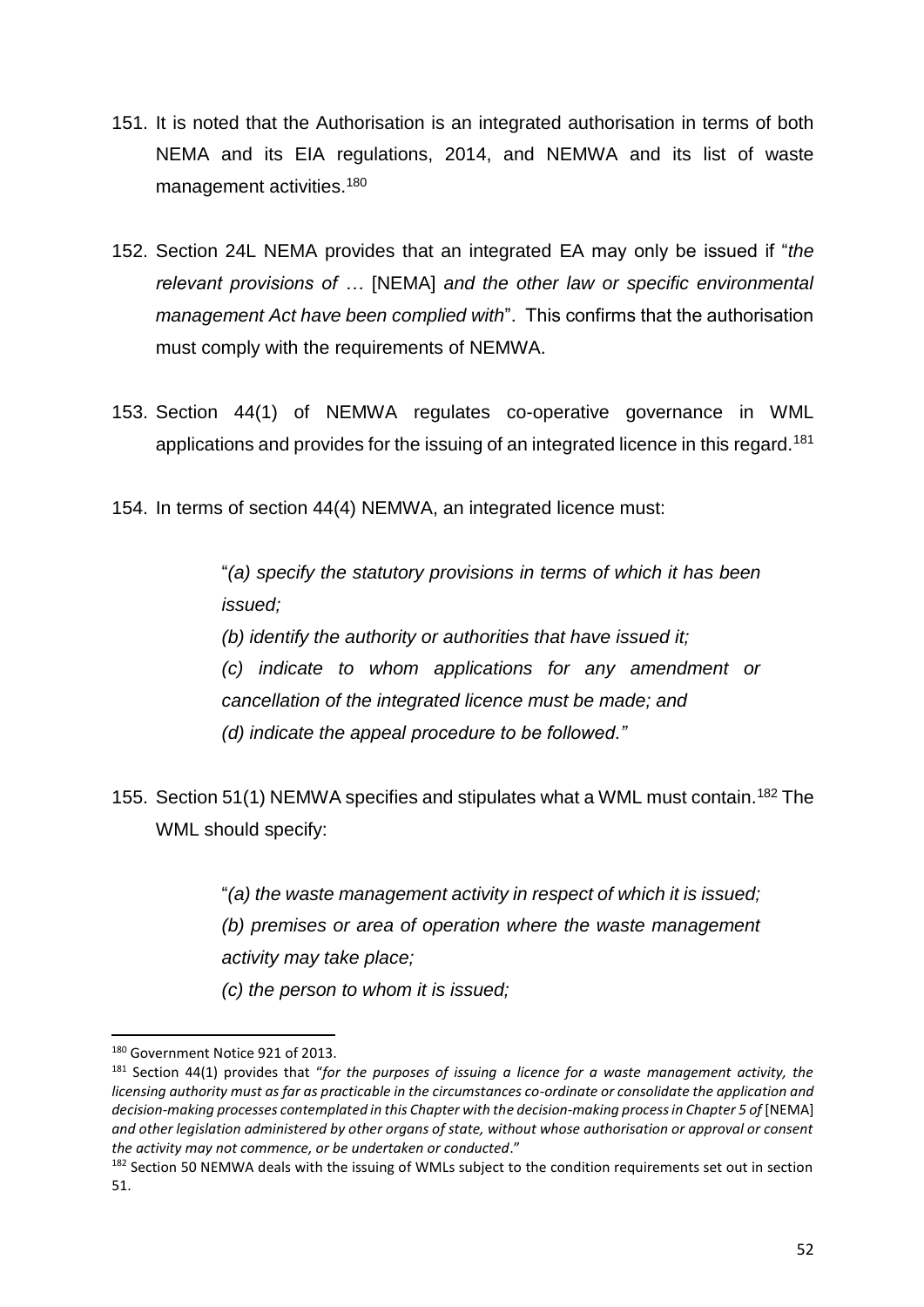*(d) the period from which the waste management activity may commence;* 

*(e) the period for which the licence is issued and period within which any renewal of the licence must be applied for;* 

*(f) the name of the licensing authority;* 

*(g) the periods at which the licence may be reviewed, if applicable; (h) the amount and type of waste that may be generated, handled, processed, stored, reduced, reused, recycled, recovered or disposed of;* 

*(i) if applicable, the conditions in terms of which salvaging of waste may be undertaken;* 

*(j) any other operating requirements relating to the management of the waste; and* 

*(k) monitoring, auditing and reporting requirements."*

- 156. Section 17.1 of the Authorisation specifies permissible waste and the conditions regulating the ash dumps and pollution control dams are contained in section 17.2. Section 17.11 of the Authorisation deals specifically with general operation and impact management of waste management activities.
- 157. The Authorisation falls short of the requirements of section 24L of NEMA read with the above requirements of section 51 of NEMWA, in that a number of the section 51 requirements are not met. The Authorisation fails to stipulate in the Authorisation:
	- 157.1. the period for which the licence is issued;
	- 157.2. the periods at which the licence may be reviewed; and
	- 157.3. the amount and type of waste that may be generated, handled, processed, stored, reduced, reused, recycled, recovered or disposed of, as the Authorisation fails to quantify the waste.
- 158. In addition, the monitoring, auditing and reporting requirements are too vague to constitute adequate compliance with section 51(1)(k) of NEMWA.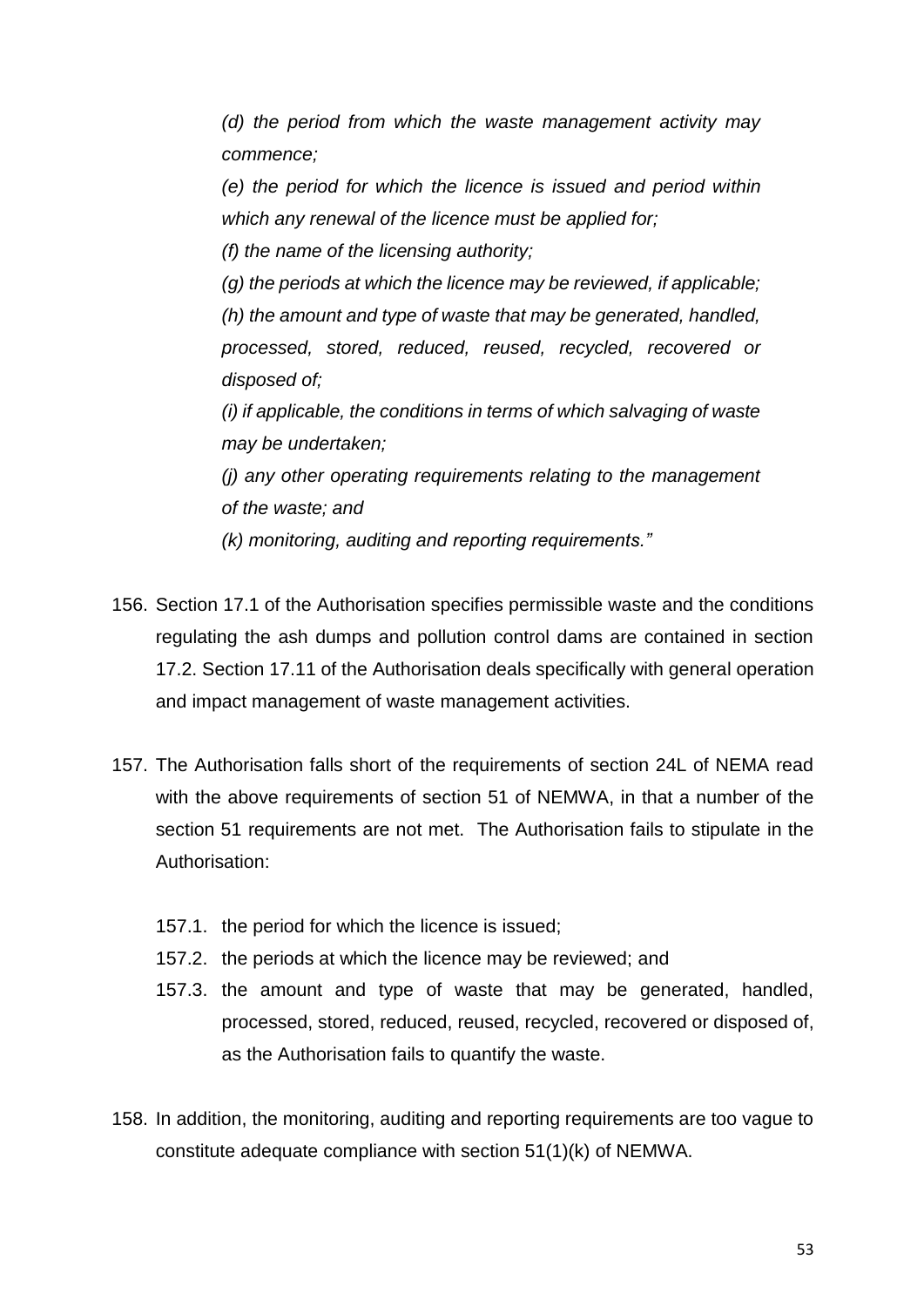- 159. If this is to be a valid integrated Authorisation, its contents must be amended to ensure that it meets the requirements for a valid WML.
- *III. Failing to coordinate and consult with relevant organs of state*
- 160. Section 24(4) of NEMA provides, in relevant part:

*"Procedures for the investigation, assessment and communication of the potential consequences or impacts of activities on the environment …* 

*(a) must ensure, with respect to every application for an environmental authorisation:*

*(i) coordination and cooperation between organs of state in the consideration of assessments where an activity falls under the jurisdiction of more than one organ of state;* 

*(ii) that the findings and recommendations flowing from an investigation, the general objectives of integrated environmental management laid down in this Act and the principles of environmental management set out in section 2 are taken into account in any decision made by an organ of state in relation to any proposed policy, program, process, plan or project…".*

- 161. Section 24O(1)(b)(vii) of NEMA provides that when a decision-maker is considering an environmental authorisation application, he or she must take into account "*any comments received from organs of state that have jurisdiction over any aspect of the activity which is the subject of the application.*" Section 24O(1)(c) of NEMA also obliges a decision-maker to take into account the comments of any organ of state charged with the administration of any law which relates to the activity in question.
- 162. It appears from the Public Participation during the Impact Assessment Phase section of the Updated EIR that questions were raised concerning, *inter alia*, job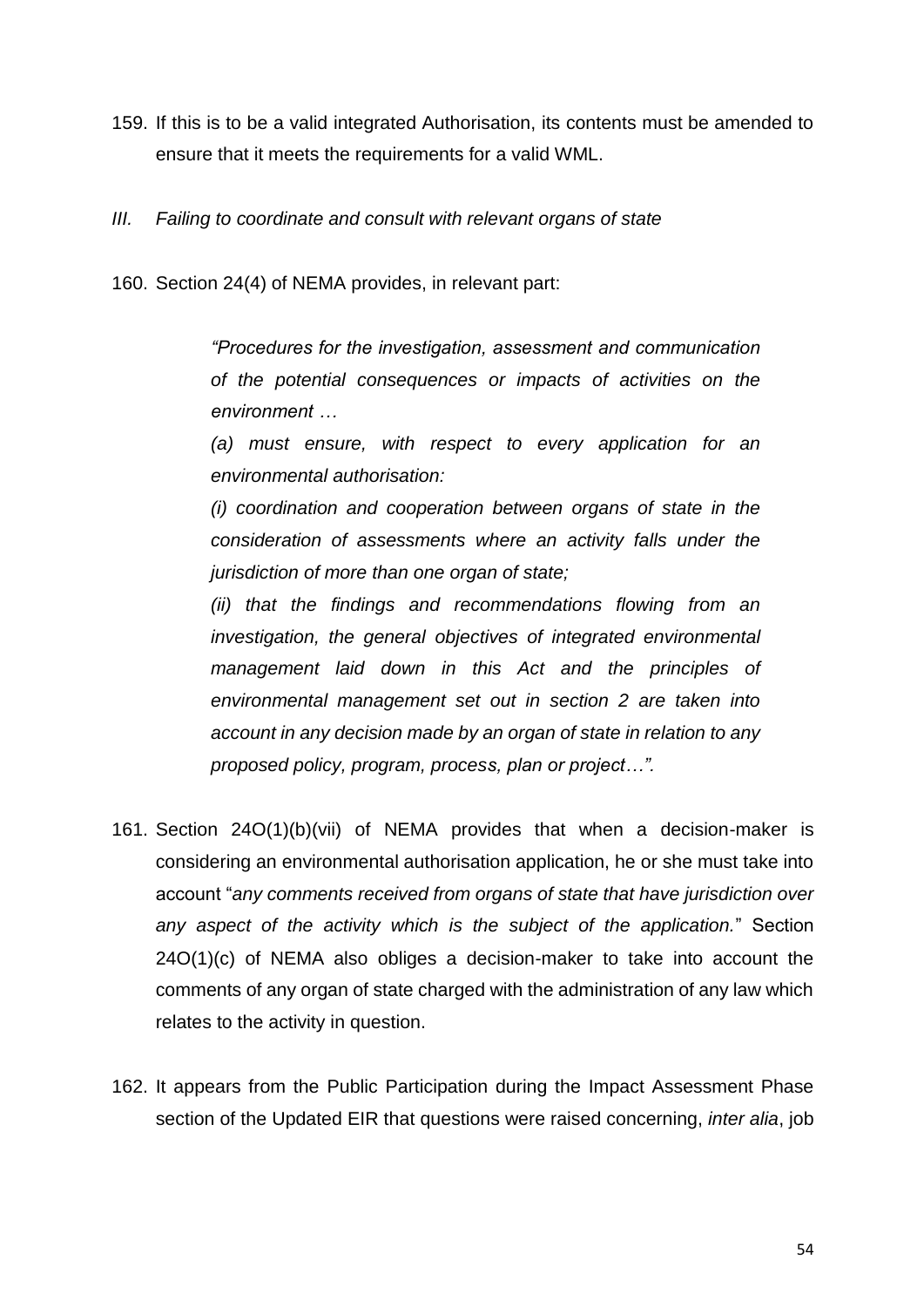creation, rural and social development, provision of water, and atmospheric emissions were raised. 183

- 163. There is no indication, from the Comments and Response Report that the Limpopo Department of Water and Sanitation (LDWAS) participated at any stage of the EIA process, although it is noted that government was identified as one of the stakeholders, including national, provincial, district and local authorities.<sup>184</sup> This is a major concern for the Appellants, given that the shortage of water is one of the many reasons why the Authorisation should not have been granted.
- 164. It also appears that that Department of Health (DoH) has been left out of the EIA process for the Project, although the Limpopo DoH is listed as a stakeholder in the public participation report. A failure to ensure the involvement of the DoH in the EIA process would be a significant error, given the substantial health impacts that will arise from the Project if authorised. The DoH is recognised as one of the key stakeholders mandated to provide oversight on the impacts of human health. The DoH has an overall responsibility for healthcare in the country, with a specific responsibility for public-sector healthcare. 185 It has as its mission to, "*improve health status through the prevention of illnesses and the promotion of healthy lifestyles and to consistently improve the healthcare delivery system by focusing on access, equity, efficiency, quality and sustainability*."<sup>186</sup>
- 165. It is not known to what extent the LDWAS, DoH or other relevant state departments have been involved in the decision-making process of the First Respondent with regard to the Authorisation, as this is not reflected in the Public Participation Report. It is, however, noted that, given the anticipated impacts of the project on health and surrounding water resources, the First Respondent should have consulted with LDWAS and DoH and these departments should have participated in this decision-making process. Failure to do so amounts to a neglect of their constitutional and legislative obligations. It is submitted that, if

<sup>183</sup> EIR June 2016 page 174 – 298.

<sup>184</sup> Appendix R: Public Participation Report, June 2016.

<sup>185</sup> See [https://yourfuturenow.co.za/public-and-private-healthcare-in-sa/.](https://yourfuturenow.co.za/public-and-private-healthcare-in-sa/) 

<sup>186</sup> [http://www.health.gov.za/index.php/shortcodes/vision-mission.](http://www.health.gov.za/index.php/shortcodes/vision-mission)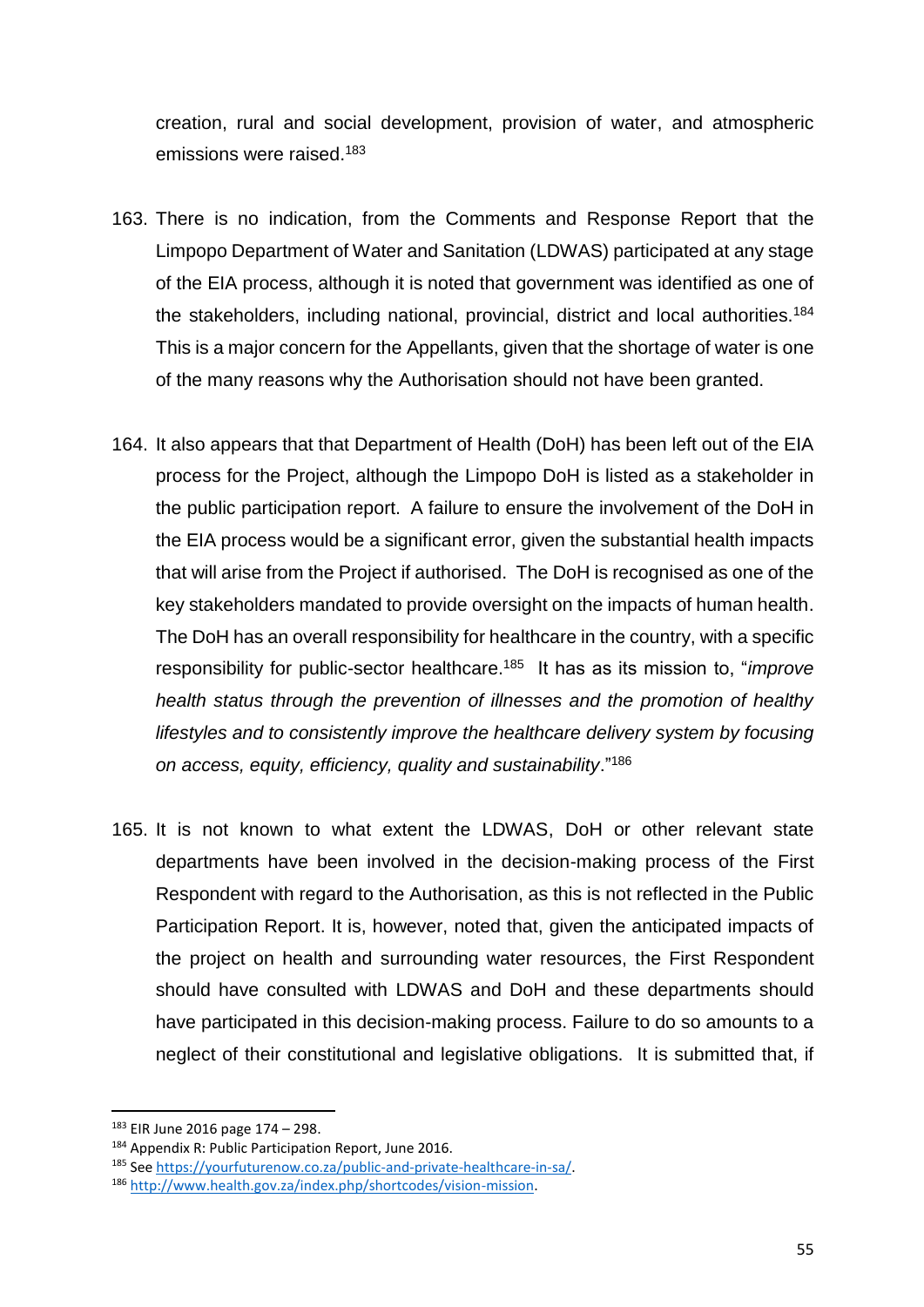the Authorisation was granted without input from LDWAS, it will have been granted without having regard to relevant considerations. Furthermore since, as has been submitted above, the WUL application has not yet commenced, it is unlikely that the LDWAS, and/or DWS, and consequently the First Respondent, would have seen or been able to consider any recent and relevant water studies in respect of the Project.

- 166. It is noted that notification of Intent to Develop a Heritage Scoping Report was submitted to SAHRA and the Limpopo Heritage Resources Authority for comment. However, no further interaction with these bodies is indicated in the Heritage Impact Assessment (HIA) Report.<sup>187</sup>
- 167. It is pointed out, *inter alia*, that the site of the Project includes a number of Stone Age sites, particularly given the proximity to the pans in the proposed Project area.<sup>188</sup>
- 168. The Update EIR makes no mention of a palaeontological assessment the HIA, dated June 2016, only contains an archaeological impact assessment, and the EIR currently notes, in respect of palaeontology for the project site that a protocol is in place in the instance of a 'chance finding'.<sup>189</sup> It is submitted that more palaentological data should have been included in the HIA to place the First Respondent in a position to assess this information.
- *IV. Failure to take into account feasible and reasonable alternatives*
- 169. Section 24O(1)(b)(iv) provides that a decision-maker must take into account "*where appropriate, any feasible and reasonable alternatives to the activity which is the subject of the application and any feasible and reasonable modifications or changes to the activity that may minimise harm to the environment*".

<sup>&</sup>lt;sup>187</sup> Appendix Q: Heritage Impact Assessment, June 2016.

<sup>188</sup> Appendix Q: Heritage Impact Assessment, June 2016 page 26; EIR June 2016 page 153.

<sup>189</sup> EIR June 2016 page 489.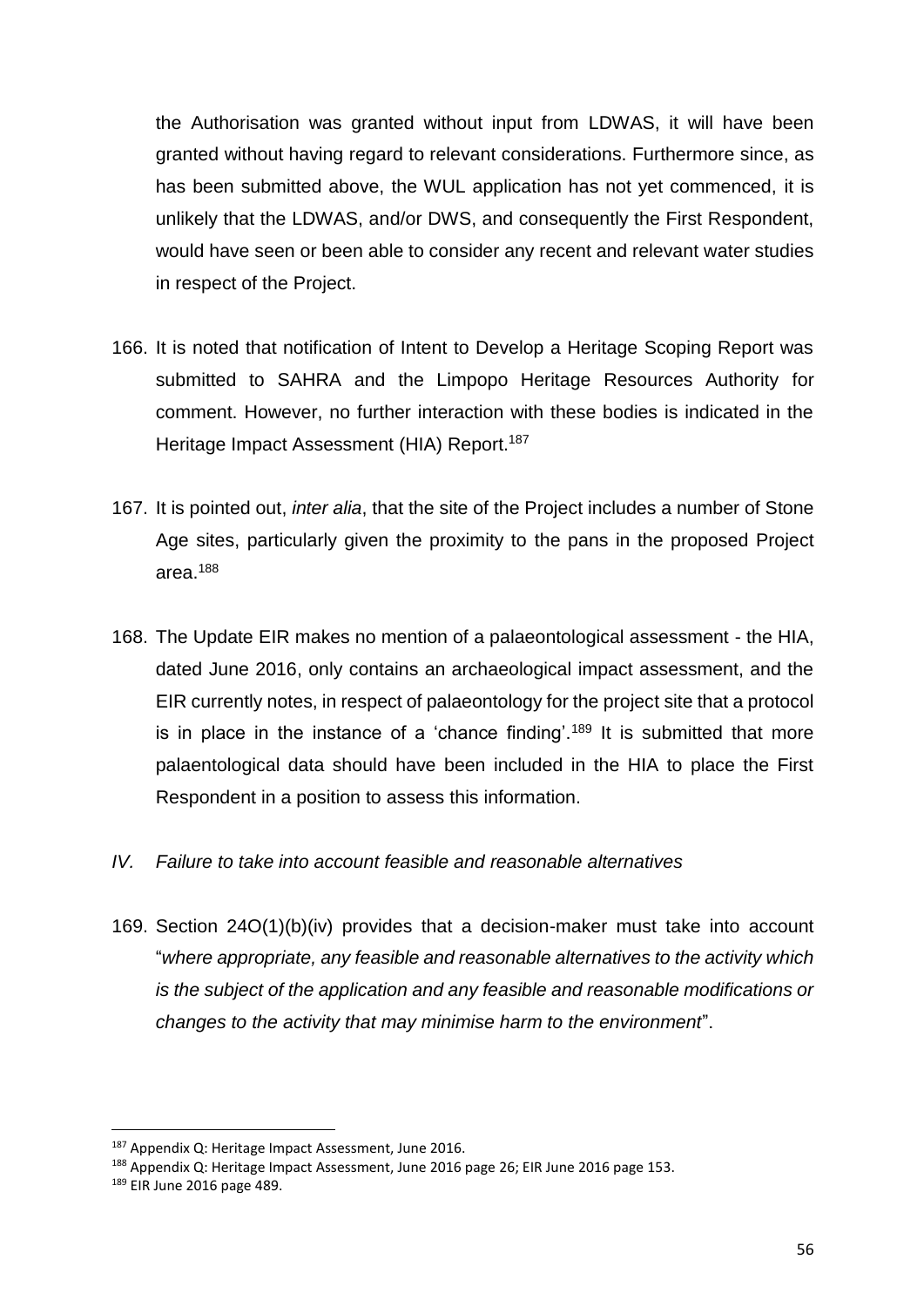- 170. It is submitted that a suitable alternative in the circumstances would be to abandon implementation of the project entirely, otherwise known as the 'no-go option' and referred to in the Updated EIR as a 'No-Go Alternative'.<sup>190</sup> The EIR states that, if the Project were not to proceed, it would compromise the development of the Temo Coal Mine, and that the demand for Eskom's energy consumption will continue, and there would be a negative consequence in terms of economic activity, skills development and available jobs not created (locally, provincially, and nationally).<sup>191</sup>
- 171. However, this assumes:
	- 171.1. that there would be benefit in the development of the Temo mine, when in fact, this mine would come with its own detrimental health; social; economic; environmental and climate change impacts. Although the Appellants have not been involved in the process for the mine and are unable to make detailed comment on this, the mine cannot be relied upon as a justification for the Project to proceed; and
	- 171.2. that there is currently a demand for Eskom's energy and that such demand will continue. Eskom itself has indicated that this is not the case, and while South Africa was previously faced with a crisis of inadequate capacity to meet demand, it now faces electricity oversupply: Eskom now reports that it has a surplus of energy and has reportedly had surplus capacity since at least May 2016.<sup>192</sup>
- 172. The Updated EIR states "*at this stage, however, the benefits of the proposed development, including the practical use of lower bench coal, that would otherwise be discarded, for electricity production into the national grid, and the*

<sup>190</sup> EIR June 2016 page 61.

<sup>191</sup> EIR June 2016 page 489.

<sup>192</sup> See [http://www.eskom.co.za/Documents/StateSystemMay2016.pdf;](http://www.eskom.co.za/Documents/StateSystemMay2016.pdf) 

<http://www.eskom.co.za/news/Pages/Jann24.aspx> [; http://www.iol.co.za/business-report/eskom-reports](http://www.iol.co.za/business-report/eskom-reports-operational-surplus-energy-capacity-7493144)[operational-surplus-energy-capacity-7493144](http://www.iol.co.za/business-report/eskom-reports-operational-surplus-energy-capacity-7493144) [; http://citizen.co.za/news/news-national/1466247/eskom](http://citizen.co.za/news/news-national/1466247/eskom-signs-5-year-electricity-sales-agreement-with-nampower/)[signs-5-year-electricity-sales-agreement-with-nampower/](http://citizen.co.za/news/news-national/1466247/eskom-signs-5-year-electricity-sales-agreement-with-nampower/)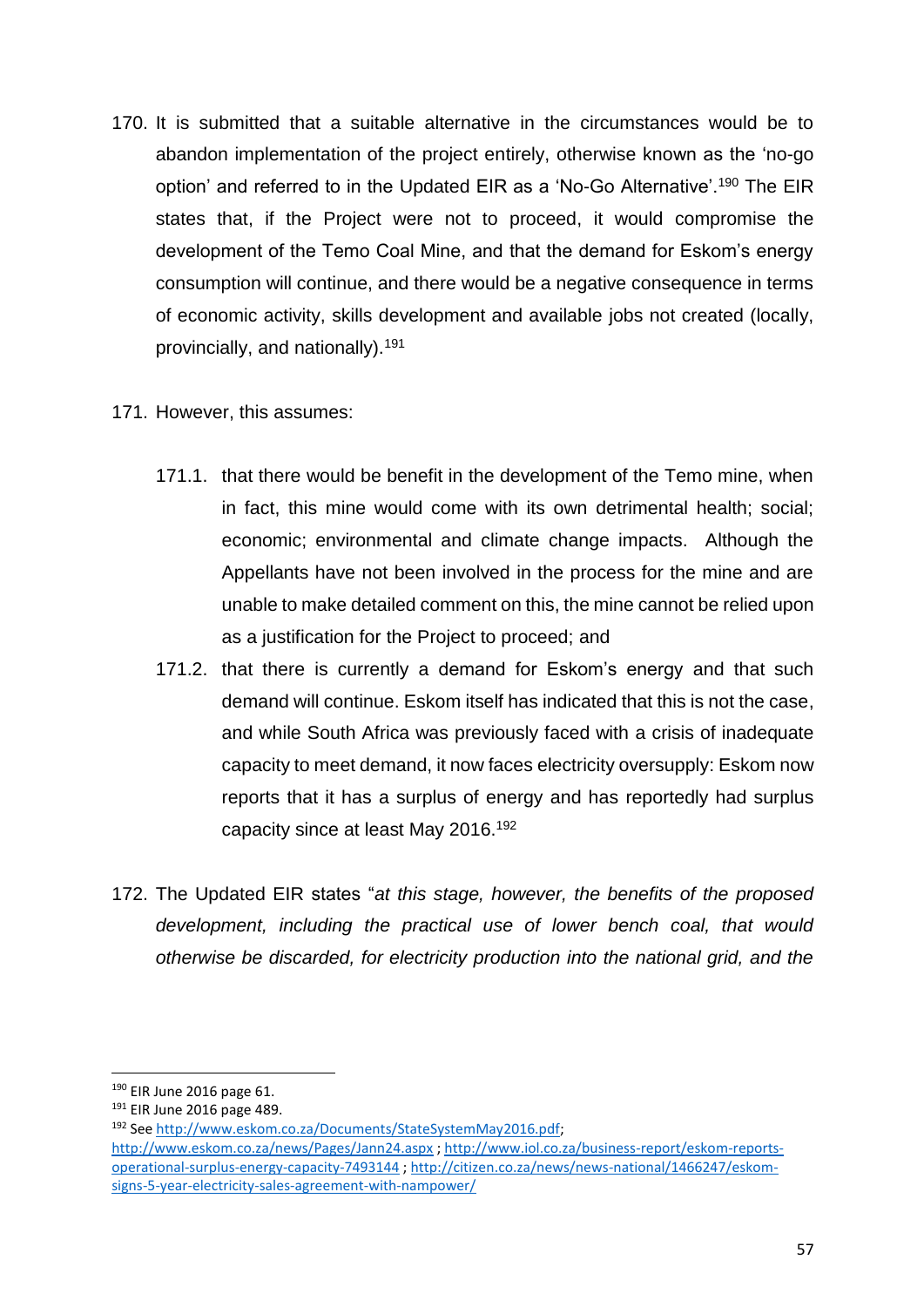*potential economic development, outweigh the maintenance of the current status quo*".<sup>193</sup>

- 173. The Updated EIR, however, fails to indicate why renewable energy sources could not have been used as a suitable alternative, and it only considers coal as a source of power generation.
- 174. The Updated EIR indicates one reason for the Project going ahead is that it uses lower bench coal that would otherwise be discarded. In light of the negative impacts associated with coal-fired power stations and the dire shortage of water in the area - likely to worsen as a result of climate change within the timescale of this project - as highlighted above and in more detail below, it is submitted that this is an unacceptable justification to rule out feasible alternatives; especially when the EIR does not make any proper attempt to consider and evaluate these as is required by NEMA. What makes this even more unacceptable is the fact that lower-grade coal results in higher atmospheric emissions, with increased health impacts. In the circumstances, a proper weighing up of the impacts would surely confirm that this is not an adequate justification for the Project to go ahead.
- 175. The Updated FEIR does not consider solar or wind renewable energy as alternatives to the proposed Project. Mere lip service is paid to the requirement to consider feasible and reasonable alternatives, including the no-go option, but these have not been adequately considered.
- 176. Without the necessary technical data and research information, the Appellants are not in a position to make submissions on the suitability and generation capacity of the project site of for specific renewable energy generation through, for instance, solar or wind. However, it is submitted that the First Respondent should have considered this possibility and required that feasibility studies for renewable energy sources - as an alternative to coal - be conducted as part of the EIA.

<sup>193</sup> EIR June 2016 page 489.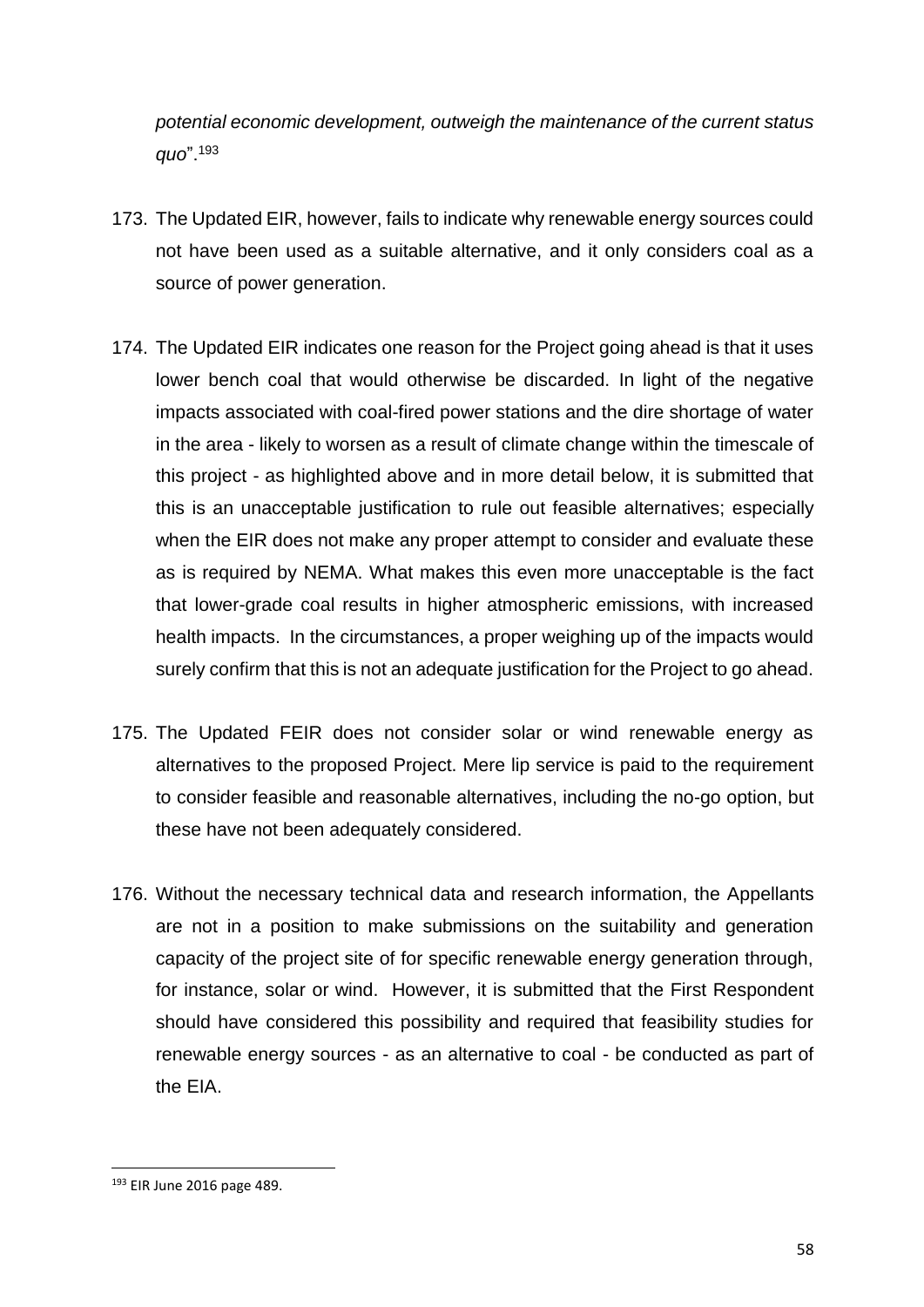- 177. Given the scarcity of water resources in the area and the substantial water requirements of the Project; the cumulative and other environmental impacts of the Project, the related detrimental health impacts and the potential for renewable power generation on the site, it is submitted that it would be appropriate to consider both the 'no-go alternative, and the possibility of renewable energy as a feasible alternative to the project in the circumstances.
- 178. Renewable energy from solar and wind is a very feasible alternative to the Project, which should have been considered.
- 179. In October 2016, a Stanford University study on renewable energy concluded, *inter alia*, that:
	- 179.1. South Africa could provide 100% of its electricity needs from wind, water and sunlight, with electricity rates equal to business as usual rates of US\$0.096/kwh;<sup>194</sup>
	- 179.2. optimal percentages for end-use load for renewables by 2050 included roughly 42% from onshore wind, 6% from offshore wind, 17% from residential rooftop solar, 9% from commercial or governmental rooftop solar, 10% from solar plants, and 12% from concentrated solar plants, and 3% from waves.<sup>195</sup> This would provide over 300,000 construction jobs and nearly 300,000 operational jobs lasting 40 years or more;<sup>196</sup>
	- 179.3. only 0.15% of South Africa's land would be needed for all renewable infrastructure;
	- 179.4. South Africa would save US\$71.2 billion in health costs per year, roughly 5% of GDP;<sup>197</sup>
	- 179.5. nearly 11,000 deaths from air pollution would be avoided each year;<sup>198</sup> and

<sup>194</sup> Mark Jacobson et al., *100% Clean and Renewable Wind, Water, and Sunlight (WWS) All Sector Energy Roadmaps for 139 Countries of the World* (October 24, 2016).

[http://web.stanford.edu/group/efmh/jacobson/Articles/I/CountriesWWS.pdf.](http://web.stanford.edu/group/efmh/jacobson/Articles/I/CountriesWWS.pdf) A summary graphic for South Africa is available at [https://100.org/wp-addons/maps/embed-large.html#710.](https://100.org/wp-addons/maps/embed-large.html#710)

<sup>195</sup> *Id.*

<sup>196</sup> *Id.* <sup>197</sup> *Id.*

<sup>198</sup> *Id.*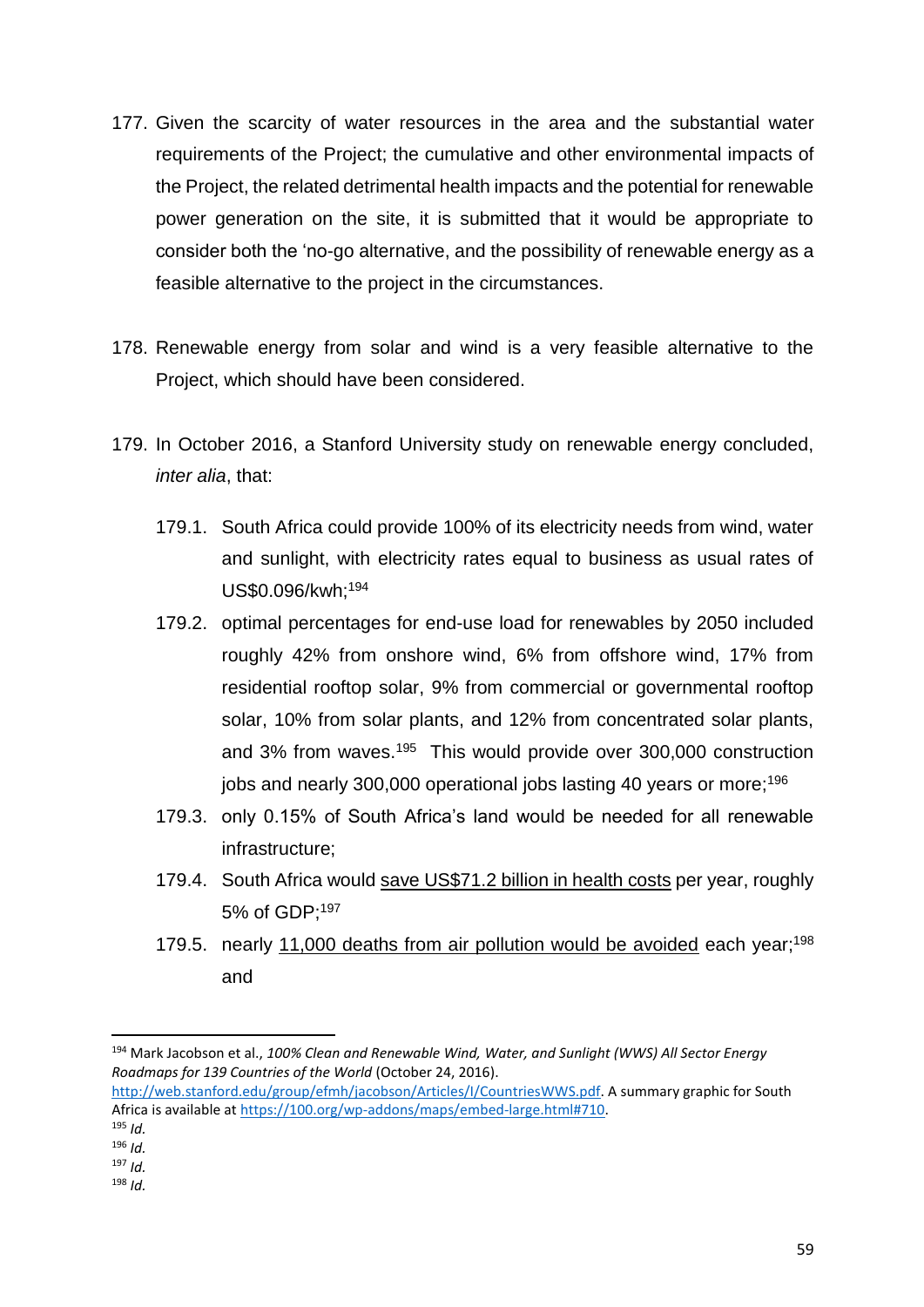- 179.6. every person in South Africa would save an estimated US\$206 per year from reduced energy costs by 2050, and over US\$12,000 per year in energy, health and climate costs combined.<sup>199</sup>
- 180. The benefits of implementing renewable energy speak for themselves, and South Africa clearly has phenomenal potential for renewable energy.
- 181. There is increasing evidence of rapidly expanding and sustainable employment opportunities in the renewable energy sector.<sup>200</sup> China appears to be leading in this regard, with already 3.5 million jobs in the renewable energy sector.<sup>201</sup>
- 182. The latest DOE report, 'State of Renewable Energy in South Africa 2015' states that a total of 25 562 jobs were created over 3 years of policy-driven renewables development.<sup>202</sup>
- 183. The IPP Office's IPP Overview Report for 2016 notes that the REIPP Programme "*[c]reated 29 888 job years (the equivalent of a full time employment opportunity for one person for one year) for South African citizens, or 33 916 jobs (FTEs)<sup>203</sup>* for South African citizens" by the end of 2016.<sup>204</sup> This number could increase significantly if renewable capacity would be increased.<sup>205</sup>
- 184. Any arguments, therefore, to the effect that the Project is necessary for economic development and the provision of employment are not correct or credible. Particularly not when much better alternatives for economic development exist, which do not have the same environmental, health, or climate impacts.

 $\overline{a}$ <sup>199</sup> *Id.*

<sup>200</sup> [http://climate-energy.blogs.panda.org/2015/05/25/with-9-2-million-employed-by-renewable-energy-is-the](http://climate-energy.blogs.panda.org/2015/05/25/with-9-2-million-employed-by-renewable-energy-is-the-jobs-myth-finally-bust/)[jobs-myth-finally-bust/;](http://climate-energy.blogs.panda.org/2015/05/25/with-9-2-million-employed-by-renewable-energy-is-the-jobs-myth-finally-bust/) [http://earthlife.org.za/www/wp-content/uploads/2009/02/se-2-employment](http://earthlife.org.za/www/wp-content/uploads/2009/02/se-2-employment-potential-of-re.pdf)[potential-of-re.pdf.](http://earthlife.org.za/www/wp-content/uploads/2009/02/se-2-employment-potential-of-re.pdf)

 $201$  See

[http://www.irena.org/News/Description.aspx?NType=A&mnu=cat&PriMenuID=16&CatID=84&News\\_ID=1450.](http://www.irena.org/News/Description.aspx?NType=A&mnu=cat&PriMenuID=16&CatID=84&News_ID=1450) <sup>202</sup> <http://www.energy.gov.za/files/media/Pub/State-of-Renewable-Energy-in-South-Africa.pdf> at page 135.

<sup>&</sup>lt;sup>203</sup> Full time equivalent, in this case "person months (reporting unit of IPP agreements) converted to FTEs".

<sup>&</sup>lt;sup>204</sup> Executive Summary, p2, Quarterly Report, Overview of the IPPPP, December 2016 available at [https://www.ipp-projects.co.za/Publications.](https://www.ipp-projects.co.za/Publications)

<sup>205</sup> [http://www.greenpeace.org/international/Global/international/publications/climate/2015/Energy-](http://www.greenpeace.org/international/Global/international/publications/climate/2015/Energy-Revolution-2015-Full.pdf%20at%20page%2090)[Revolution-2015-Full.pdf at page 90.](http://www.greenpeace.org/international/Global/international/publications/climate/2015/Energy-Revolution-2015-Full.pdf%20at%20page%2090)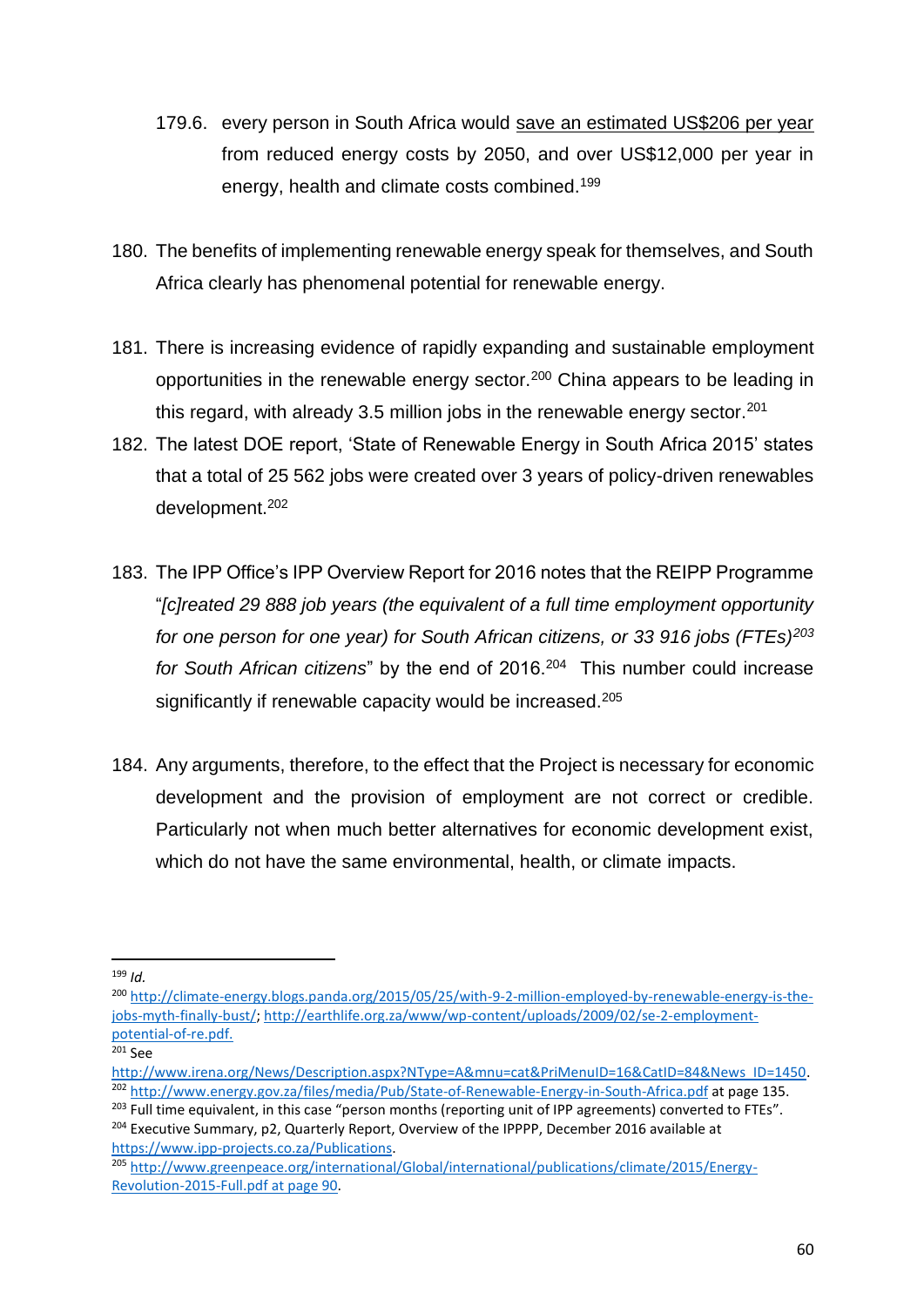- 185. In light of the above, it is submitted that the First Respondent has failed to comply with section 24O(1)(b)(iv) of NEMA. By doing so, it has also failed to take relevant considerations into account.
- *V. Failure to consider applicable policies relevant to the application*
- 186. Section 24O(1)(b)(viii) NEMA provides that a decision maker must consider "*any guidelines, departmental policies, and environmental management instruments that have been adopted in the prescribed manner by the Minister or MEC, with the concurrence of the Minister, and any other information in the possession of the competent authority that are relevant to the application*".
- 187. It is submitted that the First Respondent, in granting the Authorisation, evidently failed to take into account the National Climate Change Response White Paper (the "White Paper")<sup>206</sup> which acknowledges, *inter alia*, that: *"although there will be costs associated with South Africa's adaptation and GHG emission reduction efforts, there will also be significant short and long-term social and economic benefits … Furthermore various economic studies have shown that the costs of early action will be far less than the costs of delay and inaction".* In its objectives, it records that it will "*effectively manage inevitable climate change impacts through interventions that build and sustain South Africa's social, economic and environmental resilience and emergency response capacity [and] make a fair contribution to the global effort to stabilise GHG concentrations in the atmosphere*."<sup>207</sup>
- 188. This White Paper confirms, among other things, that "*South Africa is a water scarce country with a highly variable climate and has one of the lowest run-offs in the world – a situation that is likely to be significantly exacerbated by the effects of climate change*."<sup>208</sup>

<sup>206</sup> Available at [http://www.sanbi.org/sites/default/files/documents/documents/national-climate-change](http://www.sanbi.org/sites/default/files/documents/documents/national-climate-change-response-white-paper.pdf)[response-white-paper.pdf](http://www.sanbi.org/sites/default/files/documents/documents/national-climate-change-response-white-paper.pdf)

<sup>&</sup>lt;sup>207</sup> Page 11, National Climate Change Response Objective, National Climate Change Response White Paper. 208Page 17, Section 5.2: Water, National Climate Change Response White Paper.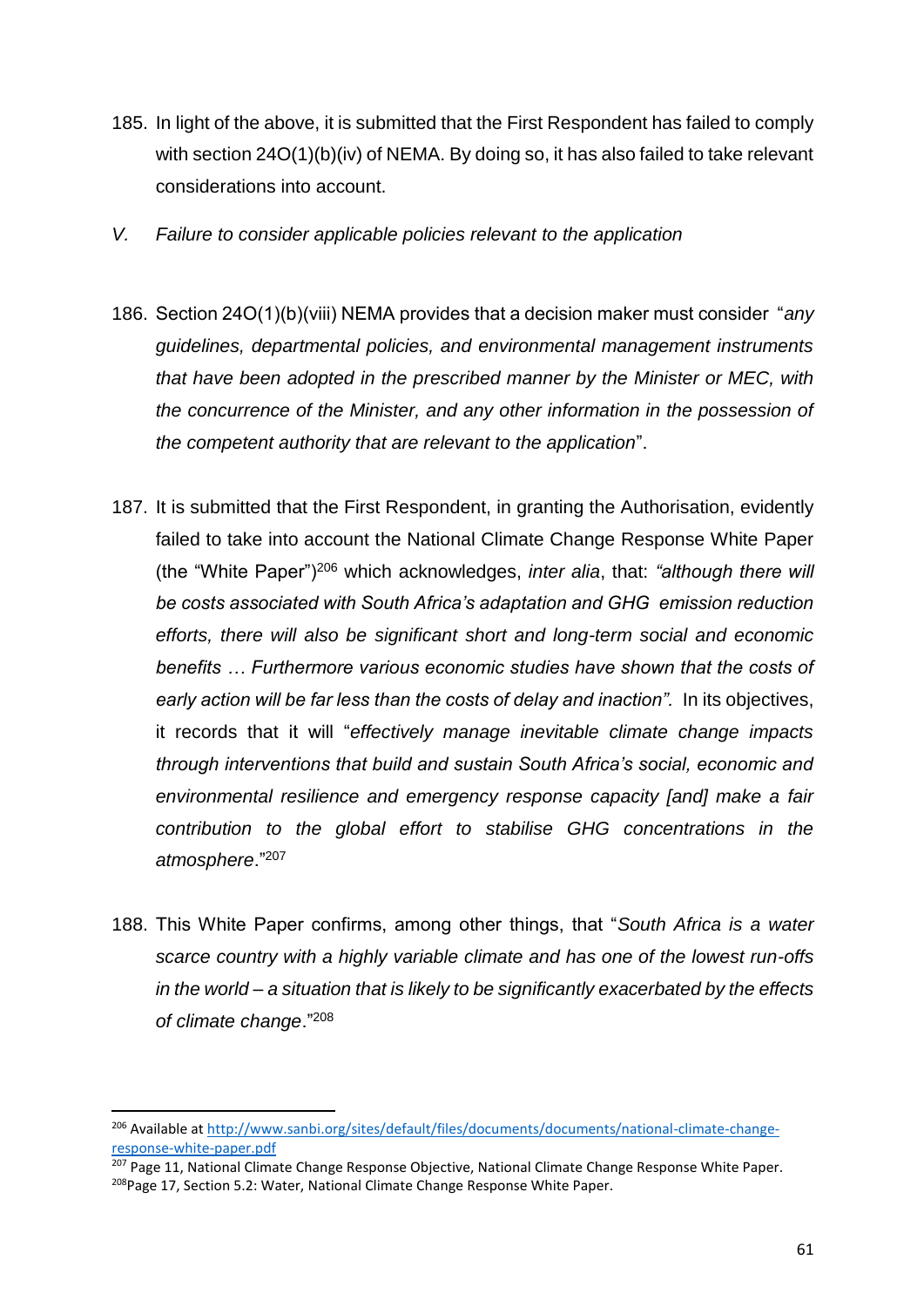- 189. The White Paper indicates clearly the intention of the government to take positive steps to address issues of air quality and climate change in South Africa. In granting the Authorisation, and given the significant GHG emissions of coal-fired power stations, the First Respondent has directly contradicted these intentions and consequently contravened section 24O(1)(b)(viii) NEMA.
- 190. The Appellants reiterate that the Thabametsi judgement makes clear that the failure to adequately consider the climate change impacts of the proposed coalfired power station means that the Authorisation should be set aside on appeal.

# Second Ground of Appeal: The First Respondent Failed to Take into Account the Air Quality Impacts of the Project and, in so doing, Granted an Authorisation which Contravenes South Africa's Air Quality Legislation

- 191. It is submitted, as has been mentioned above, that the Updated EIR and the First Respondent's decision to grant the Authorisation fail to consider:
	- 191.1. the significant contribution that the project will make to the already poor air quality within the WBPA;
	- 191.2. the severely detrimental, and often fatal, health impacts of coal-fired power station emissions on people residing in close proximity to them; and
	- 191.3. the objectives and provisions of South Africa's national air quality legislation.
- 192. In the context of giving effect to the environmental right in section 24 of the Constitution, AQA was promulgated as the framework legislation to ensure that levels of air pollution are not harmful to human health or well-being. The AQA commenced on 11 September 2005 and aims to: protect and enhance of the quality of air in the Republic; prevent air pollution and ecological degradation; secure ecologically sustainable development while promoting justifiable economic and social development; and generally give effect to section 24(a) of the Constitution in order to enhance the quality of ambient air for the sake of securing an environment that is not harmful to the health and well-being of people.**<sup>209</sup>**

**<sup>.</sup>** <sup>209</sup> Section 2 AQA.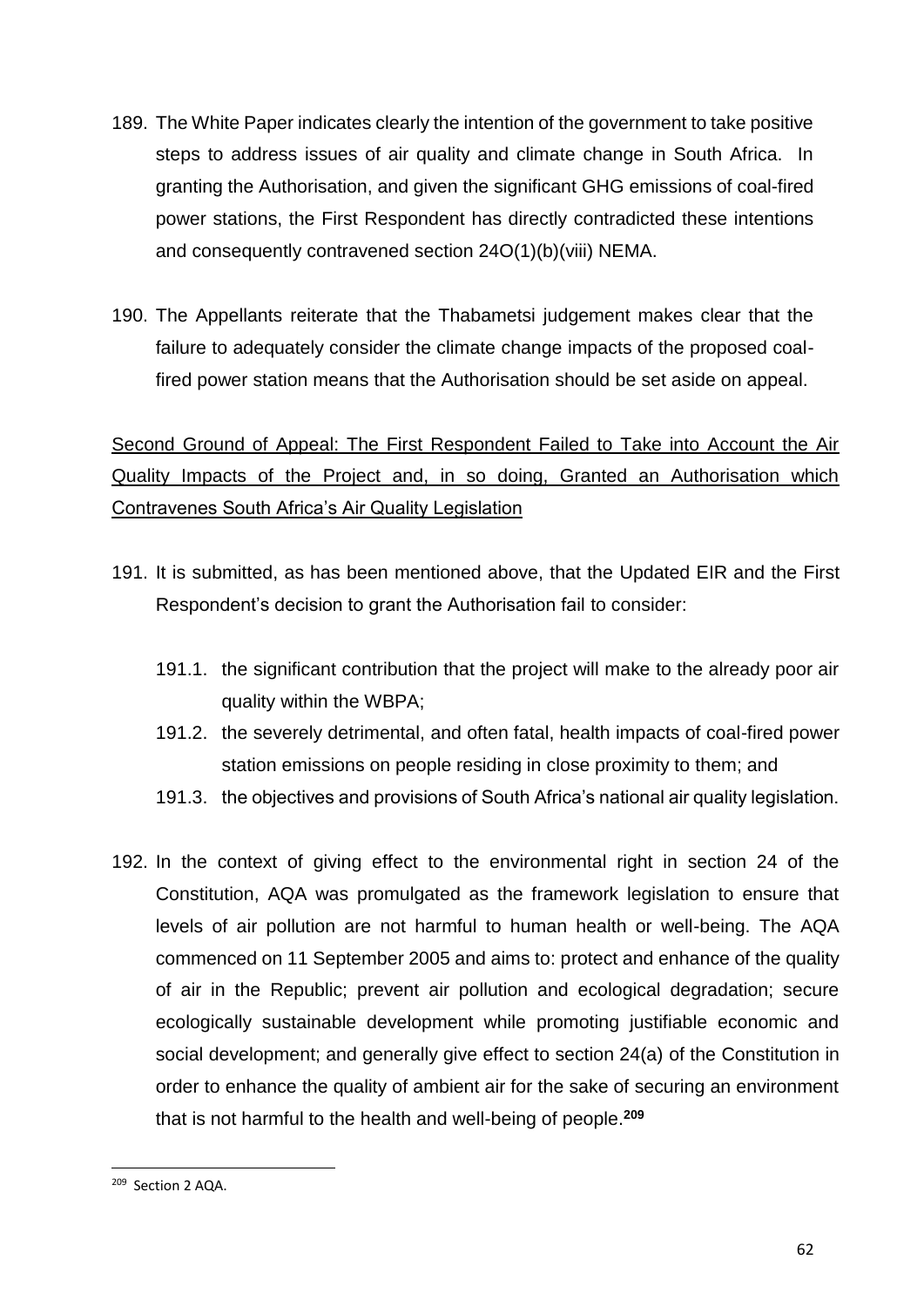- 193. The 2012 National Framework for Air Quality Management in the Republic of South Africa<sup>210</sup> ("the 2012 National Framework") records that the environmental impact assessment process is a participatory process, which provides government with the detailed information required for it to make an informed decision on whether a development may go ahead or not, and, in the case of a go-ahead, exactly what measures must be taken to ensure that safety, health and environmental impacts are kept to acceptable levels.<sup>211</sup>
- 194. The 2012 National Framework is binding on all organs of state in all spheres of government by virtue of section 7(3)(a) AQA and it recognises that "*activities that result in atmospheric emissions are to be determined with the objective of achieving health-based ambient air quality standards. Each new development proposal with potential impacts on air quality must be assessed not only in terms of its individual contribution, but in terms of its additive contribution to baseline ambient air quality i.e. cumulative effects must be considered*."<sup>212</sup>
- 195. NAAQS were published in terms of section 9 of AQA, on 24 December 2009 for various substances, including for PM<sup>10</sup> (particles with aerodynamic diameter less than 10 micro metres), and on 29 June 2012, for PM2.5 (particles with aerodynamic diameter less than 2.5 micro metres). The NAAQS establish national standards for ambient air quality, including the permissible amount or concentration of each such substance or mixture of substances in ambient air. The NAAQS are health-based standards, intended to provide safe daily exposure levels for the majority of the population - including the very young and elderly. As indicated below, despite South African NAAQS being weak, these are continuously exceeded, particularly in the three priority areas.
- 196. It is submitted that the air quality impacts of the project were not considered in accordance with the 2012 National Framework or with NAAQS.

<sup>210</sup> Government Notice 919, of Government Gazette no 37078 of 29 November 2013.

<sup>&</sup>lt;sup>211</sup> Paragraph 4.2.6, page 35, 2012 National Framework for Air Quality Management in South Africa.

<sup>&</sup>lt;sup>212</sup> Paragraph 5.5.3.2, page 79, 2012 National Framework for Air Quality Management in South Africa.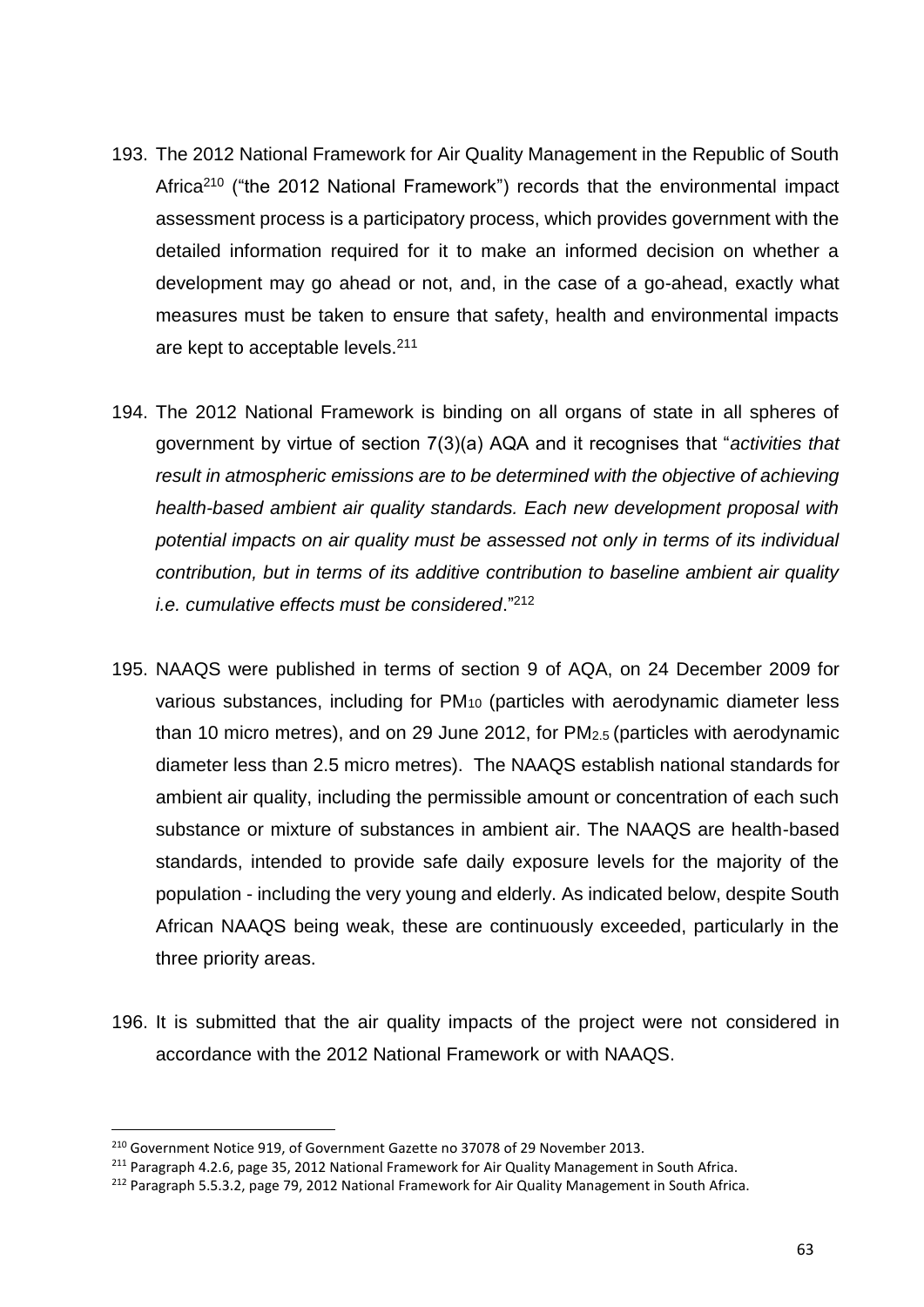- 197. As stated above, the towns of Marapong, Onverwacht and Lephalale are all located within less than 25kms from the project site.
- 198. It has already been noted above that coal-fired power stations contribute to the poor health and high mortality rates of people living in close proximity to them. Even in 2006, reports which Eskom commissioned itself, $213$  prepared at a time when it operated only 10 coal-fired power stations, the deadly impacts of power station emissions were considered. In relation to Mpumalanga, the report<sup>214</sup> found, *inter alia*, that:
	- 198.1. future baseline Eskom power station emissions are associated with significant non-compliance with relevant ambient SO2 limits even in the absence of contributions by "other sources". The magnitude, frequency and spatial extent of such non-compliance are predicted to increase significantly when compared to current baseline emissions;
	- 198.2. current Eskom power stations were cumulatively calculated to be responsible for 17 non-accidental mortalities per year and 661 respiratory hospital admissions, representing 3.0% and 0.6% of the total non-accidental mortalities and respiratory hospital admissions projected across all sources;
	- 198.3. future Eskom power stations (without S02 abatement in place) and other sources quantified during the study, were predicted to result in 1209 deaths per year and about 155 623 respiratory hospital admissions per year;
	- 198.4. Eskom power stations are predicted to become the most significant source group in terms of contributions to estimated total non-accidental mortality due to inhalation exposures (51% of predicted). The large increase in the contribution of Eskom power stations to the total estimated risk is due to (i) the larger mortality risk assigned to SO2 relative to PM10 and nitrogen dioxide (NO2) and (ii) the marked increase in the frequency of the exceedance of the threshold above which health risks are calculated (ie 25µg/m3);

 $\overline{a}$ 

<sup>&</sup>lt;sup>213</sup> The Eskom heath studies and reports can be accessed at: [http://cer.org.za/virtual-library/letters/eskoms](http://cer.org.za/virtual-library/letters/eskoms-health-studies)[health-studies.](http://cer.org.za/virtual-library/letters/eskoms-health-studies)

<sup>&</sup>lt;sup>214</sup> Eskom Mpumalanga Highveld Cumulative Scenario Planning Study: Air Pollution Compliance Assessment and Health Risk Analysis of Cumulative Operations of Current, RTS and Proposed Eskom Power Station Located within the Mpumalanga and Gauteng Provinces, October 2006.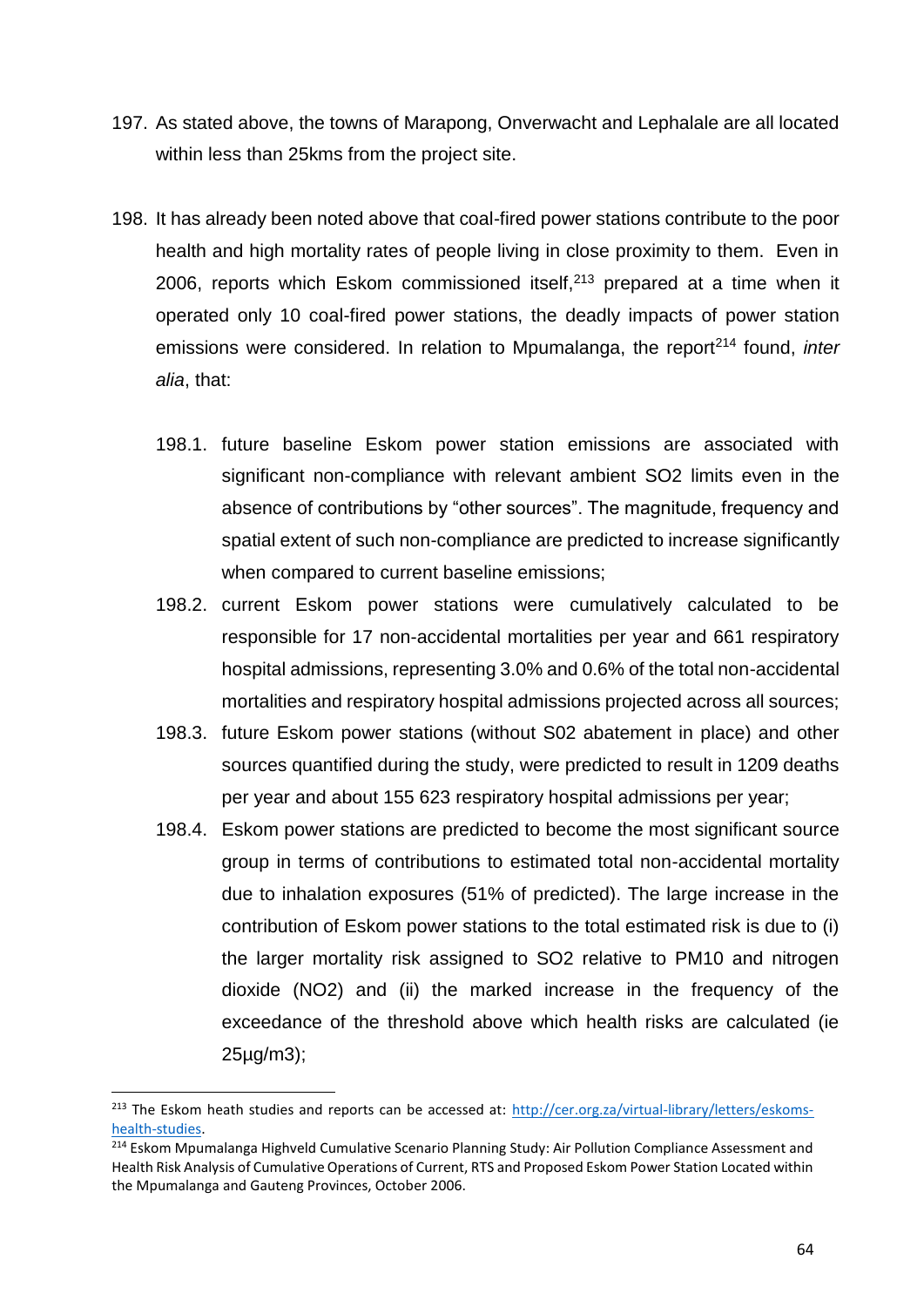- 198.5. health risks do not increase in the same order as increases in emissions, but rather tend to increase more sharply with such changes. Even marginal increases in emissions could significantly increase health risks by resulting in more people being exposed to concentrations in excess of the threshold. It is for these reasons that, whereas future Eskom power station emissions will increase by a factor of 2.2 (i.e. 54% from 1434 ktpa to 3126 ktpa), mortalities and hospital admissions due to Eskom power station emissions are projected to increase by factors of 36 and 27, respectively.<sup>215</sup>
- 199. It is submitted that even in relation to Limpopo,  $216$  at a time when Matimba was the only coal-fired power station in the area and using 2001 census data, Eskom's own report (which was redacted by Eskom prior to its release in response to a Promotion of Access to Information Act, 2000 request) stated:<sup>217</sup>

Exposures to SO<sub>2</sub> were estimated to be responsible for 82% of the total non-accidental mortality and 38% of the respiratory hospital admissions estimated due to current, quantified sources. PM10 was predicted to be responsible for 17% of the total non-accidental mortality and 57% of the respiratory hospital admissions. Nitrogen dioxide was found to be the least significant of the three pollutants considered in terms of total morbidity and mortality. accounting for only ~1% of the total non-accidental mortality estimated and 5% of the respiratory hospital admissions.

Project Alpha and would result in health risks being doubled from 1.5 to 3 premature deaths and from 144 to 300 respiratory hospital admissions per year. The implementation of SO<sub>2</sub> controls with a 90% control efficiency for Project Alpha is predicted to result in an avoidance of ~1 mortality and ~50 respiratory hospital admissions per year, with the remaining increment being primarily due to the

Inhalation-related health risks due to Matimba Power Station operations and other sources are predicted to be relatively low due primarily to the limited exposure potential. Only about 22 000 people were estimated to live within ~25 km of the power station based on the 2001 Census data, with the majority of these people residing upwind of the power station. Given such exposure, health risks due to SO<sub>2</sub>, PM10 and NO<sub>2</sub> concentrations from Matimba Power Station, , household fuel burning and brickmaking emissions are estimated to result be in the order of  $~1.5$  premature mortalities and  $~140$  respiratory hospital admissions per year. The highest health risks due to all sources are predicted to coincide with the areas of denser residential settlement (Marapong, Onverwacht) as is to be expected.

Emissions from existing Matimba Power Station operations are estimated to be responsible for ~80% of the premature mortality and ~50% of the respiratory hospital admissions predicted to occur.

<sup>215</sup> Xiv-xvii.

<sup>&</sup>lt;sup>216</sup> Air Pollution Health Risk Analysis of Operations of Current and Proposed Eskom Power Stations Located in the Limpopo Province.

<sup>217</sup> Iii.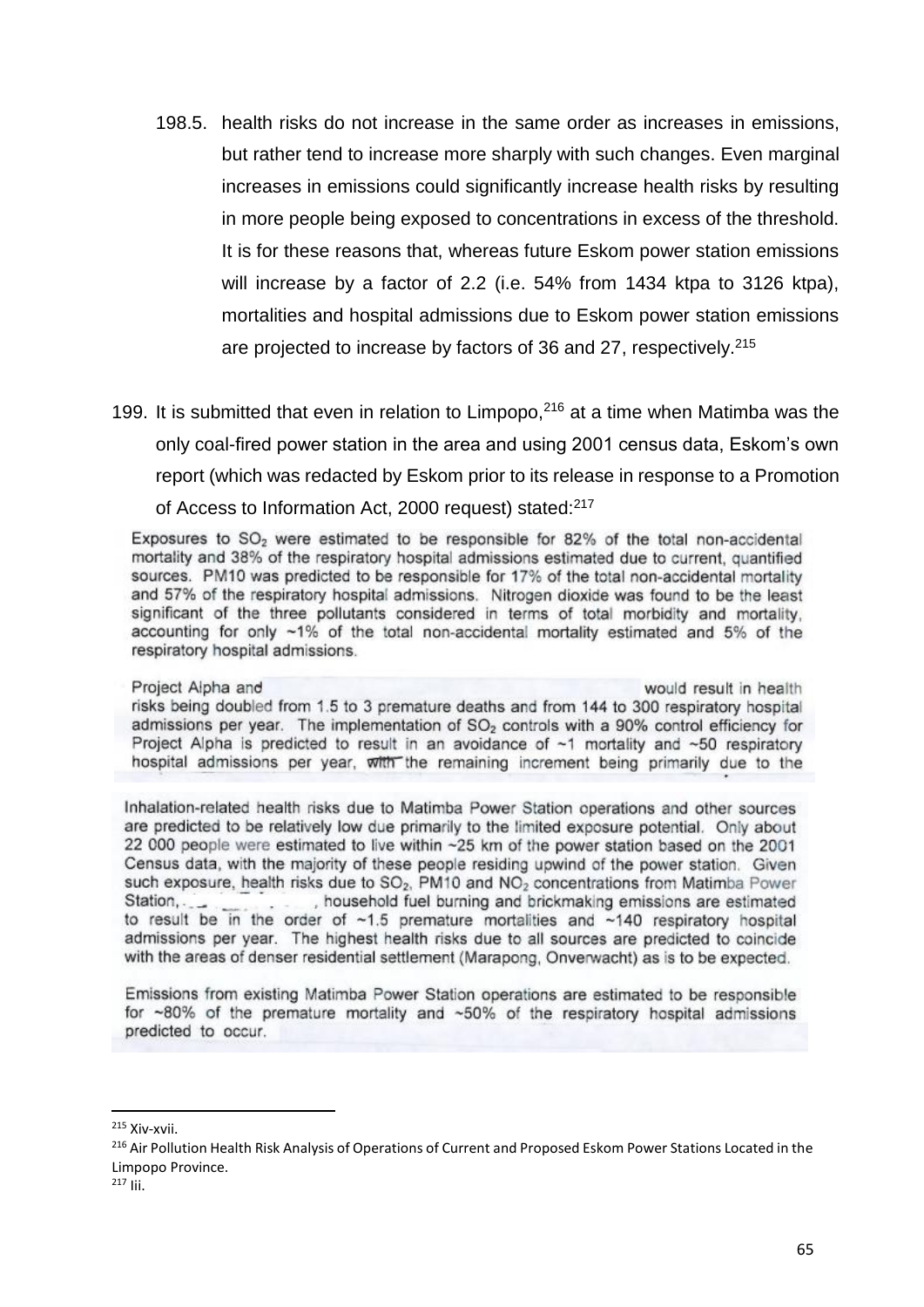- 200. In relation to Medupi power station, the World Bank's Inspection Panel, following an investigation, produced an Investigation Report in November 2011.<sup>218</sup> This report found significant and serious health impacts associated with Medupi's operation.
- 201. As stated above, the location of the project falls within the WBPA, declared as such in terms of section 18(1)  $AQA<sup>219</sup>$  The WBPA  $AQMP$  reports clearly that development in the region will increase ambient concentrations of pollutants on a regional scale, and the areas of greatest concern are where the NAAQS for SO2 and PM10 are predicted to be exceeded, concentrated in the Lephalale area and extending towards Botswana.<sup>220</sup>
- 202. In addition to all of the identified factors that will lead to poorer air quality, the WBPA AQMP notes that the current resources in all tiers of government responsible for AQM in the WBPA are not adequate to cope effectively with the imminent changes.<sup>221</sup> The decision to grant the Authorisation goes against the clear air quality management intentions for the WBPA.
- 203. The Waterberg-Bojanala was declared a priority area because the NAAQS were being or might be exceeded in the area.<sup>222</sup> However, it is now clear that NAAQS are being exceeded.<sup>223</sup>
- 204. The Updated EIR envisages a high risk for cumulative air quality impacts, yet fails to adequately assess air quality impacts.<sup>224</sup>
- 205. Despite the allegation in the Updated EIR that the air quality impacts were considered in the EIA process, the Appellants dispute that there was anything near

<sup>218</sup> South Africa: Eskom Investment Support Project (IBRD Loan No. 78620-ZA), 21 November 2011, Report No. 64977-ZA. Available at

[http://siteresources.worldbank.org/EXTINSPECTIONPANEL/Resources/Eskom\\_IPN\\_Investigation\\_Report\\_11.21](http://siteresources.worldbank.org/EXTINSPECTIONPANEL/Resources/Eskom_IPN_Investigation_Report_11.21.11.pdf) [.11.pdf.](http://siteresources.worldbank.org/EXTINSPECTIONPANEL/Resources/Eskom_IPN_Investigation_Report_11.21.11.pdf)

<sup>&</sup>lt;sup>219</sup> Government Notice 495, Government Gazette no 35435 of 15 June 2012.

<sup>220</sup> Page 186 WBPA AQMP.

<sup>221</sup> Page 186 WBPA AQMP.

<sup>&</sup>lt;sup>222</sup> Section 18(1) AQA.

<sup>&</sup>lt;sup>223</sup> Annexure A1 - Waterberg Bojanala Priority Area AQMP Baseline assessment 24-04-2015.pdf, available at: [http://www.saaqis.org.za/Downloads.aspx?type=AQ.](http://www.saaqis.org.za/Downloads.aspx?type=AQ)

 $224$  EIR June 2016 page 400. Table 12-1.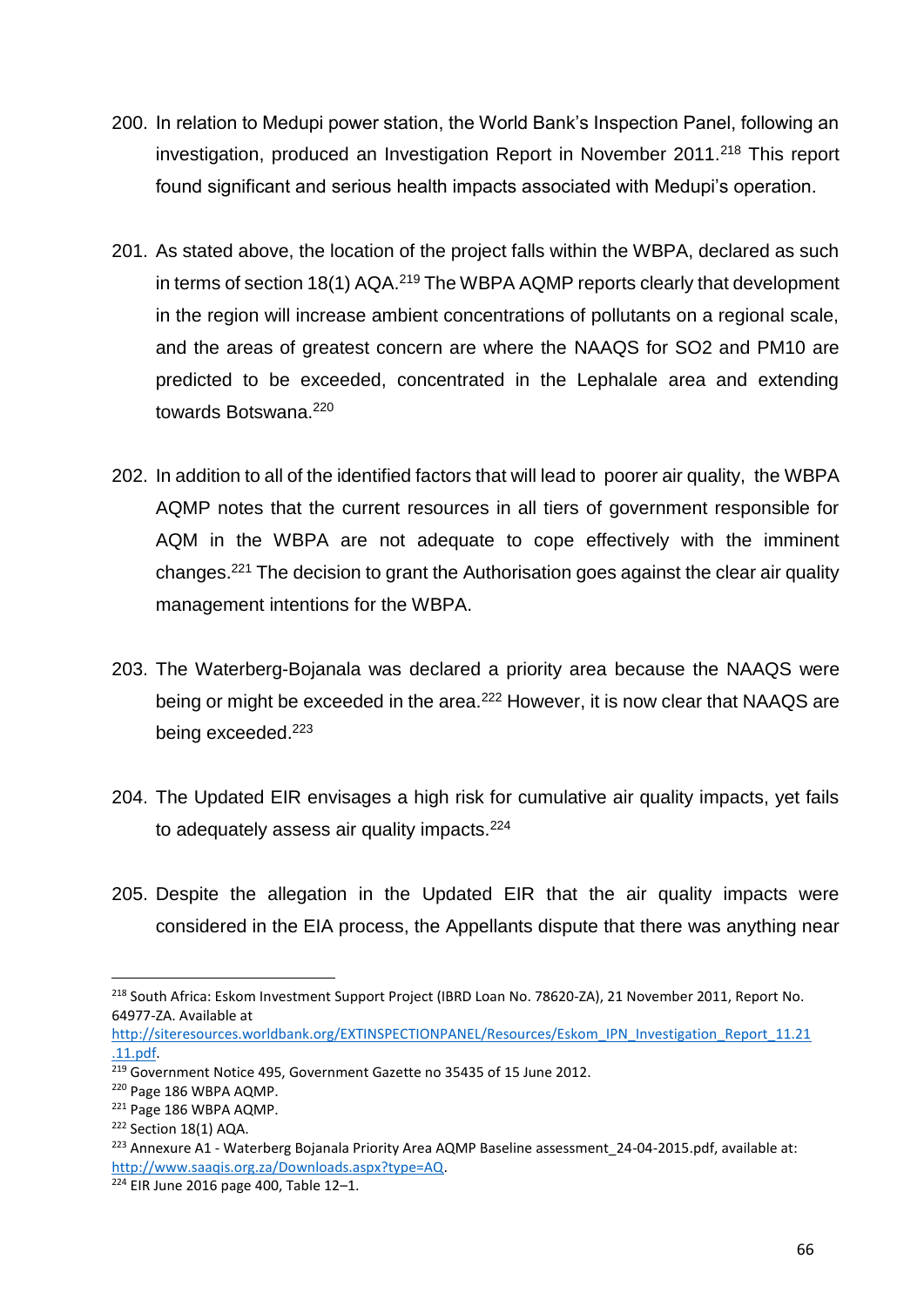to an appropriate assessment of air quality considerations in this regard. The EIR, instead of addressing the air quality impacts of the project, simply suggests that there will be an impact, but fails to substantively consider this impact. This is not what is prescribed by NEMA and the EIA process, which requires that all potential environmental impacts be considered, investigated, assessed and reported on.<sup>225</sup>

206. If the constitutional environmental rights, AQA, NEMA, the NAAQS, the WBPA declaration and AQMP, the 2012 National Framework, as well as the health assessments and reports referred to above, had been taken into consideration as required, it is submitted that the First Respondent would not have granted the Authorisation.

# Third Ground of Appeal: the First Respondent Failed to take into Account the Cumulative Impacts of the Project

- 207. The EIA Regulations, 2014 define cumulative impacts as "*in relation to an activity … the impact of an activity considered together with the impact of activities associated*  with that activity that in itself may not be significant, but may become significant *when added to the existing and reasonably foreseeable impacts eventuating from similar or diverse activities*".<sup>226</sup>
- 208. Paragraph 3(j)(i) of Appendix 3 of the EIA Regulations, 2014, require an EIA to contain an assessment of each identified potentially significant impact and risk including, *inter alia*, cumulative impacts. The First Respondent should have rejected the Updated EIR as it does not substantially comply with the requirements of NEMA and the EIA Regulations, 2014.<sup>227</sup>
- 209. The Updated EIR, in relation to cumulative impacts, states as follows:
	- 209.1. With regard to air quality "*The proposed Project is located within the footprint demarcated as the Waterberg Air Quality Apriority Area. Industrial sources*

<sup>225</sup> Section 24(1) NEMA.

<sup>&</sup>lt;sup>226</sup> Regulation 1(1) NEMA EIA Regulations, 2014.

<sup>&</sup>lt;sup>227</sup> Regulation 18 EIA Regulations, 2014.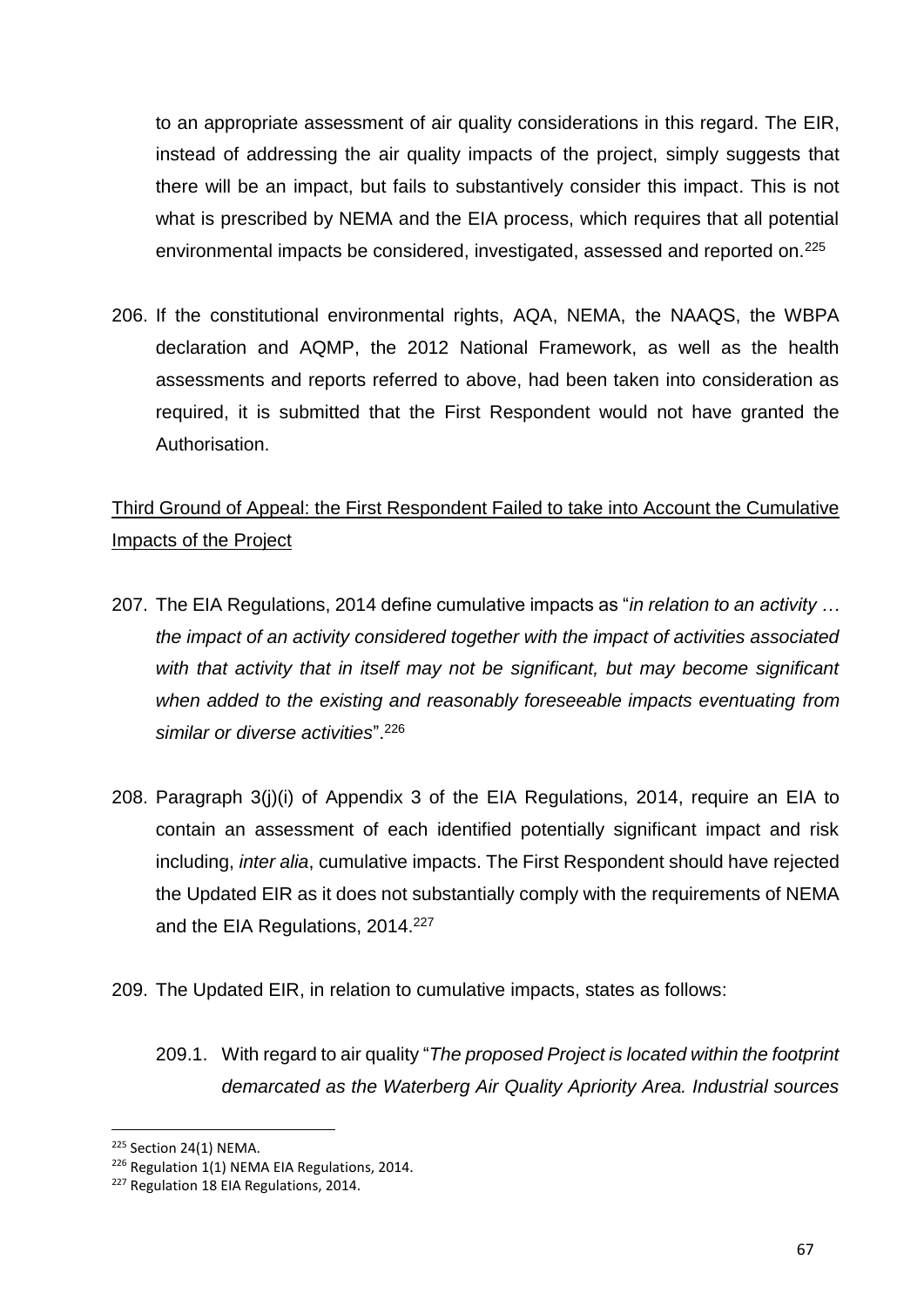*in the area are the highest contributors of SO2, NO2 and CO, with mining as the highest contributor of particulate matter – [total suspended particulates] and PM10. The real and future threats to the ambient air quality are attributed to the planned expansion of energy-based projects and coal mining in the Waterberg District Municipality. This future rise in emissions will add on to the current background of pollutants with potential increase in exposure and impacts on human and surrounding environment.*" 228

- 209.2. With regard to the cumulative impact on aquatic biodiversity, the Updated EIR states: "*Coal mining and power production industrial activities within the catchment area of this SQR are planned to increase. The negligible impact of the proposed project will however likely contribute toward a limited overall cumulative impact on local aquatic biota within the [Sub-Quaternary-Reach],*" <sup>229</sup> and with regard to wetlands, it states further that "*the environmental issues in this area will be related to the power stations and coal mines, as well as the anticipated urban and industrial expansion and include atmospheric pollution, acid mine drainage, water quality degradation, unsustainable water use, soil compaction, loss of agricultural potential and biodiversity.*" 230
- 209.3. This fails to address the strong possibility that the water supply from MCWAP may be insufficient and/or that MCWAP 2 may not obtain the necessary approval to proceed at all. There is a very likely possibility that the cumulative impacts on the water sources in the area, in the long-term will be severe, and will result in dire consequences for the communities and existing projects in the area. A decision regarding a project that has a high demand for water in a water-scarce region cannot disregard or even downplay the cumulative, long-term future impacts. In this regard it is worth pointing out that Thabametsi IPP's (also to be based in Lephalale) draft climate change impact assessment report $231$  notes increased water scarcity as a result of climate change, as a high risk to the power station project, and also flags the possibility of demand exceeding the availability of water

<sup>228</sup> EIR June 2016 page 400.

<sup>229</sup> EIR June 2016 page 400.

<sup>230</sup> EIR June 2016 page 400.

<sup>&</sup>lt;sup>231</sup> Available at http://www.savannahsa.com/projects/project.php?project=438.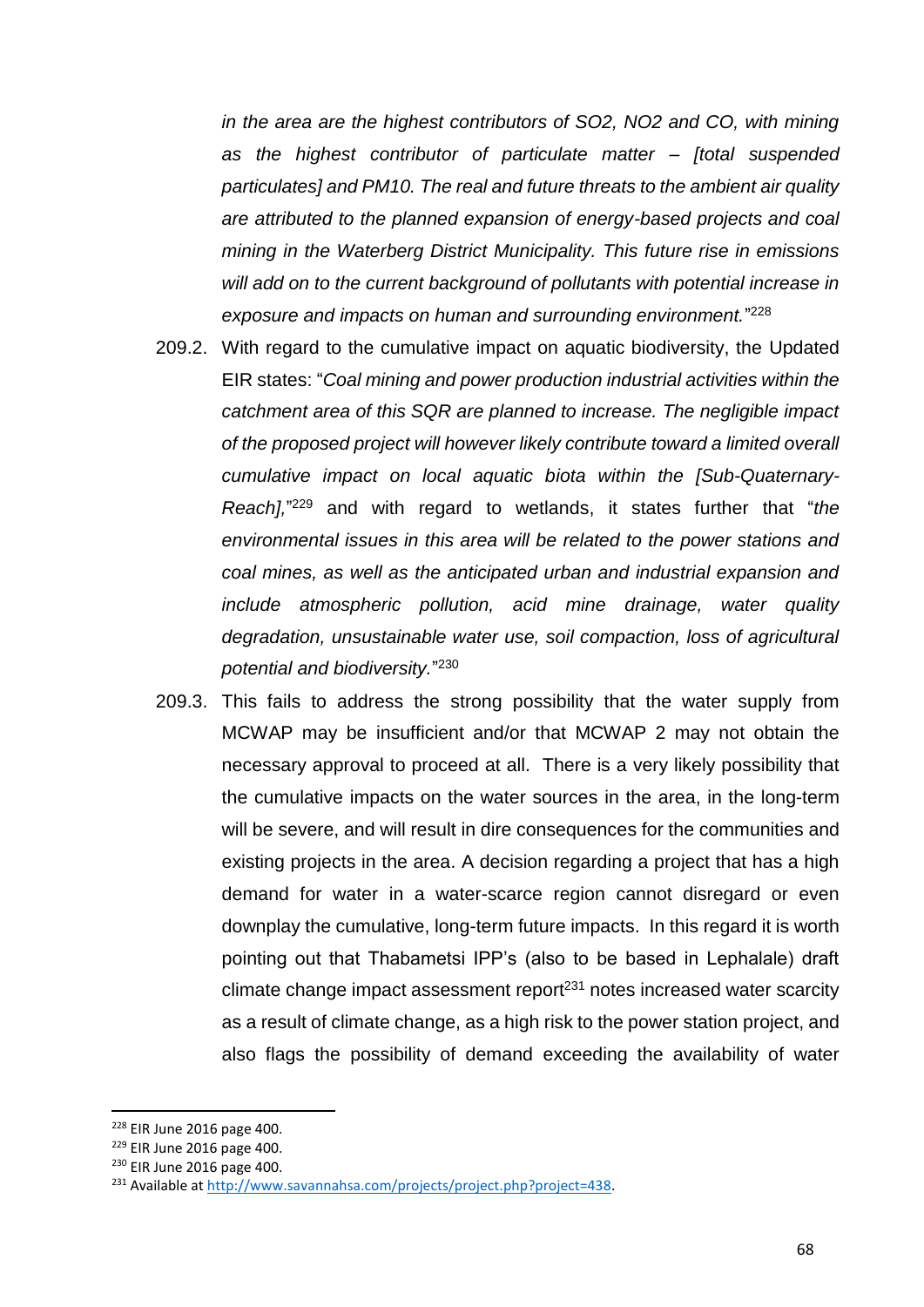supplies from the Mokolo River.<sup>232</sup> If Thabametsi (a preferred bidder under the CBIPPPP first bid window), is already likely to place strain on water resources in the area, it can simply not be feasible for another power station to be established in the area;

- 209.4. The Project also fails to take into account potential cumulative impacts caused by seepage from the ash dump or coal stockpiles, and it fails to address any potential groundwater impacts resulting from the boreholes on the site.
- 209.5. The Updated EIR recognises that, due to the numerous power stations in the area, there will be compounding of effects and hence cumulative impacts during operation of the power station. It acknowledges that there is a risk to health and a high risk of direct and cumulative air quality impacts from dust, PM<sub>10</sub>, SO2 and NOx emitted during normal operation of the power station.<sup>233</sup> It is noted that the modelling for the assessment only assessed the cumulative impacts of certain sources of air pollutants at the Project, such as the stacks, coal storage and ash dumps, but failed to assess cumulative impacts of other current and future sources of air pollutants in the area, such as other power stations, industries and /or mines. This amounts to a failure to comply with NEMA's section 24 provisions, as the potential consequences for or impacts on the environment of listed activities or specified activities were not adequately considered, investigated, assessed and reported on to the competent authority. In these circumstances, authorisation should not have been granted.
- 209.6. With regard to cumulative impacts on heritage sites, the EIR simply notes change in a general sense and fails to adequately assess this specific project's impact on the cumulative impacts.<sup>234</sup>
- 209.7. Similarly, the cumulative visual and social impacts are listed in a general sense and adequate detail is not given.

<sup>&</sup>lt;sup>232</sup> Page 29, Thabametsi Climate Resilience Assessment, available at [http://www.savannahsa.com/projects/project.php?project=438.](http://www.savannahsa.com/projects/project.php?project=438) 

<sup>&</sup>lt;sup>233</sup> EIR June 2016 page 400.

<sup>234</sup> EIR June 2016 page 402.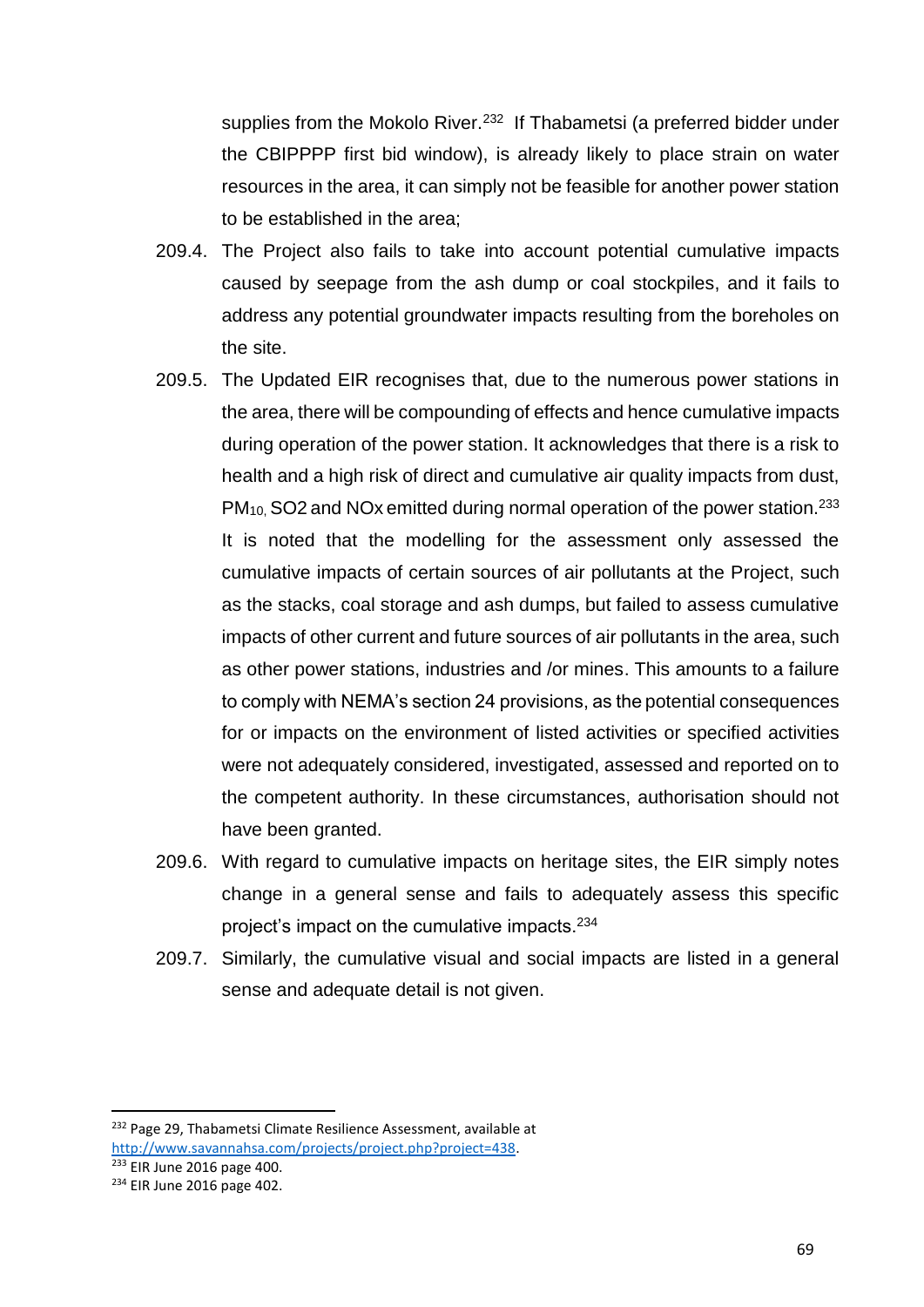- 210. In light of the above, it is submitted that the Updated EIR fails to adequately assess cumulative impacts of the project and therefore does not comply with EIA Regulations, 2014, as cited above. The First Respondent should have refused the EIR as does not substantially comply with the requirements of NEMA and the EIA Regulations, 2014.<sup>235</sup>
- 211. In instances where the risks of cumulative impacts are recognisably high, such as in the case of the air quality and water impacts, it is submitted that the First Respondent failed to attach sufficient weight to the severity of the impacts and should have refused the Authorisation on this basis alone, or, at the very least (also in application of the precautionary principle), should have required that further, more detailed, investigation into the impacts be conducted.

### Fourth Ground of Appeal: Both Respondents Failed to take into Account the Project's Climate Change Impacts

- 212. It is proven that climate change impacts upon, and will continue to impact on, *inter alia:*
	- 212.1. water resources, due to changes in rainfall and evaporation rates, which will consequently impact upon agriculture, forestry and industry - due to an increased irrigation and water supply demand; $236$
	- 212.2. air quality, through the impacts upon weather patterns, which will negatively influence criteria pollutants such as PM, SO2, NO2, ozone, carbon monoxide, benzene, lead;<sup>237</sup>
	- 212.3. human health, through bringing about an increase in, for instance, vectorborne diseases, heat stress, increased natural disasters;<sup>238</sup>
	- 212.4. biodiversity due to, for instance, loss of habitat resulting from increased temperatures and desertification;<sup>239</sup> and

<sup>&</sup>lt;sup>235</sup> Regulation 18 EIA Regulations, 2014.

<sup>&</sup>lt;sup>236</sup> Pages  $6 - 9$ , Long Term Adaptation Scenarios: Summary for Policy Makers available at [http://www.sanbi.org/sites/default/files/documents/documents/ltassummary-policy-makers2013high-res.pdf.](http://www.sanbi.org/sites/default/files/documents/documents/ltassummary-policy-makers2013high-res.pdf)

<sup>&</sup>lt;sup>237</sup> Page 11, Long Term Adaptation Scenarios: Summary for Policy Makers.

<sup>&</sup>lt;sup>238</sup> Page 11, Long Term Adaptation Scenarios: Summary for Policy Makers.

<sup>&</sup>lt;sup>239</sup> Page 15, Long Term Adaptation Scenarios: Summary for Policy Makers.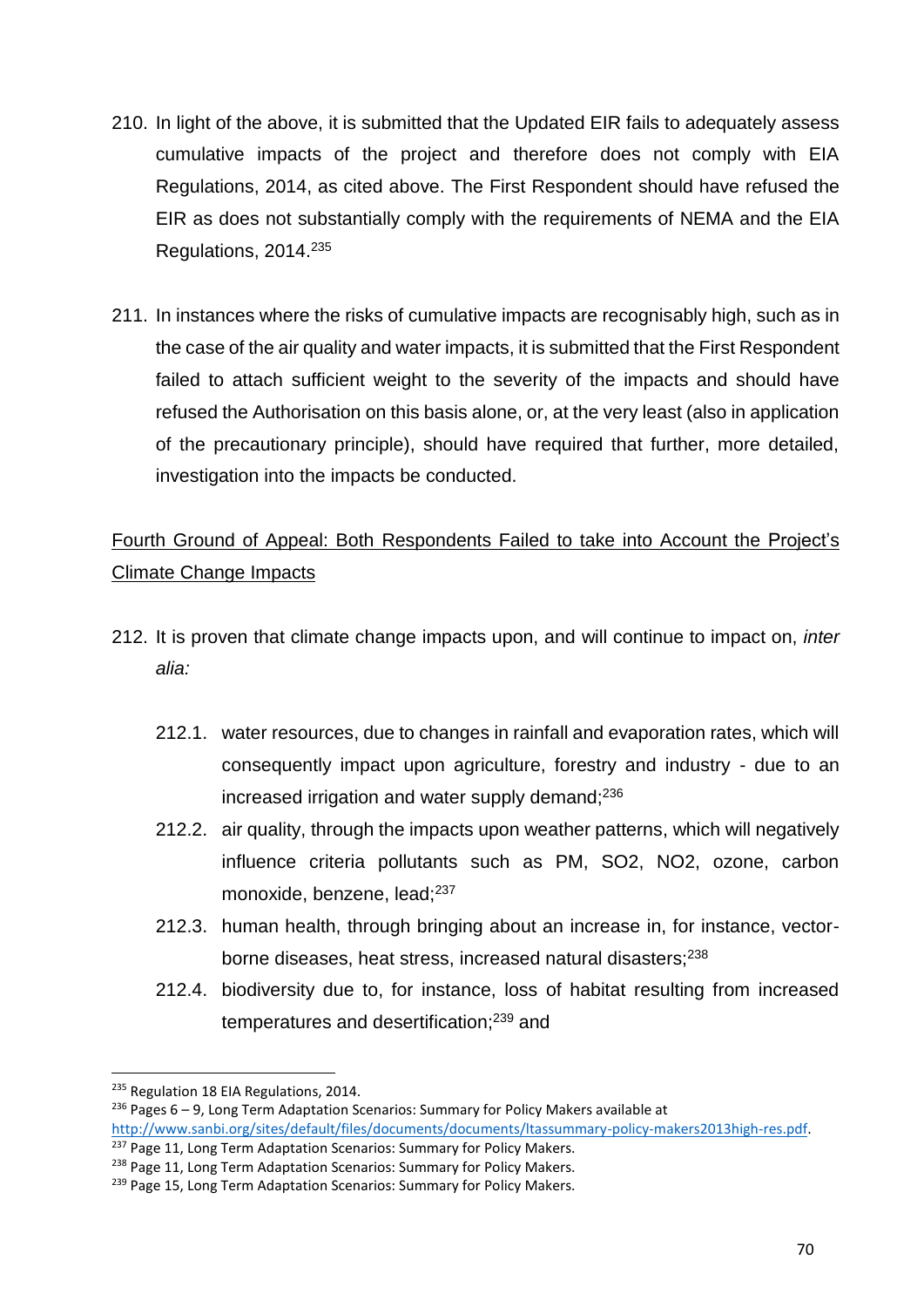212.5. marine fisheries, due to changes in water flows and ocean temperatures.<sup>240</sup>

- 213. As set out above, the NEMA section 2 Principles also require the DOE to consider government's global and international responsibilities relating to the environment, in particular climate change.
- 214. South Africa has acknowledged that a temperature increase of 2 °C globally would equate to 4 °C in South Africa; yet our current commitments would see a rise in temperature exceeding 3–4°C globally (meaning that this would be much higher in South Africa).<sup>241</sup> This will be disastrous for South Africa.
- 215. South Africa is already one of the world's largest contributors to global climate change, having produced around 547Mt of carbon dioxide equivalent (CO2-eq) in 2010 (around 231.9 Mt is produced by the electricity sector alone). The South African government has recognised the need for climate action and has committed to an emission range of 398 and 614 Mt CO2–eq between 2025 and 2030. However, the Medupi and Kusile power stations, alone, will likely add a further 70Mt of CO2 eq per year. This, in addition to other high emitting sectors such as transport, mean that there is little room for further GHG emissions to be generated in South Africa. Yet, the Project, which is merely one of many further coal-fired power plants envisaged to be commissioned in future, is likely (depending on how much coal it intends to burn, which is not clear in the Updated EIR) to produce between 5.6 Mt CO2 eq and 8.46 Mt CO2 eq per year. <sup>242</sup>
- 216. National legislation recognises the need to curb GHG emissions and address climate change in that AQA requires that an AEL must specify GHG emission measurements and reporting requirements,<sup>243</sup> and the 2012 Framework for Air Quality Management acknowledges that "*in view of this, specialist air quality impact*

<sup>&</sup>lt;sup>240</sup> Page 13, Long Term Adaptation Scenarios: Summary for Policy Makers.

<sup>241</sup> See [http://climateactiontracker.org/countries/southafrica.html.](http://climateactiontracker.org/countries/southafrica.html) 

<sup>&</sup>lt;sup>242</sup> If the Project consumes consume between 3 and 3.7 Mt/year as stated in the EIR, multiply by 1.88 for CO2 emissions = 5.6 to 7 Mt. However, the Update EIR also states that 12,500 t coal will be transported a day x 365  $= 4.5$  Mt/y of coal. This would make the total emissions 8.46 Mt CO2 eq/y.

<sup>243</sup> Section 43(1)(l) AQA.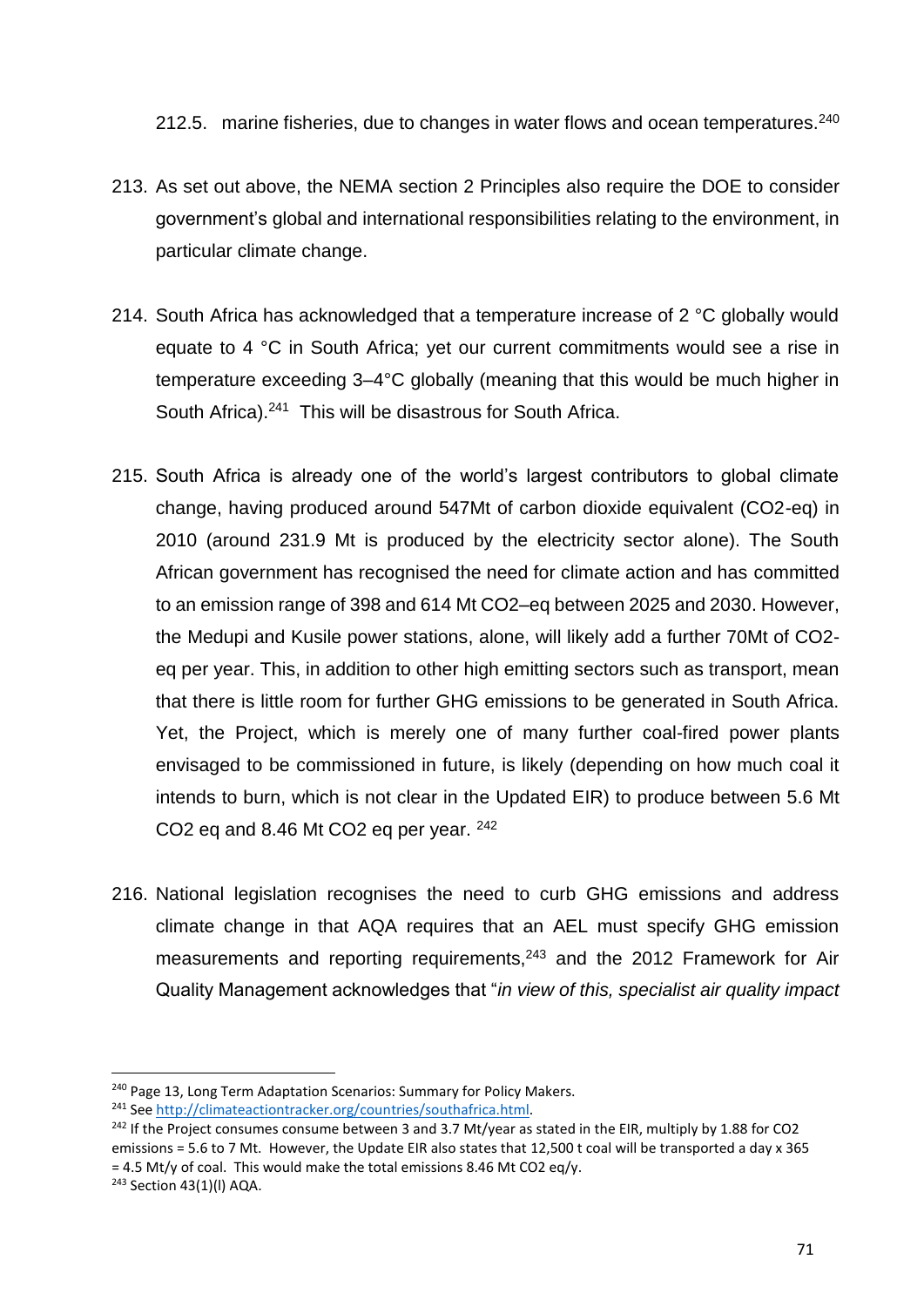assessments must consider greenhouse gas emissions as well."<sup>244</sup> While the assessment of climate change impacts is not yet specifically regulated, the Thabametsi judgment makes clear that NEMA requires a full assessment of climate change impacts as part of an EIA.

- 217. The Thabametsi case is pivotal in this regard as it confirms that NEMA requires an assessment of climate change impacts as part of an EIA. As specified above, a climate change impact assessment require more than a mere quantification of GHG emissions. It requires an assessment of *inter alia*:
	- 217.1. The GHGs to be emitted by the Project, including indirect and full life-cycle emissions; cumulative GHG emissions;
	- 217.2. the environmental and social cost of the GHG emissions;
	- 217.3. how these GHG emissions and the proposed activity will contribute to South Africa's vulnerability to climate change. In other words, how predicted climate change effects on the environment and society – at both national level and at the scale of the Project area - will be aggravated by the Project's impacts; and
	- 217.4. the ways in which the effects of climate change will impact on the project, including the effect on the water resources necessary for the project and the likelihood of the project being unable to operate for its full expected lifespan.

218. The Updated EIR, makes no mention of climate change, other than:

- 218.1. to record that the First Appellant had commented that a climate impact study was required (although the First Appellant referenced Thabametsi, the intention was to confirm that a climate change impact is required for Namane as well – this should have been evident to the environmental assessment practitioner); and
- 218.2. listing climate change as a potential social impact under the potential cumulative impacts of the power station;<sup>245</sup>

<sup>&</sup>lt;sup>244</sup> Paragraph 5.5.3.7, page 80, 2012 National Framework for Air Quality Management.

<sup>&</sup>lt;sup>245</sup> Page 402, the Updated EIR.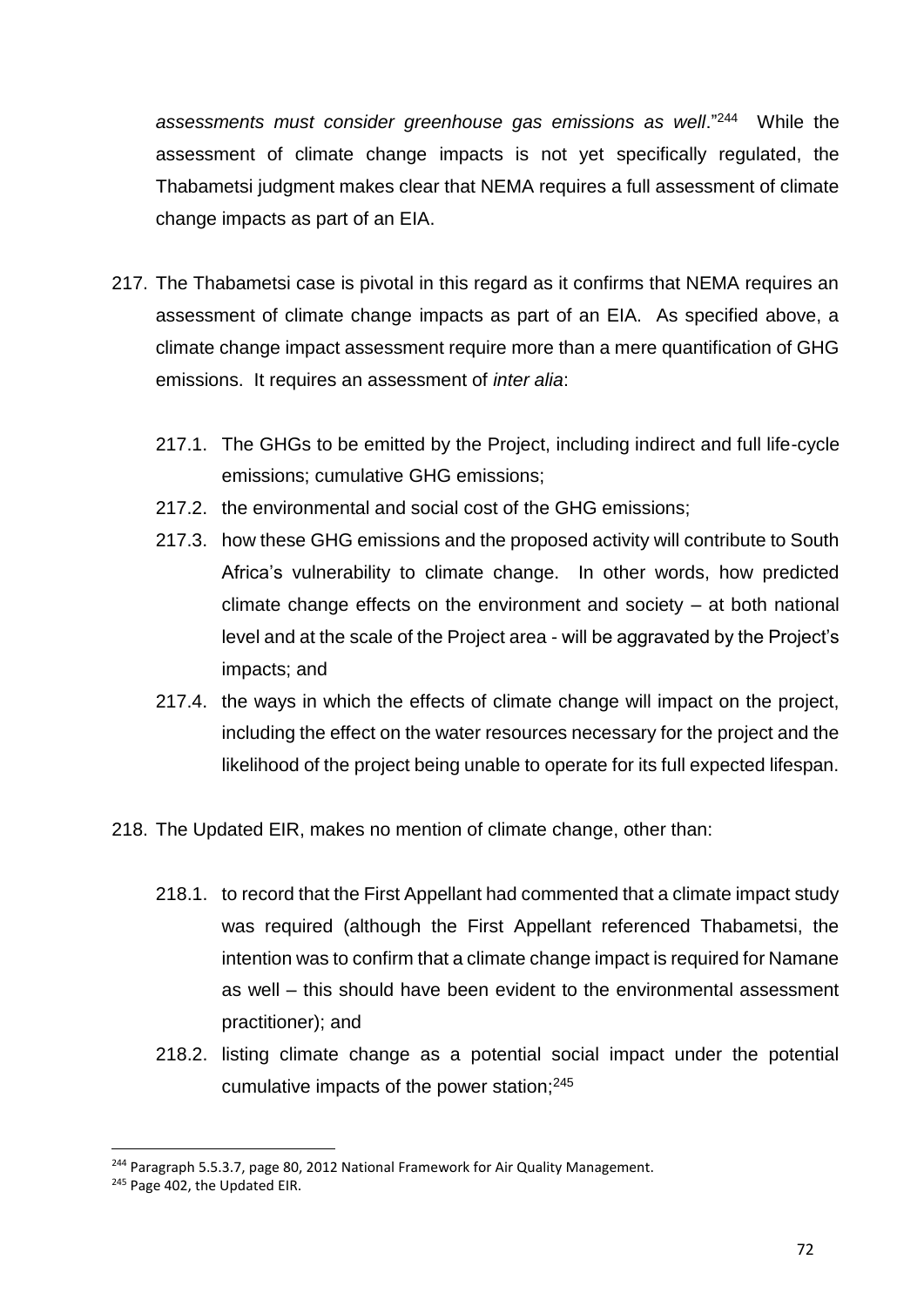- 219. Section 12 of the Updated EIR is wholly inadequate in this regard, and simply states, in respect of air quality, that "*the proposed Project is located within the footprint demarcated as the Waterberg Air Quality Priority Area. Industrial sources in the area are the highest contributors of SO2, NO2 and CO, with mining as the highest contributor of particulate matter – TSP and PM10. The real and future threats to the ambient air quality of the area are attributed to the planned expansion of energy-based projects and coal mining in the Waterberg District Municipality. This future rise in emissions will add on to current background pollutants with potential increase in exposure and impacts on human and surrounding environments*".<sup>246</sup>
- 220. The Air Quality Report (appendix F to the Updated EIR) states that "*other major pollutants listed as applicable to power stations include carbon monoxide (CO),*  carbon dioxide (CO2) but **these were not modelled**" (own emphasis).<sup>247</sup> Evidently, no attempt has been made to even quantify the amount of CO2 that will be emitted by the Project. This is unacceptable, particularly given the significant contribution to GHG emissions made by coal-fired power stations and South Africa's vulnerability to the impacts of climate change.
- 221. In relation to the social impacts, there is one sentence regarding climate change; it states "*potential impact on climate change*".<sup>248</sup>
- 222. It cannot be denied that coal-fired power stations contribute significantly to climate change. This is confirmed in the Thabametsi judgment, which states that "*coal-fired power stations … not only contribute to climate change but are also at risk from the consequences of climate change. As water scarcity increases due to climate change, this will place electricity generation at risk, as it is a highly water intensive industry*".<sup>249</sup>

<sup>246</sup> EIR June 2016 page 400, Table 12–1.

<sup>&</sup>lt;sup>247</sup> Page 69, Air Quality Report, Appendix F to the Updated EIR.

<sup>248</sup> EIR June 2016 page 402, Table 12–1.

<sup>249</sup> Para 25.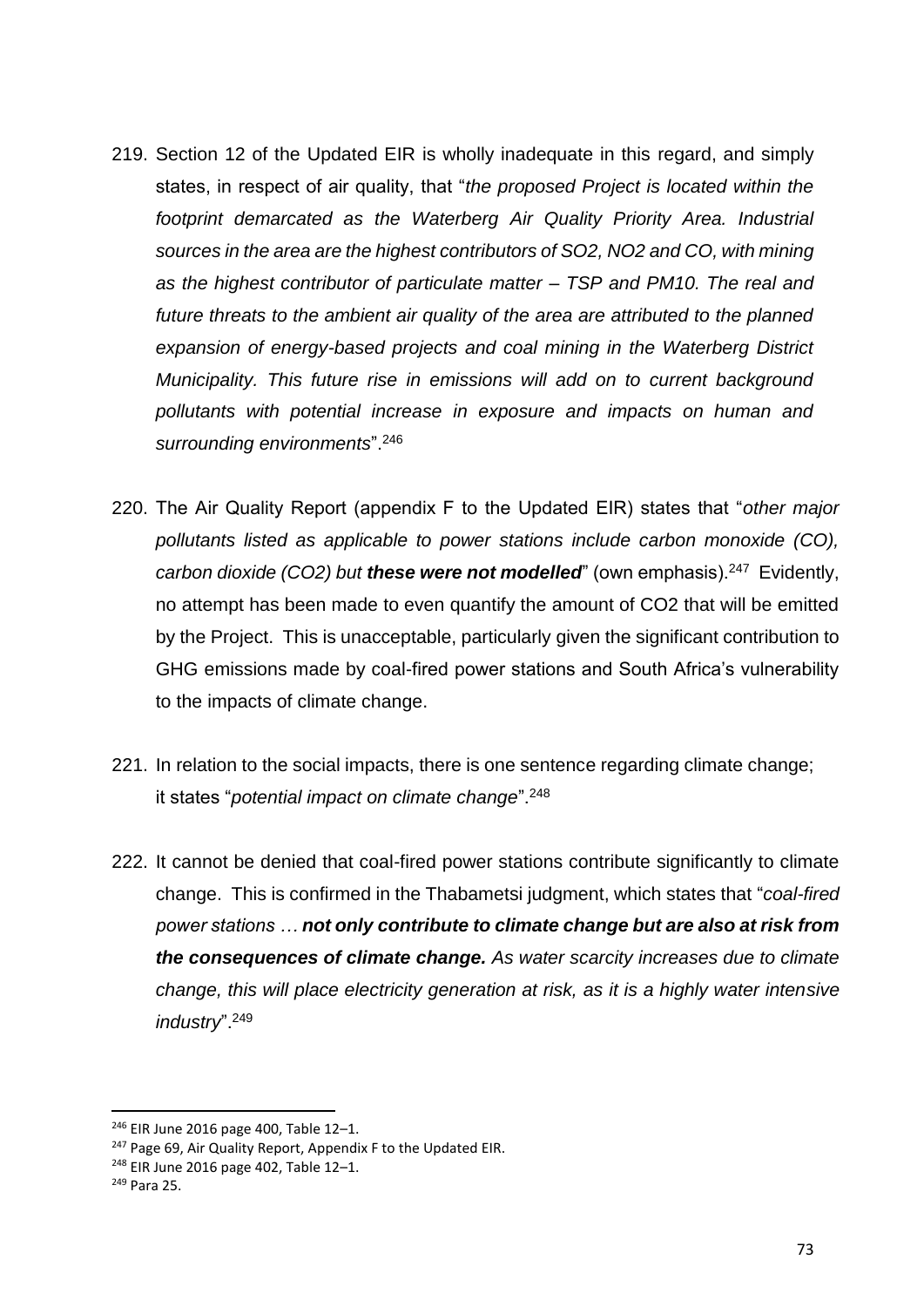- 223. Even Thabametsi's own draft climate change impact assessment report ("the Thabametsi report") states that:
	- 223.1. the magnitude of the power station's emissions (8.2 million tons of CO2 equivalent per year) is "very large", based on a GHG magnitude scale drawing from various international lender organisation standards;
	- 223.2. the impacts of climate change particularly on water availability, water quality and temperature increases - are likely to pose a high risk to the Thabametsi power station in the short to long-term future; and
	- 223.3. drought conditions have historically negatively impacted local communities, including farmers and other rural residents directly dependent on water supplies for cattle farming and other agriculture in the Lephalale region. Additional water stress may bring about increased community concerns and tension, and the increased dry spells/drought events will affect communities and may threaten Thabametsi's "social licence to operate".<sup>250</sup>
- 224. Given that Namane will be located in the same area as Thabametsi and as it is also a coal-fired power station under the CBIPPPP, it would not be irrational to presume that Namane will have similar impacts, and be similarly impacted, from a climate change perspective.
- 225. In this regard it is important to note that the Thabametsi report highlights the numerous design and technology inefficiencies of the DOE CBIPPPP requirements, stating that "*improved thermal efficiencies and lower emissions intensities for coal fired power plants can be achieved through the use of supercritical steam technologies. However, such technologies are not feasible for the plant, which is designed to meet the DoE's Coal Baseload IPP key requirements in relation to capacity (individual projects are restricted to 600 MW), redundancy (which should be maximised, reflected in the selected configuration of four 150 MW boilers and two 300 MW steam units per 600 MW phase for Thabametsi), and low cost of*

<sup>&</sup>lt;sup>250</sup> Thabametsi's draft climate change impact assessment can be accessed here [http://www.savannahsa.com/projects/project.php?project=438.](http://www.savannahsa.com/projects/project.php?project=438)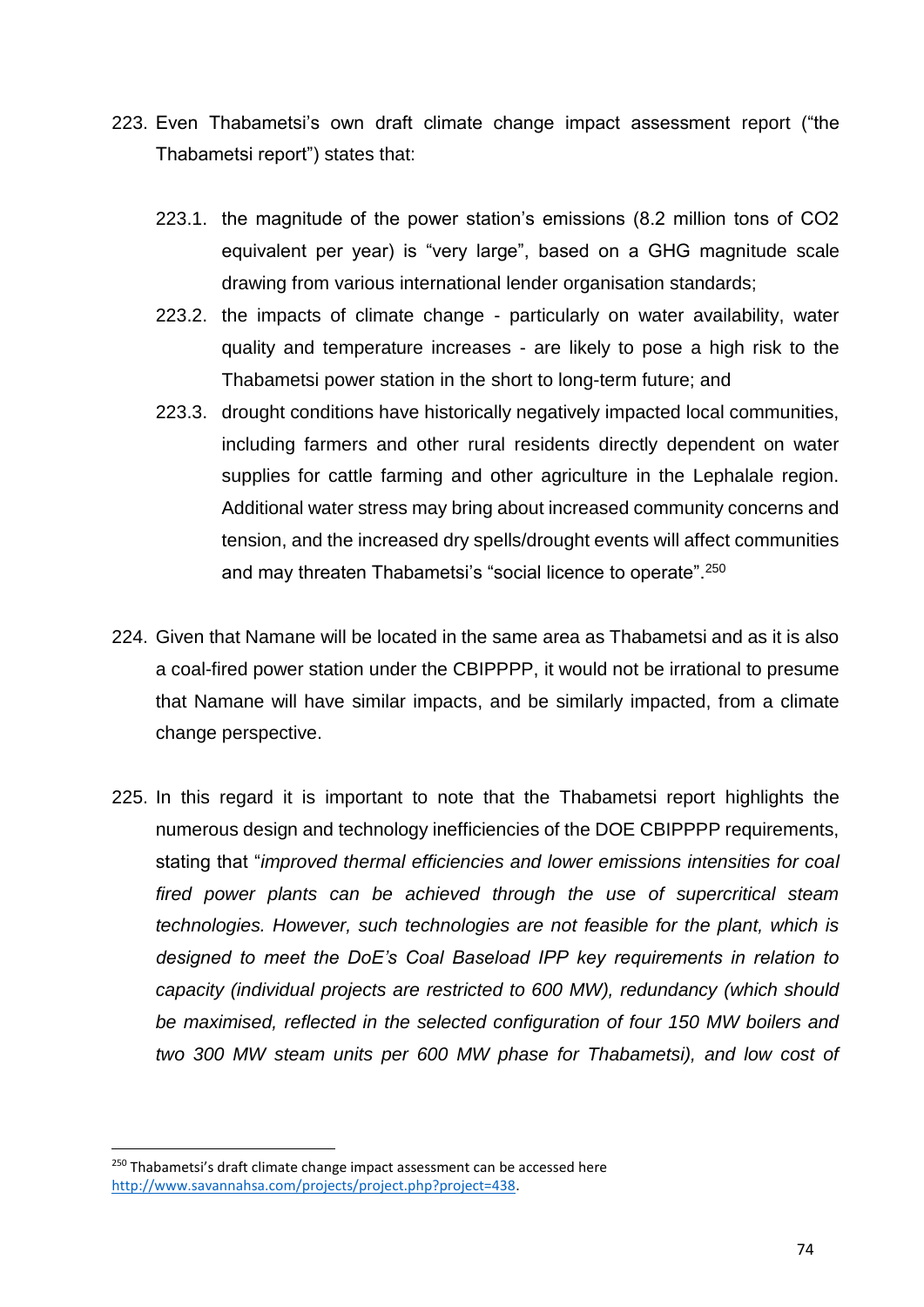*generation (CFB plants are able to use lower quality, cheaper coal)*."<sup>251</sup> This demonstrates that the IPP coal plants are not as efficient as they could be, and these plants will be emitting more GHGs than they would, had more carbon-efficient requirements been prescribed by the DOE. Instead, the new CBIPPPP plants will be as carbon-intensive and dirty as the current Eskom plants, as Thabametsi only represents an improvement in emissions intensity compared to Eskom's three oldest plants, Camden, Hendrina and Komati, which are soon due for decommissioning.<sup>252</sup>

- 226. It is submitted that water availability, amongst other things, is a severe climate change concern for South Africa. The White Paper confirms that "*based on current projections South Africa will exceed the limits of economically viable land-based water resources by 2050. The adequate supply of water for many areas can be sustained only if immediate actions are taken to stave off imminent shortages*."<sup>253</sup>
- 227. The Long Term Adaptation Scenarios (LTAS)<sup>254</sup> aims to respond to the White Paper by developing national and sub-national adaptation scenarios for South Africa under plausible future climate conditions and development pathways. The LTAS reports acknowledge that impacts on South Africa are likely to be felt primarily via effects on water resources.<sup>255</sup> The LTAS report on implications for the water sector states that "*At present, specific provisions for climate change adaptation have been made in very few of the water resources planning tools. There are some early attempts that have simulated simple scenarios of changed surface water supply in reconciliation studies*" 256

 $\overline{a}$ 

- [http://www.savannahsa.com/projects/project.php?project=438.](http://www.savannahsa.com/projects/project.php?project=438)
- <sup>253</sup> Page 17, section 5.2: Water, National Climate Change Response White Paper. <sup>254</sup> See

<sup>255</sup> Page 6, Long Term Adaptation Strategies: Summary for Policy-Makers. Available at

<sup>&</sup>lt;sup>251</sup> Thabametsi GHG Impact Report, p2 available at

[http://www.savannahsa.com/projects/project.php?project=438.](http://www.savannahsa.com/projects/project.php?project=438) See also p30-31.  $252$  P51, Thabametsi GHG Impact Assessment, ERM, January 2017. Available at

[https://www.environment.gov.za/sites/default/files/docs/ltasphase2report7\\_longterm\\_adaptationscenarios.p](https://www.environment.gov.za/sites/default/files/docs/ltasphase2report7_longterm_adaptationscenarios.pdf) [df](https://www.environment.gov.za/sites/default/files/docs/ltasphase2report7_longterm_adaptationscenarios.pdf) and [https://www.environment.gov.za/sites/default/files/docs/implications\\_waterbookV4.pdf.](https://www.environment.gov.za/sites/default/files/docs/implications_waterbookV4.pdf)

http://www.sanbi.org/sites/default/files/documents/documents/ltassummary-policy-makers2013high-res.pdf <sup>256</sup> Page 6, Long Term Adaptation Strategies: Summary for Policy-Makers. Available at

<http://www.sanbi.org/sites/default/files/documents/documents/ltassummary-policy-makers2013high-res.pdf>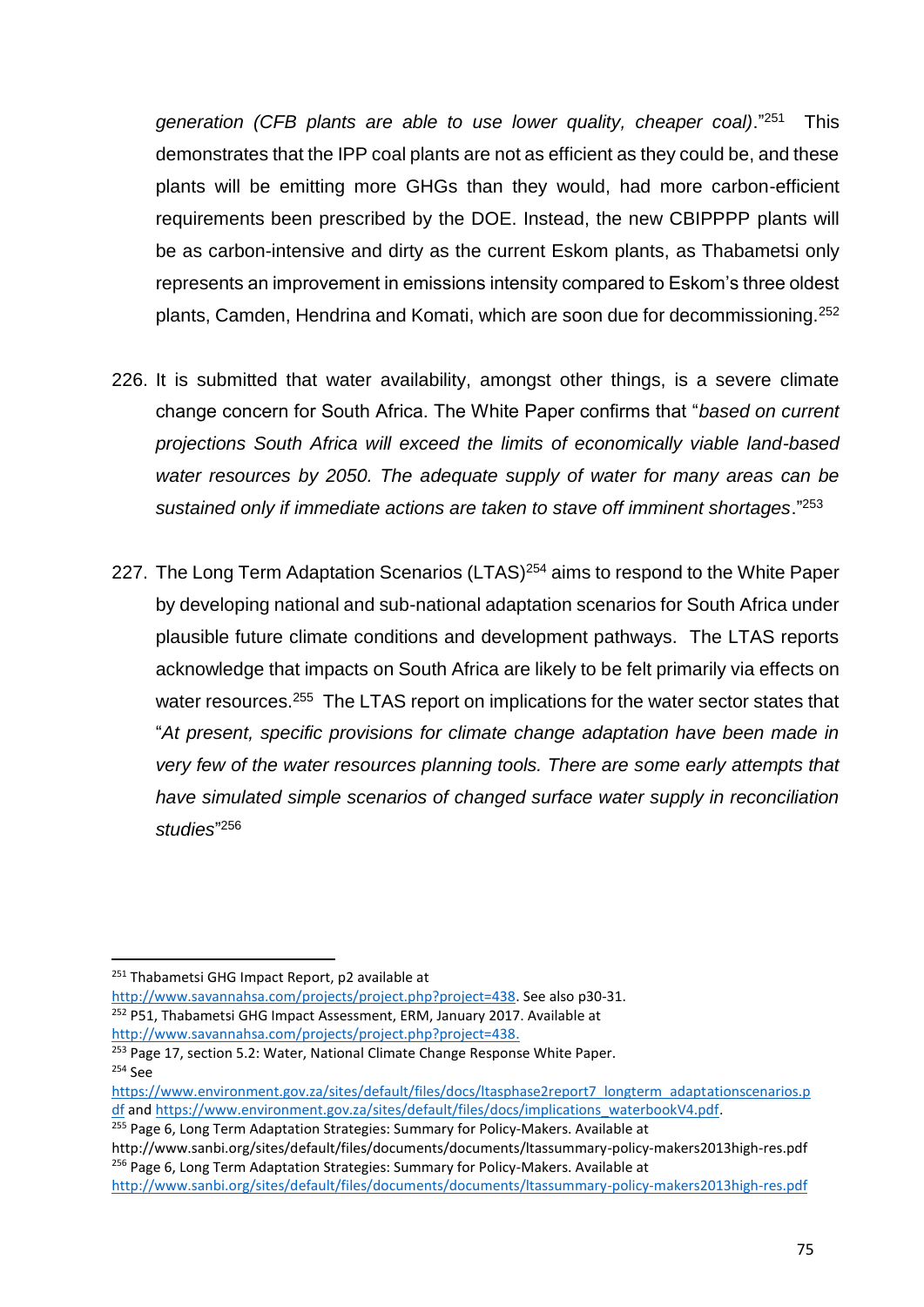- 228. As already stated above, the MCWAP is a project initiated by the LDWAS to supply industry and residents in the Waterberg district with water. Future water quantities were ascertained by the Reconciliation Strategy for the Crocodile West River System, which did not incorporate climate change considerations as a variable when reconciling available water resources with the needs of water users.
- 229. The LTAS records that "*development aspirations in South Africa will likely be influenced by opportunities and constraints that arise from climate change impacts on the water sector. Key decisions would benefit from considering the implications of a range of possible climate-water futures facing South Africa*."<sup>257</sup>
- 230. The region of the Crocodile West and the Mokolo catchment, which is in the north of South Africa, is deemed to be at high risk from climate change by the LTAS, particularly in terms of reduced runoff.<sup>258</sup> The LTAS acknowledges that "*under a drier future scenario, significant trade-offs are likely to occur between developmental aspirations, particularly in terms of the allocation between agricultural and urban industrial water use, linked to the marginal costs of enhancing water supply. These constraints are most likely to be experienced in central, northern and south-western parts of South Africa, with significant social, economic and ecological consequences through restricting the range of viable national development pathways*." <sup>259</sup>
- 231. The Updated EIR indicates that water will be obtained from boreholes and the pans in the area. It is unclear how feasible this would be. The Project will need a WU, and, as indicated, the Project is in a water-scarce area within the MCWAP.
- 232. Reports have shown that access to water in the area can be anticipated to be a problem in the future. The Updated EIR fails to indicate how this problem will be addressed, particularly in the event that the allocated water for this project and mine

<sup>&</sup>lt;sup>257</sup> Page 6, Long Term Adaptation Scenarios: Summary for Policy Makers. Available at

http://www.sanbi.org/sites/default/files/documents/documents/ltassummary-policy-makers2013high-res.pdf <sup>258</sup> Page 31, Climate Change Implications for the Water Sector in South Africa, LTAS Phase 1, Technical Report 2 of 6, October 2013. Available at

[https://www.environment.gov.za/sites/default/files/docs/implications\\_waterbookV4.pdf.](https://www.environment.gov.za/sites/default/files/docs/implications_waterbookV4.pdf) 

<sup>&</sup>lt;sup>259</sup> Page 6, Long Terms Adaptation Scenarios: Summary for Policy Makers, October 2013.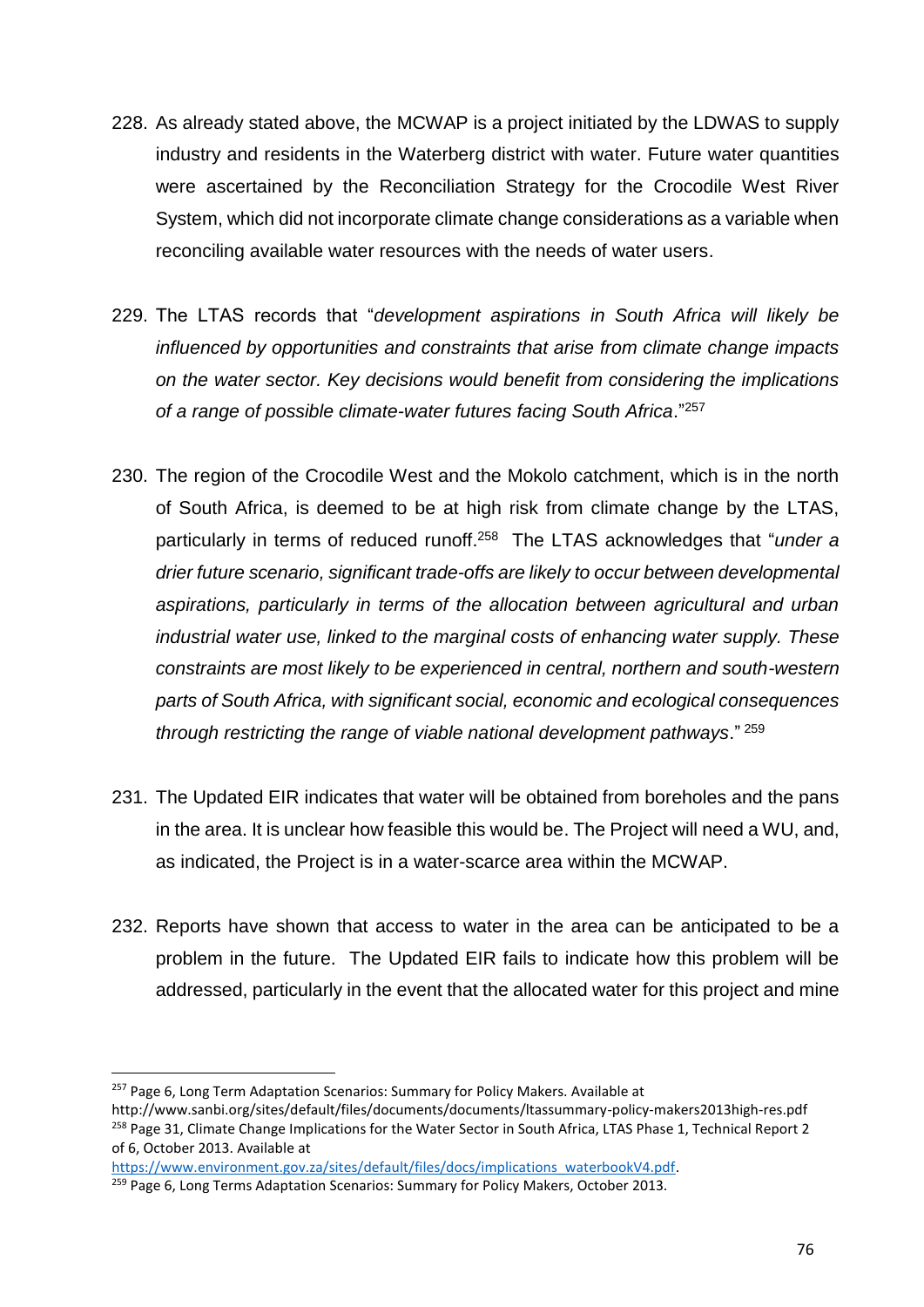is insufficient to support both projects. In the circumstances, it is premature for the authorisation to have been granted.

- 233. The South African Government acknowledged the risks of climate change by adopting the White Paper. It confirms that "*the policy outlined in this White Paper embodies South Africa's commitment to a fair contribution to stabilising global GHG concentrations in the atmosphere and to protecting the country and its people from the impacts of inevitable climate change."<sup>260</sup>* The White Paper includes a National Climate Change Response Strategy ("the climate change response strategy"), which has listed, as one of its strategic priorities, the need to "*prioritise the mainstreaming of climate change considerations and responses into all relevant sector, national, provincial and local planning regimes such as, but not limited to, the Industrial Policy Action Plan, Integrated Resource Plan for Electricity Generation, Provincial Growth and Development Plans, and Integrated Development Plans."<sup>261</sup>* This White Paper, as a national policy document, speaks to and should direct decision-making in respect of authorisations for any developments.
- 234. The failure to consider climate change impacts is a fatal flaw and shortcoming of the Updated EIR and the decision of the First Respondent. This failure shows a lack of policy coherence with the national climate change response policy and a disregard for the provisions of AQA and NEMA which require consideration of all relevant considerations and potentially significant environmental impacts, which would include climate change, as confirmed in the Thabametsi judgment, as well as international obligations and GHG emissions as set out above. In this particular instance, insofar as climate change impacts are concerned, diminishing of water resources will, no doubt, have a significant impact on this Project, as well as other projects and people living within the area and the surrounding environment – this should have been considered in the Updated EIR and by the First Respondent. Yet the climate change impacts of this Project have not been considered at all.

<sup>&</sup>lt;sup>260</sup> Page 10, Introduction, National Climate Change Response White Paper.

<sup>&</sup>lt;sup>261</sup> Page 15, National Climate Change Response Strategy, National Climate Change Response White Paper.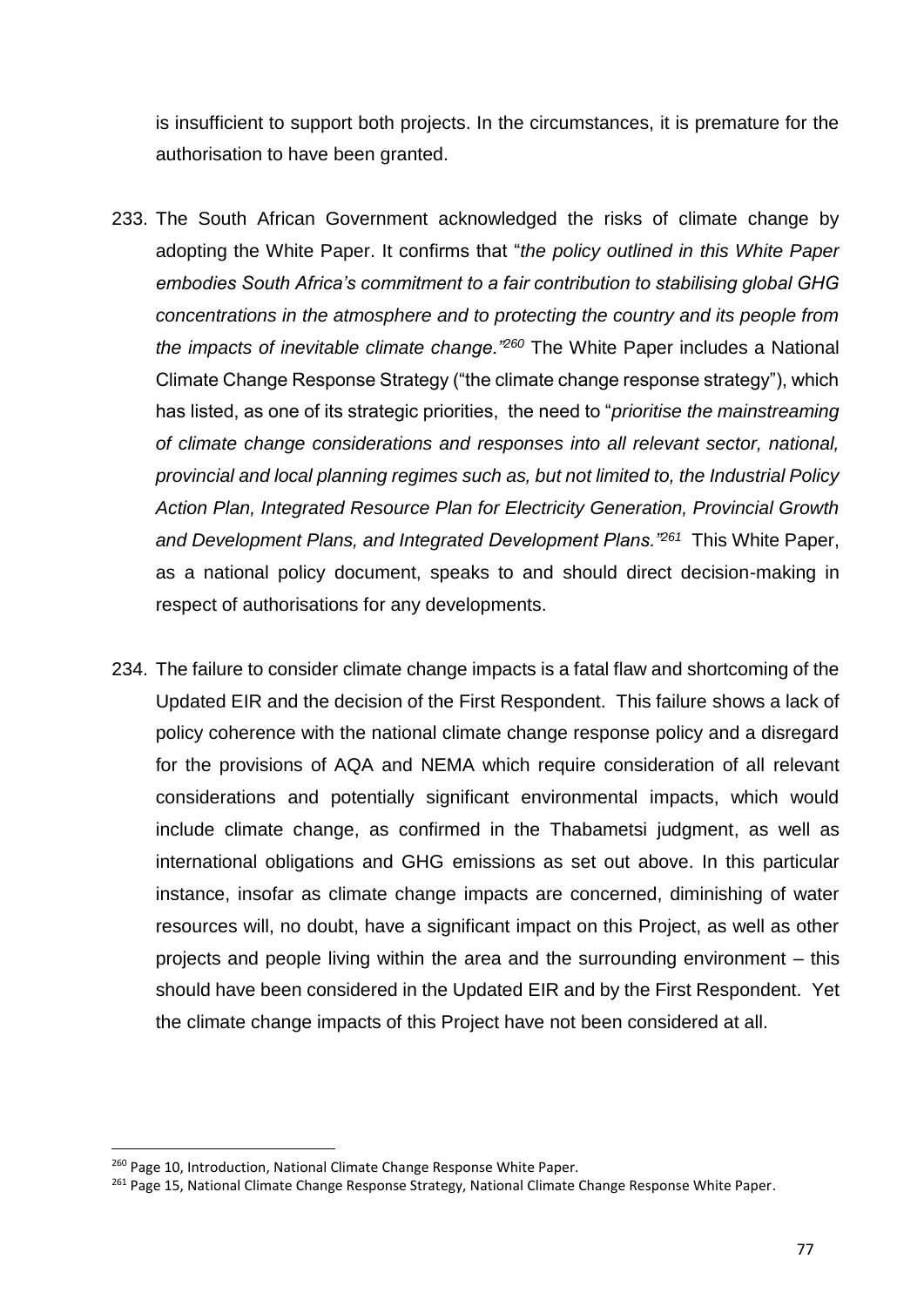235. In light of the Thabmetsi judgment, it is submitted that this appeal should succeed on the basis that no climate change study was done, and simply acknowledging that there is a potential impact may result, is wholly insufficient.

## Fifth Ground of Appeal: The Need for and Desirability of the Project

236. Regulation 18 of the EIA Regulations, 2014 requires that the competent authority has regard for sections 24O and 24(4) of NEMA as well as "*the need for and desirability of the undertaking of the proposed activity*". This requirement is supported by the DEA's Guideline on Need and Desirability,<sup>262</sup> which, *inter alia,* illustrates the relationship amongst the financial viability, sustainability and need and desirability of a proposed activity:

> *"Financial viability must be considered within the context of justifiable economic development, measured against the broader societal short-term and long-term needs. While the financial viability considerations of the private developer might indicate if a development is "do-able", the "need and desirability" will be determined by considering the broader community's needs and interests as reflected in an IDP [Integrated Development Plan], SDF [Spatial Development Framework] and EMF [Environmental Management Framework] for the area, and as determined by the EIA. While the importance of job creation and economic growth for South Africa cannot be denied, the Constitution calls for justifiable economic development. The specific needs of the broader community must therefore be considered together with the opportunity costs and distributional consequences in order to determine whether or not the development will result in the securing of ecological sustainable development and the promotion of justifiable social and economic development - in other words to ensure that the development will be socially, economically and environmentally sustainable."<sup>263</sup>*

<sup>262</sup> GN 891 of 20 October 2014.

<sup>&</sup>lt;sup>263</sup> 2014 Need and Desirability Guideline at page 11.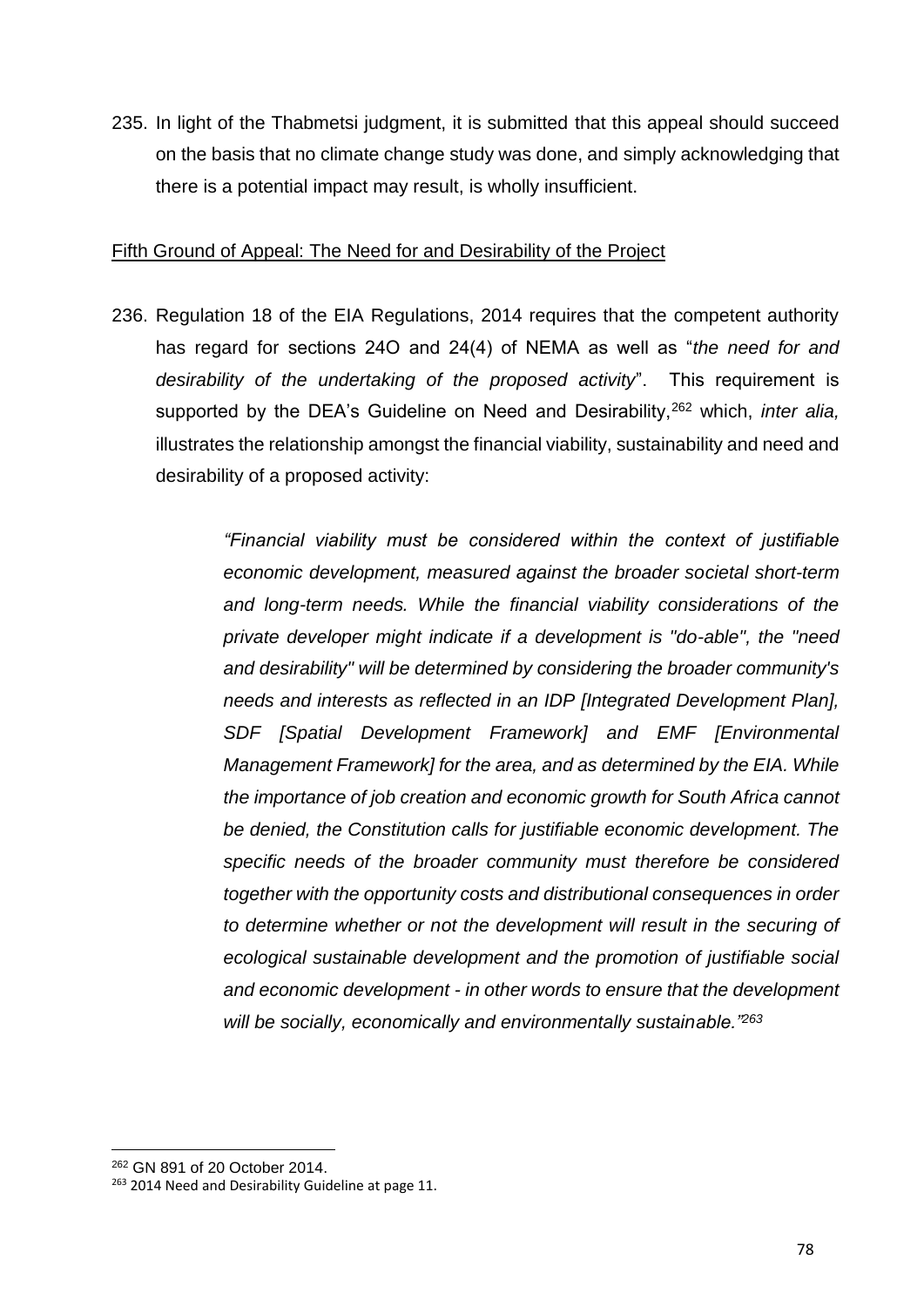- 237. The Updated EIR, under the heading 'Project Motivation and Needs and Desirability' relies on the Ministerial Determination of 2012 to attempt to establish the 'need' for the Project.<sup>264</sup>
- 238. It states further that the desirability of the project, according to the Updated EIR, includes leveraging the "*IPP investment to deal with South Africa's current and anticipated electricity supply/demand imbalances*" and that "*on a broader scale, the socio-economic benefits from the construction and operational phases of the Project will contribute to the local economy on a micro- and macro-economic level through support of informal and formal traders*" and that the "*local and regional communities may benefit directly from the approval of the project*" (own emphasis).<sup>265</sup>
- 239. It must be pointed out, however, that the requirements of the Ministerial Determination (and the IRP 2010) are not tantamount to and cannot be equated with the need and desirability of the authorised activities for the Project.
- 240. The determination of need under a nationwide electricity planning process that does not necessarily take the environment and social impacts into consideration, cannot be interchanged with the determination of need and desirability required in terms of the EIA process. The need and desirability of this Project must be independently considered for the environmental assessment. The assessment cannot simply adopt the need as articulated in the IRP.
- 241. In any event, the Thabametsi judgment confirms that *"policy instruments developed by the Department of Energy cannot alter the requirements of environmental legislation for relevant climate change factors to be considered*."<sup>266</sup>
- 242. Furthermore, many of the anticipated, stipulated 'positive effects' rarely materialise. In any event, the establishment of another coal-fired power station is not a feasible solution to South Africa's current and even immediate energy needs, which would

 $264$  Pages 56 – 57, Updated EIR.

<sup>265</sup> EIR June 2016 pages 56 and 57.

<sup>266</sup> Paras 95 and 96.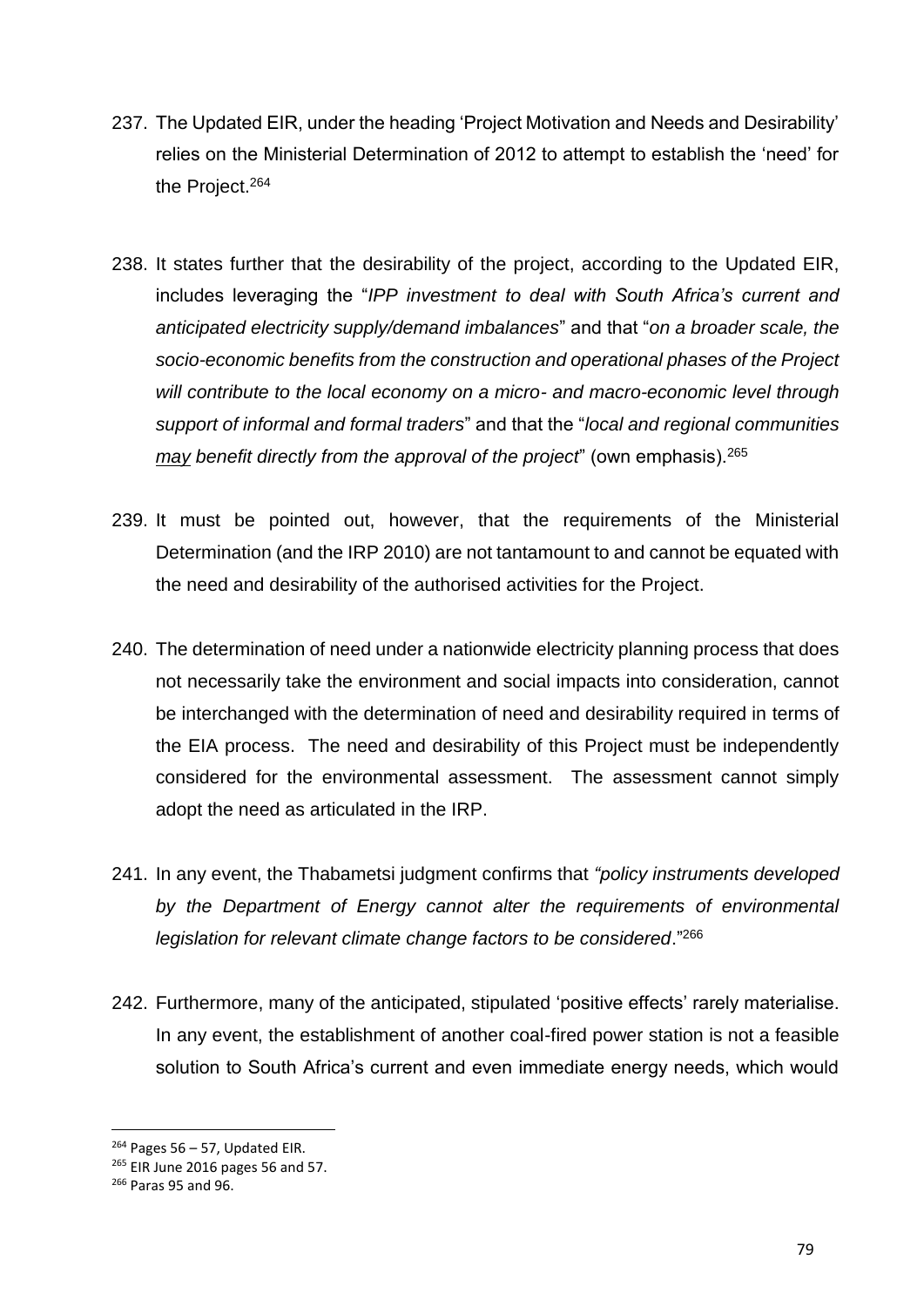be much better addressed through securing renewable energy as a healthier and long-term, more cost-effective source of energy that can come online much more quickly (and with far fewer impacts on the environment - including soil, air, water, climate) and human health than a coal-fired power station.

# Sixth Ground of Appeal: The Conditions of the Authorisation are Vague and Unenforceable

- 243. The conditions of the Authorisation are contained in section 17 of the Authorisation. It is submitted that these are either vague and/or unenforceable in that:
	- 243.1. The general conditions pertaining to the Authorisation are vague and lacking in detail. Furthermore they make reference to conditions in the environmental management programme (EMPr). Since the authorisation provides that the EMPr is an extension of its conditions and non-compliance with the EMPr constitutes non-compliance with the authorisation, it is submitted that any amendments to the EMPr must comply with the relevant provisions of NEMA and the EIA Regulations;
	- 243.2. Condition 17.2.2 of the Authorisation requires that "*the design drawing* [of the ash disposal facility] *must be approved by the Director before construction and disposal may commence*".<sup>267</sup> This leaves uncertainty in respect of the Authorisation, and it is arguable that the Authorisation has been granted without a prior opportunity to consider the ash dump design, a vital aspect of the project, particularly with regard to the positioning of the ash dump;
	- 243.3. Condition 17.2.1 states that "[t]*he site or any portion thereof may only be used for the disposal of permissible waste (Ash in Class C) if the site or any such portion has been constructed or developed according to the conditions listed in 17.2 of this authorisation*". Given that this sentence is part of condition 17.2, it is not clear what the subclause is referring to. The wording of this condition does not make sense and the result is that it is unenforceable;

<sup>267</sup> Integrated Environmental Authorisation, 28 February 2017.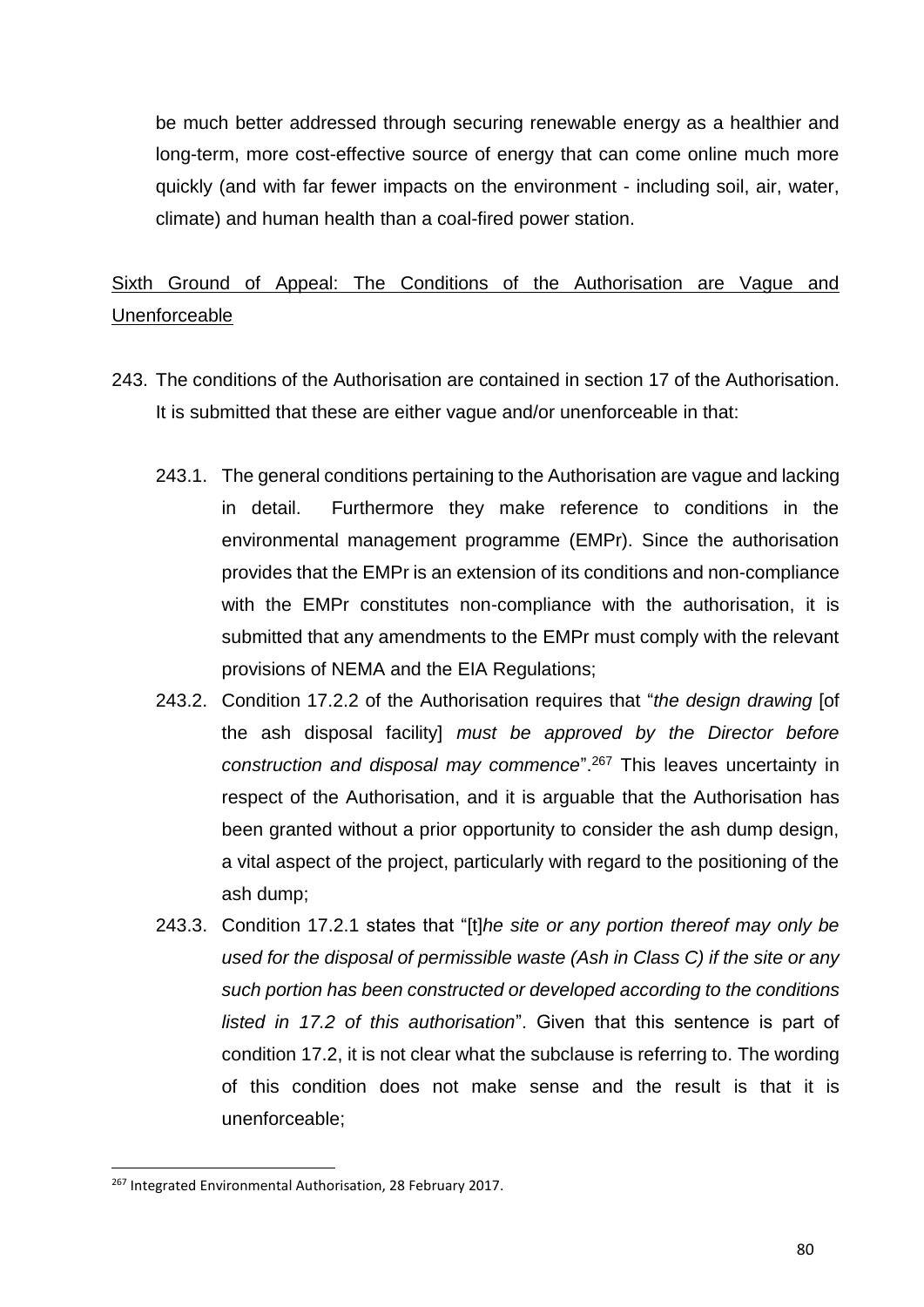- 243.4. Condition 17.2.4 states "*all construction material must comply with relevant South African National specification, or any prescribed management practice or standards which ensure relevant performance*".<sup>268</sup> This condition fails to describe what constitutes 'relevant performance' and without listing the prescribed management practice or standards it refers to, it is vague and unenforceable;
- 243.5. Condition 17.2.13 provides that "*the holder of environmental authorisation must ensure that construction of the Ash Disposal Facility (ADF) at recommended Alternative Site 1 stays out of the 100m buffer zone. Furthermore, all watercourses at this site must be identified within six months of assurance of this authorisation*". This condition is vague. Furthermore, if this condition provides that watercourses must be identified within six months of issuance of the Authorisation, it is arguable that the Authorisation has been granted without the vital information on water courses at the site. This leaves uncertainty in respect of the Authorisation;
- 243.6. Condition 17.2.15 provides that "[t]*he ADF pollution control dams or any effluent storage facility must not be constructed on geological features such as lineaments, dykes, fault lines, shallow water table or on areas with the potential for increased infiltration to groundwater and must be constructed using carbonaceous (carbon-containing rock) materials*." This condition requires more detail and further specific requirements, as at Plan 9, appendix A to the EIR June 2016 indicates that at least one fault line has been observed on the site. The Proposed Plant Infrastructure Plan (Plan 5) attached in Appendix 5, fails to indicate the location of potential pollution control dams. This detail is necessary and should be included in the layout plan for the proposed plant. Given the fact that there is a specific requirement related to the location of the pollution control dam, the First Respondent, as decision-maker would necessarily have had to have that information before him when making the decision. A new layout plan should be prepared and evidence provided that this condition will be complied with. This required amendment to the proposed project is considered substantive, for several reasons, including; visual impact, operation design, access and

<sup>268</sup> Integrated Environmental Authorisation 28 February 2017.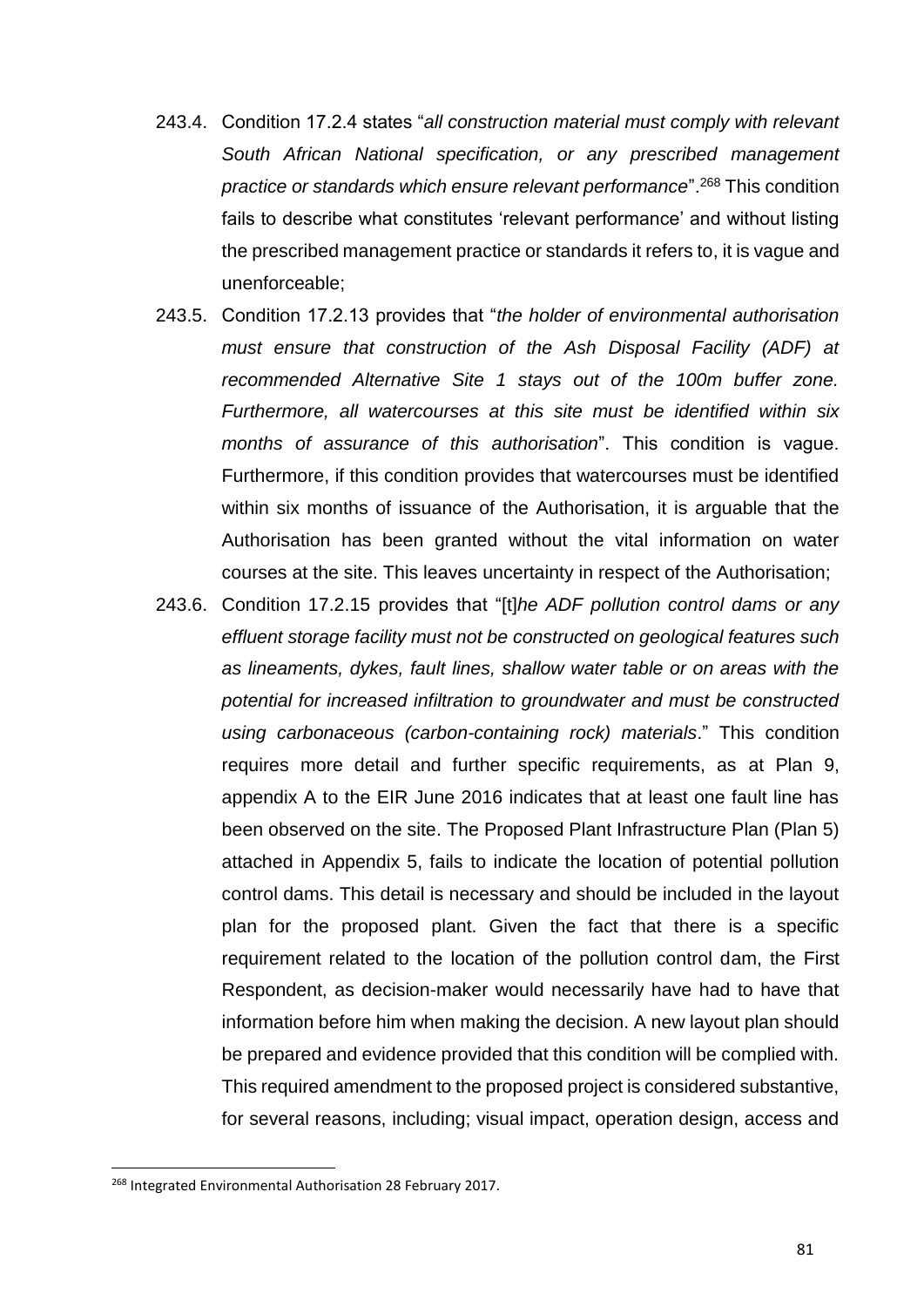infrastructure and other biological factors pertaining to the Project, which are not listed;

- 243.7. Condition 17.3.1 stipulates a requirement that "*a groundwater management plan in terms of quality and quantity must be implemented*" and that "*monitoring boreholes up-gradient of the Ash Disposal Facility (ADF), coal stockpile facility, pollution control dams or any effluent storage facilities during operation and decommissioning*". In addition, condition 17.3.3 provides that "*additional groundwater monitoring borehole which must be incorporated into existing monitoring programme must be sited and drilled to a depth that penetrates the whole aquifer system for both shallow and deep groundwater*". Condition 17.3.8 stipulates "*groundwater monitoring programmes defining the frequency of measurements, parameters to be monitored, database and reporting must be developed and implemented*". The conditions outlined in 17.3, including the specific clauses quoted above, are too vague, in that these fail to specify what should be included in the management plans and monitoring programmes, as well as when this is required to be done, the positioning of the boreholes and other details such as their depth. Furthermore, once again, this condition does not coincide with plan diagram 5 referred to above, and attached as appendix 5 to the Updated EIR, although it could have an impact on the layout of the facility; and
- 243.8. Condition 17.4 on surface water monitoring is vague and unenforceable. It simply defers all monitoring activities and conditions in respect of surface water to "*the competent authority*". Given that the proposed location of the Project is in a water-scarce area, and that there are numerous pans in and around the proposed location, omitting details about surface water monitoring leaves uncertainty with respect to this Authorisation. This requires further clarity, including who would be responsible for monitoring surface water, within what time period the monitoring should commence, and how it will be enforced.
- 244. Without clear and targeted conditions, there is no chance of compliance, monitoring and enforcement in regard to the Authorisation, which renders the specific conditions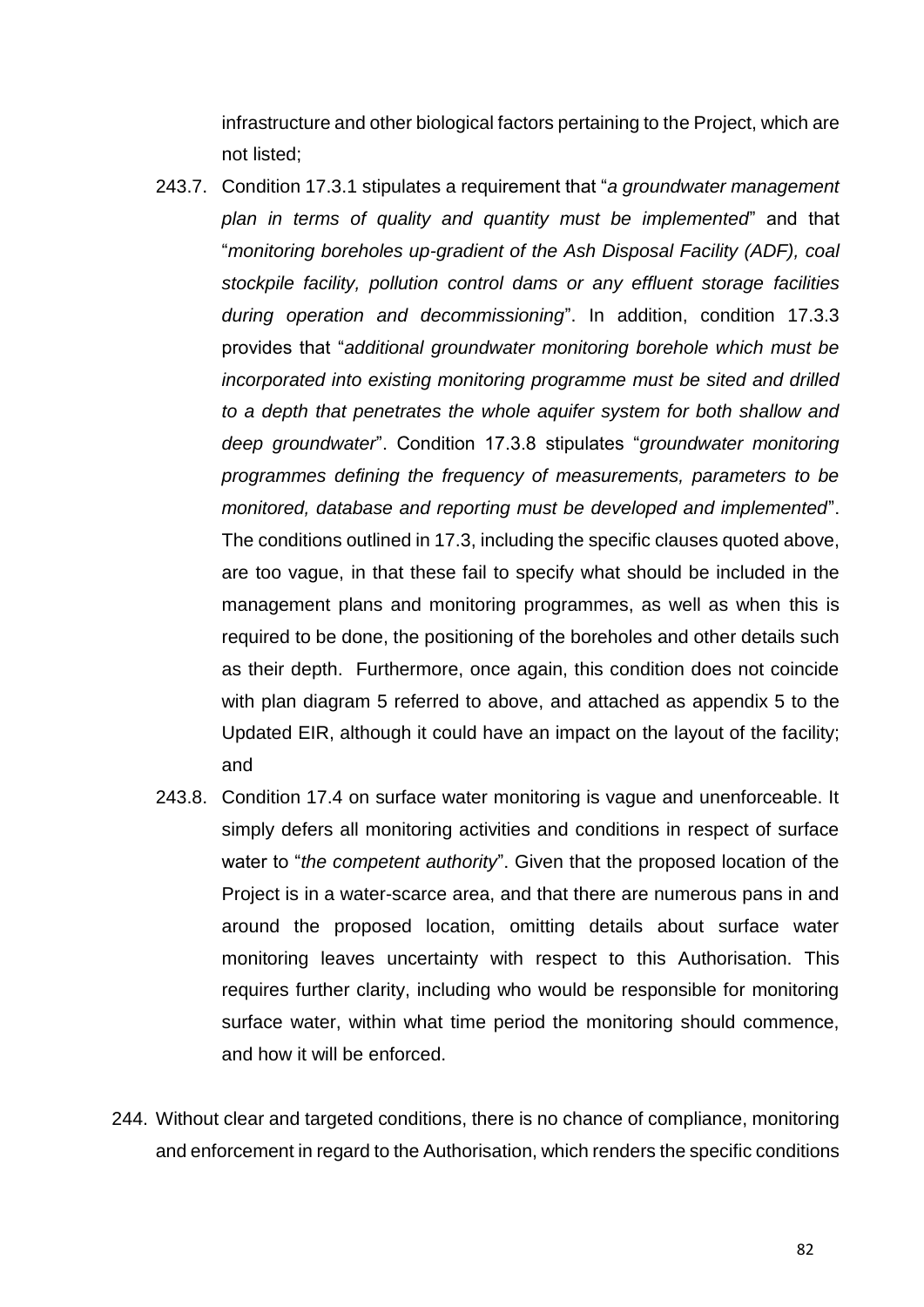unenforceable. This is another reason that the Authorisation should not have been granted.

Seventh Ground of Appeal: The First Respondent's Granting of the Authorisation is in Contravention of PAJA

- 245. Section 33 of the Constitution recognises that everyone has the right to administrative action that is lawful, reasonable and procedurally fair. PAJA seeks to give effect to this right.
- 246. The First Respondent's decision to issue the Authorisation for the Project constitutes administrative action.
- 247. Section 6(2) of PAJA provides that a court or tribunal has the power to judicially review administrative action if, *inter alia*:
	- 247.1. irrelevant considerations were taken into account or relevant considerations were not considered;
	- 247.2. the action itself contravenes a law or is not authorised by an empowering provision;
	- 247.3. the action itself is not rationally connected to the information before the administrator; and
	- 247.4. the exercise of the power or the performance of the function authorised by the empowering provision, in pursuance of which administrative action was purportedly taken, is so unreasonable that no reasonable person could have so exercised the power or performed the function.
	- *I. Irrelevant considerations were taken into account or relevant considerations were not considered*<sup>269</sup>
- 248. As already mentioned, it is submitted that the First Respondent failed to taken into account relevant considerations such as:

**<sup>.</sup>** <sup>269</sup> Section 6(2)(e)(iii) PAJA.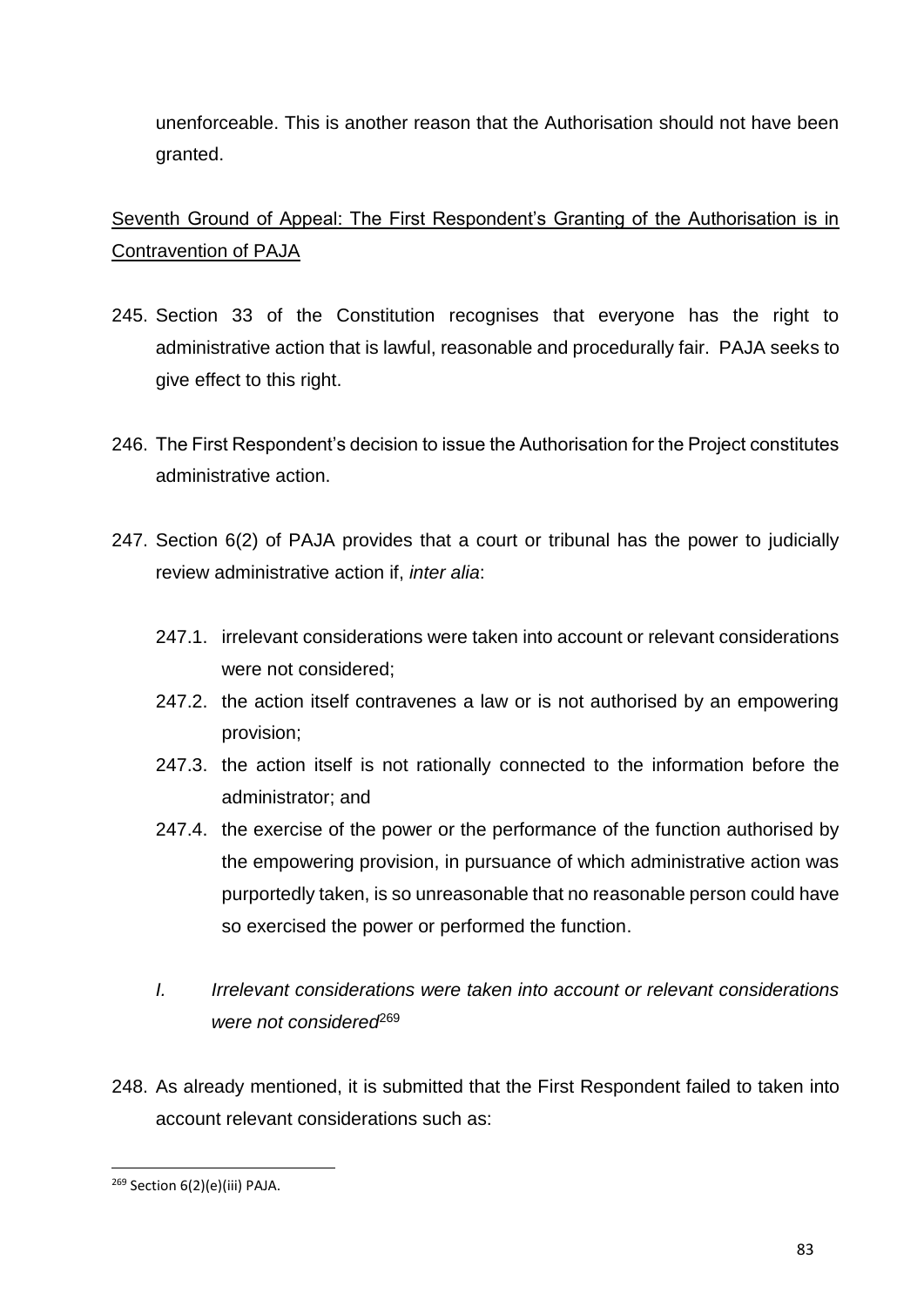- 248.1. the cumulative impacts of the Project and other developments in the region;
- 248.2. the air quality impacts of the Project;
- 248.3. the impacts of the Project on the water resources in the area;
- 248.4. the health impacts of the Project;
- 248.5. the climate change impacts of the Project; and
- 248.6. feasible and reasonable alternatives; including the "no-go option".
- 249. In addition, the Updated EIR claims that the Project will be beneficial for job creation and will benefit the economy; yet it fails to take into consideration the health impacts, climate change impacts, and ultimate external costs that will have to be borne by the affected communities and the state as a result of the project operations.
	- *II. The action itself contravenes a law or is not authorised by an empowering provision*<sup>270</sup>
- 250. It is submitted that, for the reasons outlined above, this decision constitutes a direct contravention of the constitutional right to an environmental not harmful to one's health or well-being and to "*have the environment protected, for the benefit of present and future generations, through reasonable legislative and other measures that –*

*(i) prevent pollution and ecological degradation;* 

*(ii) promote conservation; and*

*(iii) secure ecologically sustainable development and use of natural resources while promoting justifiable economic and social development."*<sup>271</sup>

251. As submitted above, it is recorded that this decision contravenes section 24O(1) of NEMA (as the framework legislation to give effect to the constitutional environmental right), which requires that the Minister or MEC responsible must, in considering an application, comply with the provisions of NEMA and take into account all relevant

**<sup>.</sup>** <sup>270</sup> Section 6(2)(f)(i) PAJA.

 $271$  Section 24(a) and (b), the Constitution of the Republic of South Africa, 108 of 1996.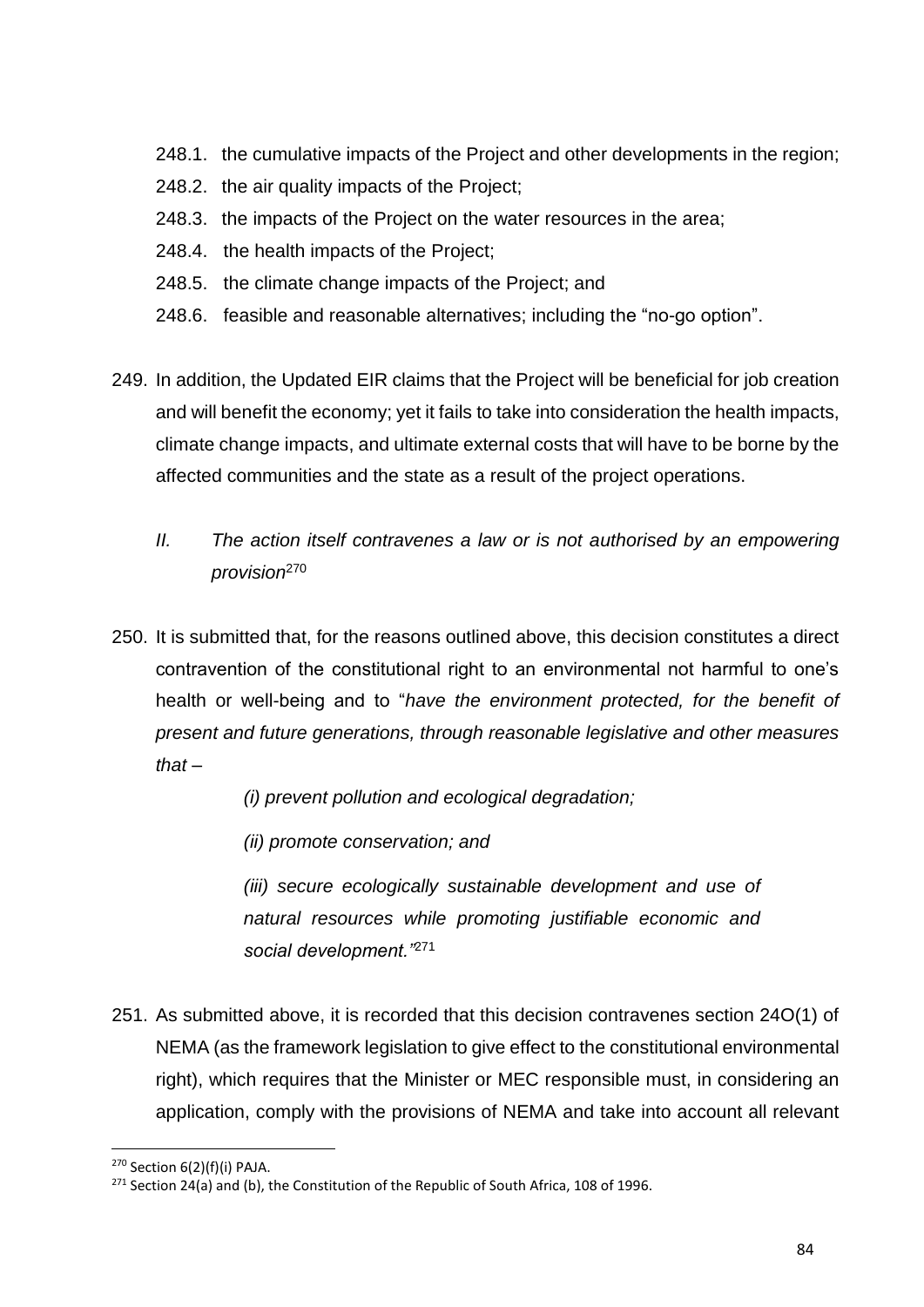factors including any pollution or environmental degradation – the Thabametsi judgment makes clear that this would also include climate change. It is submitted that the First Respondent has failed to take into account the relevant factors listed in section 24O(1)(b) NEMA in considering the application.

- 252. The Authorisation also contravenes the requirements of section 51 NEMWA for a WML.
	- *III. The action itself is not rationally connected to the information before the administrator*<sup>272</sup>
- 253. The information in the Updated EIR indicates, *inter alia*, that:
	- 253.1. there is a high risk that air quality will be impacted by the Project; and 253.2. water availability is likely to be a concern in the future.
- 254. In granting the Authorisation, the First Respondent demonstrates that he failed to give adequate consideration to the above points, as well as other relevant considerations, in the Updated EIR. As a result, this decision is not rationally connected to the information that was before the First Respondent.
	- *IV. The exercise of the power or the performance of the function authorised by the empowering provision, in pursuance of which administrative action was purportedly taken, is so unreasonable that no reasonable person could have so exercised the power or performed the function*<sup>273</sup>
- 255. In the circumstances, it is submitted that the decision is unreasonable in that it:
	- 255.1. fails to give recognition to the long-term and cumulative impacts on the resources, particularly water, in the vicinity of the Project and to attach

 $272$  Section 6(2)(f)(ii)(bb) PAJA.

<sup>273</sup> Section 6(2)(h) PAJA.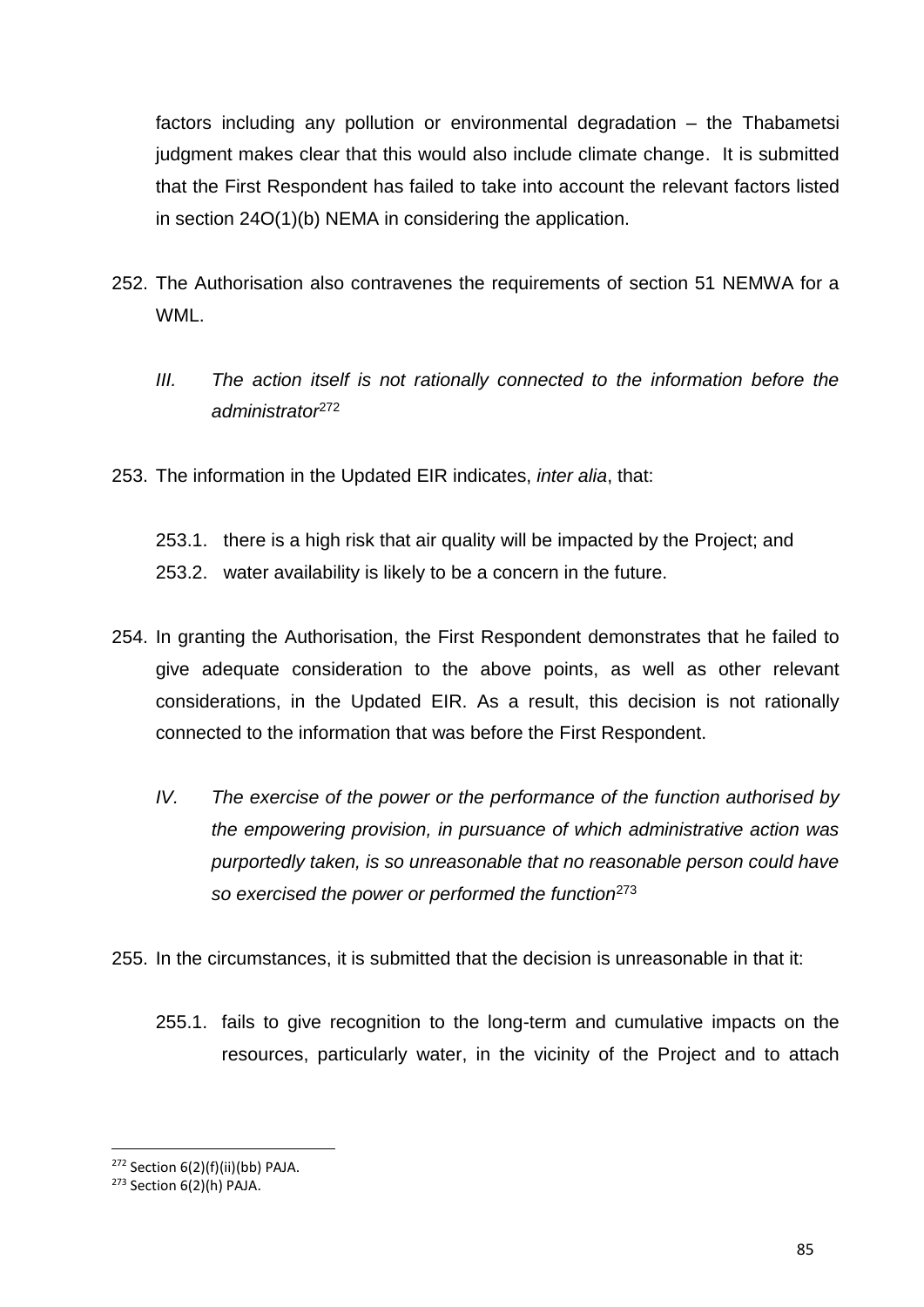sufficient weight to the severity of these impacts (impacts likely to increase in severity as a result of climate change);

- 255.2. fails to attach sufficient weight to the significant health impacts likely to be brought about as a result of the project;
- 255.3. fails to take into account climate change; and
- 255.4. fails to apply the principles and provisions of NEMA and to give recognition to the duty to uphold the constitutional right to an environment not harmful to health or well-being.<sup>274</sup>

# **CONCLUSION**

- 256. The First Respondent's decision to authorise the Project is unlawful, in that it failed to comply with the Constitution; NEMA; AQA; NEMWA; and PAJA.
- 257. For all of these reasons, the Appellants submit that the appeal should succeed and that the Authorisation granted to the Second Respondent by the First Respondent should be set aside.
- 258. The Appellants further submit the Chief Director's decision constitutes unlawful conduct as set out above and there are grounds for review under PAJA.
- 259. The Appellants further reserve their rights to approach a court to contest the constitutional validity of the Appeal Regulations and the NEMA EIA Regulations, 2014.

<sup>&</sup>lt;sup>274</sup> Section 24 of the Constitution of the Republic of South Africa 108 of 1996.